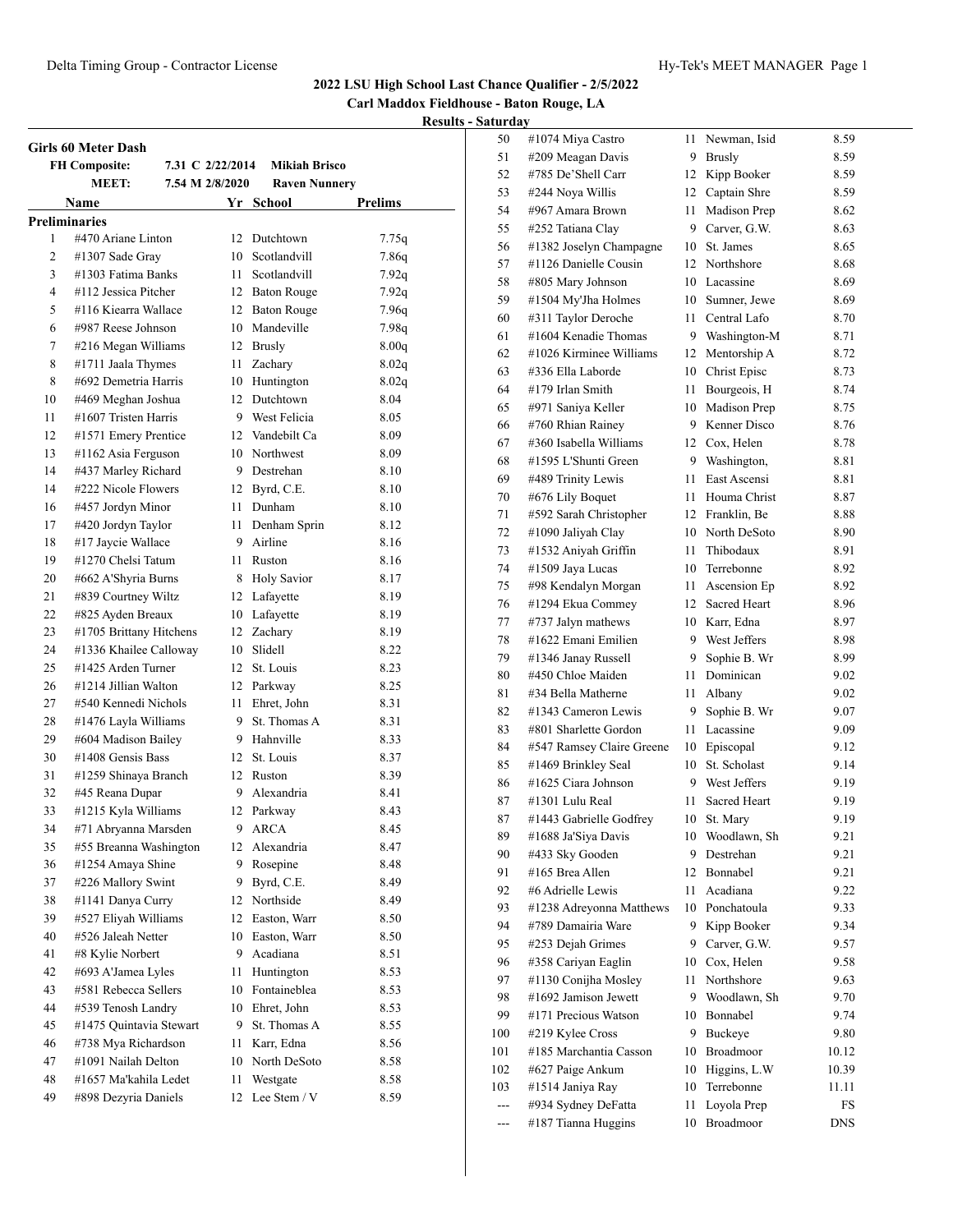**Carl Maddox Fieldhouse - Baton Rouge, LA**

#### **Results - Saturday**

| Preliminaries  (Girls 60 Meter Dash) |                           |    |                     |                |  |  |
|--------------------------------------|---------------------------|----|---------------------|----------------|--|--|
|                                      | Name                      | Yr | School              | <b>Prelims</b> |  |  |
|                                      | #963 Jashyra Thomas       | 11 | Lutcher             | <b>DNS</b>     |  |  |
|                                      | #1186 Chasity Brown       | 11 | <b>Ouachita Par</b> | <b>DNS</b>     |  |  |
| ---                                  | #233 Beatrice Bartholomew | 11 | Cabrini             | <b>DNS</b>     |  |  |
| ---                                  | #235 Olivia Javery        | 10 | Cabrini             | <b>DNS</b>     |  |  |
| ---                                  | #486 Andrenae Jones       | 11 | East Ascensi        | <b>DNS</b>     |  |  |
| ---                                  | #779 Anyri Green          | 11 | King, Grace         | <b>DNS</b>     |  |  |
|                                      | #780 LaMonica Howard      | 11 | King, Grace         | <b>DNS</b>     |  |  |
| ---                                  | #1656 Am'yra Johnson      | 10 | Westgate            | <b>DNS</b>     |  |  |
| ---                                  | #455 izayla harris        | 10 | Doyline             | <b>DNS</b>     |  |  |
| ---                                  | #16 Brianna Taylor        | 12 | Airline             | <b>DNS</b>     |  |  |
|                                      | #1072 Pauliqua Landry     | 11 | New Iberia          | <b>DNS</b>     |  |  |
| ---                                  | #1437 Kylar Coleman       | 12 | St. Martin's        | <b>DNS</b>     |  |  |
| ---                                  | #989 Lily Voelkel         | 11 | Mandeville          | <b>DNS</b>     |  |  |
|                                      | #933 Hayden DeBroeck      | 9  | Loyola Prep         | <b>DNS</b>     |  |  |
|                                      | #1460 Hazel Hymel         | 11 | St. Scholast        | <b>DNS</b>     |  |  |
|                                      |                           |    |                     |                |  |  |

#### **Girls 60 Meter Dash**

**FH Composite: 7.31 C 2/22/2014 Mikiah Brisco**

| <b>MEET:</b>      |      | <b>Raven Nunnery</b>                                                                                                                                            |                                                                                                                                 |
|-------------------|------|-----------------------------------------------------------------------------------------------------------------------------------------------------------------|---------------------------------------------------------------------------------------------------------------------------------|
|                   |      |                                                                                                                                                                 | <b>Finals</b>                                                                                                                   |
|                   |      |                                                                                                                                                                 |                                                                                                                                 |
|                   |      |                                                                                                                                                                 | 7.62                                                                                                                            |
|                   |      |                                                                                                                                                                 | 7.79                                                                                                                            |
| $#1307$ Sade Gray |      |                                                                                                                                                                 | 7.80                                                                                                                            |
|                   |      |                                                                                                                                                                 | 7.84                                                                                                                            |
|                   | 11   | Scotlandvill                                                                                                                                                    | 7.89                                                                                                                            |
|                   | 11   |                                                                                                                                                                 | 7.91                                                                                                                            |
|                   |      |                                                                                                                                                                 | 8.00                                                                                                                            |
|                   | 10   | Mandeville                                                                                                                                                      | 8.01                                                                                                                            |
|                   | Name | #470 Ariane Linton<br>#692 Demetria Harris<br>#112 Jessica Pitcher<br>#1303 Fatima Banks<br>#1711 Jaala Thymes<br>#116 Kiearra Wallace<br>$\#987$ Reese Johnson | 7.54 M 2/8/2020<br>Yr School<br>12 Dutchtown<br>10 Huntington<br>10 Scotlandvill<br>12 Baton Rouge<br>Zachary<br>12 Baton Rouge |

#### **Girls 400 Meter Dash**

|        |              | 55.93 C 2000                 |                                                                                                                                                                                                                                                                                                                                                                                                                                            | <b>Christie Fairley</b> |                                                                                                                                                                                                                               |                |
|--------|--------------|------------------------------|--------------------------------------------------------------------------------------------------------------------------------------------------------------------------------------------------------------------------------------------------------------------------------------------------------------------------------------------------------------------------------------------------------------------------------------------|-------------------------|-------------------------------------------------------------------------------------------------------------------------------------------------------------------------------------------------------------------------------|----------------|
|        | <b>MEET:</b> |                              |                                                                                                                                                                                                                                                                                                                                                                                                                                            |                         |                                                                                                                                                                                                                               |                |
|        |              |                              |                                                                                                                                                                                                                                                                                                                                                                                                                                            | School                  | Finals                                                                                                                                                                                                                        |                |
| Finals |              |                              |                                                                                                                                                                                                                                                                                                                                                                                                                                            |                         |                                                                                                                                                                                                                               |                |
| 1      |              |                              | 10                                                                                                                                                                                                                                                                                                                                                                                                                                         | Scotlandvill            | 56.88                                                                                                                                                                                                                         |                |
| 2      |              |                              | 12                                                                                                                                                                                                                                                                                                                                                                                                                                         |                         | 57.03                                                                                                                                                                                                                         |                |
| 3      |              |                              | 12                                                                                                                                                                                                                                                                                                                                                                                                                                         |                         | 57.21                                                                                                                                                                                                                         |                |
| 4      |              |                              | 10                                                                                                                                                                                                                                                                                                                                                                                                                                         |                         | 58.68                                                                                                                                                                                                                         |                |
| 5      |              |                              | 11                                                                                                                                                                                                                                                                                                                                                                                                                                         |                         | 58.81                                                                                                                                                                                                                         |                |
| 6      |              |                              | 10                                                                                                                                                                                                                                                                                                                                                                                                                                         |                         | 59.22                                                                                                                                                                                                                         |                |
| 7      |              |                              | 12                                                                                                                                                                                                                                                                                                                                                                                                                                         |                         | 59.42                                                                                                                                                                                                                         |                |
| 8      |              |                              | 11                                                                                                                                                                                                                                                                                                                                                                                                                                         |                         | 1:00.70                                                                                                                                                                                                                       |                |
| 9      |              |                              | 12                                                                                                                                                                                                                                                                                                                                                                                                                                         | Curtis, John            | 1:00.76                                                                                                                                                                                                                       |                |
| 10     |              |                              | 9                                                                                                                                                                                                                                                                                                                                                                                                                                          | St. Louis               | 1:00.98                                                                                                                                                                                                                       |                |
| 11     |              |                              | 11                                                                                                                                                                                                                                                                                                                                                                                                                                         | St. Louis               | 1:01.03                                                                                                                                                                                                                       |                |
| 12     |              |                              | 10                                                                                                                                                                                                                                                                                                                                                                                                                                         |                         | 1:01.26                                                                                                                                                                                                                       |                |
| 13     |              |                              | 12                                                                                                                                                                                                                                                                                                                                                                                                                                         |                         | 1:01.45                                                                                                                                                                                                                       |                |
| 14     |              |                              | 12                                                                                                                                                                                                                                                                                                                                                                                                                                         |                         | 1:01.59                                                                                                                                                                                                                       |                |
| 15     |              |                              | 11                                                                                                                                                                                                                                                                                                                                                                                                                                         |                         | 1:01.66                                                                                                                                                                                                                       |                |
| 16     |              |                              | 10                                                                                                                                                                                                                                                                                                                                                                                                                                         |                         | 1:02.64                                                                                                                                                                                                                       |                |
| 17     |              |                              | 11                                                                                                                                                                                                                                                                                                                                                                                                                                         | West Jeffers            | 1:03.09                                                                                                                                                                                                                       |                |
| 18     |              |                              | 12                                                                                                                                                                                                                                                                                                                                                                                                                                         |                         | 1:03.16                                                                                                                                                                                                                       |                |
| 19     |              |                              |                                                                                                                                                                                                                                                                                                                                                                                                                                            |                         | 1:03.23                                                                                                                                                                                                                       |                |
|        |              | <b>FH Composite:</b><br>Name | #1308 Makeriah Harris<br>#1271 Jada Williams<br>#1261 Bryanna Craig<br>#376 London Parker<br>#1146 Quincy Simon<br>#877 Jayla Mason<br>#106 Paris Auzenne<br>#1711 Jaala Thymes<br>#371 Najah Gibson<br>#1409 Hannah Boullion<br>#1424 Kenzie Touchet<br>#825 Ayden Breaux<br>#523 Alexis Esteves<br>#628 Laila Jackson<br>#52 Breana Quinney<br>#736 laila Johnson<br>$\#1628$ Alise Revader<br>#485 Sydney Johnson<br>#871 Ya'mani Allen |                         | 56.18 M 2/6/2016<br>Yr<br>Ruston<br>Ruston<br>Curtis, John<br>Northside<br>Lake Charles<br>Baton Rouge<br>Zachary<br>Lafayette<br>Easton, Warr<br>Higgins, L.W<br>Alexandria<br>Karr, Edna<br>East Ascensi<br>10 Lake Charles | Janie O'Connor |

| $\mathbf{u}$ $\mathbf{u}$ |                        |    |                  |         |
|---------------------------|------------------------|----|------------------|---------|
| 20                        | #222 Nicole Flowers    | 12 | Byrd, C.E.       | 1:03.81 |
| 21                        | #1161 Janeisha Collins | 12 | Northwest        | 1:03.99 |
| 22                        | #398 Emily Williams    | 10 | D'Arbonne Wo     | 1:04.05 |
| 23                        | #1143 Danaisha George  | 12 | Northside        | 1:04.24 |
| 24                        | #963 Jashyra Thomas    | 11 | Lutcher          | 1:04.27 |
| 25                        | #604 Madison Bailey    | 9  | Hahnville        | 1:04.41 |
| 26                        | #852 Kaylie Anderson   | 12 | Lafayette Ch     | 1:04.57 |
| 27                        | #1390 Ava Dunn         | 12 | St. Joseph's     | 1:04.60 |
| 28                        | #956 Ariana Moody      | 11 | Lusher Chart     | 1:04.70 |
| 29                        | #396 Lily Nolan        | 12 | D'Arbonne Wo     | 1:05.04 |
| 30                        | #1056 Peyton Marks     | 11 | Mt. Carmel       | 1:05.04 |
| 31                        | #416 Lauryn Lewis      | 10 | Denham Sprin     | 1:05.14 |
| 32                        | #1063 Olivia Stant     | 12 | Mt. Carmel       | 1:05.20 |
| 33                        | #594 Reagan Deterville | 11 | Franklin, Be     | 1:05.22 |
| 34                        | #435 Ivie Mashia       | 10 | Destrehan        | 1:05.48 |
| 35                        | #519 Diamond Shorty    | 11 | East St. Joh     | 1:05.49 |
| 36                        | #623 Brea Baca-White   | 12 | Hathaway         | 1:05.99 |
| 37                        | #592 Sarah Christopher | 12 | Franklin, Be     | 1:06.14 |
| 38                        | #418 Courtney Smith    | 9  | Denham Sprin     | 1:06.38 |
| 39                        | #217 Kaitlyn Woods     | 12 | <b>Brusly</b>    | 1:06.41 |
| 40                        | #805 Mary Johnson      | 10 | Lacassine        | 1:06.77 |
| 41                        | #44 Grace Brown        | 9  | Alexandria       | 1:06.91 |
| 42                        | #208 Camryn Clayton    | 9  | <b>Brusly</b>    | 1:07.09 |
| 43                        | #733 Anila Green       | 11 | Karr, Edna       | 1:07.42 |
| 44                        | #348 Marissa Porter    | 12 | Covington        | 1:07.43 |
| 45                        | #1028 Kate Corcoran    | 12 | Metairie Par     | 1:07.57 |
| 46                        | #241 Aniyah Jackson    | 10 | Captain Shre     | 1:07.74 |
| 47                        | #226 Mallory Swint     | 9  | Byrd, C.E.       | 1:07.87 |
| 48                        | #186 Taylor Hankton    | 9  | <b>Broadmoor</b> | 1:08.01 |
| 49                        | #179 Irlan Smith       | 11 | Bourgeois, H     | 1:08.02 |
| 50                        | #32 Aubrey Hoyt        | 10 | Albany           | 1:08.11 |
| 51                        | #1094 Makatelyn Graham | 10 | North DeSoto     | 1:08.18 |
| 52                        | #1164 Remi Pierre      | 10 | Northwest        | 1:08.24 |
| 53                        | #1512 Lane Pite        | 9  | Terrebonne       | 1:08.49 |
| 54                        | #1495 Matti Prince     | 11 |                  | 1:08.53 |
|                           | #459 Grace Robvais     |    | Sulphur          |         |
| 55                        |                        | 11 | Dunham           | 1:08.66 |
| 56                        | #1602 Elektra Leday    | 10 | Washington-M     | 1:08.93 |
| 57                        | #1293 Olivia Boyd      | 12 | Sacred Heart     | 1:09.25 |
| 58                        | #632 Madison Champagne |    | 12 Highland Bap  | 1:09.29 |
| 59                        | #255 Tianna Haten      | 10 | Carver, G.W.     | 1:09.83 |
| 60                        | #1670 Betchina Amy     | 11 | Westminster      | 1:09.87 |
| 61                        | #256 Tarajah Horn      | 9  | Carver, G.W.     | 1:10.17 |
| 62                        | #360 Isabella Williams | 12 | Cox, Helen       | 1:10.21 |
| 63                        | #14 Zamiyah Kitchen    | 10 | Airline          | 1:10.50 |
| 64                        | #1472 Ashley Graziano  | 11 | St. Thomas A     | 1:10.53 |
| 65                        | #1712 Ja'Myia Woodall  | 11 | Zachary          | 1:10.74 |
| 66                        | #1338 Jermiry Kendrick | 11 | Slidell          | 1:11.09 |
| 67                        | #970 Samarah Hayes     | 10 | Madison Prep     | 1:11.57 |
| 68                        | #1506 Ziairi Adams     | 10 | Terrebonne       | 1:11.89 |
| 69                        | #219 Kylee Cross       | 9  | Buckeye          | 1:12.31 |
| 70                        | #336 Ella Laborde      | 10 | Christ Episc     | 1:12.35 |
| 71                        | #147 Ashlynn Fitter    | 12 | Berwick          | 1:12.49 |
| 72                        | #1023 Cydney Mcknight  | 11 | Mentorship A     | 1:12.57 |
| 73                        | #809 Kynzlie Singleton | 9  | Lacassine        | 1:13.00 |
| 74                        | #899 Zakiya Dorsey     | 10 | Lee Stem / V     | 1:13.47 |
| 75                        | #969 Amaya Edmonds     | 9  | Madison Prep     | 1:13.57 |
|                           |                        |    |                  |         |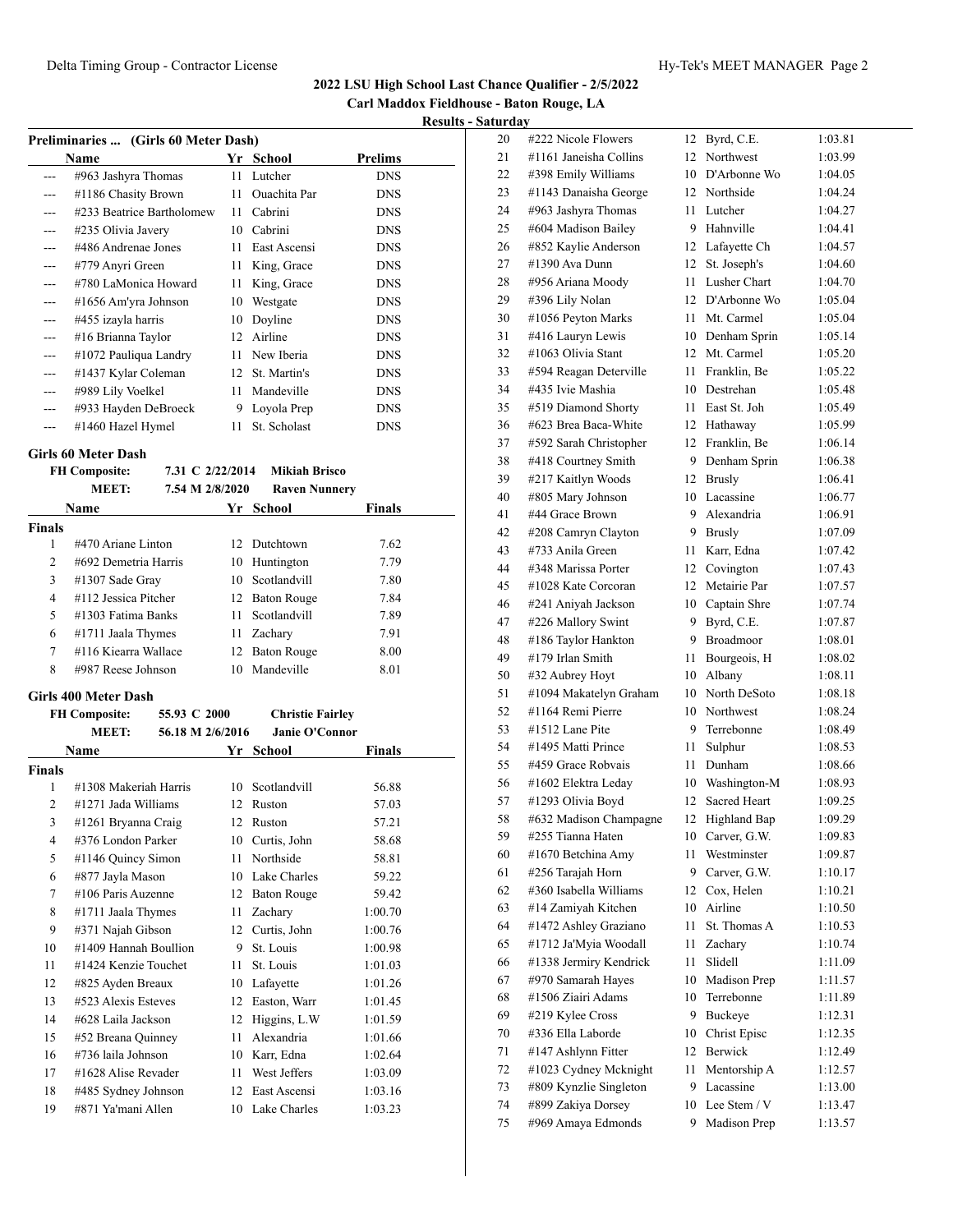**Carl Maddox Fieldhouse - Baton Rouge, LA Results - Saturday**

|                                                                                     | Finals  (Girls 400 Meter Dash) |                   |                    |                   |  |  |
|-------------------------------------------------------------------------------------|--------------------------------|-------------------|--------------------|-------------------|--|--|
|                                                                                     | Name                           | Yr                | <b>School</b>      | <b>Finals</b>     |  |  |
| 76                                                                                  | #1127 Hannah Gabbett           | 10                | Northshore         | 1:14.11           |  |  |
| 77                                                                                  | #169 Katrina Mcghee            | 11                | Bonnabel           | 1:14.15           |  |  |
| 78                                                                                  | #1594 Jomiracle Garner         | 10                | Washington,        | 1:14.54           |  |  |
| 79                                                                                  | #1654 Kaylen Daniels           | 9                 | Westgate           | 1:14.68           |  |  |
| 80                                                                                  | #188 Niliyah Jiles             | 9                 | Broadmoor          | 1:15.84           |  |  |
| 81                                                                                  | #1130 Conijha Mosley           | 11                | Northshore         | 1:15.93           |  |  |
| 82                                                                                  | #99 Sarah West                 | 11                | Ascension Ep       | 1:15.99           |  |  |
| 83                                                                                  | #690 Tiarra Brown              | 10                | Huntington         | 1:16.51           |  |  |
| 84                                                                                  | #541 Jennifer Tran             |                   | 10 Ehret, John     | 1:16.55           |  |  |
| 85                                                                                  | #1072 Pauliqua Landry          | 11                | New Iberia         | 1:16.73           |  |  |
| 86                                                                                  | #1624 Destiny Gary             | 9.                | West Jeffers       | 1:16.82           |  |  |
| 87                                                                                  | #902 Alasca Wilson             | 12                | Lee Stem / V       | 1:16.87           |  |  |
| 88                                                                                  | #689 Zaniya Broadway           | 11                | Huntington         | 1:17.18           |  |  |
| 89                                                                                  | #3 Kamyrie George              | 11                | Acadiana           | 1:19.69           |  |  |
| 90                                                                                  | #1597 Maya Smith               | 11                | Washington,        | 1:20.93           |  |  |
| 91                                                                                  | #1696 Ma'Kiya Mitchell         | 10                | Woodlawn, Sh       | 1:21.60           |  |  |
| 92                                                                                  | #10 Amyrie Ventress            | 9                 | Acadiana           | 1:27.07           |  |  |
| 93                                                                                  | #1340 Dyan Cole                | 11                | Sophie B. Wr       | 1:27.41           |  |  |
| 94                                                                                  | #1694 La'Kiaya Lofton          | 9                 | Woodlawn, Sh       | 1:27.55           |  |  |
| 95                                                                                  | #522 Kaila Bradford            | 12                | Easton, Warr       | 1:30.39           |  |  |
| $- - -$                                                                             | #1603 Harmone Smith            | 10                | Washington-M       | <b>DNF</b>        |  |  |
|                                                                                     | #1100 Madison Thornton         | 10                | North DeSoto       | DQ                |  |  |
| ---                                                                                 | #1341 Jayla Cummings           | 9                 | Sophie B. Wr       | DQ                |  |  |
| ---                                                                                 | #790 Earya Young               | 11                | Kipp Booker        | DQ                |  |  |
|                                                                                     | #1658 JaNiya Mouton            | 10                | Westgate           | DQ                |  |  |
|                                                                                     | #450 Chloe Maiden              | 11                | Dominican          | DQ                |  |  |
|                                                                                     | #347 Gabriella Lopez           | 10                | Covington          | <b>DNS</b>        |  |  |
| ---                                                                                 | #1077 Mae Mae Landry           | 11                | Newman, Isid       | <b>DNS</b>        |  |  |
| ---                                                                                 | #233 Beatrice Bartholomew      | 11                | Cabrini            | <b>DNS</b>        |  |  |
| ---                                                                                 | #110 Aaryona Kinchen           | 10                | <b>Baton Rouge</b> | <b>DNS</b>        |  |  |
| ---                                                                                 | #234 C'Ira Hulbert             | 10                | Cabrini            | DNS               |  |  |
|                                                                                     | #538 Takiyah Xnai Landry       | 9                 | Ehret, John        | <b>DNS</b>        |  |  |
| ---                                                                                 | #13 Kaylyn Jackson             | 10                | Airline            | <b>DNS</b>        |  |  |
|                                                                                     | #1312 Layden Jack              |                   | 10 Scotlandvill    | DNS               |  |  |
| ---                                                                                 | #1470 Breanna Becerra          |                   | 12 St. Thomas A    | <b>DNS</b>        |  |  |
| ---                                                                                 | #455 izayla harris             | 10                | Doyline            | DNS               |  |  |
|                                                                                     | #218 Mandy Belgard             | 9                 | Buckeye            | DNS               |  |  |
|                                                                                     | #37 Sidney Wright              |                   | 10 Albany          | <b>DNS</b>        |  |  |
|                                                                                     | #1024 Samara Watson            | 11                | Mentorship A       | <b>DNS</b>        |  |  |
| ---                                                                                 | #986 Brooke Hogan              |                   | 10 Mandeville      | <b>DNS</b>        |  |  |
| ---                                                                                 | #828 Brashanna Charles         |                   | 10 Lafayette       | <b>DNS</b>        |  |  |
| ---                                                                                 | #999 Amaya Johnson             |                   | 12 Mansfield       | <b>DNS</b>        |  |  |
| ---                                                                                 | #987 Reese Johnson             |                   | 10 Mandeville      | DNS               |  |  |
| ---                                                                                 | #1000 Madison Jones            |                   | 12 Mansfield       | <b>DNS</b>        |  |  |
|                                                                                     |                                |                   |                    |                   |  |  |
| Girls 800 Meter Run<br><b>FH Composite:</b><br>2:13.54 C 1989<br><b>Tara Arnold</b> |                                |                   |                    |                   |  |  |
|                                                                                     | MEET:<br>2:17.72 M 2/2/2008    |                   | <b>Mary Newton</b> |                   |  |  |
|                                                                                     | Name                           | Yr                | School             | Finals            |  |  |
| Finals                                                                              |                                |                   |                    |                   |  |  |
| 1                                                                                   | #376 London Parker             |                   | 10 Curtis, John    | 2:22.43           |  |  |
|                                                                                     | 33.176 (33.176)                | 1:10.519 (37.343) |                    | 1:48.655 (38.136) |  |  |
|                                                                                     | 2:22.428 (33.774)              |                   |                    |                   |  |  |

| ul ua y |                                                     |                   |    |                  |                                         |
|---------|-----------------------------------------------------|-------------------|----|------------------|-----------------------------------------|
| 2       | #1421 Ella Segura                                   |                   |    | 11 St. Louis     | 2:25.11                                 |
|         | 33.384 (33.384)                                     | 1:10.783(37.399)  |    |                  | 1:48.930 (38.147)                       |
|         | 2:25.108 (36.179)                                   |                   |    |                  |                                         |
| 3       | #29 Cayden Boudreaux 10 Albany                      |                   |    |                  | 2:25.29                                 |
|         | 34.003 (34.003)                                     | 1:10.736(36.733)  |    |                  | 1:49.081 (38.345)                       |
|         | 2:25.287 (36.206)                                   |                   |    |                  |                                         |
| 4       | #115 Natalie Venkataraman 10 Baton Rouge            |                   |    |                  | 2:25.82                                 |
|         | 34.506 (34.506)                                     |                   |    |                  | $1:11.505(36.999)$ $1:49.673(38.168)$   |
|         | 2:25.817 (36.145)                                   |                   |    |                  |                                         |
| 5       | #628 Laila Jackson                                  |                   |    | 12 Higgins, L.W  | 2:25.91                                 |
|         | 34.173 (34.173)                                     |                   |    |                  | $1:12.212(38.039)$ $1:49.133(36.921)$   |
|         | 2:25.901 (36.769)                                   |                   |    |                  |                                         |
| 6       | #371 Najah Gibson                                   |                   |    | 12 Curtis, John  | 2:26.25                                 |
|         | 33.616 (33.616)                                     |                   |    |                  | $1:10.287(36.671)$ $1:48.204(37.917)$   |
|         | 2:26.250 (38.046)                                   |                   |    |                  |                                         |
| 7       | #1397 Elise Jones                                   |                   |    | 12 St. Joseph's  | 2:26.92                                 |
|         | 34.190 (34.190)                                     |                   |    |                  | $1:11.035(36.845)$ $1:49.564(38.529)$   |
|         | 2:26.915 (37.352)                                   |                   |    |                  |                                         |
| 8       | #545 Lucy Cramer                                    |                   |    | 7 Episcopal      | 2:27.94                                 |
|         | 35.082 (35.082)                                     |                   |    |                  | $1:12.207(37.125)$ $1:50.253(38.046)$   |
|         | 2:27.938 (37.686)                                   |                   |    |                  |                                         |
| 9       | #523 Alexis Esteves                                 |                   |    | 12 Easton, Warr  | 2:27.96                                 |
|         | 32.834 (32.834)                                     | 1:11.037(38.203)  |    |                  | 1:49.873 (38.836)                       |
|         | 2:27.959 (38.087)                                   |                   |    |                  |                                         |
| 10      | #1570 Brynn Kelso                                   |                   |    | 11 Vandebilt Ca  | 2:28.95                                 |
|         | 35.549 (35.549)                                     |                   |    |                  | $1:09.878(34.329)$ $2:28.947(1:19.070)$ |
|         | 2:29.285 (0.338)                                    |                   |    |                  |                                         |
| 11      | #1389 Amelia Cochran                                |                   |    | 12 St. Joseph's  | 2:29.18                                 |
|         | 33.859 (33.859)                                     |                   |    | 1:11.525(37.666) | 1:50.916 (39.391)                       |
|         | 2:29.176 (38.261)                                   |                   |    |                  |                                         |
| 12      | #1079 Maggie Smith                                  |                   |    | 11 Newman, Isid  | 2:29.56                                 |
|         | 35.709 (35.709)                                     | 1:12.761(37.052)  |    |                  | 1:50.729 (37.968)                       |
|         | 2:29.560 (38.832)                                   |                   |    |                  |                                         |
| 13      | #583 Caroline Spalitta                              |                   |    | 12 Fontaineblea  | 2:29.67                                 |
|         | 34.256 (34.256)                                     | 1:11.314 (37.058) |    |                  | 1:49.800 (38.486)                       |
|         | 2:29.663 (39.863)                                   |                   |    |                  |                                         |
| 14      | #337 Svenya Stoyanoff 12 Christ Episc               |                   |    |                  | 2:29.93                                 |
|         | 35.101 (35.101) 1:12.099 (36.998) 1:51.062 (38.963) |                   |    |                  |                                         |
|         | 2:29.922 (38.860)                                   |                   |    |                  |                                         |
| 15      | #732 Kori Dupree                                    |                   |    | 12 Karr, Edna    | 2:30.12                                 |
|         | 32.836 (32.836)                                     | 1:10.528(37.692)  |    |                  | 1:50.095(39.567)                        |
|         | 2:30.115 (40.021)                                   |                   |    |                  |                                         |
| 16      | #67 Sophia Swinney                                  |                   | 8  | Anacoco          | 2:30.58                                 |
|         | 34.705 (34.705)                                     | 1:12.818(38.113)  |    |                  | 1:52.982(40.164)                        |
|         |                                                     |                   |    |                  |                                         |
| 17      | 2:30.577 (37.595)                                   |                   |    |                  |                                         |
|         | #1045 Peyton Sievers                                |                   | 11 | Midland          | 2:31.36                                 |
|         | 34.538 (34.538)                                     | 1:11.639(37.101)  |    |                  | 1:51.303 (39.664)                       |
|         | 2:31.353 (40.051)                                   |                   |    |                  |                                         |
| 18      | #553 Mia Pulliam                                    |                   |    | 11 Episcopal     | 2:31.89                                 |
|         | 35.406 (35.406)                                     | 1:13.159(37.753)  |    |                  | 1:53.519 (40.360)                       |
|         | 2:31.884 (38.365)                                   |                   |    |                  |                                         |
| 19      | #956 Ariana Moody                                   |                   | 11 | Lusher Chart     | 2:32.22                                 |
|         | 35.724 (35.724)                                     | 1:13.452 (37.728) |    |                  | 1:53.097 (39.645)                       |
|         | 2:32.212 (39.115)                                   |                   |    |                  |                                         |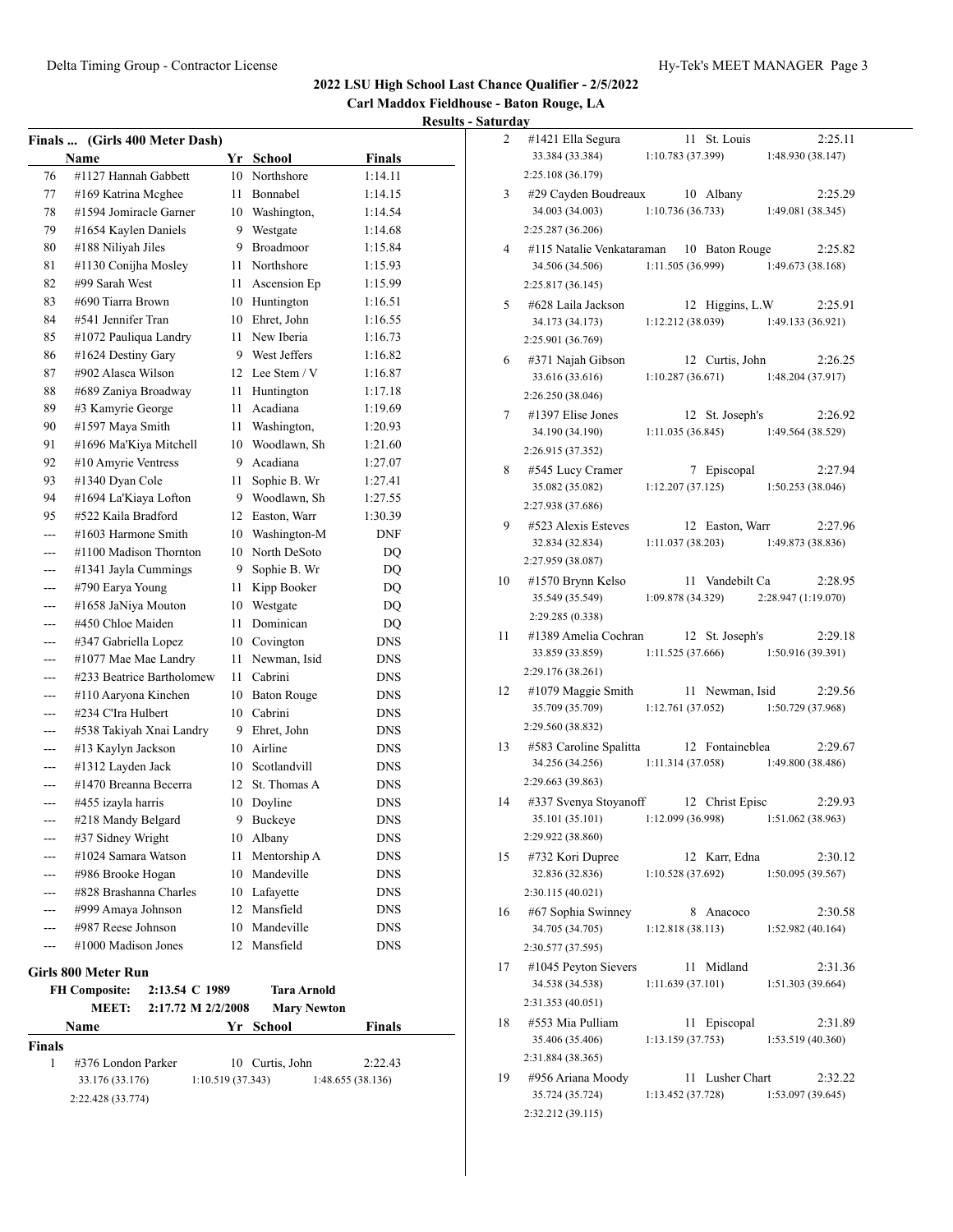**Carl Maddox Fieldhouse - Baton Rouge, LA**

|    | Finals  (Girls 800 Meter Run)                       |                   |                                       |                   |         |
|----|-----------------------------------------------------|-------------------|---------------------------------------|-------------------|---------|
|    | <b>Name</b>                                         |                   | Yr School                             |                   | Finals  |
| 20 | #1251 Sophia Jeffers                                |                   | 12 Rosepine                           |                   | 2:33.23 |
|    | 36.060 (36.060)                                     |                   | 1:14.364 (38.304)                     | 1:54.774(40.410)  |         |
|    | 2:33.227 (38.454)                                   |                   |                                       |                   |         |
| 21 | #417 Hannah Linebaugh 12 Denham Sprin 2:33.39       |                   |                                       |                   |         |
|    | 35.619 (35.619)                                     |                   | $1:12.823(37.204)$ $1:53.305(40.482)$ |                   |         |
|    | 2:33.389 (40.084)                                   |                   |                                       |                   |         |
| 22 | #910 Lina Zacapa-Mills 10 Leesville                 |                   |                                       |                   | 2:34.82 |
|    | 34.890 (34.890) 1:13.446 (38.556)                   |                   |                                       | 1:53.966 (40.520) |         |
|    | 2:34.811 (40.846)                                   |                   |                                       |                   |         |
| 23 | #922 Brooke Fontenot 11 Live Oak                    |                   |                                       |                   | 2:35.52 |
|    | 34.633 (34.633) 1:13.372 (38.739) 1:55.874 (42.502) |                   |                                       |                   |         |
|    | 2:35.515 (39.641)                                   |                   |                                       |                   |         |
| 24 | #1198 Gracie Pepitone 11 Parkview Bap               |                   |                                       |                   | 2:36.74 |
|    | 36.421 (36.421) 1:14.172 (37.751)                   |                   |                                       | 1:56.139(41.967)  |         |
|    | 2:36.737 (40.598)                                   |                   |                                       |                   |         |
| 25 | #220 Abby Poche                                     |                   | 8 Buckeye                             |                   | 2:36.76 |
|    | 35.608 (35.608)                                     | 1:14.827 (39.219) |                                       | 1:57.079 (42.252) |         |
|    | 2:36.753 (39.674)                                   |                   |                                       |                   |         |
|    | 26 #667 Chesney Mathews 10 Holy Savior              |                   |                                       |                   | 2:36.97 |
|    | 36.063 (36.063)                                     |                   | $1:14.184(38.121)$ $1:54.780(40.596)$ |                   |         |
|    | 2:36.962 (42.182)                                   |                   |                                       |                   |         |
|    | 27 #924 Sylvia White                                |                   | 11 Live Oak                           |                   | 2:37.41 |
|    | 36.021 (36.021) 1:15.135 (39.114) 1:55.688 (40.553) |                   |                                       |                   |         |
|    | 2:37.409 (41.722)                                   |                   |                                       |                   |         |
| 28 | #95 Bella Biggerstaff 8 Ascension Ep                |                   |                                       |                   | 2:38.23 |
|    | 36.420 (36.420) 1:14.843 (38.423) 1:56.520 (41.677) |                   |                                       |                   |         |
|    | 2:38.230 (41.710)                                   |                   |                                       |                   |         |
| 29 | #227 Laila Wells                                    |                   | 10 Byrd, C.E.                         |                   | 2:39.19 |
|    | 36.136 (36.136)                                     |                   | $1:16.383(40.247)$ $1:58.321(41.938)$ |                   |         |
|    | 2:39.185 (40.865)                                   |                   |                                       |                   |         |
| 30 | #826 Amber Broussard 9 Lafayette                    |                   |                                       |                   | 2:40.27 |
|    | 36.143 (36.143)                                     |                   | $1:14.533(38.390)$ $1:56.197(41.664)$ |                   |         |
|    | 2:40.265 (44.068)                                   |                   |                                       |                   |         |
| 31 | #1031 Mason Poole                                   |                   | 12 Metairie Par                       |                   | 2:42.67 |
|    | 36.783 (36.783)                                     | 1:15.103(38.320)  |                                       | 1:56.662(41.559)  |         |
|    | 2:42.661 (45.999)                                   |                   |                                       |                   |         |
| 32 | #422 Laney Wilkes                                   |                   | 12 Denham Sprin                       |                   | 2:43.49 |
|    | 35.593 (35.593)                                     | 1:16.605(41.012)  |                                       | 2:00.707 (44.102) |         |
|    | 2:43.484 (42.778)                                   |                   |                                       |                   |         |
| 33 | #1554 Macy McCalip                                  |                   | 10 University L                       |                   | 2:43.59 |
|    | 36.943 (36.943)                                     | 1:18.069(41.126)  |                                       | 2:02.429 (44.360) |         |
|    | 2:43.581 (41.152)                                   |                   |                                       |                   |         |
| 34 | #1612 Samantha Ponzo                                |                   | 12 West Felicia                       |                   | 2:43.75 |
|    | 38.083 (38.083)                                     | 1:19.441(41.358)  |                                       | 2:03.406 (43.965) |         |
|    | 2:43.745 (40.340)                                   |                   |                                       |                   |         |
| 35 | #880 Alaysia Reed                                   |                   | 9 Lake Charles                        |                   | 2:43.78 |
|    | 36.131 (36.131)                                     | 1:15.035(38.904)  |                                       | 2:00.510(45.475)  |         |
|    | 2:43.780 (43.271)                                   |                   |                                       |                   |         |
| 36 | #929 Skylar Ford                                    |                   | 10 Loranger                           |                   | 2:45.05 |
|    | 38.299 (38.299)                                     | 1:19.269(40.970)  |                                       | 2:03.090 (43.821) |         |
|    | 2:45.046 (41.957)                                   |                   |                                       |                   |         |
| 37 | #576 Alexa Tarin-Carlon                             |                   | 9 Erath                               |                   | 2:45.32 |
|    | 36.805 (36.805)                                     | 1:17.950(41.145)  |                                       | 2:01.773 (43.823) |         |
|    | 2:45.316 (43.543)                                   |                   |                                       |                   |         |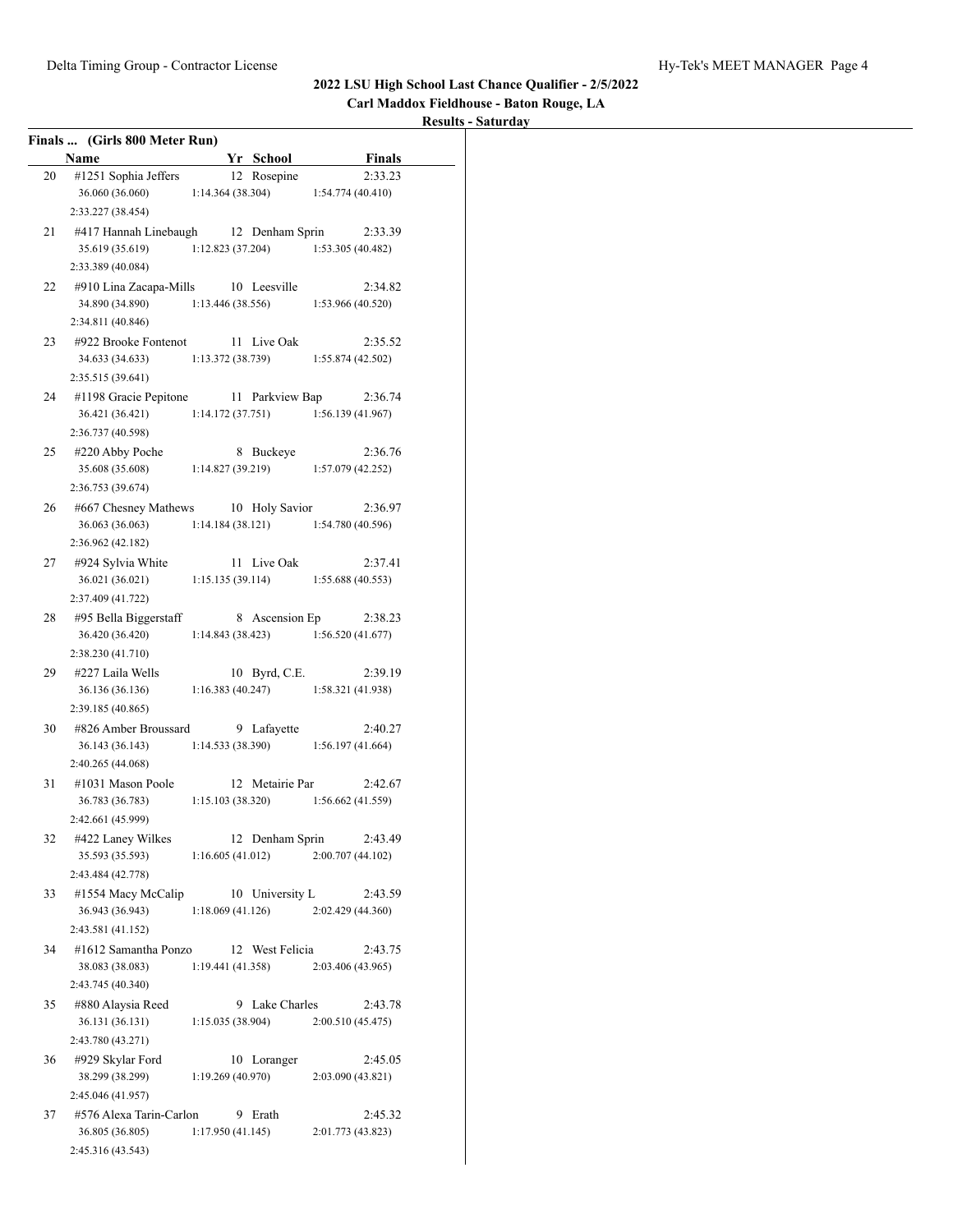$\overline{\phantom{0}}$ 

#### **2022 LSU High School Last Chance Qualifier - 2/5/2022**

**Carl Maddox Fieldhouse - Baton Rouge, LA**

#### **Results - Saturday**

| 38 | #338 Noah Watson                    | 8 Christ Episc                                      | 2:45.37           |
|----|-------------------------------------|-----------------------------------------------------|-------------------|
|    |                                     |                                                     |                   |
|    | 37.420 (37.420)                     | 1:18.747(41.327)                                    | 2:03.200(44.453)  |
|    | 2:45.368 (42.168)                   |                                                     |                   |
| 39 | #214 Jolie Lejeune                  | 9 Brusly                                            | 2:45.41           |
|    | 35.897 (35.897)                     | 1:16.852(40.955)                                    | 2:00.711 (43.859) |
|    | 2:45.410 (44.699)                   |                                                     |                   |
| 40 |                                     | #519 Diamond Shorty 11 East St. Joh                 | 2:46.10           |
|    | 34.964 (34.964)                     | 1:14.956(39.992)                                    | 2:00.841 (45.885) |
|    | 2:46.098 (45.257)                   |                                                     |                   |
|    |                                     |                                                     |                   |
| 41 | #1128 Meghan Martin                 | 11 Northshore                                       | 2:47.01           |
|    | 36.880 (36.880)                     | 1:16.761 (39.881)                                   | 2:00.784 (44.023) |
|    | 2:47.009 (46.225)                   |                                                     |                   |
| 42 | #239 Avia Wright                    | 11 Cabrini                                          | 2:47.86           |
|    | 37.175 (37.175)                     | 1:17.690(40.515)                                    | 2:03.918 (46.228) |
|    | 2:47.853 (43.935)                   |                                                     |                   |
| 43 | #711 Kiara Spiller                  | 12 Istrouma                                         | 2:48.29           |
|    | 35.993 (35.993)                     | 1:17.729 (41.736)                                   | 2:04.120 (46.391) |
|    |                                     |                                                     |                   |
|    | 2:48.283(44.164)                    |                                                     |                   |
| 44 | #1534 Miarah Haynes                 | 10 Thibodaux                                        | 2:48.36           |
|    |                                     | 37.336 (37.336) 1:19.996 (42.660)                   | 2:07.916 (47.920) |
|    | 2:48.355 (40.440)                   |                                                     |                   |
| 45 |                                     | #397 Kadie Norsworthy 11 D'Arbonne Wo               | 2:49.62           |
|    | 36.686 (36.686)                     | $1:18.702(42.016)$ $2:05.917(47.215)$               |                   |
|    | 2:49.611 (43.695)                   |                                                     |                   |
| 46 | #1551 Meridith Cohn                 | 9 University L                                      | 2:49.89           |
|    | 40.320 (40.320) 1:23.648 (43.328)   |                                                     | 2:08.511(44.863)  |
|    |                                     |                                                     |                   |
|    | 2:49.884 (41.373)                   |                                                     |                   |
| 47 | #223 Spencer Frierson 10 Byrd, C.E. |                                                     | 2:51.31           |
|    | 39.623 (39.623)                     | $1:22.021(42.398)$ $2:07.776(45.755)$               |                   |
|    | 2:51.307 (43.531)                   |                                                     |                   |
| 48 | #809 Kynzlie Singleton              | 9 Lacassine                                         | 2:51.37           |
|    | 36.797 (36.797)                     | $1:15.903(39.106)$ $2:02.460(46.557)$               |                   |
|    | 2:51.364 (48.904)                   |                                                     |                   |
| 49 | #1293 Olivia Boyd                   | 12 Sacred Heart                                     | 2:51.66           |
|    |                                     | 33.657 (33.657) 1:13.740 (40.083) 1:59.847 (46.107) |                   |
|    | 2:51.651 (51.804)                   |                                                     |                   |
|    |                                     |                                                     |                   |
| 50 | #908 Ruby Gross                     | 12 Leesville                                        | 2:51.67           |
|    | 37.954 (37.954)                     | 1:20.592(42.638)                                    | 2:09.237 (48.645) |
|    | 2:51.664 (42.428)                   |                                                     |                   |
| 51 | #1670 Betchina Amy                  | 11 Westminster                                      | 2:52.14           |
|    | 40.072 (40.072)                     | 1:23.292 (43.220)                                   | 2:07.866 (44.574) |
|    | 2:52.139 (44.273)                   |                                                     |                   |
| 52 | #148 Kate Williams                  | 10 Berwick                                          | 2:52.90           |
|    | 37.529 (37.529)                     | 1:21.727 (44.198)                                   | 2:08.640 (46.913) |
|    | 2:52.895 (44.255)                   |                                                     |                   |
|    |                                     |                                                     |                   |
| 53 | #445 Victoria Cambre                | 11 Dominican                                        | 2:54.72           |
|    | 41.374 (41.374)                     | 1:24.200 (42.826)                                   | 2:10.489(46.289)  |
|    | 2:54.719 (44.230)                   |                                                     |                   |
| 54 | #134 Emma Schubnel                  | 10 Belle Chasse                                     | 2:54.84           |
|    | 37.848 (37.848)                     | 1:21.506(43.658)                                    | 2:09.120(47.614)  |
|    | 2:54.837 (45.718)                   |                                                     |                   |
| 55 | #734 Kylie Henry                    | 11 Karr, Edna                                       | 2:56.16           |
|    | 35.804 (35.804)                     | 1:16.935(41.131)                                    | 2:05.296(48.361)  |
|    | 2:56.155 (50.859)                   |                                                     |                   |
|    |                                     |                                                     |                   |
|    |                                     |                                                     |                   |

|    | Finals  (Girls 800 Meter Run)             |                   |                    |                              |  |
|----|-------------------------------------------|-------------------|--------------------|------------------------------|--|
|    | Name                                      |                   | Yr School          | <b>Finals</b>                |  |
| 56 | #688 Jayden Alexander                     |                   | 11 Huntington      | 2:56.50                      |  |
|    | 37.205 (37.205)                           | 1:19.231(42.026)  |                    | 2:06.954 (47.723)            |  |
|    | 2:56.491 (49.537)                         |                   |                    |                              |  |
| 57 | #219 Kylee Cross                          |                   | 9 Buckeye          | 2:56.69                      |  |
|    | 37.045 (37.045)                           |                   | 1:16.288(39.243)   | 2:05.126 (48.838)            |  |
|    | 2:56.686 (51.560)                         |                   |                    |                              |  |
| 58 | #453 Kate Weiss                           |                   | 12 Dominican       | 2:56.98                      |  |
|    | 39.166 (39.166)                           | 1:21.521(42.355)  |                    | 2:09.156 (47.635)            |  |
|    | 2:56.972 (47.816)                         |                   |                    |                              |  |
| 59 | #1494 Madeleine Fitkin                    |                   | 12 Sulphur         | 2:57.41                      |  |
|    | 37.737 (37.737)                           |                   | 1:20.308(42.571)   | 2:09.334(49.026)             |  |
|    | 2:57.405 (48.072)                         |                   |                    |                              |  |
| 60 | #407 Alivia Tassin                        |                   | 8 David Thibod     | 2:58.80                      |  |
|    | 40.062 (40.062)                           | 1:24.652(44.590)  |                    | 2:13.441 (48.789)            |  |
|    | 2:58.797 (45.357)                         |                   |                    |                              |  |
| 61 | #1462 Presley Lang                        |                   | 12 St. Scholast    | 2:59.83                      |  |
|    | 39.704 (39.704)                           | 1:22.898 (43.194) |                    | 2:11.420 (48.522)            |  |
|    | 2:59.823 (48.403)                         |                   |                    |                              |  |
| 62 | #69 Kalynn Beacom                         |                   | 10 ARCA            | 3:00.11                      |  |
|    | 40.555 (40.555)                           | 1:28.332(47.777)  |                    | 2:16.626(48.294)             |  |
|    | 3:00.103(43.477)                          |                   |                    |                              |  |
| 63 | #460 Grace Schellack                      |                   | 8 Dunham           | 3:00.54                      |  |
|    | 42.596 (42.596)                           | 1:29.312 (46.716) |                    | 2:14.987 (45.675)            |  |
|    | 3:00.534(45.547)                          |                   |                    |                              |  |
| 64 | #969 Amaya Edmonds                        |                   | 9 Madison Prep     | 3:00.88                      |  |
|    | 35.666 (35.666)                           | 1:19.426 (43.760) |                    | 2:09.901 (50.475)            |  |
|    | 3:00.872 (50.971)                         |                   |                    |                              |  |
| 65 | #799 Breanna Fontenot                     |                   | 11 Lacassine       | 3:00.88                      |  |
|    | 42.373 (42.373)                           | 1:28.123(45.750)  |                    | 2:17.043 (48.920)            |  |
|    | 3:00.880 (43.837)                         |                   |                    |                              |  |
| 66 | #1139 Kenya Argueta                       |                   | 9 Northside        | 3:01.01                      |  |
|    | 42.330 (42.330)                           | 1:29.085(46.755)  |                    | 2:17.321 (48.236)            |  |
|    | 3:01.003(43.682)                          |                   |                    |                              |  |
| 67 | #873 Marley Augustus                      |                   | 9 Lake Charles     | 3:01.41                      |  |
|    | 38.556 (38.556)                           | 1:21.395 (42.839) |                    | 2:11.268 (49.873)            |  |
|    | 3:01.405 (50.138)                         |                   |                    |                              |  |
| 68 | #33 Kayla Lanassa                         |                   | 11 Albany          | 3:05.07                      |  |
|    | 40.240 (40.240)                           | 1:26.254(46.014)  |                    | 2:17.371 (51.117)            |  |
|    | 3:05.061 (47.690)                         |                   |                    |                              |  |
| 69 | #1507 Abigail Fazzio                      |                   | 10 Terrebonne      | 3:05.69                      |  |
|    | 38.199 (38.199)                           | 1:21.133(42.934)  |                    | 2:12.538 (51.405)            |  |
|    | 3:05.686 (53.148)                         |                   |                    |                              |  |
| 70 | #678 Gracie Breaux                        |                   | Houma Christ       | 3:07.61                      |  |
|    | 41.551 (41.551)                           | 1:28.731(47.180)  | 11                 | 2:18.881 (50.150)            |  |
|    | 3:07.610 (48.729)                         |                   |                    |                              |  |
|    | #395 Jennyfer Gomez                       |                   | 11 D'Arbonne Wo    | 3:08.91                      |  |
| 71 | 37.221 (37.221)                           | 1:22.194 (44.973) |                    | 2:15.241 (53.047)            |  |
|    |                                           |                   |                    |                              |  |
|    | 3:08.903 (53.662)                         |                   |                    |                              |  |
| 72 | $\#1603$ Harmone Smith<br>42.512 (42.512) | 1:25.668(43.156)  | 10 Washington-M    | 3:09.19<br>2:16.892 (51.224) |  |
|    | 3:09.189 (52.297)                         |                   |                    |                              |  |
|    |                                           |                   |                    |                              |  |
| 73 | #99 Sarah West                            |                   | Ascension Ep<br>11 | 3:10.01                      |  |
|    | 41.999 (41.999)                           | 1:29.370 (47.371) |                    | 2:21.247 (51.877)            |  |

3:10.003 (48.756)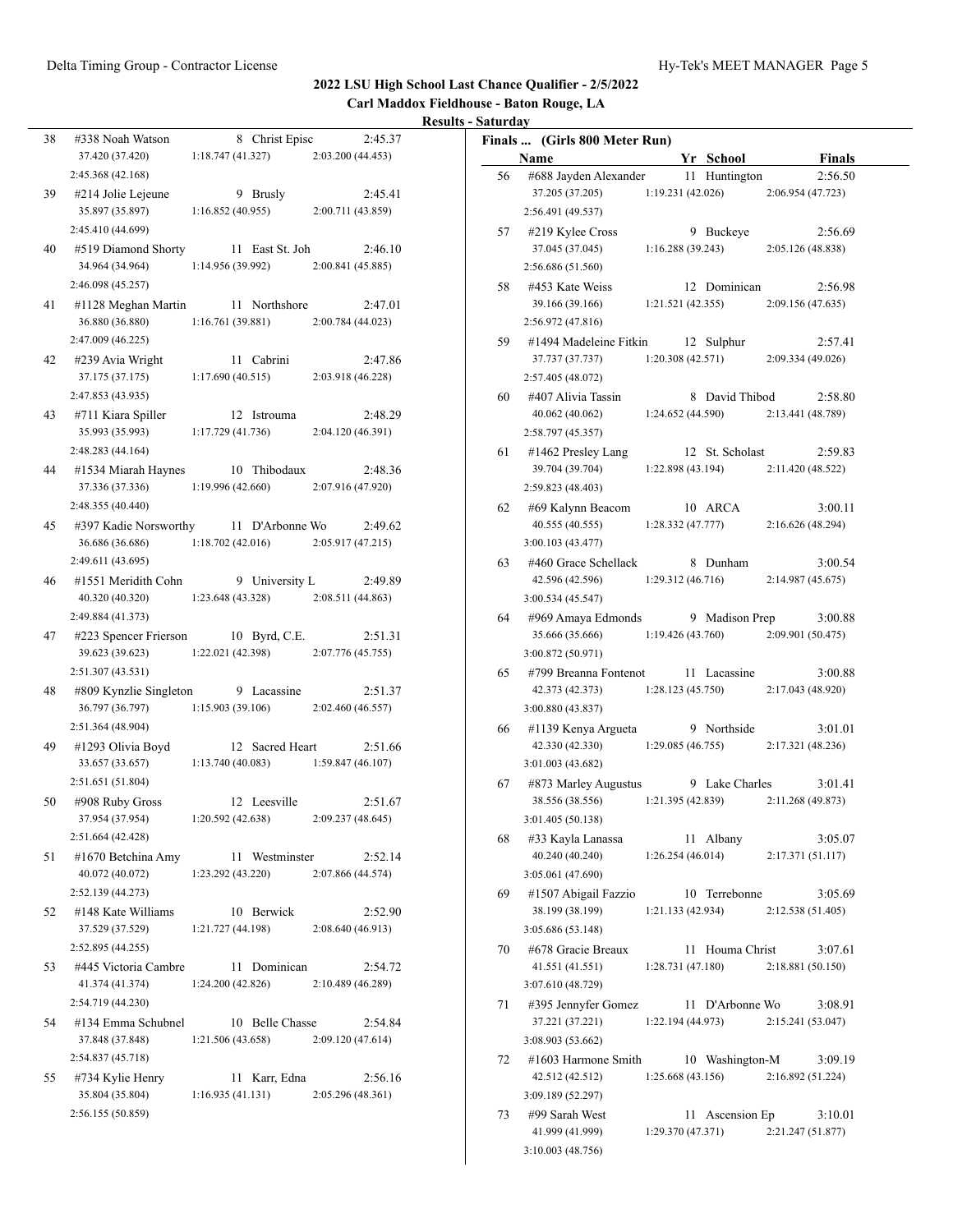#### **2022 LSU High School Last Chance Qualifier - 2/5/2022 Carl Maddox Fieldhouse - Baton Rouge, LA**

| 74                | #1459 Ella Hammer                            | 10 St. Scholast                             | 3:10.57                        |
|-------------------|----------------------------------------------|---------------------------------------------|--------------------------------|
|                   | 40.951 (40.951)                              | 1:27.440 (46.489)                           | 2:20.594(53.154)               |
|                   | 3:10.565(49.971)                             |                                             |                                |
|                   | 75 #1095 Cara McDaniel<br>41.689 (41.689)    | 11 North DeSoto<br>1:28.168(46.479)         | 3:11.23<br>2:20.417(52.249)    |
|                   | 3:11.226 (50.809)                            |                                             |                                |
|                   | 76 #1602 Elektra Leday                       | 10 Washington-M                             | 3:12.71                        |
|                   | 36.327 (36.327)                              | 1:17.380 (41.053)                           | 2:10.690(53.310)               |
|                   | 3:12.706(1:02.016)                           |                                             |                                |
|                   | 77 #1043 Kenzie Borill                       | 12 Midland                                  | 3:12.95                        |
|                   | 40.955 (40.955)                              | 1:28.880(47.925)                            | 2:20.038(51.158)               |
|                   | 3:12.944(52.906)                             |                                             |                                |
|                   | 78 #761 Shae Schouest                        | 12 Kenner Disco                             | 3:12.96                        |
|                   | 43.714 (43.714)<br>3:12.960 (48.281)         | 1:31.193 (47.479)                           | 2:24.679 (53.486)              |
|                   | 79 #1213 Lauren Taylor                       | 9 Parkway                                   | 3:14.81                        |
|                   | 43.080 (43.080)                              | 1:30.687(47.607)                            | 2:23.824(53.137)               |
|                   | 3:14.803(50.979)                             |                                             |                                |
| 80                | #758 Claire Clement                          | 11 Kenner Disco                             | 3:23.48                        |
|                   | 44.845 (44.845)                              | 1:32.359(47.514)                            | 2:26.813(54.454)               |
|                   | 3:23.478 (56.666)                            |                                             |                                |
|                   | 81 #1383 Bailey Landry                       | 9 St. James                                 | 3:26.93                        |
|                   | 43.083 (43.083)                              | 1:32.921(49.838)                            | 2:30.260 (57.339)              |
|                   | 3:26.930 (56.670)<br>#1145 Christasia Romero | 10 Northside                                |                                |
| 82                | 45.303 (45.303)                              | 1:36.695(51.392)                            | 3:30.53<br>2:35.398 (58.703)   |
|                   | 3:30.524(55.127)                             |                                             |                                |
| 83                | #675 Colette Benoit                          | 12 Houma Christ                             | 3:31.02                        |
|                   | 45.096 (45.096)                              | 1:35.967(50.871)                            | 2:32.807(56.840)               |
|                   | 3:31.011 (58.204)                            |                                             |                                |
| 84                | #778 Angela Chen                             | 12 King, Grace                              | 3:36.95                        |
|                   | 40.473 (40.473)<br>3:36.950 (58.959)         | 1:33.852 (53.379)                           | 2:37.992(1:04.140)             |
| 85                | #854 Amyiah Thomas                           | 9 Lafayette Ch                              | 3:40.33                        |
|                   | 40.875 (40.875)                              | 1:32.666 (51.791)                           | 2:37.321(1:04.655)             |
|                   | 3:40.324 (1:03.003)                          |                                             |                                |
| 86                |                                              | #1030 Elise Claire Palmisano 9 Metairie Par | 4:01.17                        |
|                   | 43.360 (43.360)                              | 1:40.639(57.279)                            | 2:53.374(1:12.735)             |
|                   | 4:01.163 (1:07.790)                          |                                             |                                |
| 87                | #2 Taelor Charles<br>39.799 (39.799)         | 11 Acadiana<br>1:38.748 (58.949)            | 4:06.44<br>2:59.677 (1:20.929) |
|                   | 4:06.431 (1:06.755)                          |                                             |                                |
| $---$             | #1101 Macy Wiley                             | 9 North DeSoto                              | DNF                            |
|                   | 36.354 (36.354)                              | 1:19.539 (43.185)                           |                                |
| $---$             | #1695 La'Miaya Lofton                        | 9 Woodlawn, Sh                              | <b>DNF</b>                     |
|                   | 37.090 (37.090)                              | 1:33.291 (56.201)                           | 4:21.583 (2:48.292)            |
| ---               | #593 Fiona Collins                           | 12 Franklin, Be                             | <b>DNS</b>                     |
| ---               | #781 A'Niyah Kent<br>#830 Keelei Dorsey      | 9 King, Grace                               | <b>DNS</b>                     |
| $---$<br>$---$    | #1076 Chloe Incaprera                        | 10 Lafayette<br>12 Newman, Isid             | <b>DNS</b><br><b>DNS</b>       |
| $---$             | #1508 Cele Guerrero                          | 10 Terrebonne                               | <b>DNS</b>                     |
| $---$             | #47 Wesley Gassiott                          | 9 Alexandria                                | <b>DNS</b>                     |
| ---               | #1699 Deanna Anthony                         | 10 Zachary                                  | <b>DNS</b>                     |
| $\qquad \qquad -$ | #1693 Stevenson Katie                        | 9 Woodlawn, Sh                              | <b>DNS</b>                     |
| $---$             | #663 Kannin Cole                             | 10 Holy Savior                              | <b>DNS</b>                     |
| ---               | #1317 Dezyer Wilford                         | Scotlandvill<br>9                           | <b>DNS</b>                     |
|                   |                                              |                                             |                                |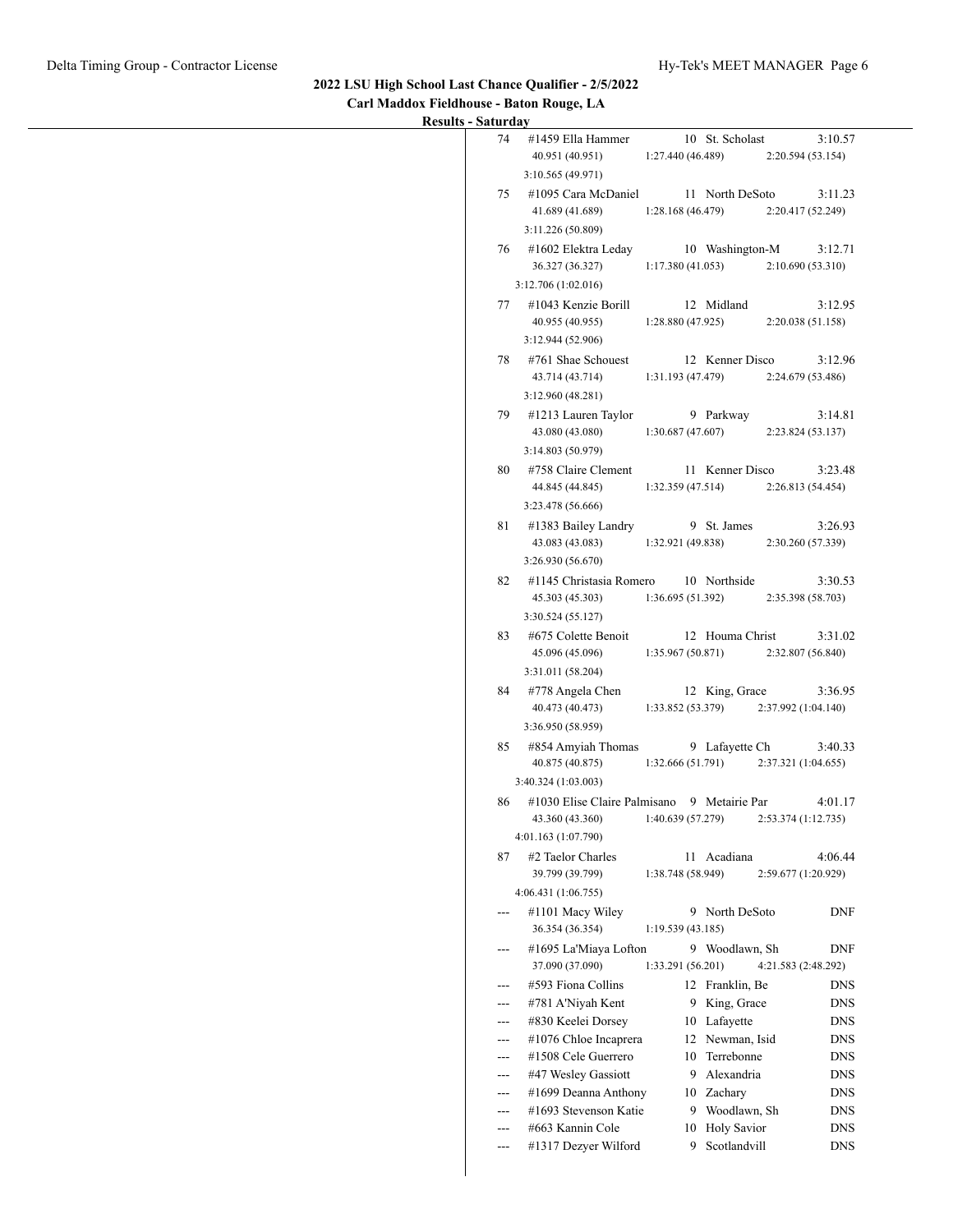**Carl Maddox Fieldhouse - Baton Rouge, LA**

|        | Finals  (Girls 800 Meter Run) |                     |    |                    |                         |
|--------|-------------------------------|---------------------|----|--------------------|-------------------------|
|        | Name                          |                     |    | Yr School          | <b>Finals</b>           |
|        | #1541 Bailey Gallineau        |                     | 10 | Tioga              | <b>DNS</b>              |
|        | #694 De'Ajah Riley            |                     | 9. | Huntington         | <b>DNS</b>              |
|        | #1439 Devyn McManus           |                     | 7  | St. Martin's       | <b>DNS</b>              |
| ---    | #631 Emma Blissett            |                     |    | 12 Highland Bap    | DNS                     |
| ---    | #1474 Jourdan St. Romain      |                     |    | 12 St. Thomas A    | <b>DNS</b>              |
| $---$  | #1420 Kassidy Richard         |                     | 11 | St. Louis          | <b>DNS</b>              |
| ---    | #1304 Karlise Davison         |                     | 9  | Scotlandvill       | DNS                     |
|        | Girls 1600 Meter Run          |                     |    |                    |                         |
|        | <b>FH Composite:</b>          | 4:55.70 C 1/10/2009 |    | <b>Cory McGee</b>  |                         |
|        | <b>MEET:</b>                  | 5:05.66 M 1/29/2011 |    |                    | <b>Kaitlyn Flattman</b> |
|        | Name                          |                     |    | Yr School          | Finals                  |
| Finals |                               |                     |    |                    |                         |
| 1      | #115 Natalie Venkataraman     |                     | 10 | <b>Baton Rouge</b> | 5:15.79                 |
|        | 38.441 (38.441)               | 1:16.027 (37.586)   |    |                    | 1:55.645 (39.618)       |
|        | 2:36.758 (41.113)             | 3:17.993 (41.235)   |    |                    | 3:57.735 (39.742)       |
|        | 4:37.878 (40.143)             | 5:15.788 (37.911)   |    |                    |                         |
|        |                               |                     |    |                    |                         |
| 2      | #337 Svenya Stoyanoff         |                     |    | 12 Christ Episc    | 5:17.24                 |
|        | 38.785 (38.785)               | 1:17.610(38.825)    |    |                    | 1:57.755(40.145)        |
|        | 2:37.852 (40.097)             | 3:17.789 (39.937)   |    |                    | 3:57.153 (39.364)       |
|        | 4:36.733 (39.580)             | 5:17.240 (40.508)   |    |                    |                         |
| 3      | #224 Jenna Key                |                     |    | 10 Byrd, C.E.      | 5:18.85                 |
|        | 36.863 (36.863)               | 1:14.614(37.751)    |    |                    | 1:54.000 (39.386)       |
|        | 2:35.206 (41.206)             | 3:16.458(41.252)    |    |                    | 3:57.525 (41.067)       |
|        | 4:38.211 (40.686)             | 5:18.848 (40.638)   |    |                    |                         |
| 4      | #1421 Ella Segura             |                     | 11 | St. Louis          | 5:18.91                 |
|        | 37.992 (37.992)               | 1:15.149 (37.157)   |    |                    | 1:55.235 (40.086)       |
|        | 2:36.456 (41.221)             | 3:18.497 (42.041)   |    |                    | 3:58.428 (39.931)       |
|        | 4:39.594 (41.166)             | 5:18.901 (39.307)   |    |                    |                         |
| 5      | #1393 Maddie Gardiner         |                     |    | 12 St. Joseph's    | 5:19.28                 |
|        | 39.277 (39.277)               | 1:17.992 (38.715)   |    |                    | 1:58.150(40.158)        |
|        | 2:38.422 (40.272)             | 3:18.921 (40.499)   |    |                    | 3:59.962 (41.041)       |
|        | 4:39.890 (39.928)             | 5:19.278 (39.389)   |    |                    |                         |
| 6      | #1360 Jaci Gary               |                     |    | 9 Southside        | 5:23.09                 |
|        | 36.868 (36.868)               | 1:14.939 (38.071)   |    |                    | 1:55.019 (40.080)       |
|        | 2:36.146 (41.127)             | 3:18.316 (42.170)   |    |                    | 3:59.746 (41.430)       |
|        | 4:42.635 (42.889)             | 5:23.087 (40.453)   |    |                    |                         |
| 7      | #417 Hannah Linebaugh         |                     |    | 12 Denham Sprin    | 5:25.14                 |
|        | 36.630 (36.630)               | 1:14.280 (37.650)   |    |                    | 1:54.568 (40.288)       |
|        | 2:35.818 (41.250)             | 3:18.922(43.104)    |    |                    | 4:01.760 (42.838)       |
|        | 4:46.596 (44.836)             | 5:25.139 (38.544)   |    |                    |                         |
|        |                               |                     |    |                    |                         |
| 8      | #1396 Emma Hendry             |                     |    | 11 St. Joseph's    | 5:26.68                 |
|        | 37.744 (37.744)               | 1:16.388(38.644)    |    |                    | 1:56.269(39.881)        |
|        | 2:37.336 (41.067)             | 3:19.718 (42.382)   |    |                    | 4:01.873 (42.155)       |
|        | 4:44.648 (42.775)             | 5:26.672 (42.025)   |    |                    |                         |
| 9      | #1075 Ava Hartman             |                     |    | 10 Newman, Isid    | 5:29.80                 |
|        | 39.742 (39.742)               | 1:19.245 (39.503)   |    |                    | 2:00.100 (40.855)       |
|        | 2:40.596 (40.496)             | 3:22.967 (42.371)   |    |                    | 4:06.218(43.251)        |
|        | 4:49.494 (43.276)             | 5:29.791 (40.298)   |    |                    |                         |
| 10     | #582 Brooke Spalitta          |                     |    | 12 Fontaineblea    | 5:33.32                 |
|        | 38.629 (38.629)               | 1:18.071 (39.442)   |    |                    | 1:58.559 (40.488)       |
|        | 2:39.963 (41.404)             | 3:22.175(42.212)    |    |                    | 4:04.284 (42.109)       |
|        | 4:47.915 (43.631)             | 5:33.316 (45.402)   |    |                    |                         |
|        |                               |                     |    |                    |                         |

| 11 | #225 Hudson Roberts                    |                                        | 10  | Byrd, C.E.      | 5:35.95           |
|----|----------------------------------------|----------------------------------------|-----|-----------------|-------------------|
|    | 38.311 (38.311)                        | 1:20.007 (41.696)                      |     |                 | 2:03.290 (43.283) |
|    | 2:46.709 (43.419)                      | 3:32.448 (45.739)                      |     |                 | 4:16.723 (44.275) |
|    | 4:58.808 (42.085)                      | 5:35.941 (37.133)                      |     |                 |                   |
| 12 | #677 Emma Bourg                        |                                        | 11. | Houma Christ    | 5:36.93           |
|    | 38.625 (38.625)                        | 1:19.591 (40.966)                      |     |                 | 2:03.187 (43.596) |
|    | 2:47.352 (44.165)                      | 3:33.339 (45.987)                      |     |                 | 4:19.596 (46.257) |
|    | 5:01.753 (42.157)                      | 5:36.929 (35.177)                      |     |                 |                   |
| 13 | #458 Riley Ries                        |                                        | 11  | Dunham          | 5:39.53           |
|    | 39.617 (39.617)                        | 1:19.658 (40.041)                      |     |                 | 2:03.310 (43.652) |
|    | 2:47.834 (44.524)                      | 3:31.775 (43.941)                      |     |                 | 4:16.393 (44.618) |
|    | 4:59.667 (43.274)                      | 5:39.521 (39.854)                      |     |                 |                   |
| 14 | #910 Lina Zacapa-Mills                 |                                        |     | 10 Leesville    | 5:41.13           |
|    | 38.749 (38.749)                        | 1:18.469 (39.720)                      |     |                 | 1:58.063 (39.594) |
|    | 2:41.316 (43.253)                      | 3:25.035 (43.719)                      |     |                 | 4:11.446 (46.411) |
|    | 4:58.529 (47.083)                      | 5:41.130 (42.602)                      |     |                 |                   |
| 15 | $\#1267$ Sara Naff                     |                                        | 9   | Ruston          | 5:41.14           |
|    | 38.229 (38.229)                        | 1:16.967 (38.738)                      |     |                 | 1:58.418 (41.451) |
|    | 2:41.530 (43.112)                      | 3:25.065 (43.535)                      |     |                 | 4:10.679 (45.614) |
|    | 4:57.433 (46.754)                      | 5:41.133 (43.701)                      |     |                 |                   |
| 16 | #924 Sylvia White                      |                                        | 11  | Live Oak        | 5:42.18           |
|    | 37.787 (37.787)                        | 1:19.087 (41.300)                      |     |                 | 2:02.404 (43.317) |
|    | 2:47.180 (44.776)                      | 3:31.902 (44.722)                      |     |                 | 4:16.808 (44.906) |
|    | 5:02.141 (45.333)                      | 5:42.177 (40.036)                      |     |                 |                   |
| 17 | #95 Bella Biggerstaff                  |                                        | 8   | Ascension Ep    | 5:43.36           |
|    | 39.070 (39.070)                        | 1:19.540(40.470)                       |     |                 | 2:02.067 (42.527) |
|    | 2:45.355 (43.288)                      | 3:30.569 (45.214)                      |     |                 | 4:16.120 (45.551) |
|    | 5:00.938 (44.818)                      | 5:43.351 (42.414)                      |     |                 |                   |
| 18 | #593 Fiona Collins                     |                                        | 12  | Franklin, Be    | 5:46.48           |
|    | 38.555 (38.555)                        | 1:19.768 (41.213)                      |     |                 | 2:03.275 (43.507) |
|    | 2:48.316 (45.041)                      | 3:33.484 (45.168)                      |     |                 | 4:19.643 (46.159) |
|    | 5:05.089 (45.446)                      | 5:46.478 (41.389)                      |     |                 |                   |
| 19 | #1583 Ava Pitarro                      |                                        | 11  | Walker          | 5:47.13           |
|    |                                        |                                        |     |                 |                   |
|    | 39.467 (39.467)                        | 1:20.217 (40.750)                      |     |                 | 2:02.359 (42.142) |
|    | 2:46.060 (43.701)                      | 3:31.154 (45.094)                      |     |                 | 4:17.221 (46.067) |
|    | 5:02.778 (45.557)                      | 5:47.126 (44.349)                      |     |                 |                   |
| 20 | #1439 Devyn McManus                    |                                        | 7   | St. Martin's    | 5:47.37           |
|    | 39.082 (39.082)                        | 1:20.608 (41.526)                      |     |                 | 2:04.061 (43.453) |
|    | 2:48.850 (44.789)                      | 3:33.924 (45.074)                      |     |                 | 4:20.095 (46.171) |
|    | 5:05.556 (45.461)                      | 5:47.366 (41.810)                      |     |                 |                   |
| 21 | #1054 Riley Imbornone                  |                                        | 11  | Mt. Carmel      | 5:49.95           |
|    | 39.462 (39.462)                        | 1:21.011 (41.549)                      |     |                 | 2:04.950 (43.939) |
|    | 2:50.151 (45.201)                      | 3:35.610 (45.459)                      |     |                 | 4:22.503 (46.893) |
|    | 5:08.320 (45.817)                      | 5:49.948 (41.628)                      |     |                 |                   |
| 22 | #96 Sara Godley                        |                                        |     | 10 Ascension Ep | 5:51.79           |
|    | 38.772 (38.772)                        | 1:19.819 (41.047)                      |     |                 | 2:03.957 (44.138) |
|    | 2:48.996 (45.039)                      | 3:34.426 (45.430)                      |     |                 | 4:21.275 (46.849) |
|    | 5:08.232 (46.957)                      | 5:51.785 (43.554)                      |     |                 |                   |
| 23 | #1582 Avery Guidry                     |                                        |     | 10 Walker       | 5:52.51           |
|    | 40.564 (40.564)                        | 1:22.894 (42.330)                      |     |                 | 2:06.368 (43.474) |
|    | 2:50.847 (44.479)                      | 3:37.669 (46.822)                      |     |                 | 4:24.173 (46.504) |
|    | 5:09.202 (45.029)                      | 5:52.507 (43.305)                      |     |                 |                   |
| 24 | #923 Ali Tyler                         |                                        | 12  | Live Oak        | 5:53.03           |
|    | 40.846 (40.846)                        | 1:23.464 (42.618)                      |     |                 | 2:07.467 (44.003) |
|    | 2:52.098 (44.631)<br>5:09.740 (46.027) | 3:38.228 (46.130)<br>5:53.022 (43.282) |     |                 | 4:23.713 (45.485) |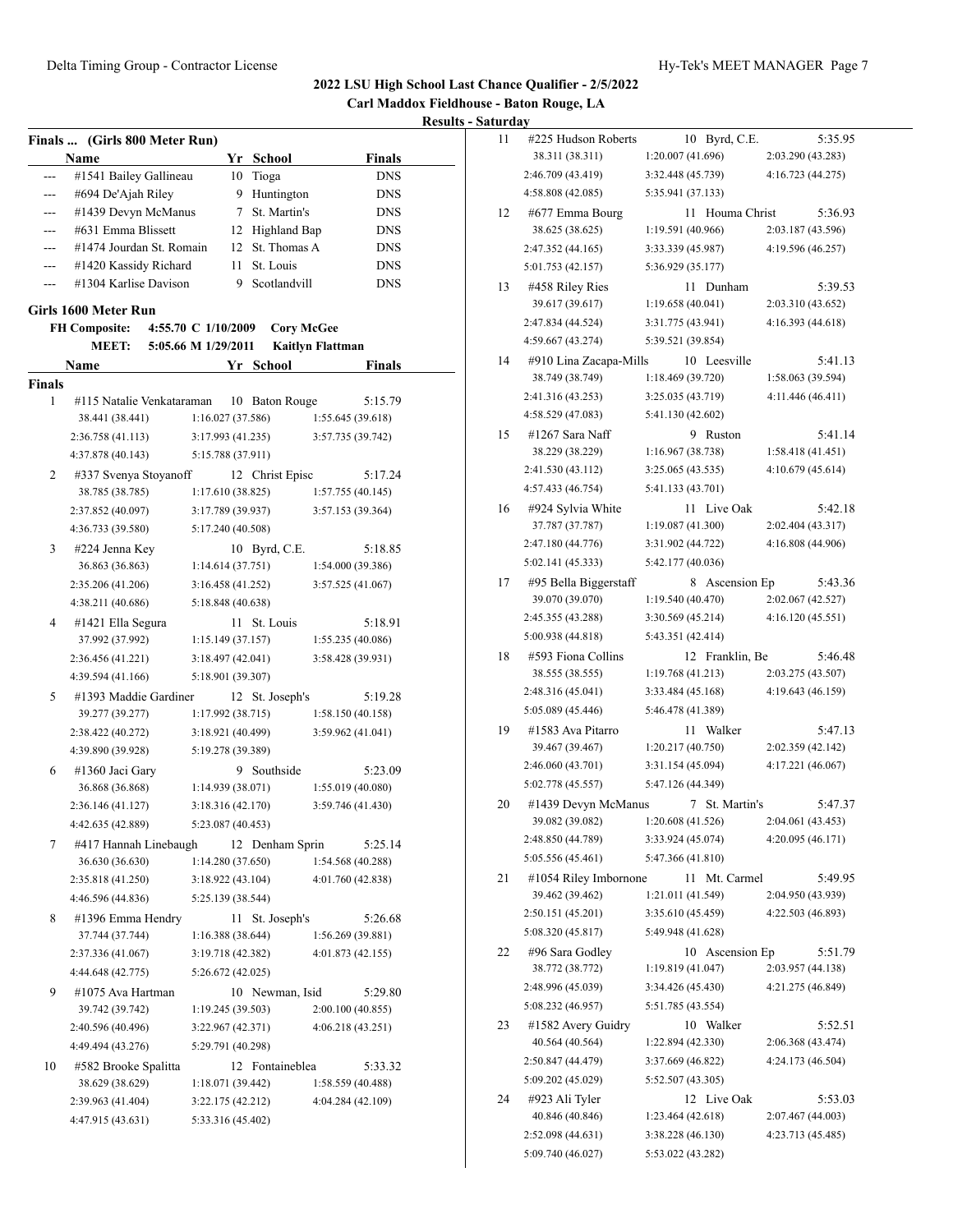| Carl Maddox Fieldhouse - Baton Rouge, LA |
|------------------------------------------|
| <b>Results - Saturday</b>                |

|    | Name                   | Yr School         |                  | Finals                       |
|----|------------------------|-------------------|------------------|------------------------------|
| 25 | #679 Gabriella Delgado |                   | 10 Houma Christ  | 5:56.38                      |
|    | 41.026 (41.026)        | 1:24.304(43.278)  |                  | 2:12.281 (47.977)            |
|    | 2:58.787 (46.506)      | 3:43.971 (45.184) |                  | 4:29.611(45.640)             |
|    | 5:14.977 (45.366)      | 5:56.379 (41.402) |                  |                              |
| 26 | #548 Margaret Harrell  |                   | 11 Episcopal     | 5:58.39                      |
|    | 42.496 (42.496)        | 1:29.176 (46.680) |                  | 2:14.983 (45.807)            |
|    | 2:59.524 (44.541)      | 3:45.958 (46.434) |                  | 4:33.284 (47.326)            |
|    | 5:18.926 (45.642)      | 5:58.381 (39.455) |                  |                              |
| 27 | #36 Stormy Williams    |                   | 9 Albany         | 5:58.73                      |
|    | 39.251 (39.251)        | 1:21.229 (41.978) |                  | 2:06.671 (45.442)            |
|    | 2:53.026 (46.355)      | 3:40.562 (47.536) |                  | 4:28.919 (48.357)            |
|    | 5:15.944 (47.025)      | 5:58.723 (42.779) |                  |                              |
| 28 | #1550 Caroline Cane    |                   | 9 University L   | 5:59.50                      |
|    | 40.936 (40.936)        | 1:26.606(45.670)  |                  | 2:12.696 (46.090)            |
|    | 2:58.987 (46.291)      | 3:46.467 (47.480) |                  | 4:33.079 (46.612)            |
|    | 5:20.166 (47.087)      | 5:59.497 (39.331) |                  |                              |
|    |                        |                   |                  |                              |
| 29 | #406 Grace French      |                   | 10 David Thibod  | 5:59.68                      |
|    | 37.994 (37.994)        | 1:19.590(41.596)  |                  | 2:04.812 (45.222)            |
|    | 2:52.995 (48.183)      | 3:42.231 (49.236) |                  | 4:30.904 (48.673)            |
|    | 5:19.710 (48.806)      | 5:59.677 (39.967) |                  |                              |
| 30 | #1057 Emma Meneses     |                   | 11 Mt. Carmel    | 5:59.71                      |
|    | 39.495 (39.495)        | 1:21.876(42.381)  |                  | 2:05.736 (43.860)            |
|    | 2:51.056 (45.320)      | 3:38.601 (47.545) |                  | 4:26.798 (48.197)            |
|    | 5:15.339 (48.541)      | 5:59.708 (44.369) |                  |                              |
| 31 | #312 Camryn Falgout    |                   | 9 Central Lafo   | 6:00.36                      |
|    | 36.917 (36.917)        | 1:19.289(42.372)  |                  | 2:04.844 (45.555)            |
|    | 2:52.682 (47.838)      | 3:41.911 (49.229) |                  | 4:30.812 (48.901)            |
|    | 5:19.215 (48.403)      | 6:00.356(41.141)  |                  |                              |
| 32 | #1029 Emmeline Moore   |                   | 11 Metairie Par  | 6:00.61                      |
|    | 39.937 (39.937)        | 1:22.478(42.541)  |                  | 2:06.978 (44.500)            |
|    | 2:52.754 (45.776)      | 3:41.121(48.367)  |                  | 4:29.498 (48.377)            |
|    | 5:16.624 (47.126)      | 6:00.605 (43.982) |                  |                              |
| 33 | #1552 Bylthe Eldered   |                   | 12 University L  | 6:00.89                      |
|    | 40.641 (40.641)        | 1:25.435(44.794)  |                  | 2:11.384 (45.949)            |
|    | 2:58.413 (47.029)      | 3:45.536 (47.123) |                  | 4:32.334 (46.798)            |
|    | 5:19.322 (46.988)      | 6:00.889 (41.567) |                  |                              |
| 34 | #1415 Sydney Guinn     |                   | 9 St. Louis      | 6:05.41                      |
|    | 42.868 (42.868)        | 1:26.748 (43.880) |                  | 2:11.495 (44.747)            |
|    | 2:58.991 (47.496)      | 3:46.526 (47.535) |                  | 4:34.048 (47.522)            |
|    | 5:22.754 (48.706)      | 6:05.403(42.649)  |                  |                              |
| 35 | #220 Abby Poche        |                   | 8 Buckeye        | 6:05.91                      |
|    | 40.643 (40.643)        | 1:25.430 (44.787) |                  | 2:11.024 (45.594)            |
|    | 2:56.681 (45.657)      | 3:43.065 (46.384) |                  | 4:30.408 (47.343)            |
|    | 5:19.901 (49.493)      | 6:05.909(46.008)  |                  |                              |
|    |                        |                   |                  |                              |
| 36 | #338 Noah Watson       |                   | 8 Christ Episc   | 6:08.61<br>2:10.453 (46.799) |
|    | 39.356 (39.356)        | 1:23.654 (44.298) |                  |                              |
|    | 2:58.379 (47.926)      | 3:46.023 (47.644) |                  | 4:34.758 (48.735)            |
|    | 5:24.970 (50.212)      | 6:08.605(43.636)  |                  |                              |
| 37 | #1364 Mya Bascom       |                   | 12 St. Amant     | 6:08.62                      |
|    | 40.125 (40.125)        | 1:22.945 (42.820) |                  | 2:08.068 (45.123)            |
|    | 2:55.803 (47.735)      | 3:44.638 (48.835) | 6:08.613(43.720) | 4:34.193 (49.555)            |
|    | 5:24.893 (50.700)      |                   |                  |                              |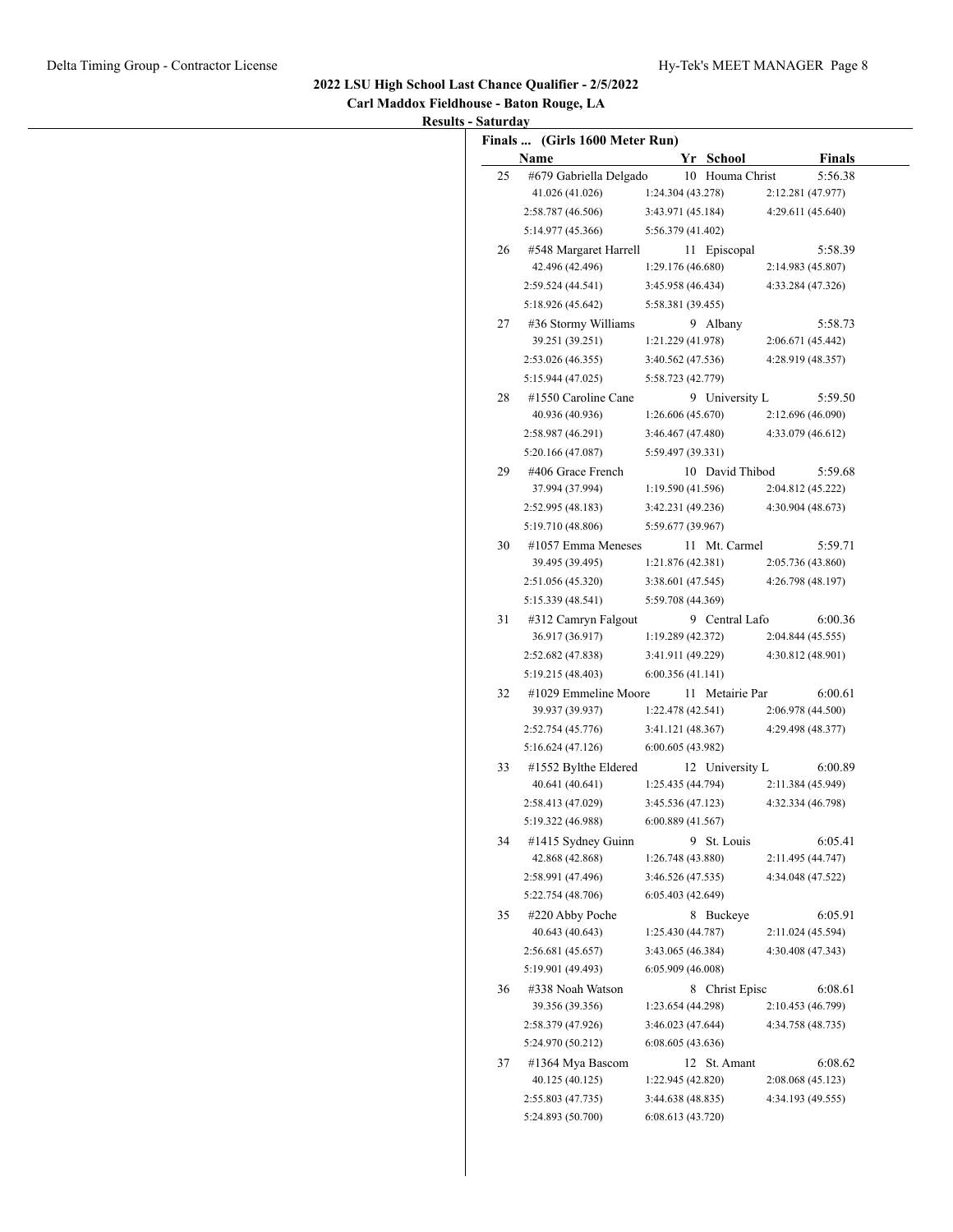**Carl Maddox Fieldhouse - Baton Rouge, LA**

|    |                                      |                                   |                              | <b>Results - Saturday</b> |
|----|--------------------------------------|-----------------------------------|------------------------------|---------------------------|
| 38 | #550 Analise Hyde<br>45.748 (45.748) | 12 Episcopal<br>1:29.450 (43.702) | 6:09.44<br>2:16.473 (47.023) |                           |
|    | 3:02.606 (46.133)                    | 3:49.896 (47.290)                 | 4:37.714 (47.818)            |                           |
|    | 5:25.504 (47.790)                    | 6:09.431 (43.928)                 |                              |                           |
| 39 | #1255 Lexa Thompson                  | 12 Rosepine                       | 6:11.30                      |                           |
|    | 43.996 (43.996)                      | 1:30.202(46.206)                  | 2:18.066 (47.864)            |                           |
|    | 3:03.998 (45.932)                    | 3:51.563 (47.565)                 | 4:38.185 (46.622)            |                           |
|    | 5:27.601 (49.416)                    | 6:11.293 (43.692)                 |                              |                           |
| 40 | #939 Bridget John                    | 12 Loyola Prep                    | 6:12.02                      |                           |
|    | 42.516 (42.516)                      | 1:25.633(43.117)                  | 2:12.341 (46.708)            |                           |
|    | 3:00.573 (48.232)                    | 3:49.756 (49.183)                 | 4:40.614 (50.858)            |                           |
|    | 5:30.485 (49.871)                    | 6:12.020(41.535)                  |                              |                           |
| 41 | #929 Skylar Ford                     | 10 Loranger                       | 6:13.80                      |                           |
|    | 43.845 (43.845)                      | 1:28.954(45.109)                  | 2:16.958 (48.004)            |                           |
|    | 3:06.325 (49.367)                    | 3:56.216 (49.891)                 | 4:47.142 (50.926)            |                           |
|    | 5:35.423 (48.281)                    | 6:13.796 (38.374)                 |                              |                           |
| 42 | #7 Aliah Lopez                       | 12 Acadiana                       | 6:16.42                      |                           |
|    | 46.162 (46.162)                      | 1:33.124 (46.962)                 | 2:20.730 (47.606)            |                           |
|    | 3:10.059 (49.329)                    | 3:58.870(48.811)                  | 4:47.820 (48.950)            |                           |
|    | 5:35.304 (47.484)                    | 6:16.414(41.110)                  |                              |                           |
| 43 | #69 Kalynn Beacom                    | 10 ARCA                           | 6:20.69                      |                           |
|    | 42.630 (42.630)                      | 1:30.897 (48.267)                 | 2:19.567(48.670)             |                           |
|    | 3:08.003 (48.436)                    | 3:57.848 (49.845)                 | 4:48.415 (50.567)            |                           |
|    | 5:37.767 (49.352)                    | 6:20.690 (42.923)                 |                              |                           |
| 44 | #831 Lilian Giroir                   | 9 Lafayette                       | 6:21.19                      |                           |
|    | 47.857 (47.857)                      | 1:34.400(46.543)                  | 2:22.238 (47.838)            |                           |
|    | 3:10.055(47.817)                     | 3:58.430 (48.375)                 | 4:47.434 (49.004)            |                           |
|    | 5:36.236 (48.802)                    | 6:21.187 (44.952)                 |                              |                           |
| 45 | #836 Victoria Leblanc                | 12 Lafayette                      | 6:21.63                      |                           |
|    | 47.445 (47.445)                      | 1:34.397 (46.952)                 | 2:21.636 (47.239)            |                           |
|    | 3:09.123 (47.487)                    | 4:45.466 (1:36.343)               | 5:36.637 (51.171)            |                           |
|    | 6:21.624 (44.988)                    | 6:21.828(0.204)                   |                              |                           |
| 46 | #1092 Patience Edwards               | 11 North DeSoto                   | 6:21.95                      |                           |
|    | 45.171 (45.171)                      | 1:30.552(45.381)                  | 2:18.290 (47.738)            |                           |
|    | 3:07.316 (49.026)                    | 3:57.126 (49.810)                 | 4:48.288 (51.162)            |                           |
|    | 5:37.174 (48.886)                    | 6:21.950 (44.776)                 |                              |                           |
| 47 | #468 Phoebe Dunham                   | 12 Dutchtown                      | 6:24.63                      |                           |
|    | 42.108 (42.108)                      | 1:27.147 (45.039)                 | 2:14.620 (47.473)            |                           |
|    | 3:03.287 (48.667)                    | 3:52.347 (49.060)                 | 4:43.979 (51.632)            |                           |
|    | 5:35.149 (51.170)                    | 6:24.629 (49.480)                 |                              |                           |
| 48 | #661 Quinn Brown                     | 12 Holy Savior                    | 6:28.20                      |                           |
|    | 42.067 (42.067)                      | 1:26.854(44.787)                  | 2:14.491 (47.637)            |                           |
|    | 3:03.383 (48.892)                    | 3:52.964(49.581)                  | 4:44.356 (51.392)            |                           |
|    | 5:34.961 (50.605)                    | 6:28.200 (53.239)                 |                              |                           |
| 49 | #407 Alivia Tassin                   | 8 David Thibod                    | 6:28.41                      |                           |
|    | 46.830 (46.830)                      | 1:33.068 (46.238)                 | 2:22.931 (49.863)            |                           |
|    | 3:12.744 (49.813)                    | 4:03.171 (50.427)                 | 4:53.734 (50.563)            |                           |
|    | 5:44.175 (50.441)                    | 6:28.409 (44.234)                 |                              |                           |
| 50 | #1291 Katherine Benton               | 10 Sacred Heart                   | 6:30.38                      |                           |
|    | 42.481 (42.481)                      | 1:25.974 (43.493)                 | 2:15.104 (49.130)            |                           |
|    | 3:04.371 (49.267)                    | 3:56.694 (52.323)                 | 4:47.632 (50.938)            |                           |
|    | 5:42.036 (54.404)                    | 6:30.380(48.345)                  |                              |                           |
| 51 | #373 Allison Lopez                   | 10 Curtis, John                   | 6:30.98                      |                           |
|    | 47.191 (47.191)                      | 1:34.392 (47.201)                 | 2:22.639 (48.247)            |                           |
|    | 3:12.027 (49.388)                    | 4:03.941 (51.914)                 | 4:55.319 (51.378)            |                           |
|    | 5:45.839 (50.520)                    | 6:30.979(45.141)                  |                              |                           |
|    |                                      |                                   |                              |                           |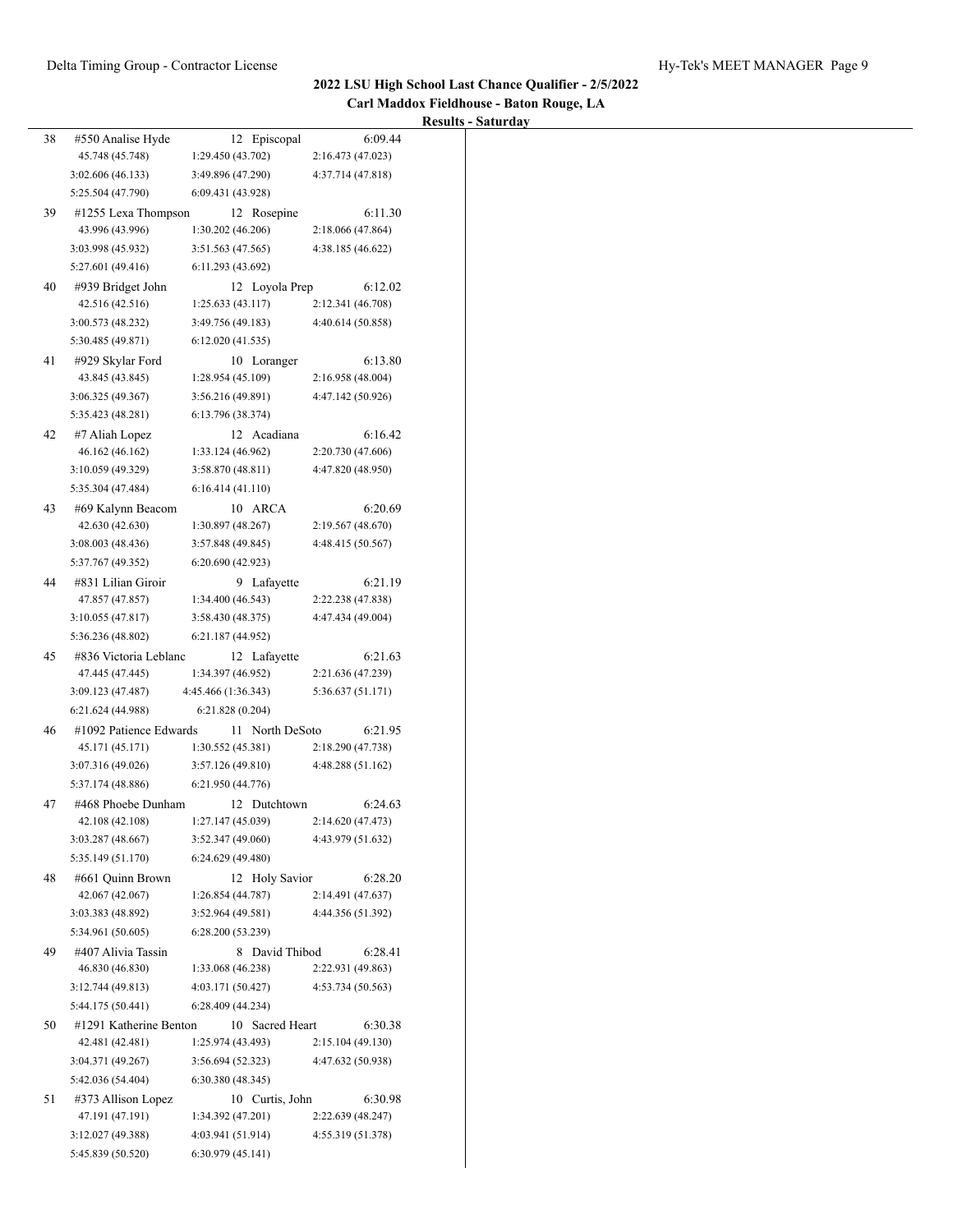**Carl Maddox Fieldhouse - Baton Rouge, LA**

| <b>Finals</b> | (Girls 1600 Meter Run)                 |                   |    |                 |                              |
|---------------|----------------------------------------|-------------------|----|-----------------|------------------------------|
|               | Name                                   |                   |    | Yr School       | <b>Finals</b>                |
| 52            | #1206 Laila Brimmer                    |                   |    | 10 Parkway      | 6:32.21                      |
|               | 46.649 (46.649)                        | 1:34.936 (48.287) |    |                 | 2:23.142 (48.206)            |
|               | 3:11.088 (47.946)                      | 4:00.571 (49.483) |    |                 | 4:51.778 (51.207)            |
|               | 5:43.468 (51.690)                      | 6:32.201 (48.734) |    |                 |                              |
| 53            | #957 Sirena N'Mili                     |                   |    | 10 Lusher Chart | 6:32.64                      |
|               | 42.990 (42.990)                        | 1:29.761 (46.771) |    |                 | 2:18.896 (49.135)            |
|               | 3:06.803 (47.907)                      | 3:58.334 (51.531) |    |                 | 4:50.602 (52.268)            |
|               | 5:44.384 (53.782)                      | 6:32.637(48.253)  |    |                 |                              |
| 54            | #444 Maggie Calix                      |                   | 11 | Dominican       | 6:34.58                      |
|               | 39.205 (39.205)                        | 1:24.236(45.031)  |    |                 | 2:15.167 (50.931)            |
|               | 3:08.275 (53.108)                      | 4:01.725 (53.450) |    |                 | 4:52.900 (51.175)            |
|               | 5:44.393 (51.493)                      | 6:34.578 (50.185) |    |                 |                              |
| 55            | #1212 Emily Rogers                     |                   |    | 10 Parkway      | 6:38.68                      |
|               | 43.543 (43.543)                        | 1:31.313 (47.770) |    |                 | 2:21.274 (49.961)            |
|               | 3:12.312 (51.038)                      | 4:03.756 (51.444) |    |                 | 4:55.980 (52.224)            |
|               | 5:48.308 (52.328)                      | 6:38.678 (50.370) |    |                 |                              |
| 56            | #370 Zoe Chau                          |                   |    | 11 Curtis, John | 6:41.13                      |
|               | 47.296 (47.296)                        | 1:34.750 (47.454) |    |                 | 2:22.980 (48.230)            |
|               | 3:12.432 (49.452)                      | 4:04.111 (51.679) |    |                 | 4:56.555 (52.444)            |
|               | 5:49.715 (53.160)                      | 6:41.126 (51.412) |    |                 |                              |
| 57            | #631 Emma Blissett                     |                   |    | 12 Highland Bap | 6:46.42                      |
|               | 47.796 (47.796)                        | 1:38.122 (50.326) |    |                 | 2:31.450 (53.328)            |
|               | 3:24.827 (53.377)                      | 4:18.373 (53.546) |    |                 | 5:10.780 (52.407)            |
|               | 6:02.119 (51.339)                      | 6:46.418(44.300)  |    |                 |                              |
| 58            | #1461 Elizabeth King                   |                   |    | 10 St. Scholast | 6:48.21                      |
|               | 47.568 (47.568)                        | 1:35.558 (47.990) |    |                 | 2:26.748 (51.190)            |
|               | 3:20.825 (54.077)                      | 4:16.018 (55.193) |    |                 | 5:09.989 (53.971)            |
|               | 5:59.885 (49.896)                      | 6:48.203 (48.318) |    |                 |                              |
| 59            | #1603 Harmone Smith                    |                   |    | 10 Washington-M | 6:49.35                      |
|               | 43.894 (43.894)                        | 1:29.622 (45.728) |    |                 | 2:17.971 (48.349)            |
|               | 3:09.122(51.151)                       | 4:02.566 (53.444) |    |                 | 5:04.547 (1:01.981)          |
|               | 6:03.465 (58.918)                      | 6:49.344 (45.880) |    |                 |                              |
| 60            | #1606 Elizabeth Dieguez                |                   |    | 12 West Felicia | 6:50.86                      |
|               | 48.606 (48.606)                        | 1:38.503 (49.897) |    |                 | 2:31.271 (52.768)            |
|               | 3:25.849 (54.578)                      | 4:18.879 (53.030) |    |                 | 5:11.203 (52.324)            |
|               | 6:03.115 (51.912)                      | 6:50.852(47.737)  |    |                 |                              |
| 61            | #359 Kaci Wall                         |                   |    | 10 Cox, Helen   | 6:53.22                      |
|               | 46.407 (46.407)                        | 1:34.533 (48.126) |    |                 | 2:25.451 (50.918)            |
|               | 3:20.256 (54.805)                      | 4:15.177 (54.921) |    |                 | 5:10.337 (55.160)            |
|               | 6:04.924(54.587)                       | 6:53.220 (48.296) |    |                 |                              |
| 62            | #1197 Grace Davis                      |                   |    | 9 Parkview Bap  | 6:57.53                      |
|               | 46.859 (46.859)                        | 1:35.635(48.776)  |    |                 | 2:26.900 (51.265)            |
|               | 3:20.864 (53.964)                      | 4:16.448 (55.584) |    |                 | 5:12.720 (56.272)            |
|               | 6:08.178(55.458)                       | 6:57.530 (49.352) |    |                 |                              |
|               |                                        |                   |    |                 |                              |
| 63            | #1099 Ellie Simmons<br>46.628 (46.628) | 1:35.326 (48.698) | 9  | North DeSoto    | 7:03.90<br>2:27.936 (52.610) |
|               |                                        |                   |    |                 |                              |
|               | 3:21.501 (53.565)                      | 4:17.462 (55.961) |    |                 | 5:13.450 (55.988)            |
|               | 6:09.997(56.547)                       | 7:03.900 (53.904) |    |                 |                              |
| 64            | #70 Gracie Daigle                      |                   | 9  | ARCA            | 7:07.52                      |
|               | 49.005 (49.005)                        | 1:39.862 (50.857) |    |                 | 2:36.082 (56.220)            |
|               | 3:32.126 (56.044)                      | 4:30.579 (58.453) |    |                 | 5:28.544 (57.965)            |
|               | 6:24.704(56.160)                       | 7:07.512 (42.809) |    |                 |                              |

| 65             | #1467 Sophie Pool        |                     |    | 10 St. Scholast |                     | 7:09.08    |
|----------------|--------------------------|---------------------|----|-----------------|---------------------|------------|
|                | 48.800 (48.800)          | 1:39.949 (51.149)   |    |                 | 2:35.150 (55.201)   |            |
|                | 3:29.884 (54.734)        | 4:26.334(56.450)    |    |                 | 5:22.804 (56.470)   |            |
|                | 6:18.920(56.116)         | 7:09.073 (50.153)   |    |                 |                     |            |
| 66             | #808 Taylor Savoy        |                     |    | 10 Lacassine    |                     | 7:12.69    |
|                | 48.487 (48.487)          | 1:39.948 (51.461)   |    |                 | 2:35.563 (55.615)   |            |
|                | 3:30.652 (55.089)        | 4:26.891 (56.239)   |    |                 | 5:23.463 (56.572)   |            |
|                | 6:21.121 (57.658)        | 7:12.686 (51.565)   |    |                 |                     |            |
| 67             | #1330 Lila Carruth       |                     |    | 9 Slaughter Co  |                     | 7:18.09    |
|                | 48.020 (48.020)          | 1:39.396 (51.376)   |    |                 | 2:36.060 (56.664)   |            |
|                | 3:35.323 (59.264)        | 4:34.599 (59.276)   |    |                 | 5:32.822 (58.224)   |            |
|                | 6:29.769 (56.948)        | 7:18.082 (48.313)   |    |                 |                     |            |
| 68             | #909 Harley Samsil       |                     |    | 10 Leesville    |                     | 7:26.31    |
|                | 42.845 (42.845)          | 1:33.418 (50.573)   |    |                 | 2:29.021 (55.603)   |            |
|                | 3:29.404 (1:00.383)      | 4:32.440 (1:03.036) |    |                 | 5:33.261 (1:00.821) |            |
|                | 6:32.322 (59.061)        | 7:26.302 (53.980)   |    |                 |                     |            |
| 69             | #1125 Alivia Buley       |                     |    | 11 Northshore   |                     | 7:28.10    |
|                | 48.213 (48.213)          | 1:37.718 (49.505)   |    |                 | 2:32.389 (54.671)   |            |
|                | 3:30.223 (57.834)        | 4:29.493 (59.270)   |    |                 | 5:31.283 (1:01.790) |            |
|                | 6:33.160 (1:01.877)      | 7:28.097 (54.938)   |    |                 |                     |            |
| 70             | #1306 Alexus Gibson      |                     |    | 11 Scotlandvill |                     | 7:43.16    |
|                | 48.707 (48.707)          | 1:40.411(51.704)    |    |                 | 2:36.122 (55.711)   |            |
|                | 3:36.622 (1:00.500)      | 4:36.455 (59.833)   |    |                 | 5:38.823 (1:02.368) |            |
|                | 6:40.500 (1:01.677)      | 7:43.160 (1:02.661) |    |                 |                     |            |
| 71             | #1044 Kadence Hargrave   |                     |    | 12 Midland      |                     | 7:47.48    |
|                | 47.047 (47.047)          | 1:36.555 (49.508)   |    |                 | 2:30.801 (54.246)   |            |
|                | 3:30.697 (59.896)        | 4:33.298(1:02.601)  |    |                 | 5:39.676 (1:06.378) |            |
|                | 6:48.027(1:08.351)       | 7:47.474 (59.447)   |    |                 |                     |            |
| 72             | #882 A'Llanah Thibodeaux |                     |    | 9 Lake Charles  |                     | 8:01.43    |
|                | 45.901 (45.901)          | 1:30.732 (44.831)   |    |                 | 2:24.676 (53.944)   |            |
|                | 3:27.818 (1:03.142)      | 4:37.597 (1:09.779) |    |                 | 5:46.070 (1:08.473) |            |
|                | 6:53.491 (1:07.421)      | 8:01.429 (1:07.938) |    |                 |                     |            |
| $---$          | #1131 Jamie Ruano        |                     | 9  | Northshore      |                     | <b>DNF</b> |
| $---$          | #1691 Delesia James      |                     | 9  | Woodlawn, Sh    |                     | <b>DNS</b> |
|                | #1684 Kendal Adams       |                     |    | 9 Woodlawn, Sh  |                     | <b>DNS</b> |
| $-$            | #1296 Maria English      |                     |    | 10 Sacred Heart |                     | <b>DNS</b> |
| $\overline{a}$ | #1483 Mollie Sims        |                     | 12 | Sterlington     |                     | <b>DNS</b> |
|                | #782 Azari Ruffin        |                     | 11 | King, Grace     |                     | DNS        |
|                | #695 ShaNyla Taylor      |                     | 10 | Huntington      |                     | DNS        |
|                | #47 Wesley Gassiott      |                     | 9  | Alexandria      |                     | DNS        |
|                | #448 Enna Hawes          |                     | 8  | Dominican       |                     | DNS        |
|                | #257 Cori Johnson        |                     | 9  | Carver, G.W.    |                     | DNS        |
|                | #1032 Margo Thionville   |                     | 11 | Metairie Par    |                     | <b>DNS</b> |
|                | #1263 Zoie Holstead      |                     | 10 | Ruston          |                     | DNS        |
| ---            | #938 Aidan Heard         |                     | 12 | Loyola Prep     |                     | DNS        |
| ---            | #984 Phoebe Endriss      |                     | 11 | Mandeville      |                     | <b>DNS</b> |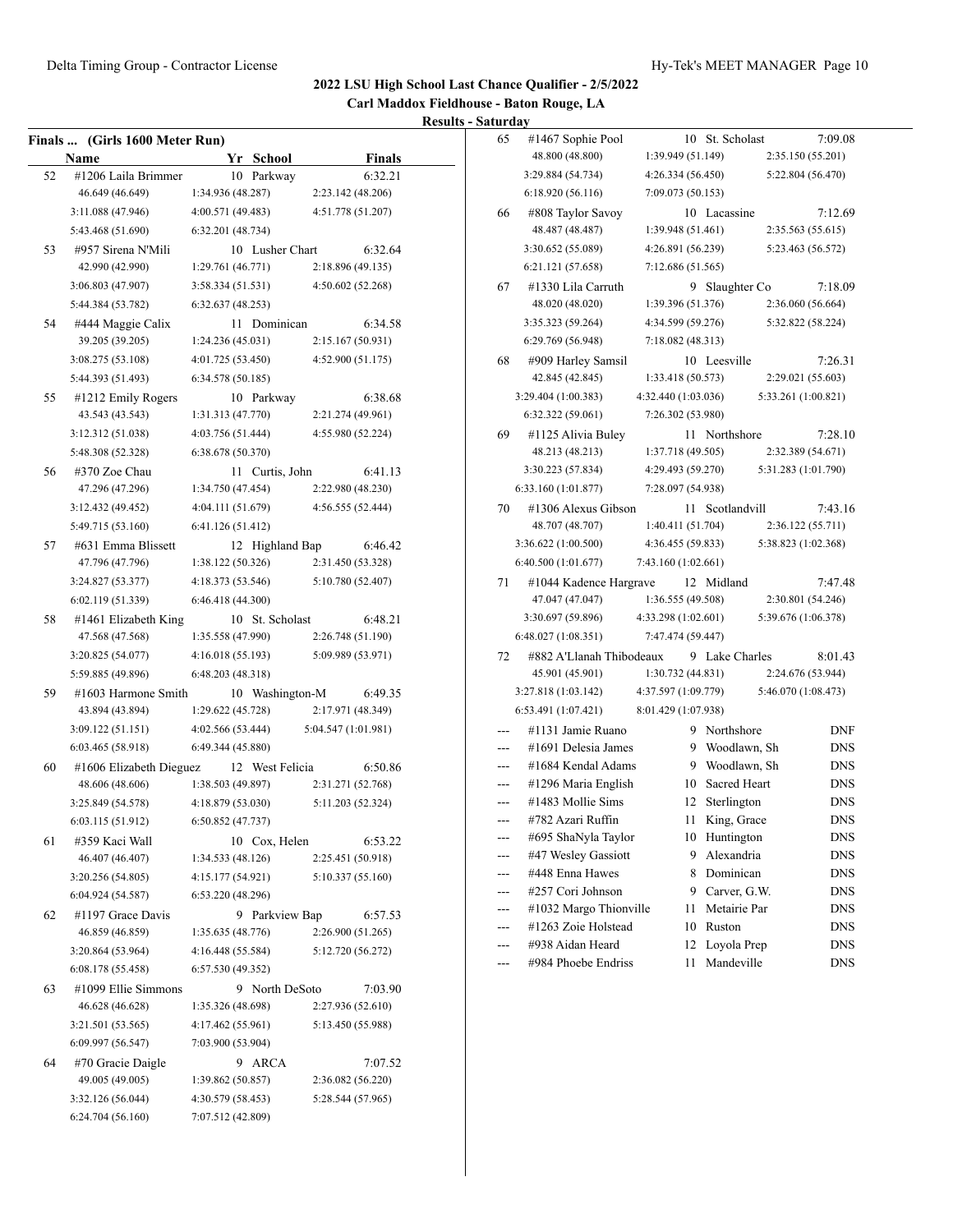**Carl Maddox Fieldhouse - Baton Rouge, LA**

|        | Girls 3200 Meter Run<br><b>FH Composite:</b> | 10:45.01 C 2/12/2008 | <b>Kaitlyn Flattman</b> |
|--------|----------------------------------------------|----------------------|-------------------------|
|        | <b>MEET:</b>                                 | 10:52.03 M 1/24/2009 | Malia Cali              |
|        | Name                                         | Yr School            | <b>Finals</b>           |
| Finals |                                              |                      |                         |
| 1      | #225 Hudson Roberts                          | Byrd, C.E.<br>10     | 11:26.95                |
|        | 38.268 (38.268)                              | 1:19.562 (41.294)    | 2:02.708 (43.146)       |
|        | 2:46.029 (43.321)                            | 3:29.215 (43.186)    | 4:12.244 (43.029)       |
|        | 4:55.697 (43.453)                            | 5:39.692 (43.995)    | 6:23.992 (44.300)       |
|        | 7:08.285 (44.293)                            | 7:52.839 (44.554)    | 8:37.219 (44.380)       |
|        | 9:21.562 (44.343)                            | 10:06.518 (44.956)   | 10:49.691 (43.173)      |
|        | 11:26.943 (37.252)                           |                      |                         |
| 2      | #224 Jenna Key                               | 10 Byrd, C.E.        | 11:27.00                |
|        | 37.760 (37.760)                              | 1:18.688(40.928)     | 2:00.391 (41.703)       |
|        | 2:43.214 (42.823)                            | 3:27.361 (44.147)    | 4:10.356 (42.995)       |
|        | 4:54.886 (44.530)                            | 5:38.813 (43.927)    | 6:23.075(44.262)        |
|        | 7:07.826 (44.751)                            | 7:52.409 (44.583)    | 8:36.659 (44.250)       |
|        | 9:21.295 (44.636)                            | 10:06.119 (44.824)   | 10:49.668 (43.549)      |
|        | 11:26.992 (37.325)                           |                      |                         |
| 3      | #1421 Ella Segura                            | St. Louis<br>11      | 11:34.53                |
|        | 36.508 (36.508)                              | 1:16.529(40.021)     | 1:59.770 (43.241)       |
|        | 2:44.172 (44.402)                            | 3:27.732 (43.560)    | 4:11.405 (43.673)       |
|        | 4:57.913 (46.508)                            | 5:43.763 (45.850)    | 6:29.386 (45.623)       |
|        | 7:15.127 (45.741)                            | 8:01.741 (46.614)    | 8:47.007 (45.266)       |
|        | 9:29.980 (42.973)                            | 10:13.777 (43.797)   | 10:56.325 (42.548)      |
|        | 11:34.524 (38.199)                           |                      |                         |
| 4      | #1402 Grace Rennhoff                         | 10 St. Joseph's      | 11:40.36                |
|        | 37.640 (37.640)                              | 1:18.301(40.661)     | 2:01.232 (42.931)       |
|        | 2:45.079 (43.847)                            | 3:27.528 (42.449)    | 4:11.009 (43.481)       |
|        | 4:56.194 (45.185)                            | 5:39.414 (43.220)    | 6:23.465(44.051)        |
|        | 7:08.523 (45.058)                            | 7:54.149 (45.626)    | 8:40.679 (46.530)       |
|        | 9:27.320 (46.641)                            | 10:12.846 (45.526)   | 10:58.261 (45.415)      |
|        | 11:40.360 (42.099)                           |                      |                         |
| 5      | #1406 Hannah Vaughan                         | St. Joseph's<br>10   | 11:45.32                |
|        | 37.979 (37.979)                              | 1:18.877 (40.898)    | 2:01.689 (42.812)       |
|        | 2:45.557 (43.868)                            | 3:28.351 (42.794)    | 4:11.861 (43.510)       |
|        | 4:56.628 (44.767)                            | 5:41.149 (44.521)    | 6:26.178(45.029)        |
|        | 7:12.403 (46.225)                            | 7:58.091 (45.688)    | 8:44.585 (46.494)       |
|        | 9:30.632 (46.047)                            | 10:16.923 (46.291)   | 11:03.224 (46.301)      |
|        | 11:45.312 (42.088)                           |                      |                         |
| 6      | #67 Sophia Swinney                           | Anacoco<br>8         | 11:57.83                |
|        | 36.859 (36.859)                              | 1:17.223(40.364)     | 1:58.281 (41.058)       |
|        | 2:42.539 (44.258)                            | 3:26.946 (44.407)    | 4:54.982 (1:28.036)     |
|        | 5:41.866 (46.884)                            | 6:28.660 (46.794)    | 7:16.958 (48.298)       |
|        | 8:04.594 (47.636)                            | 8:52.661 (48.067)    | 9:41.345 (48.684)       |
|        | 10:28.848 (47.503)                           | 11:15.209 (46.361)   | 11:57.828 (42.619)      |
| 7      | #458 Riley Ries                              | 11 Dunham            | 11:59.00                |
|        | 40.224 (40.224)                              | 1:23.865 (43.641)    | 2:08.516 (44.651)       |
|        | 2:52.859 (44.343)                            | 3:37.962 (45.103)    | 4:23.851 (45.889)       |
|        | 5:08.974 (45.123)                            | 5:53.124 (44.150)    | 6:39.555 (46.431)       |
|        | 7:26.057 (46.502)                            | 8:12.693 (46.636)    | 8:58.791 (46.098)       |
|        | 9:45.490 (46.699)                            | 10:32.826 (47.336)   | 11:18.398 (45.572)      |
|        | 11:59.000 (40.603)                           |                      |                         |
|        |                                              |                      |                         |

| 8  | #452 Elise Raque       |                    | 12 | Dominican    |                    | 11:59.83 |
|----|------------------------|--------------------|----|--------------|--------------------|----------|
|    | 40.019 (40.019)        | 1:23.360 (43.341)  |    |              | 2:07.856 (44.496)  |          |
|    | 2:52.425 (44.569)      | 3:37.504 (45.079)  |    |              | 4:23.432 (45.928)  |          |
|    | 5:09.060 (45.628)      | 5:53.629 (44.569)  |    |              | 6:39.865 (46.236)  |          |
|    | 7:26.463 (46.598)      | 8:12.861 (46.398)  |    |              | 8:59.259 (46.398)  |          |
|    | 9:46.154 (46.895)      | 10:33.661 (47.507) |    |              | 11:19.300 (45.639) |          |
|    | 11:59.826 (40.527)     |                    |    |              |                    |          |
| 9  | #1360 Jaci Gary        |                    |    | 9 Southside  |                    | 12:02.01 |
|    | 39.888 (39.888)        | 1:22.377 (42.489)  |    |              | 2:07.093 (44.716)  |          |
|    | 2:52.457 (45.364)      | 3:39.072 (46.615)  |    |              | 4:24.853 (45.781)  |          |
|    | 5:10.075 (45.222)      | 5:55.762 (45.687)  |    |              | 6:41.266 (45.504)  |          |
|    | 7:27.891 (46.625)      | 8:14.958 (47.067)  |    |              | 9:02.170 (47.212)  |          |
|    | 9:49.900 (47.730)      | 10:36.358 (46.458) |    |              | 11:22.615 (46.257) |          |
|    | 12:02.004 (39.389)     |                    |    |              |                    |          |
| 10 | #1268 Parker Nations   |                    | 9  | Ruston       |                    | 12:06.04 |
|    | 39.497 (39.497)        | 1:21.781 (42.284)  |    |              | 2:07.038 (45.257)  |          |
|    | 2:52.311 (45.273)      | 3:37.541 (45.230)  |    |              | 4:23.436 (45.895)  |          |
|    | 5:09.162 (45.726)      | 5:54.531 (45.369)  |    |              | 6:40.793 (46.262)  |          |
|    | 7:27.764 (46.971)      | 8:15.390 (47.626)  |    |              | 9:03.091 (47.701)  |          |
|    | 9:50.750 (47.659)      | 10:38.630 (47.880) |    |              | 11:24.185 (45.555) |          |
|    | 12:06.038 (41.854)     |                    |    |              |                    |          |
| 11 | #677 Emma Bourg        |                    | 11 | Houma Christ |                    | 12:11.46 |
|    | 41.038 (41.038)        | 1:25.512 (44.474)  |    |              | 2:08.951 (43.439)  |          |
|    | 2:54.830 (45.879)      | 3:40.340 (45.510)  |    |              | 4:24.466 (44.126)  |          |
|    | 5:12.579 (48.113)      | 5:58.677 (46.098)  |    |              | 6:45.965 (47.288)  |          |
|    | 7:33.846 (47.881)      | 8:22.651 (48.805)  |    |              | 9:11.146 (48.495)  |          |
|    | 9:58.377 (47.231)      | 10:47.209 (48.832) |    |              | 11:32.246 (45.037) |          |
|    | 12:11.459 (39.213)     |                    |    |              |                    |          |
| 12 | #910 Lina Zacapa-Mills |                    | 10 | Leesville    |                    | 12:15.09 |
|    | 35.658 (35.658)        | 1:14.259(38.601)   |    |              | 1:55.358 (41.099)  |          |
|    | 2:39.078 (43.720)      | 3:24.580 (45.502)  |    |              | 4:10.814 (46.234)  |          |
|    | 4:57.802 (46.988)      | 5:45.511 (47.709)  |    |              | 6:34.987 (49.476)  |          |
|    | 7:25.358 (50.371)      | 8:13.152 (47.794)  |    |              | 9:02.236 (49.084)  |          |
|    | 9:50.554 (48.318)      | 10:41.772 (51.218) |    |              | 11:30.893 (49.121) |          |
|    | 12:15.085 (44.193)     |                    |    |              |                    |          |
| 13 | #1079 Maggie Smith     |                    | 11 | Newman, Isid |                    | 12:20.20 |
|    | 40.704 (40.704)        | 1:24.241 (43.537)  |    |              | 2:08.833 (44.592)  |          |
|    | 2:53.805 (44.972)      | 3:38.868 (45.063)  |    |              | 4:25.133 (46.265)  |          |
|    | 5:12.808 (47.675)      | 5:59.138 (46.330)  |    |              | 6:42.554 (43.416)  |          |
|    | 7:34.309 (51.755)      | 8:23.149 (48.840)  |    |              | 9:11.734 (48.585)  |          |
|    | 9:59.425 (47.691)      | 10:48.043 (48.618) |    |              | 11:34.385 (46.342) |          |
|    | 12:20.192 (45.808)     |                    |    |              |                    |          |
| 14 | #984 Phoebe Endriss    |                    | 11 | Mandeville   |                    | 12:32.16 |
|    | 40.057 (40.057)        | 1:23.173(43.116)   |    |              | 2:07.583 (44.410)  |          |
|    | 2:53.002 (45.419)      | 3:39.443 (46.441)  |    |              | 4:25.606 (46.163)  |          |
|    | 5:11.574 (45.968)      | 5:58.870 (47.296)  |    |              | 6:46.759 (47.889)  |          |
|    | 7:35.378 (48.619)      | 8:24.795 (49.417)  |    |              | 9:14.356 (49.561)  |          |
|    | 10:04.434 (50.078)     | 10:54.798 (50.364) |    |              | 11:44.577 (49.779) |          |
|    | 12:32.158 (47.581)     |                    |    |              |                    |          |
| 15 | #1045 Peyton Sievers   |                    | 11 | Midland      |                    | 12:35.18 |
|    | 40.510 (40.510)        | 1:23.573(43.063)   |    |              | 2:08.232 (44.659)  |          |
|    | 2:52.541 (44.309)      | 3:38.399 (45.858)  |    |              | 4:24.942 (46.543)  |          |
|    | 5:13.869 (48.927)      | 6:01.584(47.715)   |    |              | 6:50.529 (48.945)  |          |
|    | 7:39.260 (48.731)      | 8:29.757 (50.497)  |    |              | 9:20.380 (50.623)  |          |
|    | 10:10.923 (50.543)     | 11:01.017 (50.094) |    |              | 11:51.168 (50.151) |          |
|    | 12:35.172 (44.004)     |                    |    |              |                    |          |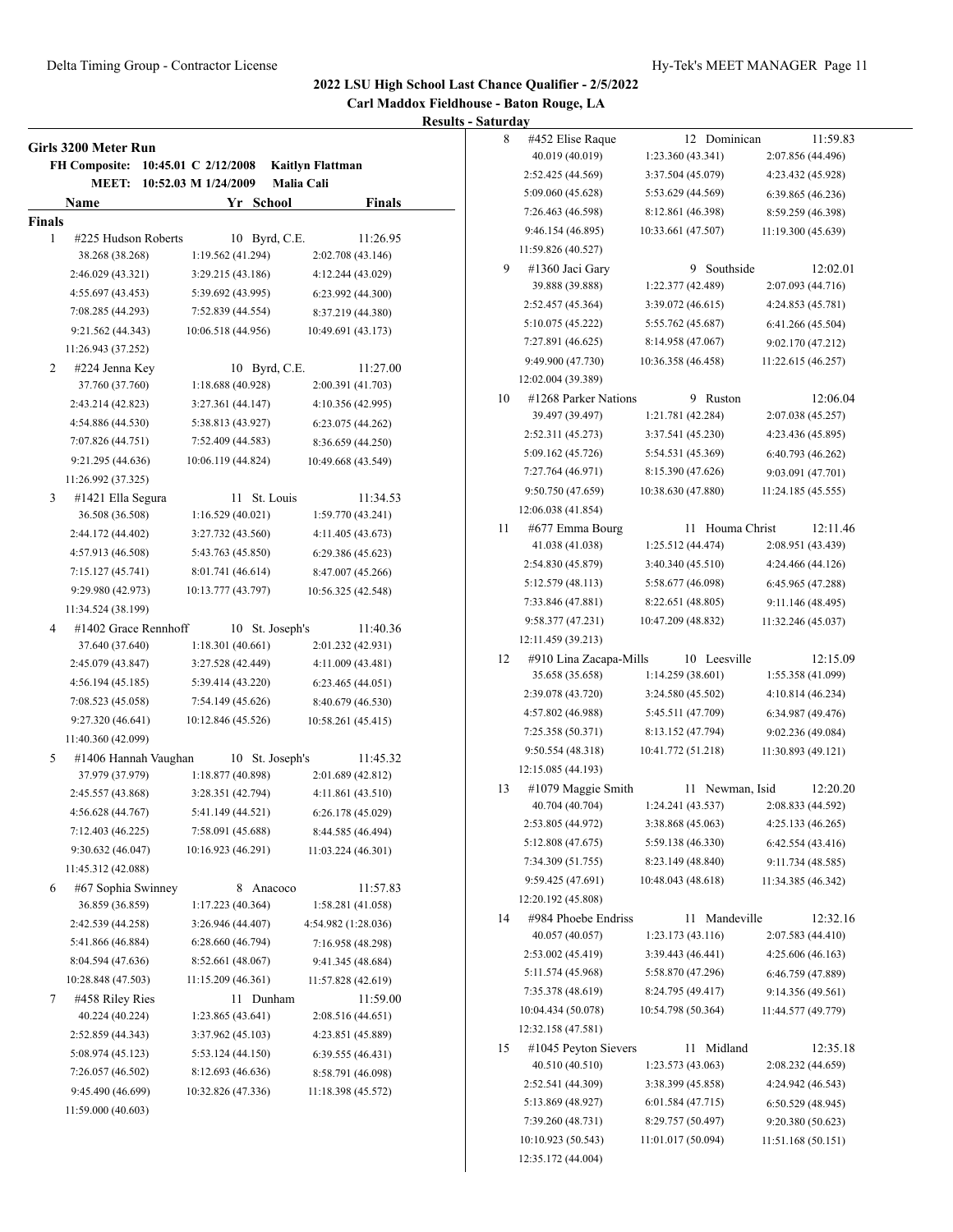**Carl Maddox Fieldhouse - Baton Rouge, LA Results - Saturday**

|    | Finals  (Girls 3200 Meter Run) |                    |                 |                    |
|----|--------------------------------|--------------------|-----------------|--------------------|
|    | Name                           |                    | Yr School       | <b>Finals</b>      |
| 16 | #1302 Leah Varisco             | 8                  | Sacred Heart    | 12:38.85           |
|    | 43.163 (43.163)                | 1:29.191 (46.028)  |                 | 2:16.395 (47.204)  |
|    | 3:03.496 (47.101)              | 3:51.013 (47.517)  |                 | 4:38.366 (47.353)  |
|    | 5:26.302 (47.936)              | 6:13.635(47.333)   |                 | 7:02.429 (48.794)  |
|    | 7:51.420 (48.991)              | 8:39.814 (48.394)  |                 | 9:27.609 (47.795)  |
|    | 10:18.412 (50.803)             | 11:08.319 (49.907) |                 | 11:55.720 (47.401) |
|    | 12:38.849 (43.129)             |                    |                 |                    |
| 17 | #1210 Cheyenne Olson           |                    | 10 Parkway      | 12:42.14           |
|    | 39.495 (39.495)                | 1:23.144 (43.649)  |                 | 2:08.092 (44.948)  |
|    | 2:53.534 (45.442)              | 3:38.225 (44.691)  |                 | 4:24.940 (46.715)  |
|    | 5:13.266 (48.326)              | 6:00.822(47.556)   |                 | 6:50.114(49.292)   |
|    | 7:40.117 (50.003)              | 8:32.375 (52.258)  |                 | 9:24.685 (52.310)  |
|    | 10:16.588 (51.903)             | 11:10.440 (53.852) |                 | 12:01.335 (50.895) |
|    | 12:42.136 (40.802)             |                    |                 |                    |
| 18 | #1066 Elizabeth Traylor        |                    | 12 Mt. Carmel   | 12:43.68           |
|    | 41.066 (41.066)                | 1:24.142(43.076)   |                 | 2:08.616 (44.474)  |
|    | 2:53.715 (45.099)              | 3:39.132 (45.417)  |                 | 4:26.790 (47.658)  |
|    | 5:16.557 (49.767)              | 6:06.067(49.510)   |                 | 6:55.557(49.490)   |
|    | 7:45.822 (50.265)              | 8:37.117 (51.295)  |                 | 9:28.353 (51.236)  |
|    | 10:20.345 (51.992)             | 11:12.337 (51.992) |                 | 12:01.944 (49.607) |
|    | 12:43.672 (41.729)             |                    |                 |                    |
| 19 | #406 Grace French              |                    | 10 David Thibod | 12:51.52           |
|    | 42.953 (42.953)                | 1:28.289 (45.336)  |                 | 2:15.560 (47.271)  |
|    | 3:02.376 (46.816)              | 3:49.763 (47.387)  |                 | 4:37.264 (47.501)  |
|    | 5:25.672 (48.408)              | 6:14.305(48.633)   |                 | 7:02.884 (48.579)  |
|    | 7:52.172 (49.288)              | 8:42.026 (49.854)  |                 | 9:32.850 (50.824)  |
|    | 10:24.247 (51.397)             | 11:15.805 (51.558) |                 | 12:06.811 (51.006) |
|    | 12:51.513 (44.702)             |                    |                 |                    |
| 20 | #834 Emily Landry              |                    | 12 Lafayette    | 12:52.45           |
|    | 42.385 (42.385)                | 1:27.514 (45.129)  |                 | 2:14.905 (47.391)  |
|    | 3:02.009(47.104)               | 3:49.203 (47.194)  |                 | 4:37.059 (47.856)  |
|    | 5:25.317 (48.258)              | 6:13.943(48.626)   |                 | 7:02.663 (48.720)  |
|    | 7:51.511 (48.848)              | 8:40.550 (49.039)  |                 | 9:31.425 (50.875)  |
|    | 10:22.188 (50.763)             | 11:12.950 (50.762) |                 | 12:04.200 (51.250) |
|    | 12:52.447 (48.247)             |                    |                 |                    |
| 21 | #1438 Meera Hijazi             | 9                  | St. Martin's    | 12:56.27           |
|    | 42.503 (42.503)                | 1:27.593 (45.090)  |                 | 2:15.546 (47.953)  |
|    | 3:03.118 (47.572)              | 3:51.420 (48.302)  |                 | 4:40.126 (48.706)  |
|    | 5:29.098 (48.972)              | 6:18.445(49.347)   |                 | 7:08.776 (50.331)  |
|    | 7:59.632 (50.856)              | 8:50.786 (51.154)  |                 | 9:42.153 (51.367)  |
|    | 10:33.377 (51.224)             | 11:25.329 (51.952) |                 | 12:13.398 (48.069) |
|    | 12:56.266 (42.868)             |                    |                 |                    |
| 22 | #220 Abby Poche                |                    | 8 Buckeye       | 13:07.88           |
|    | 44.128 (44.128)                | 1:31.015 (46.887)  |                 | 2:18.319 (47.304)  |
|    | 3:06.456 (48.137)              | 3:55.906 (49.450)  |                 | 4:44.219 (48.313)  |
|    | 5:33.019 (48.800)              | 6:23.124(50.105)   |                 | 7:14.058 (50.934)  |
|    | 8:04.924 (50.866)              | 8:56.147 (51.223)  |                 | 9:49.090 (52.943)  |
|    | 10:41.164 (52.074)             | 11:33.106 (51.942) |                 | 12:24.032 (50.926) |
|    | 13:07.878 (43.847)             |                    |                 |                    |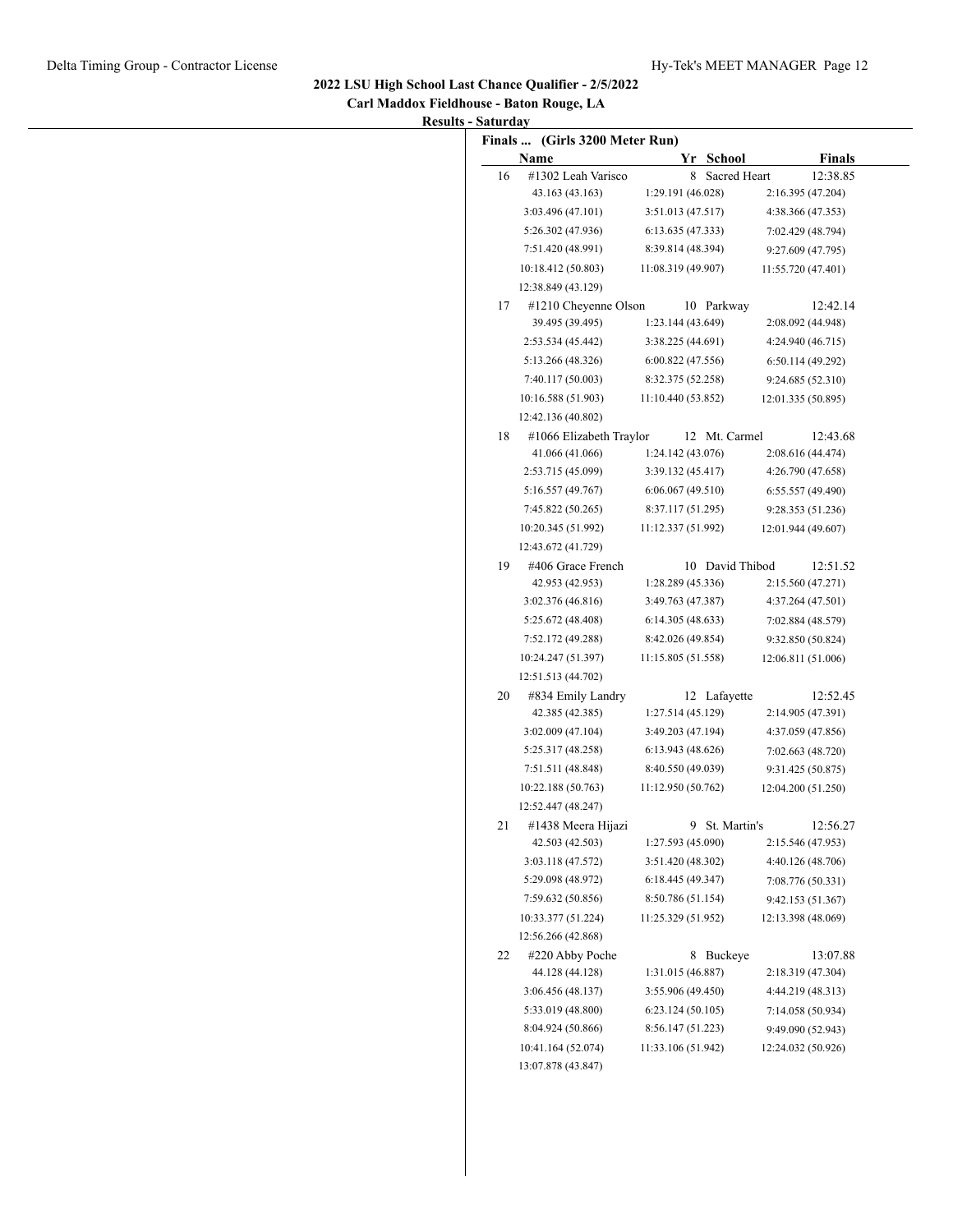| Carl Maddox Fieldhouse - Baton Rouge, LA |  |
|------------------------------------------|--|
| <b>Results - Saturday</b>                |  |

|                                          |                                                                                                                                                                                                                                                                                                                                                                                                                                                     |                                                                                                                                                                                                                                                                                                                                                                                                                 | Results - Saturday                                                                                                                                                                                                                                                                                                                                                                                                                            |
|------------------------------------------|-----------------------------------------------------------------------------------------------------------------------------------------------------------------------------------------------------------------------------------------------------------------------------------------------------------------------------------------------------------------------------------------------------------------------------------------------------|-----------------------------------------------------------------------------------------------------------------------------------------------------------------------------------------------------------------------------------------------------------------------------------------------------------------------------------------------------------------------------------------------------------------|-----------------------------------------------------------------------------------------------------------------------------------------------------------------------------------------------------------------------------------------------------------------------------------------------------------------------------------------------------------------------------------------------------------------------------------------------|
| #1440 Nia Norton                         | 8 St. Martin's                                                                                                                                                                                                                                                                                                                                                                                                                                      | 13:08.23                                                                                                                                                                                                                                                                                                                                                                                                        |                                                                                                                                                                                                                                                                                                                                                                                                                                               |
| 43.695 (43.695)                          | 1:30.616(46.921)                                                                                                                                                                                                                                                                                                                                                                                                                                    | 2:17.440 (46.824)                                                                                                                                                                                                                                                                                                                                                                                               |                                                                                                                                                                                                                                                                                                                                                                                                                                               |
| 3:05.725 (48.285)                        | 3:54.830(49.105)                                                                                                                                                                                                                                                                                                                                                                                                                                    | 4:44.556 (49.726)                                                                                                                                                                                                                                                                                                                                                                                               |                                                                                                                                                                                                                                                                                                                                                                                                                                               |
|                                          |                                                                                                                                                                                                                                                                                                                                                                                                                                                     | 7:14.428 (50.351)                                                                                                                                                                                                                                                                                                                                                                                               |                                                                                                                                                                                                                                                                                                                                                                                                                                               |
|                                          |                                                                                                                                                                                                                                                                                                                                                                                                                                                     |                                                                                                                                                                                                                                                                                                                                                                                                                 |                                                                                                                                                                                                                                                                                                                                                                                                                                               |
|                                          |                                                                                                                                                                                                                                                                                                                                                                                                                                                     |                                                                                                                                                                                                                                                                                                                                                                                                                 |                                                                                                                                                                                                                                                                                                                                                                                                                                               |
| 13:08.222 (44.075)                       |                                                                                                                                                                                                                                                                                                                                                                                                                                                     |                                                                                                                                                                                                                                                                                                                                                                                                                 |                                                                                                                                                                                                                                                                                                                                                                                                                                               |
| #665 Emma DeRosa                         |                                                                                                                                                                                                                                                                                                                                                                                                                                                     |                                                                                                                                                                                                                                                                                                                                                                                                                 |                                                                                                                                                                                                                                                                                                                                                                                                                                               |
|                                          |                                                                                                                                                                                                                                                                                                                                                                                                                                                     |                                                                                                                                                                                                                                                                                                                                                                                                                 |                                                                                                                                                                                                                                                                                                                                                                                                                                               |
|                                          |                                                                                                                                                                                                                                                                                                                                                                                                                                                     |                                                                                                                                                                                                                                                                                                                                                                                                                 |                                                                                                                                                                                                                                                                                                                                                                                                                                               |
|                                          |                                                                                                                                                                                                                                                                                                                                                                                                                                                     |                                                                                                                                                                                                                                                                                                                                                                                                                 |                                                                                                                                                                                                                                                                                                                                                                                                                                               |
|                                          |                                                                                                                                                                                                                                                                                                                                                                                                                                                     | 9:48.608 (53.150)                                                                                                                                                                                                                                                                                                                                                                                               |                                                                                                                                                                                                                                                                                                                                                                                                                                               |
|                                          |                                                                                                                                                                                                                                                                                                                                                                                                                                                     |                                                                                                                                                                                                                                                                                                                                                                                                                 |                                                                                                                                                                                                                                                                                                                                                                                                                                               |
| 13:11.448 (46.156)                       |                                                                                                                                                                                                                                                                                                                                                                                                                                                     |                                                                                                                                                                                                                                                                                                                                                                                                                 |                                                                                                                                                                                                                                                                                                                                                                                                                                               |
|                                          |                                                                                                                                                                                                                                                                                                                                                                                                                                                     |                                                                                                                                                                                                                                                                                                                                                                                                                 |                                                                                                                                                                                                                                                                                                                                                                                                                                               |
|                                          |                                                                                                                                                                                                                                                                                                                                                                                                                                                     |                                                                                                                                                                                                                                                                                                                                                                                                                 |                                                                                                                                                                                                                                                                                                                                                                                                                                               |
|                                          |                                                                                                                                                                                                                                                                                                                                                                                                                                                     |                                                                                                                                                                                                                                                                                                                                                                                                                 |                                                                                                                                                                                                                                                                                                                                                                                                                                               |
|                                          |                                                                                                                                                                                                                                                                                                                                                                                                                                                     |                                                                                                                                                                                                                                                                                                                                                                                                                 |                                                                                                                                                                                                                                                                                                                                                                                                                                               |
|                                          |                                                                                                                                                                                                                                                                                                                                                                                                                                                     | 9:58.665 (49.814)                                                                                                                                                                                                                                                                                                                                                                                               |                                                                                                                                                                                                                                                                                                                                                                                                                                               |
| 10:50.044 (51.379)                       | 11:40.618 (50.574)                                                                                                                                                                                                                                                                                                                                                                                                                                  | 12:28.966 (48.348)                                                                                                                                                                                                                                                                                                                                                                                              |                                                                                                                                                                                                                                                                                                                                                                                                                                               |
| 13:12.987 (44.021)                       |                                                                                                                                                                                                                                                                                                                                                                                                                                                     |                                                                                                                                                                                                                                                                                                                                                                                                                 |                                                                                                                                                                                                                                                                                                                                                                                                                                               |
|                                          |                                                                                                                                                                                                                                                                                                                                                                                                                                                     |                                                                                                                                                                                                                                                                                                                                                                                                                 |                                                                                                                                                                                                                                                                                                                                                                                                                                               |
|                                          |                                                                                                                                                                                                                                                                                                                                                                                                                                                     |                                                                                                                                                                                                                                                                                                                                                                                                                 |                                                                                                                                                                                                                                                                                                                                                                                                                                               |
|                                          |                                                                                                                                                                                                                                                                                                                                                                                                                                                     |                                                                                                                                                                                                                                                                                                                                                                                                                 |                                                                                                                                                                                                                                                                                                                                                                                                                                               |
|                                          |                                                                                                                                                                                                                                                                                                                                                                                                                                                     |                                                                                                                                                                                                                                                                                                                                                                                                                 |                                                                                                                                                                                                                                                                                                                                                                                                                                               |
|                                          |                                                                                                                                                                                                                                                                                                                                                                                                                                                     |                                                                                                                                                                                                                                                                                                                                                                                                                 |                                                                                                                                                                                                                                                                                                                                                                                                                                               |
|                                          |                                                                                                                                                                                                                                                                                                                                                                                                                                                     |                                                                                                                                                                                                                                                                                                                                                                                                                 |                                                                                                                                                                                                                                                                                                                                                                                                                                               |
|                                          |                                                                                                                                                                                                                                                                                                                                                                                                                                                     |                                                                                                                                                                                                                                                                                                                                                                                                                 |                                                                                                                                                                                                                                                                                                                                                                                                                                               |
|                                          |                                                                                                                                                                                                                                                                                                                                                                                                                                                     |                                                                                                                                                                                                                                                                                                                                                                                                                 |                                                                                                                                                                                                                                                                                                                                                                                                                                               |
|                                          |                                                                                                                                                                                                                                                                                                                                                                                                                                                     |                                                                                                                                                                                                                                                                                                                                                                                                                 |                                                                                                                                                                                                                                                                                                                                                                                                                                               |
|                                          |                                                                                                                                                                                                                                                                                                                                                                                                                                                     |                                                                                                                                                                                                                                                                                                                                                                                                                 |                                                                                                                                                                                                                                                                                                                                                                                                                                               |
| 3:20.312 (49.772)                        | 4:11.507 (51.195)                                                                                                                                                                                                                                                                                                                                                                                                                                   | 5:01.891 (50.384)                                                                                                                                                                                                                                                                                                                                                                                               |                                                                                                                                                                                                                                                                                                                                                                                                                                               |
| 5:53.722 (51.831)                        | 6:44.785 (51.063)                                                                                                                                                                                                                                                                                                                                                                                                                                   | 7:38.915 (54.130)                                                                                                                                                                                                                                                                                                                                                                                               |                                                                                                                                                                                                                                                                                                                                                                                                                                               |
| 8:32.983 (54.068)                        | 9:28.969 (55.986)                                                                                                                                                                                                                                                                                                                                                                                                                                   | 10:21.722 (52.753)                                                                                                                                                                                                                                                                                                                                                                                              |                                                                                                                                                                                                                                                                                                                                                                                                                                               |
| 11:15.485 (53.763)                       | 12:06.874 (51.389)                                                                                                                                                                                                                                                                                                                                                                                                                                  | 12:49.994 (43.121)                                                                                                                                                                                                                                                                                                                                                                                              |                                                                                                                                                                                                                                                                                                                                                                                                                                               |
| 13:40.824 (50.830)                       |                                                                                                                                                                                                                                                                                                                                                                                                                                                     |                                                                                                                                                                                                                                                                                                                                                                                                                 |                                                                                                                                                                                                                                                                                                                                                                                                                                               |
| #554 Rebekah Reid                        | 10 Episcopal                                                                                                                                                                                                                                                                                                                                                                                                                                        | 13:41.48                                                                                                                                                                                                                                                                                                                                                                                                        |                                                                                                                                                                                                                                                                                                                                                                                                                                               |
| 46.260 (46.260)                          | 1:37.061 (50.801)                                                                                                                                                                                                                                                                                                                                                                                                                                   | 2:29.137 (52.076)                                                                                                                                                                                                                                                                                                                                                                                               |                                                                                                                                                                                                                                                                                                                                                                                                                                               |
| 3:19.585 (50.448)                        | 4:09.099 (49.514)                                                                                                                                                                                                                                                                                                                                                                                                                                   | 4:58.528 (49.429)                                                                                                                                                                                                                                                                                                                                                                                               |                                                                                                                                                                                                                                                                                                                                                                                                                                               |
| 5:48.731 (50.203)                        | 6:38.869 (50.138)                                                                                                                                                                                                                                                                                                                                                                                                                                   | 7:28.765 (49.896)                                                                                                                                                                                                                                                                                                                                                                                               |                                                                                                                                                                                                                                                                                                                                                                                                                                               |
| 8:19.386 (50.621)                        | 9:10.885 (51.499)                                                                                                                                                                                                                                                                                                                                                                                                                                   | 10:03.874 (52.989)                                                                                                                                                                                                                                                                                                                                                                                              |                                                                                                                                                                                                                                                                                                                                                                                                                                               |
| 10:57.691 (53.817)                       | 11:52.789 (55.098)                                                                                                                                                                                                                                                                                                                                                                                                                                  | 12:47.839 (55.050)                                                                                                                                                                                                                                                                                                                                                                                              |                                                                                                                                                                                                                                                                                                                                                                                                                                               |
| 13:41.473 (53.634)                       |                                                                                                                                                                                                                                                                                                                                                                                                                                                     |                                                                                                                                                                                                                                                                                                                                                                                                                 |                                                                                                                                                                                                                                                                                                                                                                                                                                               |
| #69 Kalynn Beacom                        | 10 ARCA                                                                                                                                                                                                                                                                                                                                                                                                                                             | 13:45.15                                                                                                                                                                                                                                                                                                                                                                                                        |                                                                                                                                                                                                                                                                                                                                                                                                                                               |
| 44.639 (44.639)                          | 1:35.450 (50.811)                                                                                                                                                                                                                                                                                                                                                                                                                                   | 2:27.817 (52.367)                                                                                                                                                                                                                                                                                                                                                                                               |                                                                                                                                                                                                                                                                                                                                                                                                                                               |
| 3:19.208 (51.391)                        | 4:10.694 (51.486)                                                                                                                                                                                                                                                                                                                                                                                                                                   | 5:02.459 (51.765)                                                                                                                                                                                                                                                                                                                                                                                               |                                                                                                                                                                                                                                                                                                                                                                                                                                               |
| 5:54.217 (51.758)                        | 6:43.925 (49.708)                                                                                                                                                                                                                                                                                                                                                                                                                                   | 7:37.070 (53.145)                                                                                                                                                                                                                                                                                                                                                                                               |                                                                                                                                                                                                                                                                                                                                                                                                                                               |
| 8:32.474 (55.404)                        | 9:26.887 (54.413)                                                                                                                                                                                                                                                                                                                                                                                                                                   | 10:18.796 (51.909)                                                                                                                                                                                                                                                                                                                                                                                              |                                                                                                                                                                                                                                                                                                                                                                                                                                               |
| 11:12.578 (53.782)                       | 12:06.405 (53.827)                                                                                                                                                                                                                                                                                                                                                                                                                                  | 12:57.236 (50.831)                                                                                                                                                                                                                                                                                                                                                                                              |                                                                                                                                                                                                                                                                                                                                                                                                                                               |
| 13:45.146 (47.911)                       |                                                                                                                                                                                                                                                                                                                                                                                                                                                     |                                                                                                                                                                                                                                                                                                                                                                                                                 |                                                                                                                                                                                                                                                                                                                                                                                                                                               |
| #957 Sirena N'Mili                       | 10 Lusher Chart                                                                                                                                                                                                                                                                                                                                                                                                                                     | 14:14.89                                                                                                                                                                                                                                                                                                                                                                                                        |                                                                                                                                                                                                                                                                                                                                                                                                                                               |
| 43.443 (43.443)                          | 1:32.617 (49.174)                                                                                                                                                                                                                                                                                                                                                                                                                                   | 2:22.120 (49.503)                                                                                                                                                                                                                                                                                                                                                                                               |                                                                                                                                                                                                                                                                                                                                                                                                                                               |
| 3:11.062 (48.942)                        | 4:02.986 (51.924)                                                                                                                                                                                                                                                                                                                                                                                                                                   | 4:56.867(53.881)                                                                                                                                                                                                                                                                                                                                                                                                |                                                                                                                                                                                                                                                                                                                                                                                                                                               |
| 5:50.219 (53.352)                        | 6:47.123 (56.904)                                                                                                                                                                                                                                                                                                                                                                                                                                   | 7:43.588 (56.465)                                                                                                                                                                                                                                                                                                                                                                                               |                                                                                                                                                                                                                                                                                                                                                                                                                                               |
| 8:41.419 (57.831)                        | 9:38.300 (56.881)                                                                                                                                                                                                                                                                                                                                                                                                                                   | 10:35.490 (57.190)                                                                                                                                                                                                                                                                                                                                                                                              |                                                                                                                                                                                                                                                                                                                                                                                                                                               |
| 11:33.609 (58.119)<br>14:14.883 (46.295) | 12:30.310 (56.701)                                                                                                                                                                                                                                                                                                                                                                                                                                  | 13:28.588 (58.278)                                                                                                                                                                                                                                                                                                                                                                                              |                                                                                                                                                                                                                                                                                                                                                                                                                                               |
|                                          | 5:33.867 (49.311)<br>8:05.503 (51.075)<br>10:41.718 (52.712)<br>45.388 (45.388)<br>3:08.338(47.141)<br>5:32.227 (47.965)<br>8:04.280 (50.574)<br>10:41.076 (52.468)<br>47.848 (47.848)<br>3:20.314 (49.942)<br>5:48.335 (49.920)<br>8:19.293 (48.765)<br>#1415 Sydney Guinn<br>46.086 (46.086)<br>3:10.584 (49.092)<br>5:40.723 (49.553)<br>8:14.961 (50.406)<br>10:50.786 (51.552)<br>13:20.464 (44.892)<br>#556 Anna Kate Yale<br>46.478 (46.478) | 6:24.077(50.210)<br>8:56.470 (50.967)<br>11:32.899 (51.181)<br>1:33.238 (47.850)<br>3:55.720 (47.382)<br>6:22.476 (50.249)<br>8:55.458 (51.178)<br>11:33.540 (52.464)<br>#679 Gabriella Delgado<br>1:37.949 (50.101)<br>4:08.981 (48.667)<br>6:40.811 (52.476)<br>9:08.851 (49.558)<br>1:32.803 (46.717)<br>3:59.794(49.210)<br>6:31.874(51.151)<br>9:06.042(51.081)<br>11:43.115 (52.329)<br>1:37.738 (51.260) | 9:49.006 (52.536)<br>12:24.147 (51.248)<br>13:11.45<br>12 Holy Savior<br>2:21.197 (47.959)<br>4:44.262 (48.542)<br>7:13.706 (51.230)<br>12:25.292 (51.752)<br>10 Houma Christ<br>13:12.99<br>2:30.372 (52.423)<br>4:58.415 (49.434)<br>7:30.528 (49.717)<br>9 St. Louis<br>13:20.47<br>2:21.492 (48.689)<br>4:51.170 (51.376)<br>7:24.555 (52.681)<br>9:59.234 (53.192)<br>12:35.572 (52.457)<br>13:40.83<br>9 Episcopal<br>2:30.540 (52.802) |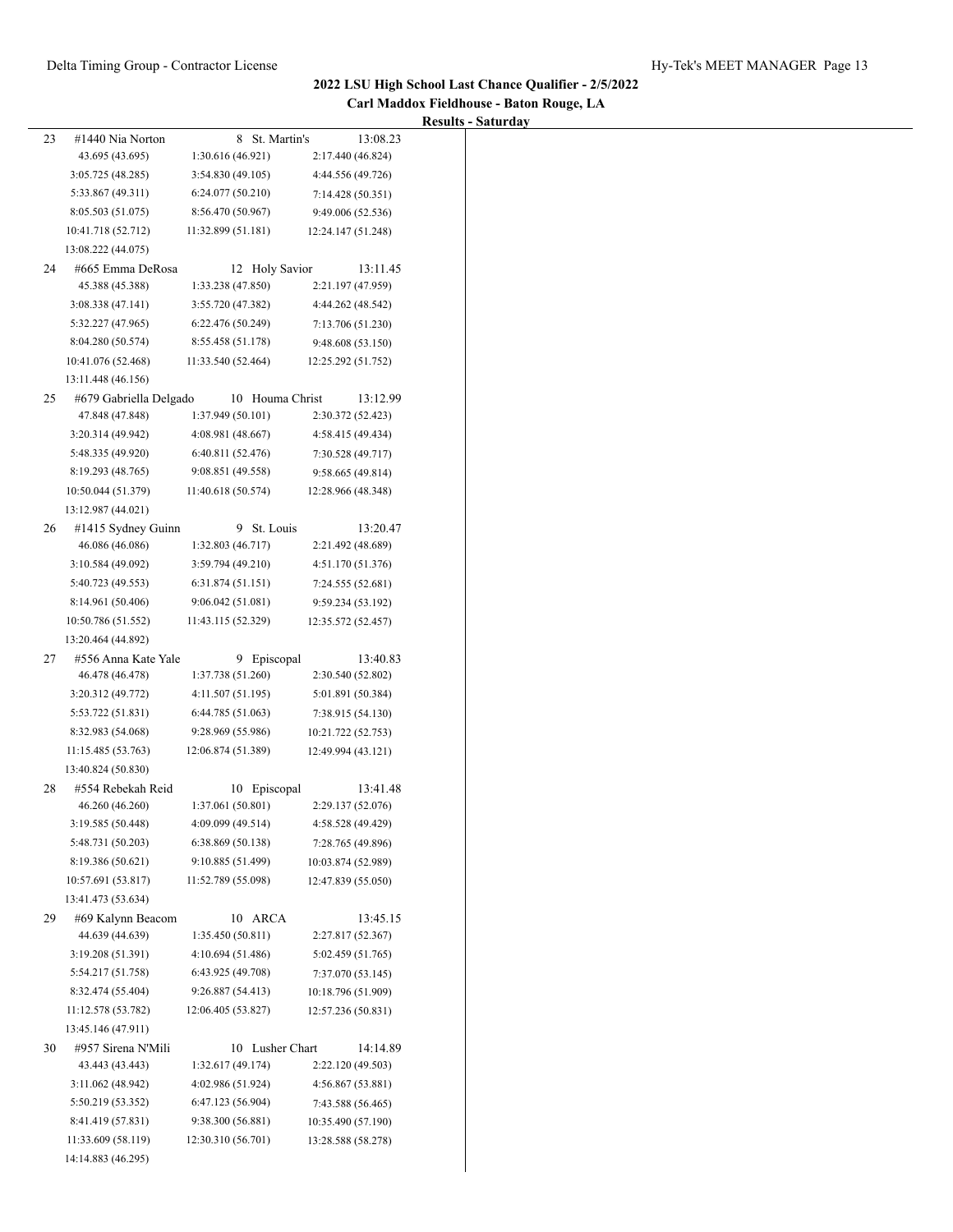**Carl Maddox Fieldhouse - Baton Rouge, LA Results - Saturday**

| <b>Finals …</b> | (Girls 3200 Meter Run)                        |                      |    |                            |                      |                |
|-----------------|-----------------------------------------------|----------------------|----|----------------------------|----------------------|----------------|
|                 | Name                                          |                      |    | Yr School                  |                      | <b>Finals</b>  |
| 31              | #443 Isabelle Bailey                          |                      | 11 | Dominican                  |                      | 14:30.69       |
|                 | 41.069 (41.069)                               | 1:27.387 (46.318)    |    |                            | 2:16.018 (48.631)    |                |
|                 | 3:05.156 (49.138)                             | 3:56.355 (51.199)    |    |                            | 4:49.123 (52.768)    |                |
|                 | 5:43.517 (54.394)                             | 6:38.873 (55.356)    |    |                            | 7:35.639 (56.766)    |                |
|                 | 8:33.267 (57.628)                             | 9:32.457 (59.190)    |    |                            | 10:31.461 (59.004)   |                |
|                 | 11:32.686 (1:01.225)                          | 12:33.409 (1:00.723) |    |                            | 13:34.725 (1:01.316) |                |
|                 | 14:30.688 (55.963)                            |                      |    |                            |                      |                |
| 32              | #1211 Ember Pierce                            |                      | 9  | Parkway                    |                      | 14:48.03       |
|                 | 44.359 (44.359)                               | 1:33.696 (49.337)    |    |                            | 2:24.004 (50.308)    |                |
|                 | 3:14.981 (50.977)                             | 4:07.031 (52.050)    |    |                            | 4:58.118 (51.087)    |                |
|                 | 5:49.688 (51.570)                             | 6:41.554 (51.866)    |    |                            | 7:34.108 (52.554)    |                |
|                 | 8:29.654 (55.546)                             | 9:25.647 (55.993)    |    |                            | 10:19.154 (53.507)   |                |
|                 | 11:14.192 (55.038)                            | 12:09.355 (55.163)   |    |                            | 13:04.081 (54.726)   |                |
|                 | 14:48.025 (1:43.944)                          |                      |    |                            |                      |                |
| 33              | #799 Breanna Fontenot                         |                      | 11 | Lacassine                  |                      | 14:56.94       |
|                 | 48.720 (48.720)                               | 1:41.725 (53.005)    |    |                            | 2:35.528 (53.803)    |                |
|                 | 3:29.327 (53.799)                             | 4:23.434 (54.107)    |    |                            | 5:17.535 (54.101)    |                |
|                 | 6:13.821 (56.286)                             | 7:11.805 (57.984)    |    |                            | 8:09.218 (57.413)    |                |
|                 | 9:08.870 (59.652)                             | 10:09.914 (1:01.044) |    |                            | 11:09.593 (59.679)   |                |
|                 | 12:12.623 (1:03.030)                          | 13:14.007 (1:01.384) |    |                            | 14:08.480 (54.473)   |                |
|                 | 14:56.938 (48.458)                            |                      |    |                            |                      |                |
| 34              | #369 Cassidy Buchanan                         |                      | 11 | Curtis, John               |                      | 15:56.06       |
|                 | 48.094 (48.094)                               | 1:43.036 (54.942)    |    |                            | 2:41.143 (58.107)    |                |
|                 | 3:40.374 (59.231)                             | 4:37.729 (57.355)    |    |                            | 5:35.649 (57.920)    |                |
|                 | 6:35.396 (59.747)                             | 7:36.034(1:00.638)   |    |                            | 8:37.923 (1:01.889)  |                |
|                 | 9:39.798 (1:01.875)                           | 10:43.426 (1:03.628) |    |                            | 11:48.240 (1:04.814) |                |
|                 | 12:52.226 (1:03.986)                          | 13:57.284 (1:05.058) |    |                            | 14:59.732 (1:02.448) |                |
|                 | 15:56.058 (56.327)                            |                      |    |                            |                      |                |
|                 | #909 Harley Samsil                            |                      | 10 | Leesville                  |                      | <b>DNS</b>     |
|                 | #1549 Audrey Bongiorni                        |                      | 9. | University L               |                      | <b>DNS</b>     |
| ---             | #1483 Mollie Sims                             |                      | 12 | Sterlington                |                      | DNS            |
|                 | #1569 Ella Chesnut                            |                      | 12 | Vandebilt Ca               |                      | <b>DNS</b>     |
|                 | #1555 Virginia Moore                          |                      | 11 | University L               |                      | <b>DNS</b>     |
| ---             | #593 Fiona Collins                            |                      | 12 | Franklin, Be               |                      | DNS            |
| ---             | #582 Brooke Spalitta                          |                      | 12 | Fontaineblea               |                      | <b>DNS</b>     |
|                 | #1702 Rylee Deignan                           |                      | 10 | Zachary                    |                      | <b>DNS</b>     |
|                 | #1062 Sammi Rogers                            |                      |    | 11 Mt. Carmel              |                      | <b>DNS</b>     |
|                 | #583 Caroline Spalitta                        |                      |    | 12 Fontaineblea            |                      | <b>DNS</b>     |
|                 | #96 Sara Godley                               |                      |    | 10 Ascension Ep            |                      | <b>DNS</b>     |
|                 | #407 Alivia Tassin                            |                      |    | 8 David Thibod             |                      | <b>DNS</b>     |
| ---             | #70 Gracie Daigle                             |                      | 9. | <b>ARCA</b>                |                      | <b>DNS</b>     |
|                 | #29 Cayden Boudreaux                          |                      | 10 | Albany                     |                      | <b>DNS</b>     |
|                 | <b>Girls 60 Meter Hurdles</b>                 |                      |    |                            |                      |                |
|                 | <b>FH Composite:</b>                          | 8.45 C 2/22/2014     |    |                            | <b>Mikiah Brisco</b> |                |
|                 | <b>MEET:</b>                                  | 8.71 M 2/2/2019      |    |                            | Alia Armstrong       |                |
|                 | Name                                          |                      |    | Yr School                  |                      | Prelims        |
|                 | <b>Preliminaries</b>                          |                      |    |                            |                      |                |
| 1<br>2          | #1308 Makeriah Harris<br>#692 Demetria Harris |                      |    | 10 Scotlandvill            |                      | 8.93q          |
| 3               | #1424 Kenzie Touchet                          |                      | 11 | 10 Huntington<br>St. Louis |                      | 9.11q<br>9.12q |
| 4               | #112 Jessica Pitcher                          |                      | 12 | Baton Rouge                |                      | 9.39q          |
| 5               | #1627 Donjanae Mansion                        |                      |    | 10 West Jeffers            |                      | 9.44q          |

| ul ua y |                          |      |                    |       |
|---------|--------------------------|------|--------------------|-------|
| 6       | #1496 bridget trahan     | 12   | Sulphur            | 9.65q |
| 7       | #669 Aly Jo Warren       | 12   | <b>Holy Savior</b> | 9.75q |
| 8       | #1189 Tiffany Wiley      | 12   | Ouachita Par       | 9.76q |
| 9       | #928 Madison Ackerman    |      | 10 Loranger        | 9.86  |
| 10      | #1641 Kate Wooley        | 11 - | West Ouachit       | 9.95  |
| 11      | #1437 Kylar Coleman      | 12   | St. Martin's       | 9.96  |
| 12      | #309 Ava Claire Calais   | 10   | Central Cath       | 9.98  |
| 13      | #691 Catina Davenport    | 11   | Huntington         | 10.31 |
| 14      | #1531 Gabrielle Fanguy   | 11   | Thibodaux          | 10.36 |
| 15      | #1708 Lanay Mealey       |      | 12 Zacharv         | 10.39 |
| 16      | #1638 Sierra Lowe        |      | 12 West Ouachit    | 10.41 |
| 17      | #418 Courtney Smith      |      | 9 Denham Sprin     | 10.58 |
| 18      | #833 Destiny Hooper      |      | 10 Lafayette       | 10.58 |
| 19      | #1098 Jocelyn Seekford   |      | 10 North DeSoto    | 10.61 |
| 19      | #555 Alana Simon         | 11   | Episcopal          | 10.61 |
| 21      | #1468 Emma Prieto        | 9.   | St. Scholast       | 10.64 |
| 22      | #254 Raniyah Gross       | 10   | Carver, G.W.       | 10.71 |
| 23      | #557 Daila Young         | 12   | Episcopal          | 10.72 |
| 24      | #1623 Elise Garrison     | 11 - | West Jeffers       | 10.73 |
| 25      | #1337 Maya Calloway      | 12   | Slidell            | 10.74 |
| 26      | #1394 Elizabeth Gordon   | 11   | St. Joseph's       | 10.75 |
| 27      | #1231 Gabrielle Alphonse |      | 12 Patrick Tayl    | 10.78 |
| 28      | #1381 Znyah Armant       | 12   | St. James          | 10.79 |
| 29      | #210 Leah Dupre          |      | 12 Brusly          | 10.81 |
| 30      | #1386 Rebecca Bateman    | 12   | St. Joseph's       | 10.87 |
| 31      | #1310 Whitney Harris     | 12   | Scotlandvill       | 10.98 |
| 32      | #1610 Ayanah McCray      |      | 12 West Felicia    | 11.06 |
| 33      | #1584 Gracie Richards    |      | 10 Walker          | 11.11 |
| 34      | #109 Ca'Myria Holliday   | 12   | <b>Baton Rouge</b> | 11.27 |
| 35      | #34 Bella Matherne       | 11   | Albany             | 11.33 |
| 36      | #1471 Macie Broussard    | 9    | St. Thomas A       | 11.48 |
| 37      | #1291 Katherine Benton   |      | 10 Sacred Heart    | 11.50 |
| 38      | #839 Courtney Wiltz      |      | 12 Lafayette       | 11.57 |
| 39      | #1701 Hannah Bradford    |      | 10 Zachary         | 11.61 |
| 40      | #1127 Hannah Gabbett     |      | 10 Northshore      | 11.77 |
| 41      | #1142 Dionna Defils      |      | 12 Northside       | 11.81 |
| 42      | #215 Jalyric Reed        | 11   | <b>Brusly</b>      | 11.83 |
| 43      | #1144 Shaylin Lawrence   | 12   | Northside          | 11.85 |
| 44      | #1207 Courtney Fisher    |      | 11 Parkway         | 11.86 |
| 45      | #260 Nikhi Pierre        |      | 9 Carver, G.W.     | 11.95 |
| 46      | #1425 Arden Turner       | 12   | St. Louis          | 12.01 |
| 47      | #1100 Madison Thornton   | 10   | North DeSoto       | 12.04 |
| 48      | #1698 Jilliessa Tucker   |      | 9 Woodlawn, Sh     | 12.31 |
| 49      | #802 Audrey Hardy        |      | 9 Lacassine        | 12.57 |
| 50      | #640 Shelbi Stafford     | 12   | Holden             | 12.89 |
| 51      | #681 Kristy Zeng         | 11   | Houma Christ       | 13.52 |
| 52      | #968 Kodie Brown         | 12   | Madison Prep       | 13.58 |
| 53      | #807 Ava Melville        |      | 11 Lacassine       | 14.69 |
| ---     | #98 Kendalyn Morgan      | 11 - | Ascension Ep       | FS    |
| ---     | #921 Angelle Coffey      |      | 12 Live Oak        | DNS   |
| ---     | #11 Janiyah Boudreaux    | 9    | Airline            | DNS   |
| ---     | #436 Madison Nunnery     | 9.   | Destrehan          | DNS   |
| ---     | #1233 Taylor Strange     | 12   | Pineville          | DNS   |
| ---     | #879 Donna Polidore      |      | 12 Lake Charles    | DNS   |
| ---     | #761 Shae Schouest       | 12   | Kenner Disco       | DNS   |
| $---$   | #1261 Bryanna Craig      | 12   | Ruston             | DNS   |
|         |                          |      |                    |       |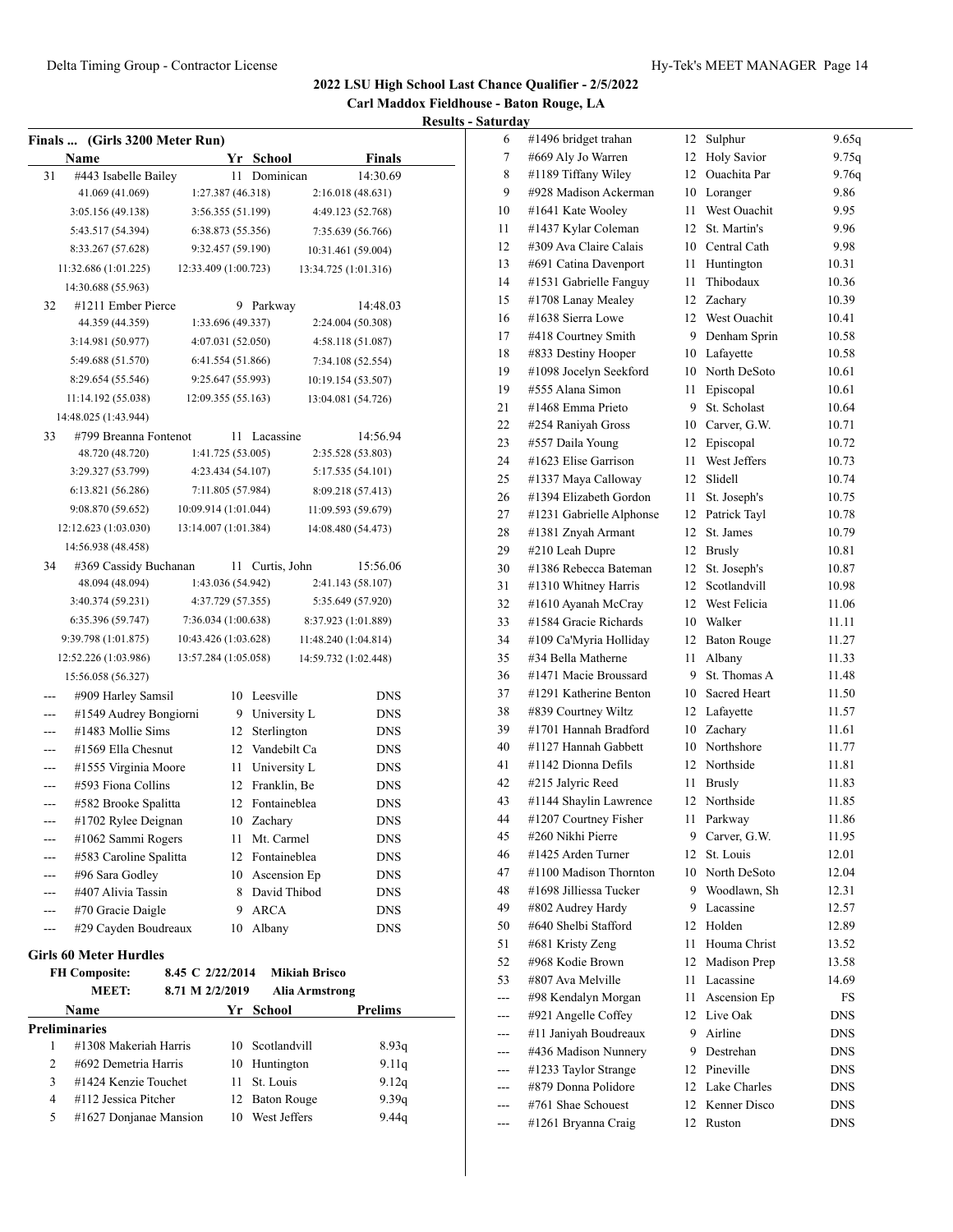**Carl Maddox Fieldhouse - Baton Rouge, LA**

#### **Results - Sat**

|               | Preliminaries  (Girls 60 Meter Hurdles)<br>Name             |                     |                 | Yr School       | <b>Prelims</b>                                       |
|---------------|-------------------------------------------------------------|---------------------|-----------------|-----------------|------------------------------------------------------|
|               | #875 Lilah Crumb                                            |                     |                 | 12 Lake Charles | <b>DNS</b>                                           |
|               | <b>Girls 60 Meter Hurdles</b>                               |                     |                 |                 |                                                      |
|               | <b>FH Composite:</b>                                        | 8.45 C 2/22/2014    |                 |                 | <b>Mikiah Brisco</b>                                 |
|               | <b>MEET:</b>                                                | 8.71 M 2/2/2019     |                 |                 | Alia Armstrong                                       |
|               | Name                                                        |                     |                 | Yr School       | Finals                                               |
| <b>Finals</b> |                                                             |                     |                 |                 |                                                      |
| 1             | #1308 Makeriah Harris                                       |                     | 10              | Scotlandvill    | 8.94                                                 |
| 2             | #692 Demetria Harris                                        |                     |                 | 10 Huntington   | 8.99                                                 |
| 3             | #1424 Kenzie Touchet                                        |                     | 11 -            | St. Louis       | 9.17                                                 |
| 4             | #112 Jessica Pitcher                                        |                     |                 | 12 Baton Rouge  | 9.21                                                 |
| 5             | #1627 Donjanae Mansion                                      |                     |                 | 10 West Jeffers | 9.53                                                 |
| 6             | #1496 bridget trahan                                        |                     |                 | 12 Sulphur      | 9.63                                                 |
| 7             | #1189 Tiffany Wiley                                         |                     |                 | 12 Ouachita Par | 9.67                                                 |
| ---           | #669 Aly Jo Warren                                          |                     |                 | 12 Holy Savior  | <b>DNS</b>                                           |
|               |                                                             |                     |                 |                 |                                                      |
|               | Girls 4x200 Meter Relay                                     |                     |                 |                 |                                                      |
|               | <b>FH Composite:</b>                                        | 1:41.97 C 1/22/2022 |                 |                 | Scotlandville                                        |
|               | F. Baker, S. Gray, M. Harris, W. Harris                     |                     |                 |                 |                                                      |
|               | MEET:                                                       | 1:42.85 M 2005      |                 |                 | <b>Scotlandville HS</b>                              |
|               | N. Noel, R. Green, A. Charles, K. Henry                     |                     |                 |                 |                                                      |
|               | Team                                                        |                     |                 | Relay           | Finals                                               |
| <b>Finals</b> |                                                             |                     |                 |                 |                                                      |
| 1             | Scotlandville                                               |                     |                 | A               | 1:41.89C                                             |
|               | 1) #1303 Fatima Banks 11                                    |                     |                 |                 | 2) #1307 Sade Gray 10                                |
|               | 3) #1308 Makeriah Harris 10<br>25.486 (25.486)              |                     |                 |                 | 4) #1310 Whitney Harris 12<br>1:16.151(24.950)       |
|               |                                                             |                     | 51.201 (25.715) |                 |                                                      |
|               | 1:41.887 (25.736)                                           |                     |                 |                 |                                                      |
| 2             | <b>Baton Rouge Magnet</b>                                   |                     |                 | A               | 1:46.36                                              |
|               | 1) #116 Kiearra Wallace 12                                  |                     |                 |                 | 2) #112 Jessica Pitcher 12                           |
|               | 3) #109 Ca'Myria Holliday 12                                |                     | 52.555 (26.325) |                 | 4) #106 Paris Auzenne 12                             |
|               | 26.230 (26.230)                                             |                     |                 |                 | 1:18.592 (26.037)                                    |
|               | 1:46.352 (27.760)                                           |                     |                 |                 |                                                      |
| 3             | Zachary                                                     |                     |                 | А               | 1:46.98                                              |
|               | 1) #1712 Ja'Myia Woodall 11                                 |                     |                 |                 | $2)$ #1711 Jaala Thymes 11                           |
|               | 3) #1705 Brittany Hitchens 12<br>26.626 (26.626)            |                     | 53.038 (26.412) |                 | 4) #1700 Sariah Bethley 10<br>1:19.714(26.676)       |
|               | 1:46.980 (27.266)                                           |                     |                 |                 |                                                      |
|               |                                                             |                     |                 |                 |                                                      |
| 4             | Northside                                                   |                     |                 | A               | 1:47.93                                              |
|               | 1) #1143 Danaisha George 12<br>3) #1144 Shaylin Lawrence 12 |                     |                 |                 | 2) #1147 Zirra Wilson 11<br>4) #1146 Quincy Simon 11 |
|               | 26.443 (26.443)                                             |                     | 54.680 (28.237) |                 | 1:22.788 (28.108)                                    |
|               | 1:47.927 (25.140)                                           |                     |                 |                 |                                                      |
| 5             | St. Louis                                                   |                     |                 | A               | 1:48.04                                              |
|               | 1) #1408 Gensis Bass 12                                     |                     |                 |                 | 2) #1425 Arden Turner 12                             |
|               | $3)$ #1426 Shelby Willis 12                                 |                     |                 |                 | 4) #1424 Kenzie Touchet 11                           |
|               | 28.315 (28.315)                                             |                     | 55.120 (26.805) |                 | 1:21.869 (26.749)                                    |
|               | 1:48.032(26.163)                                            |                     |                 |                 |                                                      |
|               | West Feliciana                                              |                     |                 | A               | 1:49.24                                              |
|               |                                                             |                     |                 |                 | $2)$ #1609 Nevaeh London 10                          |
| 6             |                                                             |                     |                 |                 |                                                      |
|               | 1) #1610 Ayanah McCray 12                                   |                     |                 |                 |                                                      |
|               | 3) #1605 Lauren Cazabat 10<br>24.900 (24.900)               |                     | 54.071 (29.171) |                 | 4) #1607 Tristen Harris 9<br>1:22.621 (28.550)       |

| turday |                                                             |                 |   |                                                          |
|--------|-------------------------------------------------------------|-----------------|---|----------------------------------------------------------|
| 7      | Lafayette                                                   |                 | А | 1:49.67                                                  |
|        | 1) #835 Chloe Leblanc 11                                    |                 |   | 2) #825 Ayden Breaux 10                                  |
|        | 3) #839 Courtney Wiltz 12                                   |                 |   | 4) #824 Daija Bickham 12                                 |
|        | 28.215 (28.215)                                             | 55.481 (27.266) |   | 1:22.710 (27.229)                                        |
|        | 1:49.663 (26.954)                                           |                 |   |                                                          |
| 8      | St. Joseph's                                                |                 | А | 1:49.98                                                  |
|        | 1) #1401 Dillon Landry 9                                    |                 |   | 2) #1388 Simone Castelluccio 11                          |
|        | 3) #1390 Ava Dunn 12                                        |                 |   | 4) #1399 Hannah Jones 12                                 |
|        | 25.276 (25.276)                                             | 53.793 (28.517) |   | 1:22.148 (28.355)                                        |
|        | 1:49.971 (27.823)                                           |                 |   |                                                          |
| 9      | Karr, Edna                                                  |                 | А | 1:51.80                                                  |
|        | 1) #732 Kori Dupree 12                                      |                 |   | 2) #733 Anila Green 11                                   |
|        | 3) #736 laila Johnson 10                                    |                 |   | 4) #738 Mya Richardson 11                                |
|        | 27.319 (27.319)                                             | 55.955 (28.636) |   | 1:24.502 (28.547)                                        |
|        | 1:51.798 (27.296)                                           |                 |   |                                                          |
| 10     | Parkway                                                     |                 | А | 1:52.21                                                  |
|        | 1) #1208 Maya Jackson 12                                    |                 |   | 2) #1215 Kyla Williams 12                                |
|        | 3) #1207 Courtney Fisher 11                                 |                 |   | 4) #1214 Jillian Walton $12$                             |
|        | 28.157 (28.157)                                             | 57.184 (29.027) |   | 1:24.517 (27.333)                                        |
|        | 1:52.208 (27.691)                                           |                 |   |                                                          |
| 11     | Episcopal                                                   |                 | А | 1:52.79                                                  |
|        | 1) #557 Daila Young 12                                      |                 |   | 2) #555 Alana Simon 11                                   |
|        | 3) #549 Abigail Henry 9                                     |                 |   | 4) #544 Chloe Carmouche 12                               |
|        | 25.593 (25.593)                                             | 55.442 (29.849) |   | 1:24.754 (29.312)                                        |
|        | 1:52.783 (28.029)                                           |                 |   |                                                          |
| 12     | Lake Charles                                                |                 | А | 1:53.51                                                  |
|        | 1) #871 Ya'mani Allen 10                                    |                 |   | 2) #881 Amari Sambolah 11                                |
|        | 3) #878 zion may 10                                         |                 |   | 4) #877 Jayla Mason 10                                   |
|        | 26.350 (26.350)                                             | 53.477 (27.127) |   | 1:25.225 (31.748)                                        |
|        | 1:53.502 (28.278)                                           |                 |   |                                                          |
| 13     | Covington                                                   |                 | А | 1:53.72                                                  |
|        | 1) #347 Gabriella Lopez 10                                  |                 |   | 2) #346 Kerrington Baham 10                              |
|        | 3) #348 Marissa Porter 12                                   |                 |   | 4) #349 Syniah Thompson 12                               |
|        | 29.033 (29.033)                                             | 57.760 (28.727) |   | 1:25.961 (28.201)                                        |
|        | 1:53.711(27.751)                                            |                 |   |                                                          |
| 14     | Mandeville                                                  |                 | А | 1:53.97                                                  |
|        | 1) #989 Lily Voelkel 11                                     |                 |   | $2)$ #987 Reese Johnson 10                               |
|        | 3) #983 Emily Adams 12                                      | 56.087 (27.709) |   | 4) #985 Lainey Gali 10<br>1:24.853 (28.766)              |
|        | 28.378 (28.378)<br>1:53.965 (29.113)                        |                 |   |                                                          |
|        |                                                             |                 |   |                                                          |
| 15     | <b>Brusly</b>                                               |                 | А | 1:53.99                                                  |
|        | 1) #213 De'Andrea Johnson 11<br>3) #211 Taylor Gouisha 9    |                 |   | 2) #209 Meagan Davis 9<br>4) #212 De'Myria Griffen 10    |
|        | 26.750 (26.750)                                             | 56.307 (29.557) |   | 1:26.204 (29.897)                                        |
|        | 1:53.990 (27.787)                                           |                 |   |                                                          |
|        | Northwest                                                   |                 |   |                                                          |
| 16     |                                                             |                 | А | 1:54.18                                                  |
|        | 1) #1162 Asia Ferguson $10$<br>3) #1161 Janeisha Collins 12 |                 |   | 2) #1164 Remi Pierre 10<br>4) #1163 Ja'liah Garrett $10$ |
|        | 27.800 (27.800)                                             | 55.999 (28.199) |   | 1:24.783 (28.784)                                        |
|        | 1:54.175 (29.392)                                           |                 |   |                                                          |
|        |                                                             |                 |   |                                                          |
| 17     | Carver, G.W.                                                |                 | A | 1:54.24                                                  |
|        | 1) #251 Lamaya Blunt 12<br>3) #254 Raniyah Gross 10         |                 |   | 2) #252 Tatiana Clay 9<br>4) #259 Shamari LeMay 10       |
|        | 27.893 (27.893)                                             | 58.322 (30.429) |   | 1:26.594 (28.272)                                        |
|        | 1:54.237 (27.643)                                           |                 |   |                                                          |
|        |                                                             |                 |   |                                                          |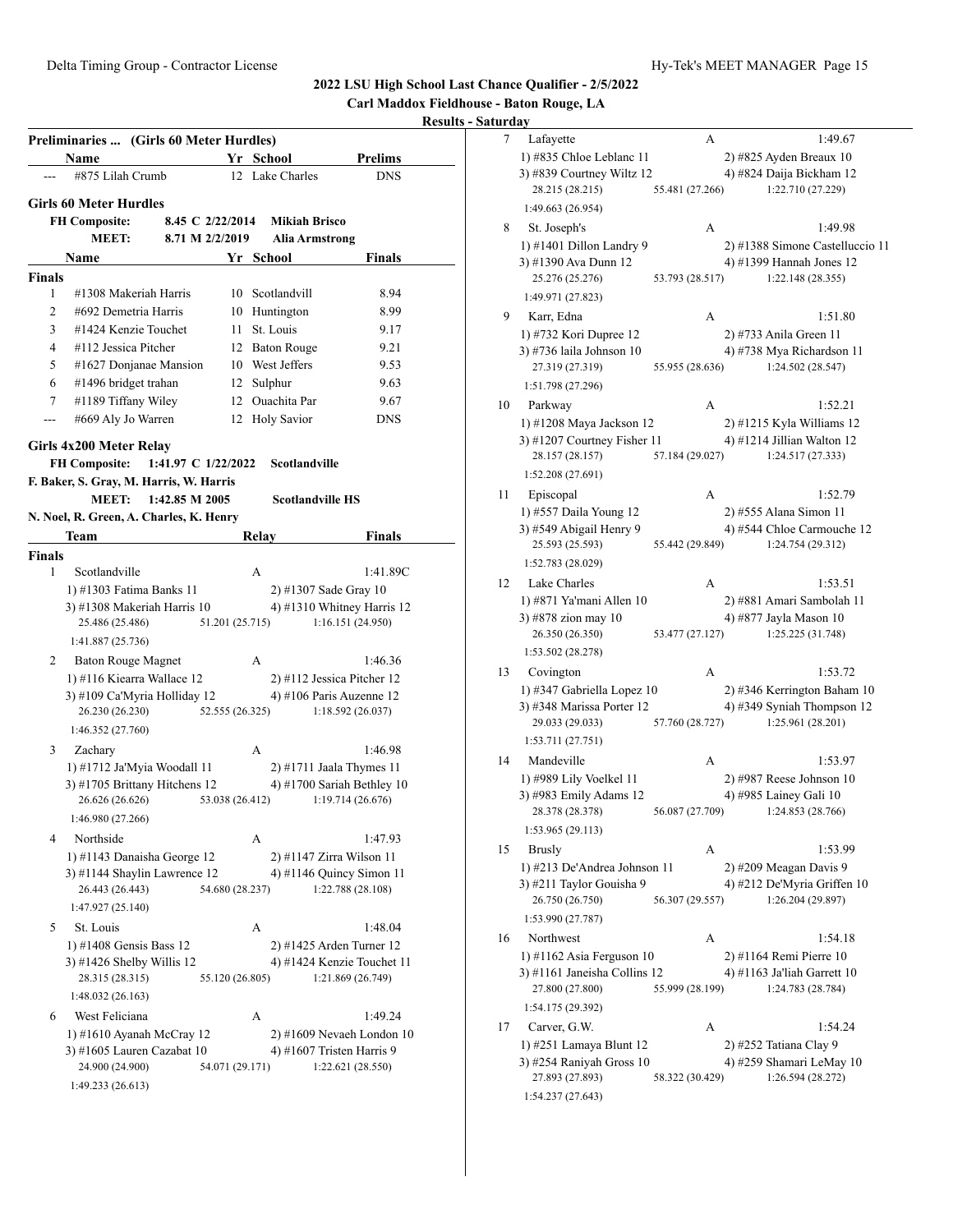**Carl Maddox Fieldhouse - Baton Rouge, LA**

|    | Finals  (Girls 4x200 Meter Relay)<br>Team | Relay           | Finals                                                   |
|----|-------------------------------------------|-----------------|----------------------------------------------------------|
| 18 | Alexandria                                | А               | 1:54.51                                                  |
|    | 1) #45 Reana Dupar 9                      |                 | 2) #46 Jakyra Edwards 10                                 |
|    | 3) #48 Brandi Goldman 12                  |                 | 4) #55 Breanna Washington 12                             |
|    | 28.877 (28.877)                           | 55.886 (27.009) | 1:23.188 (27.302)                                        |
|    | 1:54.503(31.315)                          |                 |                                                          |
| 19 | Thibodaux                                 | A               | 1:54.74                                                  |
|    | 1) #1532 Aniyah Griffin 11                |                 | 2) #1536 Macie Thibodaux 11                              |
|    | 3) #1537 Iyauna Vicks 10                  |                 | 4) #1533 Mariyah Haynes 10                               |
|    | 29.104 (29.104)                           | 58.531 (29.427) | 1:26.867 (28.336)                                        |
|    | 1:54.733 (27.867)                         |                 |                                                          |
| 20 | <b>Ouachita Parish</b>                    | A               | 1:56.05                                                  |
|    | 1) #1189 Tiffany Wiley 12                 |                 | $2)$ #1186 Chasity Brown 11                              |
|    | 3) #1188 Tyreonna Puckett 12              |                 | 4) #1185 Zamyrihya Banks 9                               |
|    | 27.702 (27.702)                           | 55.621 (27.919) | 1:23.574 (27.953)                                        |
|    | 1:56.045(32.471)                          |                 |                                                          |
|    | East Ascension                            | A               | 1:56.32                                                  |
|    | 1) #486 Andrenae Jones 11                 |                 | 2) #492 Diedra Thomas 9                                  |
|    | 3) #493 Katie Truett 9                    |                 | 4) #485 Sydney Johnson 12                                |
|    | 25.594 (25.594)                           | 57.107 (31.513) | 1:27.110 (30.003)                                        |
|    | 1:56.317 (29.207)                         |                 |                                                          |
| 22 | <b>Sacred Heart</b>                       | A               | 1:56.58                                                  |
|    | 1) #1300 Aaliyah Oro 10                   |                 | 2) #1297 Malina Hull 10                                  |
|    | 3) #1294 Ekua Commey 12                   |                 | 4) #1301 Lulu Real 11                                    |
|    | 28.267 (28.267)                           | 58.127 (29.860) | 1:27.354 (29.227)                                        |
|    | 1:56.580 (29.226)                         |                 |                                                          |
|    | Madison Prep                              | A               | 1:56.86                                                  |
|    | 1) #967 Amara Brown 11                    |                 | $2)$ #970 Samarah Hayes 10                               |
|    | 3) #971 Saniya Keller 10                  |                 | 4) #968 Kodie Brown 12                                   |
|    | 29.165 (29.165)                           | 58.925 (29.760) | 1:28.210 (29.285)                                        |
|    | 1:56.854(28.645)                          |                 |                                                          |
|    | Mt. Carmel                                | A               | 1:57.74                                                  |
|    | 1) #1068 Georgia Wetzel 11                |                 | 2) #1064 Sophie Stein 10                                 |
|    | 3) #1056 Peyton Marks 11                  |                 | 4) #1050 Virginia Bordelon 12                            |
|    | 30.644 (30.644)                           | 59.252 (28.608) | 1:29.553 (30.301)                                        |
|    | 1:57.733 (28.180)                         |                 |                                                          |
|    | St. Thomas Aquinas                        | A               | 1:58.50                                                  |
|    | 1) #1470 Breanna Becerra 12               |                 | 2) #1476 Layla Williams 9                                |
|    |                                           |                 | 3) #1475 Quintavia Stewart 9 4) #1472 Ashley Graziano 11 |
|    | 25.376 (25.376)                           | 58.561 (33.185) | 1:27.660 (29.099)                                        |
|    | 1:58.491(30.831)                          |                 |                                                          |
| 26 | North DeSoto                              | А               | 1:58.66                                                  |
|    | 1) #1091 Nailah Delton 10                 |                 | 2) #1094 Makatelyn Graham 10                             |
|    | 3) #1090 Jaliyah Clay 10                  |                 | 4) #1100 Madison Thornton 10                             |
|    | 28.279 (28.279)                           | 59.922 (31.643) | 1:29.295 (29.373)                                        |
|    | 1:58.659 (29.364)                         |                 |                                                          |
|    | Kipp Booker                               | А               | 2:00.66                                                  |
|    | 1) #786 De'Shell Carr 12                  |                 | 2) #788 Ke'mari Jackson 12                               |
|    | 3) #787 Darrianna Daniels 12              |                 | 4) #789 Damairia Ware 9                                  |
|    | 29.362 (29.362)                           | 58.664 (29.302) | 1:30.739 (32.075)                                        |
|    | 2:00.653 (29.914)                         |                 |                                                          |

| urday |                                                      |                   |                                          |
|-------|------------------------------------------------------|-------------------|------------------------------------------|
| 28    | Terrebonne                                           | А                 | 2:01.03                                  |
|       | 1) #1514 Janiya Ray 10                               |                   | 2) #1510 Ja'Laya Mckinley 10             |
|       | 3) #1513 Lana Pitre 9                                |                   | 4) #1509 Jaya Lucas 10                   |
|       | 27.931 (27.931)                                      | 1:00.963 (33.032) | 1:31.427 (30.464)                        |
|       | 2:01.026 (29.599)                                    |                   |                                          |
| 29    | Lacassine                                            | А                 | 2:02.13                                  |
|       | 1) #807 Ava Melville 11                              |                   | 2) #801 Sharlette Gordon 11              |
|       | 3) #803 Ali Himel 10                                 |                   | 4) #805 Mary Johnson 10                  |
|       | 29.830 (29.830)                                      | 1:03.216 (33.386) | 1:34.536 (31.320)                        |
|       | 2:02.128 (27.592)                                    |                   |                                          |
| 30    | Acadiana                                             | А                 | 2:04.06                                  |
|       | 1) #9 Camryn Price 11                                |                   | 2) #4 A'Zyriah Isom 9                    |
|       | 3) #1 Paris Babineaux 11                             |                   | 4) #8 Kylie Norbert 9                    |
|       | 30.089 (30.089)                                      | 1:03.105 (33.016) | 1:34.854 (31.749)                        |
|       | 2:04.059 (29.205)                                    |                   |                                          |
| 31    | West Jefferson                                       | А                 | 2:06.63                                  |
|       | 1) #1625 Ciara Johnson 9                             |                   | 2) #1629 Harmoni Smith 10                |
|       | 3) #1622 Emani Emilien 9                             |                   | 4) #1624 Destiny Gary 9                  |
|       | 32.203 (32.203)                                      | 1:02.202 (29.999) | 1:33.510 (31.308)                        |
|       | 2:06.627 (33.117)                                    |                   |                                          |
| 32    | Bonnabel                                             | А                 | 2:09.54                                  |
|       | 1) #170 Kaylin Spencer 9                             |                   | 2) #171 Precious Watson 10               |
|       | 3) #165 Brea Allen 12                                |                   | 4) #169 Katrina Mcghee 11                |
|       | 31.894 (31.894)                                      | 1:03.476 (31.582) | 1:37.830 (34.354)                        |
|       | 2:09.535 (31.705)                                    |                   |                                          |
|       | Ruston                                               | А                 | <b>DNS</b>                               |
|       | 1) #1259 Shinaya Branch 12                           |                   | 2) #1271 Jada Williams 12                |
|       | 3) #1264 Tyana Jackson 11                            |                   | 4) #1270 Chelsi Tatum 11                 |
|       | Woodlawn, Shreveport                                 | А                 | DNS                                      |
|       | 1) #1688 Ja'Siya Davis 10                            |                   | $2)$ #1692 Jamison Jewett 9              |
|       | 3) #1690 Jishaviyu Holmes 9                          |                   | 4) #1696 Ma'Kiya Mitchell 10             |
|       | Sophie B. Wright                                     | А                 | DNS                                      |
|       | 1) #1343 Cameron Lewis 9                             |                   | 2) #1346 Janay Russell 9                 |
|       | 3) #1344 Jahri Price 10                              |                   | 4) #1342 Chastity Hunt 11                |
|       | Albany                                               | А                 | <b>DNS</b>                               |
|       | 1) #37 Sidney Wright 10                              |                   | 2) #31 Emma Fuller 11                    |
|       | 3) #34 Bella Matherne 11                             |                   | 4) #32 Aubrey Hoyt 10                    |
|       | Captain Shreve                                       | А                 | <b>DNS</b>                               |
|       | 1) #244 Noya Willis 12                               |                   | 2) #243 Kylee Williams 12                |
|       | 3) #240 jade hill 10                                 |                   | 4) #241 Aniyah Jackson 10                |
|       | Cabrini                                              | А                 | DNS                                      |
|       | 1) #234 C'Ira Hulbert 10                             |                   | 2) #233 Beatrice Bartholomew 11          |
|       | 3) #235 Olivia Javery $10$                           |                   | 4) #237 Shalae' Thomas 9                 |
|       | Airline                                              | А                 | DNS                                      |
|       | 1) #17 Jaycie Wallace 9<br>3) #14 Zamiyah Kitchen 10 |                   | 2) #16 Brianna Taylor 12                 |
|       | Mansfield                                            |                   | 4) #11 Janiyah Boudreaux 9<br><b>DNS</b> |
|       | 1) #999 Amaya Johnson 12                             | А                 | 2) #998 T'La Dewitt 10                   |
|       | 3) #997 Zakhia Austin 9                              |                   | 4) #1001 Ly'TyKeunna Sicks 11            |
|       | Mentorship Academy                                   | А                 | <b>DNS</b>                               |
|       | 1) #1026 Kirminee Williams 12                        |                   | 2) #1023 Cydney Mcknight 11              |
|       | 3) #1024 Samara Watson 11                            |                   | 4) #1022 Jaleah Jackson 12               |
|       | Easton, Warren                                       | А                 | DNS                                      |
|       | 1) #525 Laylah Luke 10                               |                   | 2) #527 Eliyah Williams 12               |
|       | 3) #526 Jaleah Netter 10                             |                   | 4) #523 Alexis Esteves 12                |
|       |                                                      |                   |                                          |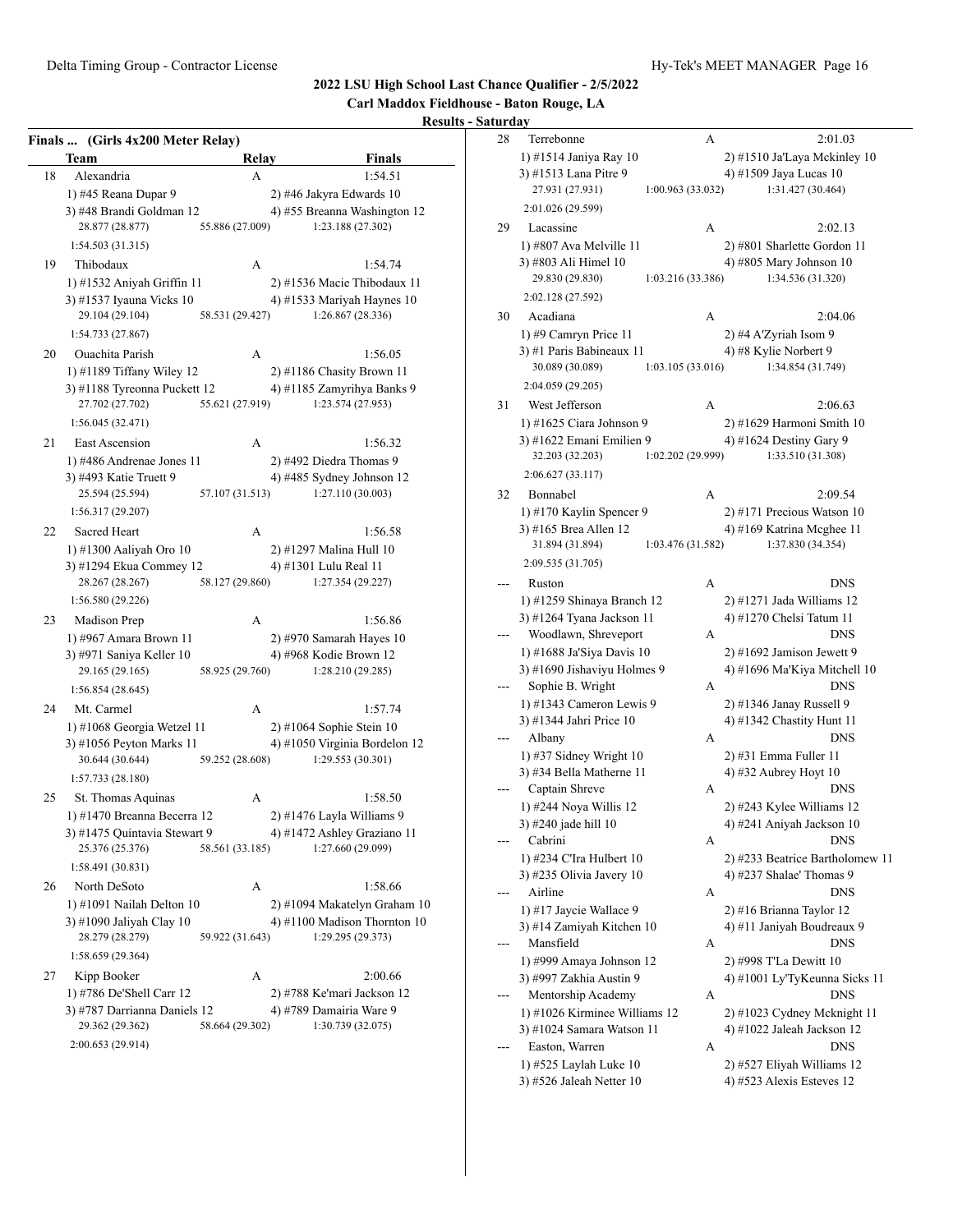**Carl Maddox Fieldhouse - Baton Rouge, LA**

|        | <b>FH Composite:</b>                       | 3:56.86 C 2/21/2021<br>K. Magana, L. Jackson, L. Parker, R. Nunnery |                   | <b>John Curtis</b>                                         |  |  |  |
|--------|--------------------------------------------|---------------------------------------------------------------------|-------------------|------------------------------------------------------------|--|--|--|
|        | <b>MEET:</b>                               | 4:01.18 M 2005                                                      |                   | <b>Baton Rouge Magnet</b>                                  |  |  |  |
|        | Team                                       | J. Webber, K. Rosby, C. Wells, K. Taylor                            |                   | <b>Finals</b>                                              |  |  |  |
| Finals |                                            |                                                                     | Relay             |                                                            |  |  |  |
| 1      | St. Louis                                  |                                                                     | А                 | 4:12.46                                                    |  |  |  |
|        | 1) #1426 Shelby Willis $12$                |                                                                     |                   | 2) #1409 Hannah Boullion 9                                 |  |  |  |
|        | 3) #1410 Elizabeth Buttross 9              |                                                                     |                   | 4) #1424 Kenzie Touchet 11                                 |  |  |  |
|        | 29.260 (29.260)                            |                                                                     | 1:05.525(36.265)  | 1:34.380 (28.855)                                          |  |  |  |
|        | 2:09.163 (34.783)                          |                                                                     | 2:37.778 (28.615) | 3:12.111 (34.333)                                          |  |  |  |
|        | 3:40.455 (28.344)                          |                                                                     | 4:12.459 (32.005) |                                                            |  |  |  |
| 2      | Lafayette                                  |                                                                     | A                 | 4:14.93                                                    |  |  |  |
|        |                                            | 1) #828 Brashanna Charles 10                                        |                   | 2) #825 Ayden Breaux 10                                    |  |  |  |
|        | 3) #830 Keelei Dorsey 10                   |                                                                     |                   | 4) #824 Daija Bickham 12                                   |  |  |  |
|        | 29.108 (29.108)                            |                                                                     | 1:04.314 (35.206) | 1:34.907 (30.593)                                          |  |  |  |
|        | 2:06.906 (31.999)                          |                                                                     | 2:37.058 (30.152) | 3:09.770 (32.712)                                          |  |  |  |
|        | 3:39.304 (29.534)                          |                                                                     | 4:14.929 (35.625) |                                                            |  |  |  |
|        |                                            |                                                                     |                   |                                                            |  |  |  |
| 3      | St. Joseph's                               |                                                                     | А                 | 4:16.39                                                    |  |  |  |
|        | 3) #1404 Inessa Robillard 10               | 1) #1405 Alexandria Stewart 9                                       |                   | 2) #1388 Simone Castelluccio 11<br>4) #1398 Haley Jones 11 |  |  |  |
|        | 29.038 (29.038)                            |                                                                     | 1:03.723(34.685)  | 1:34.360 (30.637)                                          |  |  |  |
|        | 2:07.233 (32.873)                          |                                                                     | 2:38.329 (31.096) | 3:13.034 (34.705)                                          |  |  |  |
|        | 3:41.932 (28.898)                          |                                                                     |                   |                                                            |  |  |  |
|        |                                            |                                                                     | 4:16.384 (34.452) |                                                            |  |  |  |
| 4      | Curtis, John                               |                                                                     | A                 | 4:19.60                                                    |  |  |  |
|        | 1) #376 London Parker 10                   |                                                                     |                   | 2) #374 Janel Nixon 12                                     |  |  |  |
|        | 3) #371 Najah Gibson 12<br>28.719 (28.719) |                                                                     | 1:01.611 (32.892) | 4) #375 Leah Oddo 11<br>1:29.575 (27.964)                  |  |  |  |
|        |                                            |                                                                     |                   |                                                            |  |  |  |
|        | 2:02.412 (32.837)                          |                                                                     | 2:34.637 (32.225) | 3:10.246 (35.609)                                          |  |  |  |
|        | 3:43.027 (32.781)                          |                                                                     | 4:19.591 (36.565) |                                                            |  |  |  |
| 5      | Alexandria                                 |                                                                     | А                 | 4:20.56                                                    |  |  |  |
|        | 1) #44 Grace Brown 9                       |                                                                     |                   | 2) #46 Jakyra Edwards 10                                   |  |  |  |
|        | 3) #42 Ciara Brazier 11<br>30.327 (30.327) |                                                                     | 1:07.484(37.157)  | 4) #52 Breana Quinney 11                                   |  |  |  |
|        |                                            |                                                                     |                   | 1:37.121 (29.637)                                          |  |  |  |
|        | 2:12.031 (34.910)                          |                                                                     | 2:41.491 (29.460) | 3:18.783 (37.292)                                          |  |  |  |
|        | 3:48.638 (29.855)                          |                                                                     | 4:20.556 (31.918) |                                                            |  |  |  |
| 6      | Zachary                                    |                                                                     | А                 | 4:26.16                                                    |  |  |  |
|        |                                            | 1) #1712 Ja'Myia Woodall 11                                         |                   | 2) #1701 Hannah Bradford 10                                |  |  |  |
|        | 3) #1711 Jaala Thymes 11                   |                                                                     |                   | 4) #1700 Sariah Bethley 10                                 |  |  |  |
|        | 31.389 (31.389)                            |                                                                     | 1:08.892 (37.503) | 1:40.927 (32.035)                                          |  |  |  |
|        | 2:18.117 (37.190)                          |                                                                     | 2:47.943 (29.826) | 3:20.721 (32.778)                                          |  |  |  |
|        | 3:51.374 (30.653)                          |                                                                     | 4:26.154 (34.780) |                                                            |  |  |  |
| 7      | Cabrini                                    |                                                                     | А                 | 4:26.41                                                    |  |  |  |
|        | 1) #234 C'Ira Hulbert 10                   |                                                                     |                   | $2)$ #235 Olivia Javery 10                                 |  |  |  |
|        | 3) #237 Shalae' Thomas 9                   |                                                                     |                   | 4) #233 Beatrice Bartholomew 11                            |  |  |  |
|        | 30.488 (30.488)                            |                                                                     | 1:08.677 (38.189) | 1:38.458 (29.781)                                          |  |  |  |
|        | 2:16.251 (37.793)                          |                                                                     | 2:45.160 (28.909) | 3:21.840 (36.680)                                          |  |  |  |
|        | 3:53.338 (31.498)                          |                                                                     | 4:26.407 (33.069) |                                                            |  |  |  |
| 8      | Northside                                  |                                                                     | А                 | 4:27.91                                                    |  |  |  |
|        |                                            | 1) #1143 Danaisha George 12                                         |                   | 2) #1147 Zirra Wilson 11                                   |  |  |  |
|        | 3) #1139 Kenya Argueta 9                   |                                                                     |                   | 4) #1146 Quincy Simon 11                                   |  |  |  |
|        | 29.832 (29.832)                            |                                                                     | 1:06.621 (36.789) | 1:38.586 (31.965)                                          |  |  |  |
|        | 2:16.881 (38.295)                          |                                                                     | 2:50.215 (33.334) | 3:29.080 (38.865)                                          |  |  |  |
|        | 3:57.121 (28.041)                          |                                                                     | 4:27.908 (30.787) |                                                            |  |  |  |

| 9  | Ouachita Parish                               | А                 | 4:28.05                                        |
|----|-----------------------------------------------|-------------------|------------------------------------------------|
|    | 1) #1189 Tiffany Wiley 12                     |                   | 2) #1186 Chasity Brown 11                      |
|    | 3) #1188 Tyreonna Puckett 12                  |                   | 4) #1185 Zamyrihya Banks 9                     |
|    | 30.307 (30.307)                               | 1:06.488 (36.181) | 1:36.455 (29.967)                              |
|    | 2:13.335 (36.880)                             | 2:43.837 (30.502) | 3:25.538 (41.701)                              |
|    | 3:55.613 (30.075)                             | 4:28.046 (32.434) |                                                |
| 10 | Rosepine                                      | A                 | 4:28.21                                        |
|    | 1) #1254 Amaya Shine 9                        |                   | 2) #1253 Alicia Kitchens 12                    |
|    | 3) #1252 Allie Johnson 8                      |                   | 4) #1251 Sophia Jeffers 12                     |
|    | 29.098 (29.098)                               | 1:07.328 (38.230) | 1:39.331 (32.003)                              |
|    | 2:14.043 (34.712)                             | 2:45.481 (31.438) | 3:23.832 (38.351)                              |
|    | 3:55.255 (31.423)                             | 4:28.207 (32.952) |                                                |
| 11 | Episcopal                                     | А                 | 4:28.57                                        |
|    | 1) #552 Francie Oliver 12                     |                   | 2) #544 Chloe Carmouche 12                     |
|    | 3) #547 Ramsey Claire Greene 10               |                   | 4) #555 Alana Simon 11                         |
|    | 31.654 (31.654)                               | 1:05.069 (33.415) | 1:38.057 (32.988)                              |
|    | 2:14.185 (36.128)                             | 2:47.929 (33.744) | 3:26.816 (38.887)                              |
|    | 3:55.026 (28.210)                             | 4:28.566 (33.540) |                                                |
| 12 | Mt. Carmel                                    | А                 | 4:31.10                                        |
|    | 1) #1051 Teresa Cashen 11                     |                   | $2)$ #1053 Mary Ferguson 11                    |
|    | 3) #1068 Georgia Wetzel 11<br>32.294 (32.294) | 1:08.331(36.037)  | 4) #1056 Peyton Marks 11<br>1:40.800 (32.469)  |
|    | 2:18.119 (37.319)                             | 2:49.356 (31.237) | 3:25.358 (36.002)                              |
|    | 3:56.021 (30.663)                             | 4:31.099 (35.079) |                                                |
|    |                                               |                   |                                                |
| 13 | Franklin, Ben<br>1) #592 Sarah Christopher 12 | А                 | 4:33.21<br>2) #593 Fiona Collins 12            |
|    | 3) #595 T'Zve McCoy 11                        |                   | 4) #594 Reagan Deterville 11                   |
|    | 31.489 (31.489)                               | 1:07.347 (35.858) | 1:39.568 (32.221)                              |
|    | 2:19.763 (40.195)                             | 2:52.342 (32.579) | 3:27.950 (35.608)                              |
|    | 3:58.050 (30.100)                             | 4:33.209 (35.159) |                                                |
| 14 | Carver, G.W.                                  | A                 | 4:41.86                                        |
|    | 1) #260 Nikhi Pierre 9                        |                   | 2) #255 Tianna Haten 10                        |
|    | 3) #254 Raniyah Gross 10                      |                   | 4) #252 Tatiana Clay 9                         |
|    | 31.680 (31.680)                               | 1:10.130 (38.450) | 1:44.111 (33.981)                              |
|    | 2:21.730 (37.619)                             | 2:56.042 (34.312) | 3:31.775 (35.733)                              |
|    | 4:04.436 (32.661)                             | 4:41.853 (37.417) |                                                |
| 15 | Lacassine                                     | А                 | 4:47.31                                        |
|    | 1) #807 Ava Melville 11                       |                   | 2) #798 Sydnie Cooley 11                       |
|    | 3) #803 Ali Himel 10                          |                   | 4) #805 Mary Johnson 10                        |
|    | 32.601 (32.601)                               | 1:11.330 (38.729) | 1:43.277 (31.947)                              |
|    | 2:19.855 (36.578)                             | 2:56.175 (36.320) | 3:37.526 (41.351)                              |
|    | 4:09.859 (32.333)                             | 4:47.307 (37.449) |                                                |
| 16 | Terrebonne                                    | А                 | 4:48.66                                        |
|    | 1) #1510 Ja'Laya Mckinley 10                  |                   | $2)$ #1516 LyRic Williams 10                   |
|    | 3) #1506 Ziairi Adams 10                      |                   | 4) #1512 Lane Pite 9                           |
|    | 34.748 (34.748)                               | 1:12.805 (38.057) | 1:47.624 (34.819)                              |
|    | 2:28.578 (40.954)                             | 3:01.592 (33.014) | 3:40.470 (38.878)                              |
|    | 4:11.107 (30.637)                             | 4:48.659 (37.552) |                                                |
| 17 | East Ascension                                | А                 | 4:50.77                                        |
|    | 1) #493 Katie Truett 9                        |                   | 2) #487 Makiah Joseph 9                        |
|    | 3) #494 Miranda Vargas 9<br>30.806 (30.806)   | 1:09.541 (38.735) | 4) #485 Sydney Johnson 12<br>1:46.551 (37.010) |
|    | 2:30.284 (43.733)                             | 3:02.062 (31.778) | 3:37.667 (35.605)                              |
|    | 4:09.617 (31.950)                             | 4:50.767(41.151)  |                                                |
|    |                                               |                   |                                                |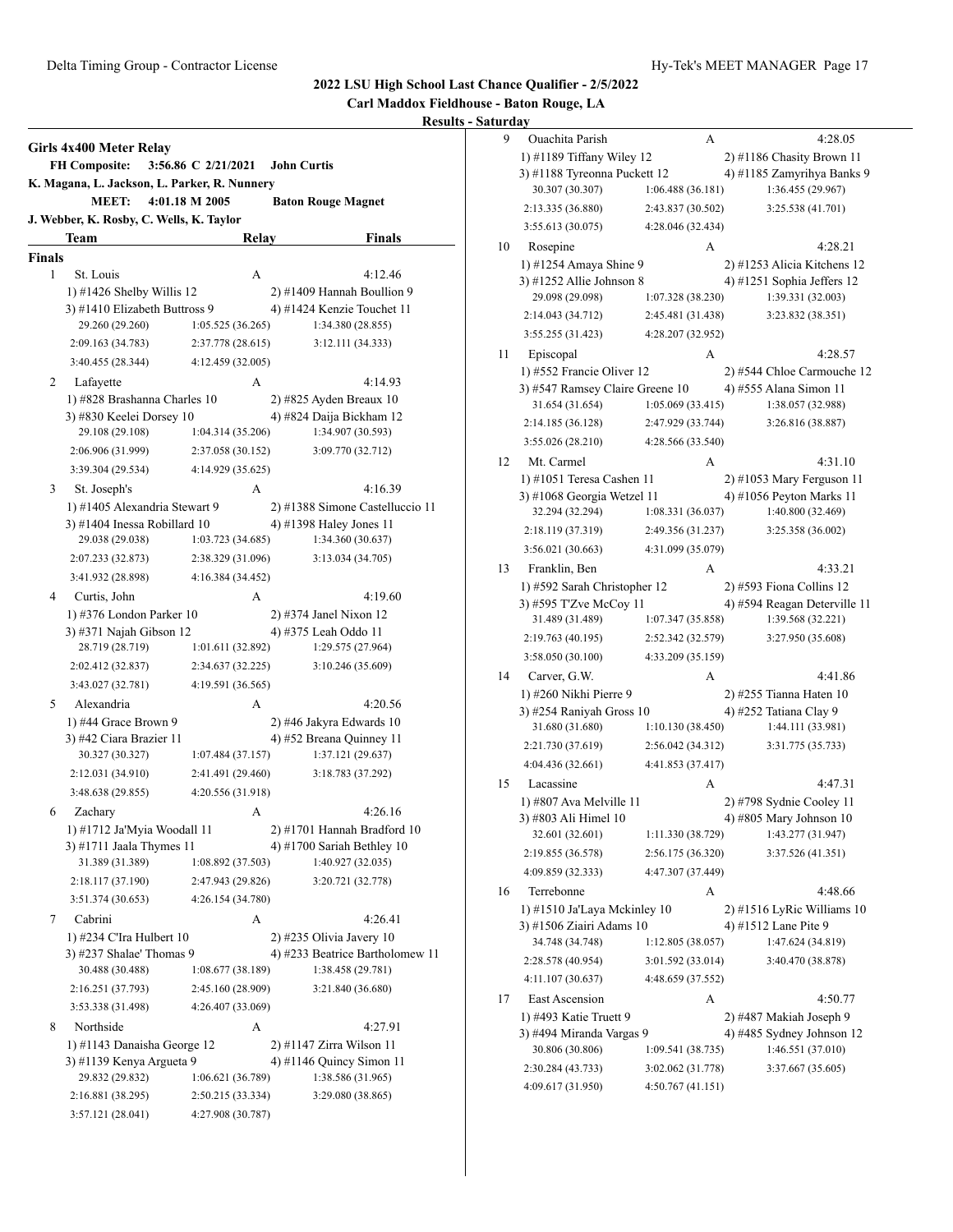**Carl Maddox Fieldhouse - Baton Rouge, LA**

|    | Finals  (Girls 4x400 Meter Relay)                 |                   |                                                               |
|----|---------------------------------------------------|-------------------|---------------------------------------------------------------|
|    | Team                                              | Relay             | <b>Finals</b>                                                 |
| 18 | Airline                                           | А                 | 4:51.18                                                       |
|    | 1) #16 Brianna Taylor 12                          |                   | 2) #14 Zamiyah Kitchen 10                                     |
|    | 3) #17 Jaycie Wallace 9                           |                   | 4) #11 Janiyah Boudreaux 9                                    |
|    | 32.691 (32.691)                                   | 1:14.774 (42.083) | 1:45.714 (30.940)                                             |
|    | 2:27.447 (41.733)                                 | 3:02.323 (34.876) | 3:41.442 (39.119)                                             |
|    | 4:12.443 (31.001)                                 | 4:51.174 (38.731) |                                                               |
| 19 | Kenner Disco                                      | А                 | 5:41.47                                                       |
|    | 1) #761 Shae Schouest $12$                        |                   | 2) #762 Julie Southerland 12                                  |
|    | 3) #758 Claire Clement 11                         |                   | 4) #763 Mia Stewart 11                                        |
|    | 36.121 (36.121)                                   | 1:19.660 (43.539) | 1:55.577 (35.917)                                             |
|    | 2:40.524 (44.947)                                 | 3:20.934(40.410)  | 4:19.528 (58.594)                                             |
|    | 4:58.272 (38.744)                                 | 5:41.463 (43.192) |                                                               |
| 20 | Sophie B. Wright                                  | А                 | 5:42.54                                                       |
|    | 1) #1342 Chastity Hunt 11                         |                   | 2) #1341 Jayla Cummings 9                                     |
|    | 3) #1344 Jahri Price 10                           |                   | 4) #1346 Janay Russell 9                                      |
|    | 33.110 (33.110)                                   | 1:19.208 (46.098) | 1:53.661 (34.453)                                             |
|    | 2:38.035 (44.374)                                 | 3:16.218 (38.183) | 4:09.973 (53.755)                                             |
|    | 4:46.063 (36.090)                                 | 5:42.539 (56.476) |                                                               |
|    | Newman, Isidore                                   | А                 | <b>DNS</b>                                                    |
|    | 1) #1078 Cecile Oliver $12$                       |                   | $2)$ #1076 Chloe Incaprera 12                                 |
|    | 3) #1077 Mae Mae Landry 11                        |                   | 4) #1074 Miya Castro 11                                       |
|    | Mentorship Academy                                | А                 | <b>DNS</b>                                                    |
|    | 1) #1023 Cydney Mcknight 11                       |                   | 2) #1026 Kirminee Williams 12                                 |
|    | 3) #1022 Jaleah Jackson 12                        |                   | 4) #1024 Samara Watson 11                                     |
|    | Ruston                                            | А                 | <b>DNS</b>                                                    |
|    | 1) #1262 Lily Garrett 11                          |                   | 2) #1263 Zoie Holstead 10                                     |
|    | 3) #1266 Anna Naff 12                             |                   | 4) #1267 Sara Naff 9                                          |
|    | Woodlawn, Shreveport                              | А                 | <b>DNS</b>                                                    |
|    | 1) #1690 Jishaviyu Holmes 9                       |                   | 2) #1694 La'Kiaya Lofton 9                                    |
|    | 3) #1697 Harmonee Porterfield 9                   |                   | 4) #1693 Stevenson Katie 9                                    |
|    | <b>Baton Rouge Magnet</b>                         | А                 | <b>DNS</b>                                                    |
|    | 1) #106 Paris Auzenne 12                          |                   | 2) #112 Jessica Pitcher 12                                    |
|    | 3) #116 Kiearra Wallace 12                        |                   | 4) #110 Aaryona Kinchen 10                                    |
|    | Huntington                                        | A                 | <b>DNS</b>                                                    |
|    | 1) #694 De'Ajah Riley 9                           |                   | 2) #693 A'Jamea Lyles 11                                      |
|    | 3) #688 Jayden Alexander 11                       |                   | 4) #691 Catina Davenport 11                                   |
|    | Scotlandville                                     | А                 | DNS                                                           |
|    | 1) #1312 Layden Jack 10                           |                   | 2) #1307 Sade Gray 10                                         |
|    | 3) #1309 Tionna Harris 11                         |                   | 4) #1308 Makeriah Harris 10<br><b>DNS</b>                     |
|    | St. Thomas Aquinas<br>1) #1470 Breanna Becerra 12 | A                 |                                                               |
|    | 3) #1473 Emilia Lombardo 11                       |                   | 2) #1472 Ashley Graziano 11<br>4) #1474 Jourdan St. Romain 12 |
|    | Lake Charles                                      | А                 | DNS                                                           |
|    | 1) #871 Ya'mani Allen 10                          |                   | 2) #881 Amari Sambolah 11                                     |
|    | 3) #877 Jayla Mason 10                            |                   | 4) #880 Alaysia Reed 9                                        |
|    | Loyola Prep                                       | А                 | DNS                                                           |
|    | 1) #932 Erin Campbell 12                          |                   | 2) #935 Emmaline Drummond 12                                  |
|    | 3) #931 Cassie Campbell 10                        |                   | 4) #933 Hayden DeBroeck 9                                     |
|    | Karr, Edna                                        | А                 | DNS                                                           |
|    | 1) #732 Kori Dupree 12                            |                   | 2) #733 Anila Green 11                                        |
|    | 3) #734 Kylie Henry 11                            |                   | 4) #736 laila Johnson 10                                      |
|    |                                                   |                   |                                                               |

|        | <b>MEET:</b>                                | 9:35.29 M 2/4/2017 | Lafayette                   |               |
|--------|---------------------------------------------|--------------------|-----------------------------|---------------|
|        | G Jacquet, S Minor, T Stansbury, A Primeaux |                    |                             |               |
|        | Team                                        | Relay              |                             | <b>Finals</b> |
| Finals |                                             |                    |                             |               |
| 1      | Ruston                                      | А                  |                             | 9:54.59       |
|        | 1) #1262 Lily Garrett 11                    |                    | $2)$ #1263 Zoie Holstead 10 |               |
|        | 3) #1266 Anna Naff 12                       |                    | 4) #1267 Sara Naff 9        |               |
|        | 36.008 (36.008)                             | 1:13.377 (37.369)  | 1:51.904 (38.527)           |               |
|        | 2:30.010 (38.106)                           | 3:04.477 (34.467)  | 3:42.872 (38.395)           |               |
|        | 4:22.360 (39.488)                           | 5:02.120 (39.760)  | 5:34.325 (32.205)           |               |
|        | 6:12.166(37.841)                            | 6:52.581(40.415)   | 7:33.346 (40.765)           |               |
|        | 8:06.471 (33.125)                           | 8:42.578 (36.107)  | 9:18.571 (35.993)           |               |
|        | 9:54.587 (36.017)                           |                    |                             |               |
| 2      | St. Joseph's                                | А                  |                             | 10:01.92      |
|        | 1) #1389 Amelia Cochran 12                  |                    | 2) #1393 Maddie Gardiner 12 |               |
|        | 3) #1396 Emma Hendry 11                     |                    | 4) #1397 Elise Jones 12     |               |
|        | 35.833 (35.833)                             | 1:13.614 (37.781)  | 1:53.007 (39.393)           |               |
|        | 2:32.057 (39.050)                           | 3:05.626 (33.569)  | 3:42.280 (36.654)           |               |
|        | 4:21.596 (39.316)                           | 4:58.464 (36.868)  | 5:33.157 (34.693)           |               |
|        | 6:10.505 (37.348)                           | 6:50.828 (40.323)  | 7:31.390 (40.562)           |               |
|        | 8:05.368 (33.978)                           | 8:42.801 (37.433)  | 9:23.013 (40.212)           |               |
|        | 10:01.911 (38.898)                          |                    |                             |               |
| 3      | Scotlandville                               | А                  |                             | 10:05.85      |
|        | 1) #1304 Karlise Davison 9                  |                    | 2) #1317 Dezyer Wilford 9   |               |
|        | 3) #1315 Keosha Pierce 12                   |                    | 4) #1312 Layden Jack 10     |               |
|        | 37.351 (37.351)                             | 1:16.345 (38.994)  | 1:56.219 (39.874)           |               |
|        | 2:30.184 (33.965)                           | 3:04.412 (34.228)  | 3:42.401 (37.989)           |               |
|        | 4:21.182 (38.781)                           | 4:57.778 (36.596)  | 5:33.699 (35.921)           |               |
|        | 6:12.111(38.412)                            | 6:51.942 (39.831)  | 7:30.098 (38.156)           |               |
|        | 8:06.484 (36.386)                           | 8:43.036 (36.552)  | 9:24.727 (41.691)           |               |
|        | 10:05.847 (41.120)                          |                    |                             |               |
| 4      | Episcopal                                   | А                  |                             | 10:32.57      |
|        | 1) #545 Lucy Cramer 7                       |                    | 2) #548 Margaret Harrell 11 |               |
|        | 3) #551 Ivy Jiang 10                        |                    | 4) #550 Analise Hyde 12     |               |
|        | 36.134 (36.134)                             | 1:13.611(37.477)   | 1:52.202 (38.591)           |               |
|        | 2:30.554 (38.352)                           | 3:06.898 (36.344)  | 3:45.147 (38.249)           |               |
|        | 4:25.157(40.010)                            | 5:06.549 (41.392)  | 5:46.354 (39.805)           |               |
|        | 6:29.063 (42.709)                           | 7:13.185 (44.122)  | 7:57.529 (44.344)           |               |
|        | 8:33.107 (35.578)                           | 9:14.684 (41.577)  | 9:54.263 (39.579)           |               |
|        | 10:32.562 (38.299)                          |                    |                             |               |
| 5      | St. Louis                                   | А                  |                             | 10:41.31      |
|        | 1) #1413 Mary-Claire Groves 11              |                    | 2) #1423 Kendal Touchet 11  |               |
|        | 3) #1417 Mia Medlin 10                      |                    | 4) #1416 Mollie Maze 11     |               |
|        | 36.908 (36.908)                             | 1:16.011 (39.103)  | 1:56.792 (40.781)           |               |
|        | 2:36.907 (40.115)                           | 3:11.659 (34.752)  | 3:50.516 (38.857)           |               |
|        | 4:33.607 (43.091)                           | 5:18.273 (44.666)  | 5:52.852 (34.579)           |               |
|        |                                             |                    |                             |               |
|        | 6:31.731 (38.879)                           | 7:12.673 (40.942)  | 7:52.949 (40.276)           |               |
|        | 8:28.497 (35.548)                           | 9:08.535 (40.038)  | 9:55.144 (46.609)           |               |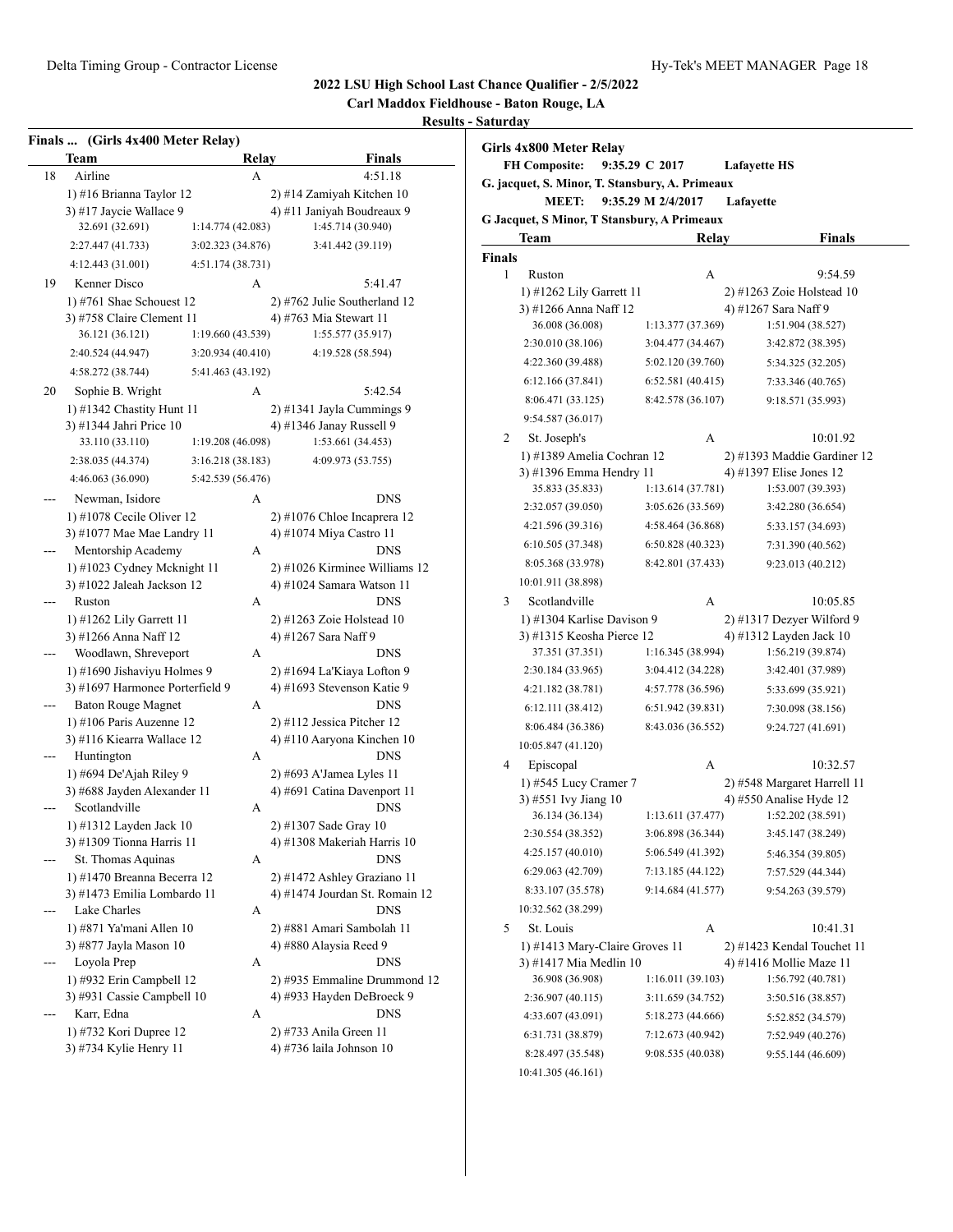**Carl Maddox Fieldhouse - Baton Rouge, LA Results - Saturday**

| Finals … | (Girls 4x800 Meter Relay)                               |                   | ncəun                                                    |
|----------|---------------------------------------------------------|-------------------|----------------------------------------------------------|
|          | Team                                                    | Relay             | <b>Finals</b>                                            |
| 6        | Lafayette                                               | А                 | 10:42.91                                                 |
|          | 1) #826 Amber Broussard 9<br>3) #835 Chloe Leblanc 11   |                   | 2) #829 Faith Chauvin 11<br>4) #837 Madison Lightfoot 11 |
|          | 37.187 (37.187)                                         | 1:16.198(39.011)  | 1:57.697 (41.499)                                        |
|          | 2:36.518 (38.821)                                       | 3:11.414 (34.896) | 3:52.350 (40.936)                                        |
|          | 4:37.744 (45.394)                                       | 5:22.118 (44.374) | 5:57.561 (35.443)                                        |
|          | 6:37.478 (39.917)                                       | 7:20.693 (43.215) | 7:55.976 (35.283)                                        |
|          | 8:32.981 (37.005)                                       | 9:15.728 (42.747) | 10:00.215 (44.487)                                       |
|          | 10:42.907 (42.692)                                      |                   |                                                          |
| 7        | Rosepine                                                | A                 | 10:46.34                                                 |
|          | 1) #1251 Sophia Jeffers 12<br>3) #1255 Lexa Thompson 12 |                   | 2) #1250 Aubrey Holt 9<br>4) #1253 Alicia Kitchens 12    |
|          | 36.770 (36.770)                                         | 1:15.109 (38.339) | 1:55.277(40.168)                                         |
|          | 2:33.965 (38.688)                                       | 3:09.649 (35.684) | 3:50.842 (41.193)                                        |
|          | 4:35.432 (44.590)                                       | 5:17.533 (42.101) | 5:53.311 (35.778)                                        |
|          | 6:34.133 (40.822)                                       | 7:20.458 (46.325) |                                                          |
|          | 8:42.918 (34.867)                                       | 9:22.197 (39.279) | 8:08.051 (47.593)<br>10:04.375 (42.178)                  |
|          |                                                         |                   |                                                          |
|          | 10:46.333 (41.958)<br>Dominican                         |                   |                                                          |
| 8        |                                                         | А                 | 10:50.51<br>2) #446 Amy Englehardt 12                    |
|          | 1) #449 Catherine Kernion 12<br>3) #451 Ella Pitisci 9  |                   | 4) #447 Mary Cate Garvey 10                              |
|          | 37.110 (37.110)                                         | 1:15.696(38.586)  | 1:56.874 (41.178)                                        |
|          | 2:40.546 (43.672)                                       | 3:16.414 (35.868) | 3:57.464 (41.050)                                        |
|          | 4:41.460 (43.996)                                       | 5:26.253 (44.793) | 6:04.478 (38.225)                                        |
|          | 6:45.588(41.110)                                        | 7:28.857 (43.269) | 8:10.817 (41.960)                                        |
|          | 8:47.540 (36.723)                                       | 9:27.862 (40.322) | 10:10.417 (42.555)                                       |
|          | 10:50.503 (40.086)                                      |                   |                                                          |
| 9        | Mt. Carmel                                              | А                 | 10:50.73                                                 |
|          | 1) #1060 Lucy Quintana 8                                |                   | 2) #1061 Catalina Reichard 9                             |
|          | 3) #1055 Katie Kliebert 11                              |                   | 4) #1051 Teresa Cashen 11                                |
|          | 37.230 (37.230)                                         | 1:15.238 (38.008) | 1:56.547 (41.309)                                        |
|          | 2:37.886 (41.339)                                       | 3:12.035 (34.149) | 3:51.824 (39.789)                                        |
|          | 4:37.096 (45.272)                                       | 5:23.505 (46.409) | 6:01.719 (38.214)                                        |
|          | 6:43.223 (41.504)                                       | 7:27.960 (44.737) | 8:10.257 (42.297)                                        |
|          | 8:46.482 (36.225)                                       | 9:27.305 (40.823) | 10:10.225 (42.920)                                       |
|          | 10:50.724 (40.500)                                      |                   |                                                          |
| 10       | Albany                                                  | А                 | 10:54.02                                                 |
|          | 1) #30 Morgan Crain 9                                   |                   | 2) #31 Emma Fuller 11                                    |
|          | 3) #29 Cavden Boudreaux 10                              |                   | 4) #36 Stormy Williams 9                                 |
|          | 39.067 (39.067)                                         | 1:20.938(41.871)  | 2:07.534 (46.596)                                        |
|          | 2:52.250 (44.716)                                       | 3:29.521 (37.271) | 4:11.187 (41.666)                                        |
|          | 4:59.318 (48.131)                                       | 5:42.846 (43.528) | 6:15.877(33.031)                                         |
|          | 6:53.126 (37.249)                                       | 7:35.237(42.111)  | 8:14.279 (39.042)                                        |
|          | 8:50.125 (35.846)                                       | 9:29.746 (39.621) | 10:12.245 (42.499)                                       |
|          | 10:54.012 (41.767)                                      |                   |                                                          |
| 11       | Zachary                                                 | А                 | 11:12.19                                                 |
|          | $1)$ #1702 Rylee Deignan 10                             |                   | 2) #1709 Katherine Robert 10                             |
|          | 3) #1710 Kameron Roussell 10                            |                   | 4) #1707 Alyssa Major 10                                 |
|          | 37.879 (37.879)                                         | 1:16.880(39.001)  | 1:58.382 (41.502)                                        |
|          | 2:38.697 (40.315)                                       | 3:14.283 (35.586) | 3:55.835 (41.552)                                        |
|          | 4:41.544 (45.709)                                       | 5:29.198 (47.654) | 6:05.368 (36.170)                                        |
|          | 6:45.625(40.257)                                        | 7:29.924 (44.299) | 8:18.400 (48.476)                                        |
|          | 8:55.370 (36.970)                                       | 9:41.013 (45.643) | 10:31.315 (50.302)                                       |
|          | 11:12.182 (40.867)                                      |                   |                                                          |

| 12 | Denham Springs                                             |                    | А | 11:13.10                                                      |
|----|------------------------------------------------------------|--------------------|---|---------------------------------------------------------------|
|    | 1) #417 Hannah Linebaugh 12                                |                    |   | 2) #422 Laney Wilkes 12                                       |
|    | 3) #416 Lauryn Lewis 10                                    |                    |   | 4) #414 Kayleigh Ellis 10                                     |
|    | 37.236 (37.236)                                            | 1:15.401 (38.165)  |   | 1:56.296 (40.895)                                             |
|    | 2:38.126 (41.830)                                          | 3:18.612 (40.486)  |   | 4:01.643 (43.031)                                             |
|    | 4:47.559 (45.916)                                          | 5:32.162 (44.603)  |   | 6:12.423(40.261)                                              |
|    | 6:55.112 (42.689)                                          | 7:41.556 (46.444)  |   | 8:27.279 (45.723)                                             |
|    | 9:02.536 (35.257)                                          | 9:44.021 (41.485)  |   | 10:28.514 (44.493)                                            |
|    | 11:13.098 (44.585)                                         |                    |   |                                                               |
|    |                                                            |                    |   |                                                               |
| 13 | Curtis, John                                               |                    | А | 11:22.69                                                      |
|    | 1) #377 Miley Percle 12<br>3) #370 Zoe Chau 11             |                    |   | $2)$ #373 Allison Lopez 10                                    |
|    | 39.293 (39.293)                                            | 1:20.114 (40.821)  |   | 4) #369 Cassidy Buchanan 11<br>2:04.804 (44.690)              |
|    |                                                            |                    |   |                                                               |
|    | 2:46.241 (41.437)                                          | 3:21.814 (35.573)  |   | 4:03.389 (41.575)                                             |
|    | 4:52.162 (48.773)                                          | 5:40.726 (48.564)  |   | 6:16.591 (35.865)                                             |
|    | 6:58.768(42.177)                                           | 7:44.650 (45.882)  |   | 8:28.898 (44.248)                                             |
|    | 9:05.663 (36.765)                                          | 9:48.953 (43.290)  |   | 10:36.988 (48.035)                                            |
|    | 11:22.684 (45.696)                                         |                    |   |                                                               |
| 14 | Metairie Par                                               |                    | А | 11:25.37                                                      |
|    | 1) #1031 Mason Poole 12                                    |                    |   | 2) #1029 Emmeline Moore 11                                    |
|    | 3) #1032 Margo Thionville 11                               |                    |   | 4) #1028 Kate Corcoran 12                                     |
|    | 39.405 (39.405)                                            | 1:21.702 (42.297)  |   | 2:08.169 (46.467)                                             |
|    | 2:53.813 (45.644)                                          | 3:27.903 (34.090)  |   | 4:09.867 (41.964)                                             |
|    | 4:56.263 (46.396)                                          | 5:42.072 (45.809)  |   | 6:20.374 (38.302)                                             |
|    | 7:04.807 (44.433)                                          | 7:51.694 (46.887)  |   | 8:35.695 (44.001)                                             |
|    | 9:12.737 (37.042)                                          | 9:54.271 (41.534)  |   | 10:40.509 (46.238)                                            |
|    | 11:25.369 (44.860)                                         |                    |   |                                                               |
| 15 | St. Scholastica                                            |                    | А | 11:30.84                                                      |
|    | 1) #1464 Sophie McHale 11                                  |                    |   | 2) #1465 Elaine Oggs 8                                        |
|    | 3) #1466 Maggie Oggs 11                                    |                    |   | 4) #1458 Lucia Englehardt 8                                   |
|    | 38.807 (38.807)                                            | 1:21.284 (42.477)  |   | 2:08.259 (46.975)                                             |
|    | 2:51.318 (43.059)                                          | 3:28.471 (37.153)  |   | 4:09.763 (41.292)                                             |
|    | 4:53.607 (43.844)                                          | 5:39.162 (45.555)  |   | 6:18.219(39.057)                                              |
|    | 7:02.336 (44.117)                                          | 7:49.824 (47.488)  |   | 8:38.126 (48.302)                                             |
|    | 9:15.399 (37.273)                                          | 9:58.783 (43.384)  |   | 10:44.493 (45.710)                                            |
|    | 11:30.840 (46.347)                                         |                    |   |                                                               |
|    |                                                            |                    |   |                                                               |
| 16 | St. Thomas Aquinas                                         |                    | А | 11:32.26                                                      |
|    | 1) #1470 Breanna Becerra 12<br>3) #1473 Emilia Lombardo 11 |                    |   | 2) #1472 Ashley Graziano 11<br>4) #1474 Jourdan St. Romain 12 |
|    | 35.913 (35.913)                                            | 1:14.439 (38.526)  |   | 1:56.889(42.450)                                              |
|    |                                                            |                    |   |                                                               |
|    | 2:42.145 (45.256)                                          | 3:17.983 (35.838)  |   | 3:56.955 (38.972)                                             |
|    | 4:40.552 (43.597)                                          | 5:26.075 (45.523)  |   | 6:09.535(43.460)                                              |
|    | 6:53.246 (43.711)                                          | 7:39.768 (46.522)  |   | 8:23.350 (43.582)                                             |
|    | 9:01.706 (38.356)                                          | 9:48.232 (46.526)  |   | 10:40.455 (52.223)                                            |
|    | 11:32.252 (51.798)                                         |                    |   |                                                               |
| 17 | University Lab                                             |                    | А | 11:38.79                                                      |
|    | 1) #1550 Caroline Cane 9                                   |                    |   | 2) #1551 Meridith Cohn 9                                      |
|    | 3) #1554 Macy McCalip 10                                   |                    |   | 4) #1552 Bylthe Eldered 12                                    |
|    | 37.114 (37.114)                                            | 1:18.653 (41.539)  |   | 2:04.454 (45.801)                                             |
|    | 2:52.363 (47.909)                                          | 3:30.782 (38.419)  |   | 4:14.305 (43.523)                                             |
|    | 5:00.891 (46.586)                                          | 5:44.574 (43.683)  |   | 6:31.813 (47.239)                                             |
|    | 7:18.397 (46.584)                                          | 8:06.888 (48.491)  |   | 8:54.710 (47.822)                                             |
|    | 9:33.872 (39.162)                                          | 10:16.431 (42.559) |   | 10:59.273 (42.842)                                            |
|    | 11:38.790 (39.517)                                         |                    |   |                                                               |
|    |                                                            |                    |   |                                                               |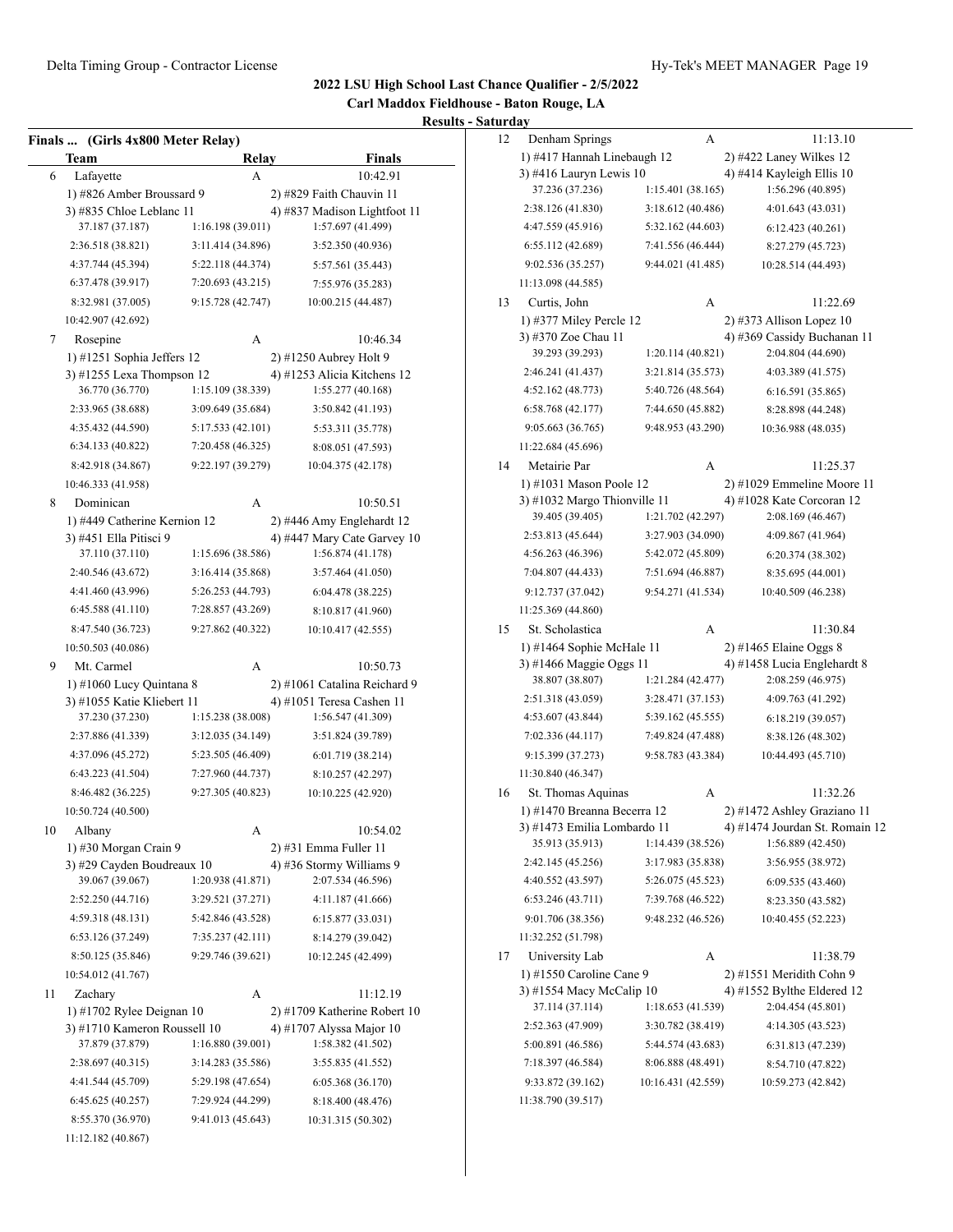**Carl Maddox Fieldhouse - Baton Rouge, LA**

|    | Finals  (Girls 4x800 Meter Relay) |                    |                               |
|----|-----------------------------------|--------------------|-------------------------------|
|    | Team                              | Relay              | Finals                        |
| 18 | <b>Belle Chasse</b>               | A                  | 11:40.67                      |
|    | 1) #131 Mayleigh Boudreaux 11     |                    | $2)$ #132 Scarlett Dykes 10   |
|    | 3) #133 Kateleigh Sauer 9         |                    | 4) #134 Emma Schubnel 10      |
|    | 39.670 (39.670)                   | 1:23.119 (43.449)  | 2:09.762 (46.643)             |
|    | 2:55.966 (46.204)                 | 3:34.755 (38.789)  | 4:19.297 (44.542)             |
|    | 5:07.080 (47.783)                 | 5:53.554 (46.474)  | 6:29.912 (36.358)             |
|    | 7:13.131 (43.219)                 | 8:00.210 (47.079)  | 8:47.343 (47.133)             |
|    | 9:25.540 (38.197)                 | 10:09.503 (43.963) | 10:56.968 (47.465)            |
|    | 11:40.666 (43.699)                |                    |                               |
| 19 | Dutchtown                         | А                  | 11:41.35                      |
|    | 1) #468 Phoebe Dunham 12          |                    | 2) #465 Peyton Carpenter 12   |
|    | 3) #467 Riley Creel 12            |                    | 4) #466 Caroline Chapman 12   |
|    | 39.612 (39.612)                   | 1:23.979 (44.367)  | 2:11.970 (47.991)             |
|    | 2:58.959 (46.989)                 | 3:37.831 (38.872)  | 4:19.604 (41.773)             |
|    | 5:05.457 (45.853)                 | 5:51.100 (45.643)  | 6:30.296 (39.196)             |
|    | 7:15.045 (44.749)                 | 8:02.895 (47.850)  | 8:47.083 (44.188)             |
|    | 9:25.259 (38.176)                 | 10:09.666 (44.407) | 10:57.827 (48.161)            |
|    | 11:41.347 (43.521)                |                    |                               |
| 20 | <b>Highland Baptist</b>           | A                  | 11:53.21                      |
|    | 1) #634 Lillian Nicholson 9       |                    | $2)$ #633 Maegan Champagne 10 |
|    | 3) #631 Emma Blissett 12          |                    | 4) #632 Madison Champagne 12  |
|    | 41.306 (41.306)                   | 1:28.487 (47.181)  | 2:18.676 (50.189)             |
|    | 3:04.746 (46.070)                 | 3:48.660 (43.914)  | 4:37.247 (48.587)             |
|    | 5:25.001 (47.754)                 | 6:10.372 (45.371)  | 6:47.637(37.265)              |
|    | 7:29.375 (41.738)                 | 8:15.977 (46.602)  | 9:01.077 (45.100)             |
|    | 9:41.593 (40.516)                 | 10:26.953 (45.360) | 11:13.545 (46.592)            |
|    | 11:53.201 (39.657)                |                    |                               |
| 21 | West Ouachita                     | А                  | 11:53.83                      |
|    | 1) #1640 Siiri Streda 11          |                    | 2) #1643 Sydni Zeilger 12     |
|    | 3) #1635 Emily Coker 12           |                    | 4) #1637 Courtney Hunter $10$ |
|    | 38.526 (38.526)                   | 1:19.893 (41.367)  | 2:07.983 (48.090)             |
|    | 2:55.582 (47.599)                 | 3:34.071 (38.489)  | 4:18.715 (44.644)             |
|    | 5:10.006 (51.291)                 | 5:59.851 (49.845)  | 6:36.456 (36.605)             |
|    | 7:19.301 (42.845)                 | 8:10.356 (51.055)  | 8:58.638 (48.282)             |
|    | 9:41.235 (42.597)                 | 10:25.453 (44.218) | 11:11.461 (46.008)            |
|    | 11:53.826 (42.366)                |                    |                               |
| 22 | Parkway                           | А                  | 11:55.11                      |
|    | 1) #1212 Emily Rogers 10          |                    | $2)$ #1206 Laila Brimmer 10   |
|    | 3) #1209 Ariel Morrow 11          |                    | 4) #1213 Lauren Taylor 9      |
|    | 38.516 (38.516)                   | 1:20.713 (42.197)  | 2:06.533 (45.820)             |
|    | 2:52.864 (46.331)                 | 3:32.279 (39.415)  | 4:17.260 (44.981)             |
|    | 5:03.614 (46.354)                 | 5:50.341 (46.727)  | 6:30.802(40.461)              |
|    | 7:16.682 (45.880)                 | 8:03.647 (46.965)  | 8:50.145 (46.498)             |
|    | 9:31.380 (41.235)                 | 10:18.743 (47.363) | 11:08.300 (49.557)            |
|    | 11:55.105 (46.805)                |                    |                               |
| 23 | Lacassine                         | А                  | 12:14.78                      |
|    | 1) #808 Taylor Savoy 10           |                    | 2) #800 Londyn Gaspard 8      |
|    | 3) #809 Kynzlie Singleton 9       |                    | 4) #799 Breanna Fontenot 11   |
|    | 39.147 (39.147)                   | 1:22.283 (43.136)  | 2:11.129 (48.846)             |
|    | 2:58.363 (47.234)                 | 3:43.465 (45.102)  | 4:31.456 (47.991)             |
|    | 5:23.517 (52.061)                 | 6:11.304 (47.787)  | 6:52.557(41.253)              |
|    | 7:38.135 (45.578)                 | 8:27.501 (49.366)  | 9:16.266 (48.765)             |
|    | 9:58.234 (41.968)                 | 10:44.088 (45.854) | 11:32.288 (48.200)            |
|    | 12:14.774 (42.486)                |                    |                               |

| 24 | Northshore                                         | А                    | 12:14.85                                              |
|----|----------------------------------------------------|----------------------|-------------------------------------------------------|
|    | 1) #1125 Alivia Buley 11                           |                      | 2) #1128 Meghan Martin 11                             |
|    | 3) #1129 Kaitlyn Mendoza 10                        |                      | 4) #1131 Jamie Ruano 9                                |
|    | 36.879 (36.879)                                    | 1:17.047(40.168)     | 2:02.103 (45.056)                                     |
|    | 2:47.452 (45.349)                                  | 3:29.648 (42.196)    | 4:16.567 (46.919)                                     |
|    | 5:08.604 (52.037)                                  | 5:54.202 (45.598)    | 6:35.148(40.946)                                      |
|    | 7:19.126 (43.978)                                  | 8:09.463 (50.337)    | 9:01.416 (51.953)                                     |
|    | 9:45.958 (44.542)                                  | 10:35.941 (49.983)   | 11:30.541 (54.600)                                    |
|    | 12:14.845 (44.304)                                 |                      |                                                       |
| 25 | North DeSoto                                       | А                    | 12:24.90                                              |
|    | 1) #1092 Patience Edwards 11                       |                      | 2) #1101 Macy Wiley 9                                 |
|    | 3) #1095 Cara McDaniel 11                          |                      | 4) #1099 Ellie Simmons 9                              |
|    | 39.818 (39.818)                                    | 1:21.826 (42.008)    | 2:06.595 (44.769)                                     |
|    | 2:49.633 (43.038)                                  | 3:27.102 (37.469)    | 4:09.468 (42.366)                                     |
|    | 4:57.342 (47.874)                                  | 5:47.035 (49.693)    | 6:27.126 (40.091)                                     |
|    | 7:14.743 (47.617)                                  | 8:13.640 (58.897)    | 9:13.789 (1:00.149)                                   |
|    | 9:56.940 (43.151)                                  | 10:44.003 (47.063)   | 11:35.117 (51.114)                                    |
|    | 12:24.897 (49.781)                                 |                      |                                                       |
| 26 | Lake Charles                                       | А                    | 12:33.60                                              |
|    | 1) #873 Marley Augustus 9                          |                      | 2) #881 Amari Sambolah 11                             |
|    | 3) #879 Donna Polidore 12                          |                      | 4) #880 Alaysia Reed 9                                |
|    | 39.171 (39.171)                                    | 1:23.422 (44.251)    | 2:13.721 (50.299)                                     |
|    | 3:04.349 (50.628)                                  | 3:44.181 (39.832)    | 4:29.327 (45.146)                                     |
|    | 5:21.309 (51.982)                                  | 6:18.670(57.361)     | 6:56.483(37.813)                                      |
|    | 7:44.053 (47.570)                                  | 8:41.552 (57.499)    | 9:40.518 (58.966)                                     |
|    | 10:16.912 (36.394)                                 | 10:57.614 (40.702)   |                                                       |
|    |                                                    |                      | 11:43.196 (45.582)                                    |
|    | 12:33.591 (50.395)                                 |                      |                                                       |
| 27 | Berwick                                            | А                    | 13:25.49                                              |
|    | 1) #146 Abby Dupuis 12<br>3) #145 Brooklyn Duay 11 |                      | 2) #144 Evalyn Blanc 12<br>4) #148 Kate Williams $10$ |
|    | 40.529 (40.529)                                    | 1:26.947 (46.418)    | 2:22.104 (55.157)                                     |
|    | 3:20.813 (58.709)                                  | 4:03.632 (42.819)    | 4:50.392 (46.760)                                     |
|    | 5:42.094 (51.702)                                  | 6:30.987 (48.893)    |                                                       |
|    | 8:16.926 (54.233)                                  |                      | 7:22.693 (51.706)                                     |
|    |                                                    | 9:17.530 (1:00.604)  | 10:14.635 (57.105)                                    |
|    | 10:56.498 (41.863)                                 | 11:43.199 (46.701)   | 12:35.101 (51.902)                                    |
|    | 13:25.488 (50.388)                                 |                      |                                                       |
| 28 | Houma Christian                                    | А                    | 13:47.69                                              |
|    | 1) #678 Gracie Breaux 11                           |                      | 2) #681 Kristy Zeng 11                                |
|    | 3) #675 Colette Benoit 12                          |                      | 4) #679 Gabriella Delgado 10                          |
|    | 40.803 (40.803)                                    | 1:25.213 (44.410)    | 2:13.115 (47.902)                                     |
|    | 3:01.021 (47.906)                                  | 3:48.105 (47.084)    | 4:40.860 (52.755)                                     |
|    | 5:37.929 (57.069)                                  | 6:33.996 (56.067)    | 7:19.022 (45.026)                                     |
|    | 8:04.305 (45.283)                                  | 8:57.071 (52.766)    | 9:53.548 (56.477)                                     |
|    | 10:51.920 (58.372)                                 | 11:50.278 (58.358)   | 12:51.662 (1:01.384)                                  |
|    | 13:47.682 (56.020)                                 |                      |                                                       |
| 29 | East Ascension                                     | А                    | 14:20.64                                              |
|    | 1) #494 Miranda Vargas 9                           |                      | 2) #490 Jordan Massey 9                               |
|    |                                                    |                      | 4) #482 Hailly Benjamin 12                            |
|    | 3) #484 Andrea Gutierrez 10                        |                      |                                                       |
|    | 40.258 (40.258)                                    | 1:25.736 (45.478)    | 2:18.526 (52.790)                                     |
|    | 3:17.796 (59.270)                                  | 4:03.205 (45.409)    | 4:54.382 (51.177)                                     |
|    | 5:52.258 (57.876)                                  | 6:49.285 (57.027)    | 7:33.466 (44.181)                                     |
|    | 8:27.044 (53.578)                                  | 9:27.156 (1:00.112)  | 10:18.374 (51.218)                                    |
|    | 11:00.441 (42.067)                                 | 12:00.921 (1:00.480) | 13:18.923 (1:18.002)                                  |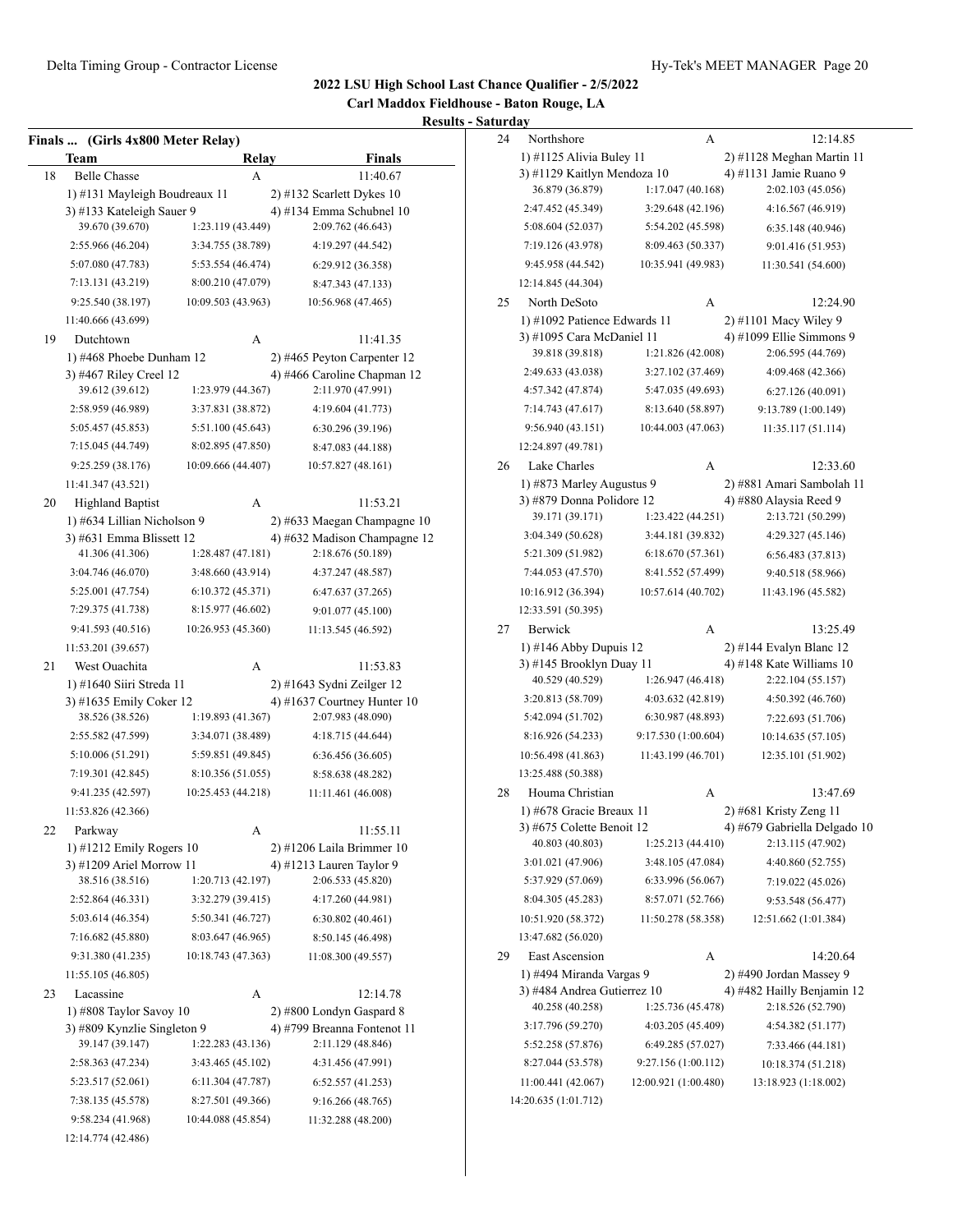**Carl Maddox Fieldhouse - Baton Rouge, LA**

#### **Results - Saturday**

| Finals  (Girls 4x800 Meter Relay)                      |                                        |      |                           |                              |
|--------------------------------------------------------|----------------------------------------|------|---------------------------|------------------------------|
|                                                        | Team                                   |      | Relay                     | Finals                       |
|                                                        | <b>Sacred Heart</b>                    |      | A                         | <b>DNS</b>                   |
|                                                        | 1) #1293 Olivia Boyd 12                |      |                           | 2) #1296 Maria English 10    |
|                                                        | 3) #1302 Leah Varisco 8                |      |                           | 4) #1291 Katherine Benton 10 |
|                                                        | Byrd, C.E.                             |      | A                         | <b>DNS</b>                   |
|                                                        | 1) #225 Hudson Roberts 10              |      | 2) #224 Jenna Key 10      |                              |
|                                                        | 3) #223 Spencer Frierson 10            |      | 4) #227 Laila Wells 10    |                              |
|                                                        | Loyola Prep                            |      | A                         | <b>DNS</b>                   |
|                                                        | 1) #932 Erin Campbell 12               |      | 2) #939 Bridget John 12   |                              |
|                                                        | 3) #938 Aidan Heard 12                 |      |                           | 4) #935 Emmaline Drummond 12 |
|                                                        | <b>Girls High Jump</b>                 |      |                           |                              |
|                                                        | <b>FH Composite:</b><br>5-09.50 C 2017 |      | <b>Abigail O'Donoghue</b> |                              |
| <b>MEET:</b><br>5-08 M 2/6/2021<br><b>Ariel Pedigo</b> |                                        |      |                           |                              |
|                                                        | <b>Name</b>                            |      | Yr School                 | <b>Finals</b>                |
| <b>Finals</b>                                          |                                        |      |                           |                              |
| 1                                                      | #1261 Bryanna Craig                    |      | 12 Ruston                 | 1.77m                        |
| 2                                                      | #555 Alana Simon                       | 11 - | Episcopal                 | 1.60 <sub>m</sub>            |
| 3                                                      | #897 Miranda Tillery                   |      | 12 Lakeshore              | 1.54m                        |
| 4                                                      | #552 Francie Oliver                    |      | 12 Episcopal              | J1.54m                       |
| 5                                                      | #539 Tenosh Landry                     |      | 10 Ehret, John            | J1.54m                       |
| 6                                                      | #1641 Kate Wooley                      |      | 11 West Ouachit           | 1.47 <sub>m</sub>            |
| 6                                                      | #1411 Maci Fontenot                    |      | 12 St. Louis              | 1.47 <sub>m</sub>            |
| 6                                                      | #1391 Reese Favaloro                   | 12   | St. Joseph's              | 1.47m                        |
| 6                                                      | #1187 Danielle Lee                     |      | 10 Ouachita Par           | 1.47 <sub>m</sub>            |
| 6                                                      | #12 Arriana Hill                       | 11   | Airline                   | 1.47 <sub>m</sub>            |
| 11                                                     | #1313 Madyson Kent                     |      | 11 Scotlandvill           | J1.47m                       |
| 12                                                     | #432 Maison Wilbanks                   |      | 12 DeRidder               | J1.47m                       |
| 13                                                     | #833 Destiny Hooper                    |      | 10 Lafayette              | J1.47m                       |
| 14                                                     | #110 Aaryona Kinchen                   |      | 10 Baton Rouge            | J1.47m                       |
| 15                                                     | #1314 Lauryn Martin                    | 11 - | Scotlandvill              | J1.47m                       |
| 15                                                     | #413 Kallie Calvaruso                  |      | 12 Denham Sprin           | J1.47m                       |
| 17                                                     | #1639 Alyssa Parker                    |      | 12 West Ouachit           | J1.47m                       |
| 17                                                     | #1605 Lauren Cazabat                   |      | 10 West Felicia           | J1.47m                       |
| 19                                                     | #488 Sahnya Lathon                     |      | 12 East Ascensi           | 1.39 <sub>m</sub>            |
| 19                                                     | #1058 Alexandra Oliveri                |      | 10 Mt. Carmel             | 1.39 <sub>m</sub>            |
| 19                                                     | #604 Madison Bailey                    |      | 9 Hahnville               | 1.39 <sub>m</sub>            |
| 22                                                     | #1298 Eileen Igoe                      | 9    | Sacred Heart              | J1.39m                       |
| 22                                                     | #1236 Sophia Agner                     |      | 9 Ponchatoula             | J1.39m                       |
| 24                                                     | #689 Zaniya Broadway                   | 11 - | Huntington                | J1.39m                       |
| 24                                                     | #1395 Gabrielle Graff                  | 11   | St. Joseph's              | J1.39m                       |
| 26                                                     | #1252 Allie Johnson                    | 8    | Rosepine                  | J1.39m                       |
| 27                                                     | #680 Emily Voisin                      | 12   | Houma Christ              | 1.32m                        |
| 27                                                     | #606 Mallory Whitaker                  | 10   | Hahnville                 | 1.32 <sub>m</sub>            |
| 27                                                     | #310 Natalie Sloane                    | 11   | Central Cath              | 1.32 <sub>m</sub>            |
| 27                                                     | #15 Nicole Lane                        | 12   | Airline                   | 1.32 <sub>m</sub>            |
| 27                                                     | #1613 Karlissa Smith                   |      | 10 West Felicia           | 1.32m                        |
| 32                                                     | #624 Brooklyn Timpa                    | 12   | Hathaway                  | J1.32m                       |
| 33                                                     | #802 Audrey Hardy                      |      | 9 Lacassine               | J1.32m                       |
| ---                                                    | #1239 Alexus McGehee                   |      | 12 Ponchatoula            | NΗ                           |
|                                                        | #1444 Julia Coffey                     | 12   | St. Michael               | NΗ                           |
| ---                                                    | #807 Ava Melville                      | 11   | Lacassine                 | NΗ                           |
|                                                        | #236 Lily Perdue                       | 9    | Cabrini                   | DNS                          |
|                                                        | #1117 Paige ware                       | 9    | North Webste              | <b>DNS</b>                   |
|                                                        | #1511 Jha'Hannah Pink                  | 10   | Terrebonne                | <b>DNS</b>                   |
|                                                        |                                        |      |                           |                              |

|                  | #937 Jeanette Hardison                       |    | 12 Loyola Prep  | <b>DNS</b> |  |
|------------------|----------------------------------------------|----|-----------------|------------|--|
| ---              | #930 Izzy Black                              |    | 12 Loyola Prep  | <b>DNS</b> |  |
|                  | #54 Gabrielle Smith                          |    | 10 Alexandria   | <b>DNS</b> |  |
|                  | #518 Zhanell Francios                        |    | 10 East St. Joh | <b>DNS</b> |  |
|                  | #372 Annabelle Labure                        |    | 8 Curtis, John  | <b>DNS</b> |  |
|                  | #1295 Elaine Marie Ehrensing 10 Sacred Heart |    |                 | <b>DNS</b> |  |
|                  | #1460 Hazel Hymel                            | 11 | St. Scholast    | <b>DNS</b> |  |
| ---              | #664 Maggie Coombs                           |    | 10 Holy Savior  | <b>DNS</b> |  |
| ---              | $\#785$ De'Shell Carr                        |    | 12 Kipp Booker  | <b>DNS</b> |  |
| ---              | #349 Syniah Thompson                         |    | 12 Covington    | <b>DNS</b> |  |
| ---              | #620 Hilary Pillaro                          |    | 11 Hanson Memor | <b>DNS</b> |  |
| Girls Pole Vault |                                              |    |                 |            |  |

**FH Composite: 13-09.25 C 2008 Rachel Laurent**

**MEET: 13-07.25 M 2/2/2008 Rachel Laurent**

|                | Name                      |    | Yr School           | <b>Finals</b>     |
|----------------|---------------------------|----|---------------------|-------------------|
| <b>Finals</b>  |                           |    |                     |                   |
| 1              | #669 Aly Jo Warren        | 12 | <b>Holy Savior</b>  | 3.85m             |
| $\overline{c}$ | #1403 Ava Riche           | 12 | St. Joseph's        | 3.70m             |
| 3              | #1571 Emery Prentice      |    | 12 Vandebilt Ca     | J3.70m            |
| 4              | #1527 Addison Richey      | 10 | Teurlings Ca        | J3.70m            |
| 5              | #53 Lauren Roberts        | 11 | Alexandria          | 3.40 <sub>m</sub> |
| 5              | #1118 Peyten Ware         |    | 12 North Webste     | 3.40 <sub>m</sub> |
| 7              | #1400 Rachel Kerr         | 11 | St. Joseph's        | 3.25m             |
| 8              | #1581 Brycelyn Bujard     | 12 | Vinton              | J3.25m            |
| 9              | #1586 Sierra Schmidt      | 12 | Walker              | 3.04m             |
| 10             | #1463 Ava McAllister      | 10 | St. Scholast        | J3.04m            |
| 11             | #1008 Madelyn Aime        | 11 | Maurepas            | J3.04m            |
| 12             | #1067 Grace Wallace       | 10 | Mt. Carmel          | 2.74m             |
| 12             | #1493 chloe adams         | 12 | Sulphur             | 2.74m             |
| 12             | #1585 Grace Ross          | 9  | Walker              | 2.74m             |
| 15             | #666 Olivia Marcentel     | 8  | <b>Holy Savior</b>  | J2.74m            |
| 15             | #728 Maryah Harrington    | 12 | Kaplan              | J2.74m            |
| 17             | #605 Kayla Lavin          | 4  | Hahnville           | J2.74m            |
| 18             | #606 Mallory Whitaker     | 10 | Hahnville           | 2.43 <sub>m</sub> |
| 18             | #1575 Carlisle Quackenbos | 10 | Vermilion Ca        | 2.43m             |
| 18             | #72 Rachel Owens          | 7  | <b>ARCA</b>         | 2.43m             |
| 21             | #97 Meg Graves            | 11 | Ascension Ep        | J2.43m            |
| 22             | #1481 Abigail Inzerella   |    | 10 St. Thomas M     | J2.43m            |
| 22             | #1672 Anna Marino         | 11 | White, E.D.         | J2.43m            |
| 22             | #1418 Ali Myers           | 11 | St. Louis           | J2.43m            |
| 22             | #633 Maegan Champagne     | 10 | Highland Bap        | J2.43m            |
| ---            | #1182 Gracie Chen         | 12 | Ouachita Chr        | <b>NH</b>         |
| ---            | #314 Hailey Stanley       |    | 12 Central Lafo     | NH                |
| ---            | #184 Lindsey Doucet       | 12 | <b>Breaux Bridg</b> | NH                |
| ---            | #430 Cameron Mount        | 12 | DeRidder            | NH                |
| ---            | #1632 Kennedy Girod       | 10 | <b>West Monroe</b>  | NH                |
|                | #1671 Elizabeth Hebert    |    | 10 White, E.D.      | NH                |
|                | #1423 Kendal Touchet      | 11 | St. Louis           | NH                |
|                | #375 Leah Oddo            | 11 | Curtis, John        | ΝH                |
|                | #1535 Cameron Huot        | 11 | Thibodaux           | <b>DNS</b>        |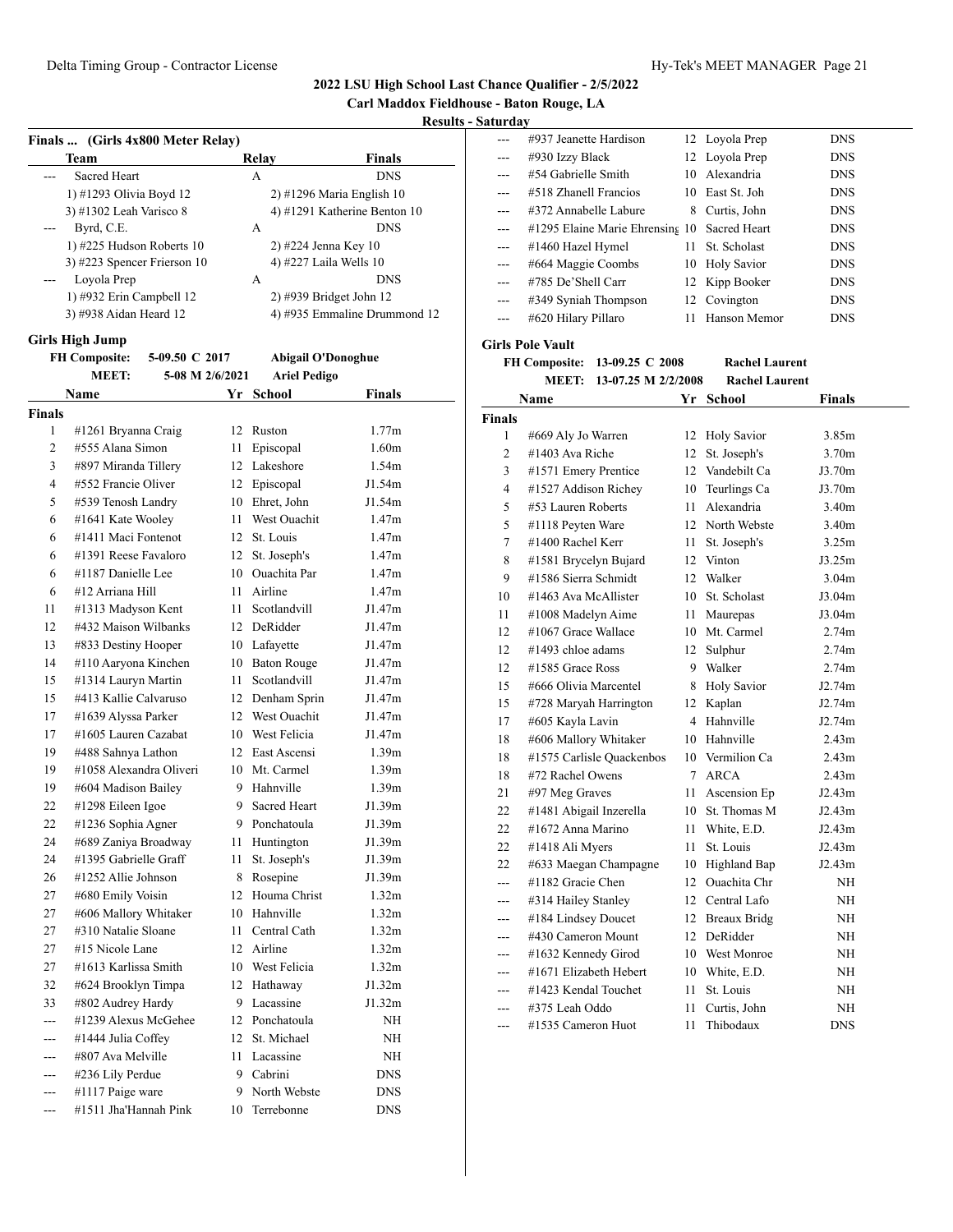**Carl Maddox Fieldhouse - Baton Rouge, LA**

**Results - Saturday**

|               | <b>Girls Long Jump</b>               |          |                            |                   |  |
|---------------|--------------------------------------|----------|----------------------------|-------------------|--|
|               | <b>FH Composite:</b><br>19-06 C 1997 |          | <b>Myra Combs</b>          |                   |  |
|               | MEET:<br>18-09.75 M 2/3/2018         |          | <b>Leah Scott</b>          |                   |  |
|               | Name                                 |          | Yr School                  | Finals            |  |
| <b>Finals</b> |                                      |          |                            |                   |  |
| 1             | #1261 Bryanna Craig                  | 12       | Ruston                     | 5.53m             |  |
| 2             | #1571 Emery Prentice                 |          | 12 Vandebilt Ca            | J5.53m            |  |
| 3             | #692 Demetria Harris                 |          | 10 Huntington              | 5.41 <sub>m</sub> |  |
| 4             | #839 Courtney Wiltz                  |          | 12 Lafayette               | 5.34m             |  |
| 5             | #437 Marley Richard                  |          | 9 Destrehan                | J5.34m            |  |
| 6             | #346 Kerrington Baham                |          | 10 Covington               | 5.31 <sub>m</sub> |  |
| 7             | #1419 Tia Reder                      | 12       | St. Louis                  | 5.26m             |  |
| 8             | #1388 Simone Castelluccio            | 11       | St. Joseph's               | 5.20 <sub>m</sub> |  |
| 9             | #963 Jashyra Thomas                  | 11       | Lutcher                    | 5.16m             |  |
| 10            | #669 Aly Jo Warren                   | 12       | <b>Holy Savior</b>         | 5.15m             |  |
| 11            | #313 Ke'yona Gabriel                 | 12       | Central Lafo               | 5.09 <sub>m</sub> |  |
| 12            | #662 A'Shyria Burns                  | 8        | <b>Holy Savior</b>         | 5.01m             |  |
| 13            | #1655 Ma'Kiya Fontenette             | 11       | Westgate                   | 4.91m             |  |
| 14            | #552 Francie Oliver                  | 12       | Episcopal                  | J4.91m            |  |
| 15            | #1607 Tristen Harris                 |          | 9 West Felicia             | 4.87m             |  |
| 16            | #483 Mackenzie Darbonne              |          | 12 East Ascensi            | 4.86m             |  |
| 17            | #785 De'Shell Carr                   |          | 12 Kipp Booker             | 4.81 <sub>m</sub> |  |
| 18            | #116 Kiearra Wallace                 |          | 12 Baton Rouge             | 4.73m             |  |
| 19            | #1147 Zirra Wilson                   | 11       | Northside                  | 4.72 <sub>m</sub> |  |
| 20            | #1118 Peyten Ware                    |          | 12 North Webste            | 4.71 <sub>m</sub> |  |
| 21            | #1610 Ayanah McCray                  |          | 12 West Felicia            | 4.70 <sub>m</sub> |  |
| 22            | #1642 Carlie Young                   |          | 10 West Ouachit            | 4.64m             |  |
| 23            | #833 Destiny Hooper                  |          | 10 Lafayette               | 4.61m             |  |
| 24            | #211 Taylor Gouisha                  | 9        | <b>Brusly</b>              | 4.49m             |  |
| 25            | #336 Ella Laborde                    | 10       | Christ Episc               | 4.45m             |  |
| 26            | #1301 Lulu Real                      | 11.      | Sacred Heart               | J4.45m            |  |
| 27            | #1208 Maya Jackson                   |          | 12 Parkway                 | 4.44m             |  |
| 28            | #1259 Shinaya Branch                 |          | 12 Ruston                  | 4.41m             |  |
| 29            | #594 Reagan Deterville               | 11       | Franklin, Be               | 4.38m             |  |
| 30            | #539 Tenosh Landry                   |          | 10 Ehret, John             | 4.37m             |  |
| 31            | #419 Emma Taucer                     | 11       | Denham Sprin               | J4.37m            |  |
| 32            | #1314 Lauryn Martin                  | 11       | Scotlandvill               | 4.36m             |  |
| 33            | #1685 Kristine Brooks                | 10       | Woodlawn, Sh               | 4.32m             |  |
| 34            | #1305 Ty'Aunna Dempsey               | 11       | Scotlandvill               | J4.32m            |  |
| 35            | #1468 Emma Prieto                    | 9        | St. Scholast               | 4.31m             |  |
| 36            | #1231 Gabrielle Alphonse             | 12       | Patrick Tayl               | J4.31m            |  |
| 37            | #71 Abryanna Marsden                 | 9.       | <b>ARCA</b>                | 4.29m             |  |
| 38            | #1292 Juliet Boyd                    |          | Sacred Heart               | 4.26m             |  |
| 39            | #1515 Terren Theriot                 | 10<br>10 | Terrebonne                 | 4.23m             |  |
| 40            | #876 Malaya Malveaux                 |          | 10 Lake Charles            | 4.15m             |  |
| 41            | #1395 Gabrielle Graff                |          | St. Joseph's               |                   |  |
|               |                                      | 11       |                            | 4.08m             |  |
| 42            | #215 Jalyric Reed                    | 11       | <b>Brusly</b><br>Lacassine | 4.07 <sub>m</sub> |  |
| 43            | #798 Sydnie Cooley                   | 11       |                            | 4.06m             |  |
| 44            | #487 Makiah Joseph                   |          | 9 East Ascensi             | 4.05m             |  |
| 45            | #113 Alana Pryor                     | 11       | <b>Baton Rouge</b>         | 4.03 <sub>m</sub> |  |
| 46            | #1117 Paige ware                     | 9        | North Webste               | 3.93 <sub>m</sub> |  |
| 47            | #471 Piper Smith                     |          | 12 Dutchtown               | 3.90 <sub>m</sub> |  |
| 48            | #760 Rhian Rainey                    | 9.       | Kenner Disco               | 3.88m             |  |
| 49            | #524 Reianne Lewis                   | 10       | Easton, Warr               | 3.82 <sub>m</sub> |  |
| 50            | #525 Laylah Luke                     | 10       | Easton, Warr               | 3.81m             |  |
|               |                                      |          |                            |                   |  |

| 51    | #1097 Madison Richardson | 10           | North DeSoto        | 3.74m             |  |
|-------|--------------------------|--------------|---------------------|-------------------|--|
| 52    | #251 Lamaya Blunt        | 12           | Carver, G.W.        | 3.68m             |  |
| 53    | #219 Kylee Cross         | 9            | Buckeye             | 3.65m             |  |
| 54    | #1471 Macie Broussard    | 9            | St. Thomas A        | 3.63 <sub>m</sub> |  |
| 55    | #166 Kirsten Foster      | 11           | Bonnabel            | 3.56m             |  |
| 56    | #1 Paris Babineaux       | 11           | Acadiana            | 3.47m             |  |
| 57    | #624 Brooklyn Timpa      | 12           | Hathaway            | 3.43 <sub>m</sub> |  |
| 58    | #694 De'Ajah Riley       | 9            | Huntington          | 3.41m             |  |
| 59    | #52 Breana Quinney       | 11           | Alexandria          | 3.10 <sub>m</sub> |  |
| 60    | #1096 Mikayla Mondello   | 10           | North DeSoto        | 3.04 <sub>m</sub> |  |
| 60    | #1596 Makia Moore        | 11           | Washington,         | 3.04 <sub>m</sub> |  |
| ---   | #872 Ashlyn August       | 9            | Lake Charles        | <b>FOUL</b>       |  |
| ---   | #15 Nicole Lane          | $12^{\circ}$ | Airline             | <b>FOUL</b>       |  |
| ---   | #253 Dejah Grimes        | 9.           | Carver, G.W.        | <b>FOUL</b>       |  |
| ---   | #801 Sharlette Gordon    | 11           | Lacassine           | <b>FOUL</b>       |  |
| ---   | #1688 Ja'Siya Davis      |              | 10 Woodlawn, Sh     | <b>DNS</b>        |  |
| ---   | #518 Zhanell Francios    | 10           | East St. Joh        | <b>DNS</b>        |  |
| ---   | #420 Jordyn Taylor       | 11           | Denham Sprin        | <b>DNS</b>        |  |
| ---   | #1163 Ja'liah Garrett    | 10           | Northwest           | <b>DNS</b>        |  |
| ---   | #1189 Tiffany Wiley      | 12           | <b>Ouachita</b> Par | <b>DNS</b>        |  |
| ---   | #733 Anila Green         | 11           | Karr, Edna          | <b>DNS</b>        |  |
| ---   | #431 Joelle Terry        | 12           | DeRidder            | <b>DNS</b>        |  |
| ---   | #790 Earya Young         | 11           | Kipp Booker         | <b>DNS</b>        |  |
| ---   | #627 Paige Ankum         | 10           | Higgins, L.W.       | <b>DNS</b>        |  |
| ---   | #218 Mandy Belgard       | 9            | Buckeye             | <b>DNS</b>        |  |
| $---$ | #1072 Pauliqua Landry    | 11           | New Iberia          | <b>DNS</b>        |  |
| ---   | #899 Zakiya Dorsey       | 10           | Lee Stem / V        | <b>DNS</b>        |  |
| ---   | #1021 Erniria Enerson    | 11           | Mentorship A        | <b>DNS</b>        |  |

#### **Girls Triple Jump**

#### **FH Composite: 39-08.75 C 2/6/2021 Orsciana Beard MEET: 39-08.75 M 2/6/2021 Orsciana Beard**

|               | Name                      | Yr | <b>School</b>       | <b>Finals</b>      |
|---------------|---------------------------|----|---------------------|--------------------|
| <b>Finals</b> |                           |    |                     |                    |
| 1             | #313 Ke'yona Gabriel      | 12 | Central Lafo        | 12.02m             |
| 2             | #1388 Simone Castelluccio | 11 | St. Joseph's        | 10.84m             |
| 3             | #552 Francie Oliver       | 12 | Episcopal           | 10.72m             |
| 4             | #1419 Tia Reder           | 12 | St. Louis           | 10.56m             |
| 5             | #346 Kerrington Baham     | 10 | Covington           | 10.55m             |
| 6             | #662 A'Shyria Burns       | 8  | <b>Holy Savior</b>  | 10.30 <sub>m</sub> |
| 7             | #437 Marley Richard       | 9  | Destrehan           | 10.22m             |
| 8             | #1655 Ma'Kiya Fontenette  | 11 | Westgate            | 10.19m             |
| 9             | #691 Catina Davenport     | 11 | Huntington          | 10.04m             |
| 10            | #1163 Ja'liah Garrett     | 10 | Northwest           | 9.96m              |
| 11            | #1265 Faith Miller        | 11 | Ruston              | 9.92 <sub>m</sub>  |
| 12            | #827 Kennedy Brown        | 12 | Lafayette           | 9.86m              |
| 13            | #1065 Isabella Tran       | 9  | Mt. Carmel          | 9.85m              |
| 14            | #419 Emma Taucer          | 11 | Denham Sprin        | 9.83 <sub>m</sub>  |
| 15            | #71 Abryanna Marsden      | 9  | <b>ARCA</b>         | 9.82m              |
| 16            | #928 Madison Ackerman     | 10 | Loranger            | 9.67 <sub>m</sub>  |
| 17            | #1231 Gabrielle Alphonse  | 12 | Patrick Tayl        | 9.66m              |
| 18            | #432 Maison Wilbanks      | 12 | DeRidder            | 9.63 <sub>m</sub>  |
| 19            | #107 Peyton Dunn          | 11 | <b>Baton Rouge</b>  | 9.61 <sub>m</sub>  |
| 20            | #1641 Kate Wooley         | 11 | <b>West Ouachit</b> | 9.59m              |
| 21            | #1422 Ella Simoneaux      | 12 | St. Louis           | 9.53 <sub>m</sub>  |
| 22            | #45 Reana Dupar           | 9  | Alexandria          | 9.51 <sub>m</sub>  |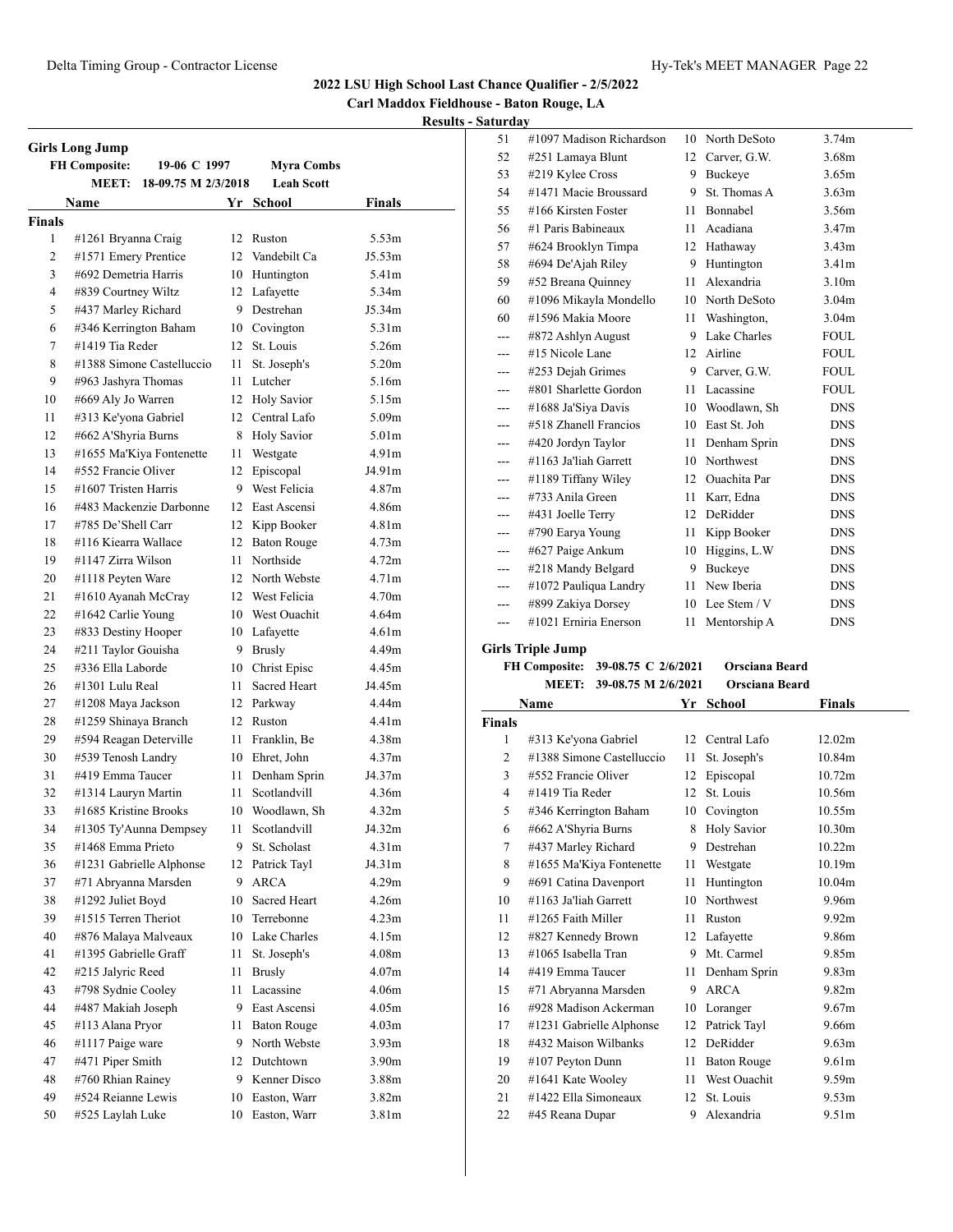**Carl Maddox Fieldhouse - Baton Rouge, LA Results - Saturday**

| Finals  (Girls Triple Jump) |                         |                 |                     |                   |  |  |  |
|-----------------------------|-------------------------|-----------------|---------------------|-------------------|--|--|--|
|                             | Name                    | Yr              | <b>School</b>       | <b>Finals</b>     |  |  |  |
| 23                          | #207 Kaitlyn Ambeau     | 10              | <b>Brusly</b>       | 9.46m             |  |  |  |
| 24                          | #1314 Lauryn Martin     | 11              | Scotlandvill        | 9.34m             |  |  |  |
| 25                          | #1078 Cecile Oliver     | 12              | Newman, Isid        | 9.30 <sub>m</sub> |  |  |  |
| 26                          | #1140 Xaveay Breaux     | 12              | Northside           | 9.28m             |  |  |  |
| 27                          | #1305 Ty'Aunna Dempsey  | 11              | Scotlandvill        | 9.27m             |  |  |  |
| 28                          | #114 Jordan Tate        | 10              | <b>Baton Rouge</b>  | 9.25m             |  |  |  |
| 29                          | #798 Sydnie Cooley      | 11              | Lacassine           | 9.15m             |  |  |  |
| 30                          | #42 Ciara Brazier       | 11              | Alexandria          | 9.09 <sub>m</sub> |  |  |  |
| 31                          | #1623 Elise Garrison    | 11              | West Jeffers        | 8.97m             |  |  |  |
| 32                          | #1381 Znyah Armant      | 12              | St. James           | 8.91m             |  |  |  |
| 33                          | #1636 Emily Frost       | 10              | <b>West Ouachit</b> | 8.83m             |  |  |  |
| 34                          | #1117 Paige ware        | 9               | North Webste        | 8.82m             |  |  |  |
| 35                          | #1292 Juliet Boyd       | 10              | <b>Sacred Heart</b> | 8.74m             |  |  |  |
| 36                          | #759 Darriyann a Louis  | 11              | Kenner Disco        | 8.62m             |  |  |  |
| 37                          | #802 Audrey Hardy       | 9               | Lacassine           | 8.46m             |  |  |  |
| 38                          | #1299 Aleyea Mogilles   | 11              | Sacred Heart        | 8.18m             |  |  |  |
| 39                          | #1050 Virginia Bordelon | 12              | Mt. Carmel          | 8.08m             |  |  |  |
| 40                          | #1475 Quintavia Stewart | 9               | St. Thomas A        | 8.07 <sub>m</sub> |  |  |  |
| $- - -$                     | #1021 Erniria Enerson   | 11              | Mentorship A        | FOUL              |  |  |  |
| ---                         | #1596 Makia Moore       | 11              | Washington,         | FOUL              |  |  |  |
| $- - -$                     | #166 Kirsten Foster     | 11              | Bonnabel            | FOUL              |  |  |  |
| ---                         | #1126 Danielle Cousin   | 12.             | Northshore          | FOUL              |  |  |  |
| ---                         | #1471 Macie Broussard   | 9               | St. Thomas A        | FOUL              |  |  |  |
| ---                         | #1468 Emma Prieto       |                 | 9 St. Scholast      | <b>DNS</b>        |  |  |  |
|                             | #518 Zhanell Francios   |                 | 10 East St. Joh     | <b>DNS</b>        |  |  |  |
|                             | #520 Za'Nya White       |                 | 9 East St. Joh      | <b>DNS</b>        |  |  |  |
|                             | #838 Rita Ntipouna      | 11              | Lafayette           | <b>DNS</b>        |  |  |  |
|                             | #1515 Terren Theriot    | 10              | Terrebonne          | <b>DNS</b>        |  |  |  |
|                             | #876 Malaya Malveaux    |                 | 10 Lake Charles     | <b>DNS</b>        |  |  |  |
|                             | #218 Mandy Belgard      | 9               | Buckeye             | <b>DNS</b>        |  |  |  |
| ---                         | #606 Mallory Whitaker   | 10              | Hahnville           | <b>DNS</b>        |  |  |  |
| ---                         | #431 Joelle Terry       | 12 <sub>1</sub> | DeRidder            | <b>DNS</b>        |  |  |  |
| $---$                       | #420 Jordyn Taylor      | 11              | Denham Sprin        | <b>DNS</b>        |  |  |  |
| ---                         | #1072 Pauliqua Landry   | 11              | New Iberia          | <b>DNS</b>        |  |  |  |
| ---                         | #1264 Tyana Jackson     | 11              | Ruston              | <b>DNS</b>        |  |  |  |
|                             | <b>Cirls Shot Put</b>   |                 |                     |                   |  |  |  |

|        | <b>FH Composite:</b><br>46-01.75 C 2017<br>44-07.50 M 2/4/2017<br>MEET: |                 | <b>Kristian Jackson</b><br><b>Kristian Jackson</b> |                   |
|--------|-------------------------------------------------------------------------|-----------------|----------------------------------------------------|-------------------|
|        | Name                                                                    |                 | Yr School                                          | Finals            |
| Finals |                                                                         |                 |                                                    |                   |
| 1      | #108 Laila Guy                                                          | 12              | <b>Baton Rouge</b>                                 | 12.78m            |
| 2      | #1706 Jaydan Jackson                                                    | 11              | Zachary                                            | 12.62m            |
| 3      | #900 Leah Guy                                                           |                 | 10 Lee Stem / V                                    | 11.34m            |
| 4      | #731 Renee Anderson                                                     | 11              | Karr, Edna                                         | 11.09m            |
| 5      | #1260 Autumn Craig                                                      | 11              | Ruston                                             | 10.83m            |
| 6      | #350 Leah Whittington                                                   | 11              | Covington                                          | 10.79m            |
| 7      | #832 Reese Grossie                                                      |                 | 12 Lafayette                                       | 10.76m            |
| 8      | #1412 Emma Freeman                                                      | 12 <sup>7</sup> | St. Louis                                          | 10.35m            |
| 9      | #1414 Amerie Guillory                                                   | 12              | St. Louis                                          | 10.25m            |
| 10     | #1025 Bethany Wells                                                     | 12              | Mentorship A                                       | 9.99m             |
| 11     | #1173 Jaslyn Russsell                                                   | 12              | Oakdale                                            | 9.93 <sub>m</sub> |
| 12     | #434 Enaya Kimble                                                       | 11              | Destrehan                                          | 9.86m             |
| 13     | #1311 Key'Shyra Horton                                                  |                 | 12 Scotlandvill                                    | 9.77m             |

| 13  | #41 Layla Branch-King      | 9               | Alexandria         | 9.77m             |
|-----|----------------------------|-----------------|--------------------|-------------------|
| 15  | #411 Riley Hebert          | 12 <sup>2</sup> | Delcambre          | 9.75m             |
| 16  | #415 Kori Jones            | 12              | Denham Sprin       | 9.71 <sub>m</sub> |
| 17  | #1387 Catherine Burkhalter | 11              | St. Joseph's       | 9.45m             |
| 17  | #1704 Rowyn Hall           | 11              | Zachary            | 9.45m             |
| 19  | #141 Sadie Hamby           | 10              | <b>Benton</b>      | 9.25m             |
| 19  | #735 Dominique Jenkins     | 12              | Karr, Edna         | 9.25m             |
| 21  | #378 Keva Thomas           | 10              | Curtis, John       | 9.11m             |
| 22  | #1331 Destiny Clarkston    | 10              | Slaughter Co       | 9.10 <sub>m</sub> |
| 23  | #1232 Rayonna Rousell      | 11              | Patrick Tayl       | 9.07 <sub>m</sub> |
| 24  | #1611 Samillion Mims       | 12              | West Felicia       | 8.94m             |
| 25  | #1052 Bryanna Corcoran     | 12              | Mt. Carmel         | 8.89m             |
| 26  | #883 Giya Williams         |                 | 12 Lake Charles    | 8.87m             |
| 27  | #1392 Havilland Forbes     | 12              | St. Joseph's       | 8.82m             |
| 28  | #804 Amber Humphrey        | 11              | Lacassine          | 8.80m             |
| 29  | #1093 Yazmin Fugrerson     |                 | 9 North DeSoto     | 8.79m             |
| 30  | #936 Kate Ebarb            | 12              | Loyola Prep        | 8.75m             |
| 31  | #853 Leilani Hudson        |                 | 9 Lafayette Ch     | 8.68m             |
| 32  | #412 Raygan Bosco          | 12              | Denham Sprin       | 8.47m             |
| 33  | #516 Aja Creecy            |                 | 10 East St. Joh    | 8.43m             |
| 34  | #901 Triniti Smith         | 12              | Lee Stem / V       | 8.34m             |
| 35  | #879 Donna Polidore        |                 | 12 Lake Charles    | 8.31m             |
| 36  | #668 Payton Thiels         | 12              | <b>Holy Savior</b> | 8.30m             |
| 37  | #1237 Zoe Lee              | 12              | Ponchatoula        | 8.26m             |
| 38  | #111 Auryona Lomas         | 10              | <b>Baton Rouge</b> | 8.22m             |
| 38  | #615 Jillian Garriet       | 10              | Hamilton Chr       | 8.22m             |
| 40  | #543 Mallory Botos         | 12              | Episcopal          | 8.18m             |
| 41  | #517 Anya Creecy           | 12              | East St. Joh       | 8.02m             |
| 42  | #690 Tiarra Brown          | 10              | Huntington         | 7.86m             |
| 43  | #242 alissa thomas         | 10              | Captain Shre       | 7.85m             |
| 44  | #546 Katherine Fivgas      | 11              | Episcopal          | 7.69 <sub>m</sub> |
| 45  | #693 A'Jamea Lyles         | 11              | Huntington         | 7.65m             |
| 46  | #429 Hailee Henry          | 10              | DeRidder           | 7.27m             |
| 47  | #940 Sarah Roppolo         | 10              | Loyola Prep        | 7.22m             |
| 48  | #35 Malasia Watts          | 10              | Albany             | 7.04 <sub>m</sub> |
| 49  | #1290 Anabelle Adams       | 9               | Sacred Heart       | 6.86m             |
| 50  | #1614 Raeghan Williams     | 12              | West Felicia       | 6.46m             |
| 51  | #5 Ke'irie Leblanc         | 11              | Acadiana           | 5.39m             |
| 52  | #787 Darrianna Daniels     | 12              | Kipp Booker        | 4.68m             |
| --- | #972 Ja'Myah Williams      | 10              | Madison Prep       | <b>DNS</b>        |
| --- | #1689 Zaniah Dorsey        | 9               | Woodlawn, Sh       | <b>DNS</b>        |
| --- | #988 Sydney Stevens        | 12              | Mandeville         | <b>DNS</b>        |

#### **Boys 60 Meter Dash**

**FH Composite: 6.76 C 2/8/2020 Corey Wren MEET: 6.76 M 2/8/2020 Corey Wren**

|   | .<br>0.70111707707        |     | COLUT TELLE     |                |
|---|---------------------------|-----|-----------------|----------------|
|   | <b>Name</b>               |     | Yr School       | <b>Prelims</b> |
|   | <b>Preliminaries</b>      |     |                 |                |
|   | #529 Leon Elloie          | 12  | Easton, Warr    | 6.82q          |
| 2 | #1675 Christopher Gravois | 12  | White, E.D.     | 6.98q          |
| 3 | #649 Krosse Johnson       |     | 10 Holy Cross   | 7.03q          |
| 4 | #1683 J'Marcus Sewell     | 11. | Woodlawn, Ba    | 7.10q          |
| 5 | $\#1326$ Kyree Langley    |     | 10 Scotlandvill | 7.11q          |
| 6 | #248 Koen Beavers         | 11  | Carencro        | 7.11q          |
|   | #542 armani cargo         | 10  | Ehret, John     | 7.13q          |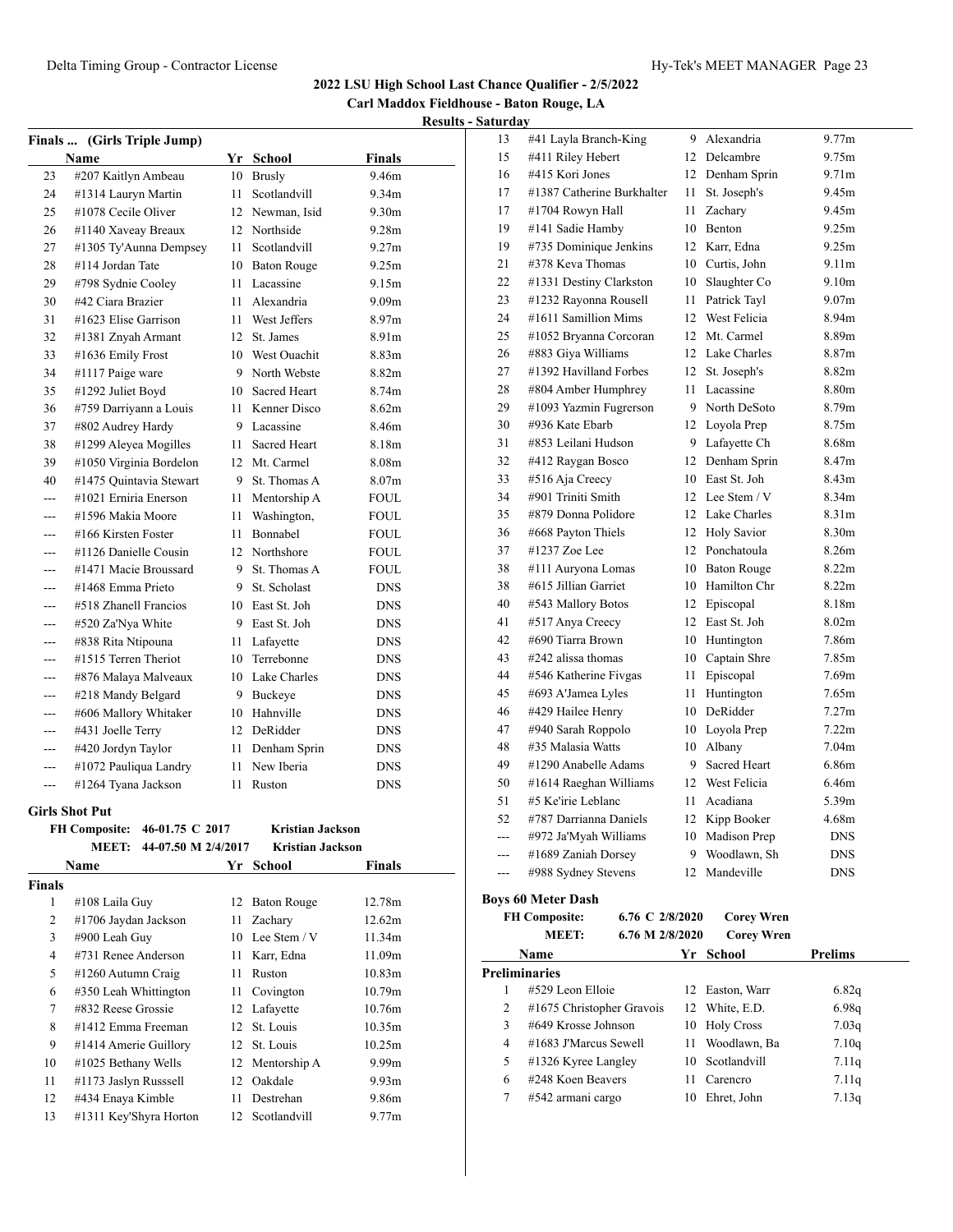**Carl Maddox Fieldhouse - Baton Rouge, LA Results - Saturday**

| Preliminaries  (Boys 60 Meter Dash) |                         |          |                 |                |  |
|-------------------------------------|-------------------------|----------|-----------------|----------------|--|
|                                     | <b>Name</b>             |          | Yr School       | <b>Prelims</b> |  |
| 8                                   | #1669 Camron Spencer    | 12       | Westgate        | 7.14q          |  |
| 9                                   | #904 Kaleb Jackson      | 11       | Lee Stem / V    | 7.15           |  |
| 10                                  | #1285 Jalen Paige       | 12       | Ruston          | 7.15           |  |
| 11                                  | #1680 Jayveon Haynes    | 11       | Woodlawn, Ba    | 7.16           |  |
| 12                                  | #1731 Tylon Williams    | 11       | Zachary         | 7.17           |  |
| 13                                  | #1375 Javin Nicholas    | 12       | St. Augustin    | 7.18           |  |
| 14                                  | #287 Taelon Nicholas    |          | 12 Catholic, Ba | 7.19           |  |
| 15                                  | #1355 Terry Simmons     | 12       | Sophie B. Wr    | 7.20           |  |
| 16                                  | #1274 Brady Beason      | 12       | Ruston          | 7.21           |  |
| 17                                  | #247 Kalen Beavers      | 11       | Carencro        | 7.21           |  |
| 18                                  | #1497 Kaden Blalock     | 11       | Sulphur         | 7.22           |  |
| 19                                  | #869 Devin Walton       | 12       | Lafayette Ch    | 7.23           |  |
| 20                                  | #1726 Kameran Senegal   | 12       | Zachary         | 7.25           |  |
| 20                                  | #1195 Austin Willis     |          | 12 Ouachita Par | 7.25           |  |
| 22                                  | #1662 Jordan Doucet     |          | 12 Westgate     | 7.25           |  |
| 23                                  | #90 David Kency         | 11       | Archbishop S    | 7.29           |  |
| 24                                  | #647 Xavier Glaude      |          | 12 Holy Cross   | 7.29           |  |
| 25                                  | #480 Kriston Pierson    | 11 -     | Dutchtown       | 7.30           |  |
| 26                                  | #751 Kylen Lampton      |          | 11 Karr, Edna   | 7.30           |  |
| 27                                  | #1039 George Mueller    |          | 11 Metairie Par | 7.30           |  |
| 28                                  | #841 Ja'Kaylib Anderson |          | 11 Lafayette    | 7.32           |  |
| 29                                  | #1367 Chase Barrow      | 12       | St. Augustin    | 7.32           |  |
| 30                                  | #182 Aden Jackson       | 12       | Bourgeois, H    | 7.32           |  |
| 31                                  | #125 Noah James         | 12       | Belaire         | 7.33           |  |
| 31                                  | #1557 Austin Ausberry   | 12       | University L    | 7.33           |  |
| 33                                  | #1328 Damion Terrell    | 12       | Scotlandvill    | 7.33           |  |
| 34                                  | #753 Bryson Osborne     | 11       | Karr, Edna      | 7.33           |  |
| 35                                  | #907 Larry Singleton    |          | 12 Lee Stem / V | 7.34           |  |
| 36                                  | #280 Lucas Gawarecki    |          | 12 Catholic, Ba | 7.34           |  |
| 37                                  | #1040 Jack Schwing      | 11       | Metairie Par    | 7.34           |  |
| 38                                  | #390 Malik Smith        |          | 12 Curtis, John | 7.35           |  |
| 39                                  | #617 Jermaine Davis     |          | 10 Hammond      | 7.38           |  |
| 40                                  | #588 Durall Alexander   |          | 12 Franklin     | 7.38           |  |
| 40                                  | #174 Dilland Danastasio |          | 12 Bonnabel     | 7.38           |  |
| 42                                  | #888 Trevonte Citizen   |          | 12 Lake Charles | 7.39           |  |
| 43                                  | #981 Keilan Sherman     | 10       | Madison Prep    | 7.40           |  |
| 44                                  | #707 Preston Summage    | 10       | Huntington      | 7.41           |  |
| 45                                  | #1089 Tee Williams      | 12       | Newman, Isid    | 7.41           |  |
| 46                                  | #362 Gil Chapman        | 11       | Cox, Helen      | 7.41           |  |
| 47                                  | #328 Tyler Heil         | 12       | Central, Bat    | 7.43           |  |
| 48                                  | #1194 Omari Randle      | 12       | Ouachita Par    | 7.44           |  |
| 49                                  | #1579 Omarion Frank     | 11       | Ville Platte    | 7.44           |  |
| 50                                  | #267 Terrold Jerome     | 12       | Carver, G.W.    | 7.46           |  |
| 51                                  | #1435 Logan Trahan      | 12       | St. Louis       | 7.47           |  |
| 52                                  | #149 Brett Bearb        | 12       | Berwick         | 7.47           |  |
| 53                                  | #1229 Christian Thomas  | 12       | Parkway         | 7.48           |  |
| 54                                  | #601 Dray Hudson        | 10       | Glenmora        | 7.48           |  |
| 55                                  | #1218 Greg Chitman      | 10       | Parkway         | 7.50           |  |
| 56                                  | #57 Taquan Frazier      | 11       | Alexandria      | 7.50           |  |
| 57                                  | #530 Wallace Foster     | 10       | Easton, Warr    | 7.50           |  |
| 58                                  | #629 Jaquell Rhodes     | 12       | Higgins, L.W    | 7.50           |  |
| 59                                  | #344 Kalix Robinson     |          | Comeaux         |                |  |
| 60                                  | #84 Stephen Mixon       | 11<br>11 |                 | 7.51           |  |
|                                     | #22 Cameron Jefferson   |          | Archbishop R    | 7.51           |  |
| 61                                  |                         | 11       | Airline         | 7.52           |  |

| 62  | #1492 Larry Rodgers          | 12           | Sterlington        | 7.53 |
|-----|------------------------------|--------------|--------------------|------|
| 63  | #1136 Kai Lavingne           | 11           | Northshore         | 7.53 |
| 64  | #721 CJ Evans                | 11           | Jesuit, New        | 7.54 |
| 64  | #1010 Dameon McCloud         | 10           | McDonogh #35       | 7.54 |
| 66  | #596 Mandell Blackstone      | 11           | Franklin, Be       | 7.54 |
| 67  | #230 Jarmichael Davis        | 12           | Byrd, C.E.         | 7.54 |
| 68  | #774 Herman Mack             | 12           | Kenner Disco       | 7.54 |
| 69  | #772 Dallas Horton           | 11           | Kenner Disco       | 7.55 |
| 70  | #614 Jaylen Williams         | 11           | Hahnville          | 7.56 |
| 71  | #121 Jeremiah Nwajei         | 12           | <b>Baton Rouge</b> | 7.56 |
| 72  | #1548 Ja'lyn Payne           | 10           | Tioga              | 7.56 |
| 73  | #1502 Peyton LeMaire         | 11           | Sulphur            | 7.56 |
| 74  | #619 Tyrek Stewart           | 12           | Hammond            | 7.57 |
| 75  | #1152 Dequan Colston         | 12           | Northside          | 7.61 |
| 76  | #1115 Noah White             | 11.          | North DeSoto       | 7.61 |
| 77  | #1258 Zekiel Sims            | 11           | Rosepine           | 7.61 |
| 78  | #1565 Jacob Phillips         | 11           | University L       | 7.61 |
| 79  | #1591 Deaunoray Levy         | 12           | Walker             | 7.62 |
| 80  | #122 Herman Pride III        | 11           | <b>Baton Rouge</b> | 7.63 |
| 81  | #793 Jamaaj Nellon           | 10           | Kipp Booker        | 7.65 |
| 82  | #1528 Nick Dellumo           | 10           | Teurlings Ca       | 7.66 |
| 83  | #271 Nydeam Maddred          | 11           | Carver, G.W.       | 7.67 |
| 84  | #915 Frank Ford              | 11           | Leesville          | 7.69 |
| 84  | #1456 John Schembre          | 10           | St. Paul's         | 7.69 |
| 86  | #1132 Darrin Albert          | 11           | Northshore         | 7.70 |
| 87  | #58 Eric Jones               | 11           | Alexandria         | 7.71 |
| 87  | #1578 Quez Calvin            | $12^{\circ}$ | Ville Platte       | 7.71 |
| 89  | #102 Landon Meche            | 12           | Ascension Ep       | 7.71 |
| 90  | #976 Ke'juan Eackles         | 10           | Madison Prep       | 7.72 |
| 91  | #911 Derek Bebe              | 11           | Leesville          | 7.72 |
| 92  | #345 Dekenzie Solomon        | 10           | Comeaux            | 7.72 |
| 93  | #157 Jaydon Milton           | 11           | Berwick            | 7.74 |
| 94  | #1335 Joshua Thomas          | 9            | Slaughter Co       | 7.74 |
| 95  | #724 Lucien LaGarde          | 9            | Jesuit, New        | 7.74 |
| 96  | #325 Glen Cage               | 11           | Central, Bat       | 7.77 |
| 97  | #1247 Jamall Johnson         | 11           | Ouitman            | 7.77 |
| 98  | #795 Kendrick Wilkerson      | 10           | Kipp Booker        | 7.78 |
| 99  | #408 Chase Hernandez         | 12           | David Thibod       | 7.78 |
| 100 | #946 Nick Haynes             | 11           | Loyola Prep        | 7.79 |
| 101 | #1384 Ja'Byron Champagne     | 11           | St. James          | 7.79 |
| 102 | #990 Bryce Broyard           | 12           | Mandeville         | 7.79 |
| 103 | #1012 Ronald Payne           | 11           | McDonogh #35       | 7.79 |
| 104 | #130 Myron Williams          | 12           | Belaire            | 7.81 |
| 105 | #1165 Nehemiah Albert        | 12           | Northwest          | 7.82 |
| 106 | #1450 Alex Rodriguez         | 11           | St. Michael        | 7.85 |
| 107 | #231 Tyler Poland            | 12           | Byrd, C.E.         | 7.85 |
| 108 | #1179 Christian Jones        | 11           | Oakdale            | 7.87 |
| 109 | #814 Dionte Freeman          | 11           | Lacassine          | 7.87 |
| 110 | #684 Joseph Landry           | 10           | Houma Christ       | 7.89 |
| 111 | #439 Skyler Gayten           | 11           | Destrehan          | 7.89 |
| 112 | #598 Seth Sylve              | 10           | Franklin, Be       | 7.90 |
| 113 | #1633 Corbin Gann            | 11           | West Monroe        | 7.91 |
| 114 | #712 Treyvon Simon           | 10           | Istrouma           | 7.91 |
| 115 | #865 Treanders Marzel        | 10           | Lafayette Ch       | 7.92 |
| 116 | #1154 De'Vonquailen Portalis | 12           | Northside          | 7.92 |
| 117 | #323 Joseph Scrimpshire      | 11           | Central Lafo       | 7.94 |
|     |                              |              |                    |      |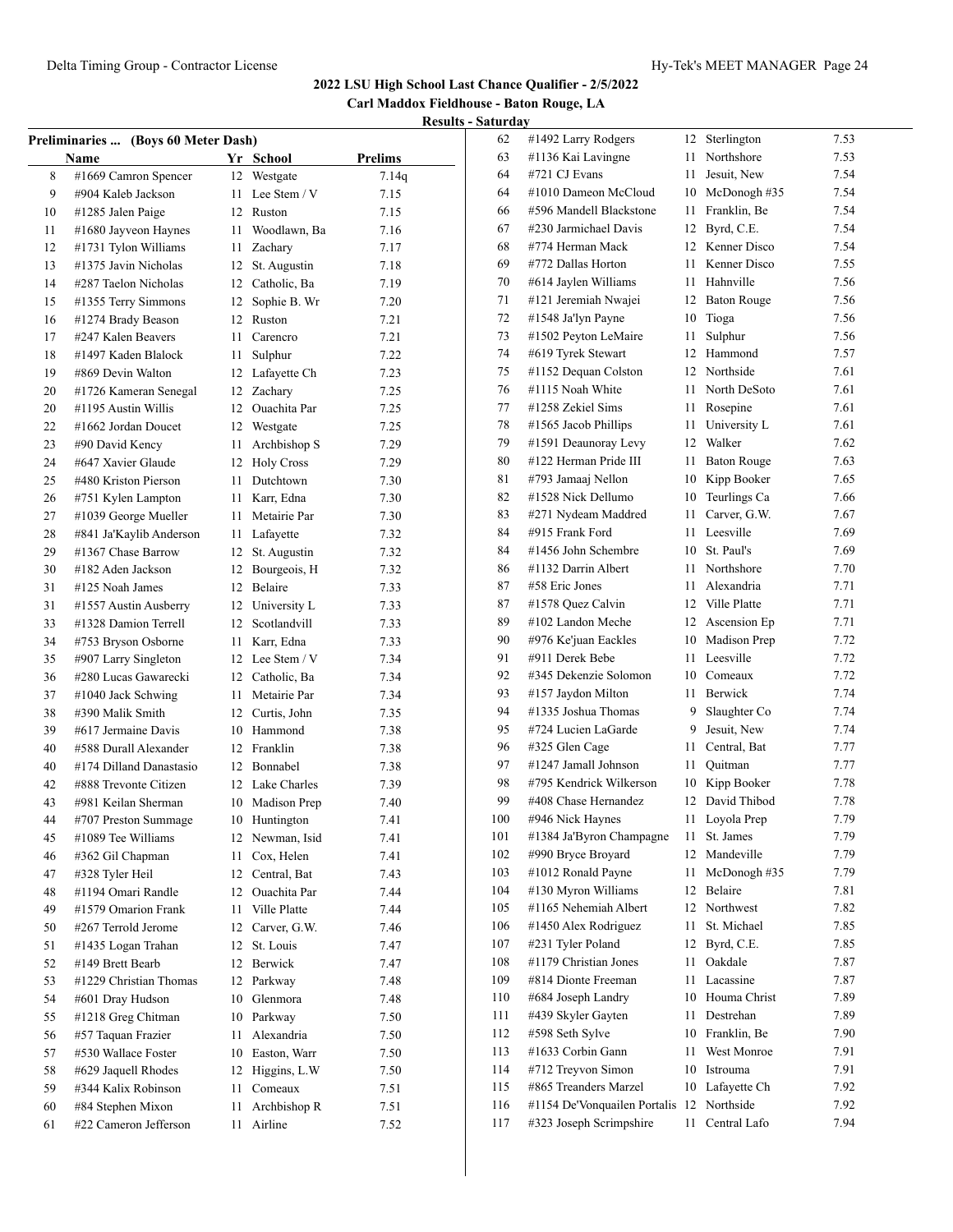**Carl Maddox Fieldhouse - Baton Rouge, LA**

#### **Results - Saturday**

|         | Preliminaries  (Boys 60 Meter Dash) |     |                 |            |
|---------|-------------------------------------|-----|-----------------|------------|
|         | Name                                | Yr  | School          | Prelims    |
| 118     | #1540 Kaden Lewis                   | 11  | Thomas Jeffe    | 7.96       |
| 119     | #1457 Grant Voyles                  | 10  | St. Paul's      | 7.99       |
| 120     | #1110 Kendol Jones                  | 9   | North DeSoto    | 8.01       |
| 121     | #1601 Quintrail Thomas              | 11  | Washington,     | 8.05       |
| 121     | #821 Xavier Leday                   | 9   | Lacassine       | 8.05       |
| 123     | #74 Jacob Juckett                   | 10  | <b>ARCA</b>     | 8.06       |
| 124     | #176 Corey Hollins                  | 9   | Bonnabel        | 8.08       |
| 125     | #1249 Brayden Smith                 | 8   | Quitman         | 8.09       |
| 126     | #1124 Anthony Walker                | 9   | Northlake Ch    | 8.09       |
| 127     | #562 Cooper Braud                   | 12  | Episcopal       | 8.14       |
| 128     | #682 Mace Charpentier               |     | 10 Houma Christ | 8.16       |
| 129     | #700 Markell Hampton                |     | 10 Huntington   | 8.18       |
| 130     | #783 Paul Jones                     | 9   | King, Grace     | 8.27       |
| 131     | #630 Jamyrie White                  | 12  | Higgins, L.W    | 8.29       |
| 132     | #190 Shedrick Hill                  | 12  | Broadmoor       | 8.33       |
| 133     | #1027 Patrick Wells                 | 11  | Mentorship A    | 8.34       |
| 134     | #567 Aiden Farmer                   | 9   | Episcopal       | 8.38       |
| 135     | #299 Javon Brown                    |     | 10 Catholic, Ne | 8.41       |
| 136     | #1600 Brandon Haggerty              | 9   | Washington,     | 8.44       |
| 137     | #784 Jaishaun Magee                 |     | 10 King, Grace  | 8.48       |
| 138     | #1357 Christoff Williams            | 10  | Sophie B. Wr    | 8.54       |
| ---     | #851 Timothy Wilson                 | 12  | Lafayette       | <b>DNS</b> |
|         | #1490 Jekeldric Miller              | 12  | Sterlington     | <b>DNS</b> |
| $- - -$ | #456 jamari markray                 | 12  | Doyline         | <b>DNS</b> |
| $---$   | #381 Jack Corcoran                  | 11. | Curtis, John    | <b>DNS</b> |
| ---     | #591 Zylan Perry                    | 12  | Franklin        | <b>DNS</b> |
| ---     | #1433 Grayson Plauche               | 9   | St. Louis       | <b>DNS</b> |
| $---$   | #1619 Orlando Harris                | 11  | West Felicia    | <b>DNS</b> |
| ---     | #181 Jacolby Harris                 |     | 10 Bourgeois, H | <b>DNS</b> |
| ---     | #221 Trenton McKay                  | 12  | Buckeye         | <b>DNS</b> |
|         | #1543 Jeremiah Caldwell             | 11  | Tioga           | <b>DNS</b> |
| ---     | #892 Jarell Joseph                  | 11  | Lake Charles    | <b>DNS</b> |
| ---     | #944 Maximus Crofton                |     | 12 Loyola Prep  | <b>DNS</b> |
| ---     | #1069 Braylin Demars                | 12  | Natchitoches    | <b>DNS</b> |
| ---     | #513 Alijah Herert                  |     | 10 East Jeffers | <b>DNS</b> |
|         | #1017 Lance Richardson              |     | 10 McMain, Elea | <b>DNS</b> |
| ---     | #1014 Kendall Carter                | 12  | McMain, Elea    | <b>DNS</b> |
| $---$   | #1121 Micheal Plaisance             |     | 9 Northlake Ch  | <b>DNS</b> |
|         | #729 Andre Marceaux                 |     | 10 Kaplan       | <b>DNS</b> |
|         | #612 Alavan Sam                     | 11  | Hahnville       | <b>DNS</b> |
| ---     | #1088 Seth Perrilliat               | 10  | Newman, Isid    | <b>DNS</b> |
| ---     | #1176 Dutton Dieterich              | 12  | Oakdale         | <b>DNS</b> |

#### **Boys 60 Meter Dash**

|               | <b>FH Composite:</b>        | 6.76 C 2/8/2020 |     | <b>Corey Wren</b> |               |
|---------------|-----------------------------|-----------------|-----|-------------------|---------------|
|               | <b>MEET:</b>                | 6.76 M 2/8/2020 |     | <b>Corey Wren</b> |               |
|               | Name                        |                 | Yr. | School            | <b>Finals</b> |
| <b>Finals</b> |                             |                 |     |                   |               |
|               | #529 Leon Elloie            |                 |     | 12 Easton, Warr   | 6.80          |
| 2             | $#1675$ Christopher Gravois |                 | 12  | White, E.D.       | 6.91          |
| 3             | #649 Krosse Johnson         |                 |     | 10 Holy Cross     | 7.00          |
| 4             | #1683 J'Marcus Sewell       |                 | 11  | Woodlawn, Ba      | 7.02          |
| 5             | $\#1669$ Camron Spencer     |                 | 12. | Westgate          | 7.06          |
| 6             | #1326 Kyree Langley         |                 | 10  | Scotlandvill      | 7.10          |

|               | #248 Koen Beavers                    |      |                       |        |  |
|---------------|--------------------------------------|------|-----------------------|--------|--|
| 7             |                                      | 11   | Carencro              | 7.12   |  |
| 8             | #542 armani cargo                    | 10   | Ehret, John           | 7.21   |  |
|               | <b>Boys 400 Meter Dash</b>           |      |                       |        |  |
|               | <b>FH Composite:</b><br>48.15 C 2001 |      | <b>Ashton Collins</b> |        |  |
|               | MEET:<br>48.44 M 2/4/2017            |      | <b>Darius Davis</b>   |        |  |
|               | <b>Name</b>                          |      | Yr School             | Finals |  |
| <b>Finals</b> |                                      |      |                       |        |  |
| 1             | #245 Marquez Stevenson               | 11 - | Captain Shre          | 49.17  |  |
| 2             | #1371 Zander Dunbar                  |      | 12 St. Augustin       | 50.25  |  |
| 3             | #794 Santana Richardson              |      | 12 Kipp Booker        | 50.26  |  |
| 4             | #892 Jarell Joseph                   |      | 11 Lake Charles       | 50.34  |  |
| 5             | #393 King Taylor                     |      | 11 Curtis, John       | 50.41  |  |
| 6             | #1675 Christopher Gravois            |      | 12 White, E.D.        | 50.63  |  |
| 7             | #277 Winston DeCuir                  |      | 10 Catholic, Ba       | 50.93  |  |
| 8             | #850 Emery Taylor                    |      | 12 Lafayette          | 51.38  |  |
| 9             | #1659 Mekhi Boutte                   | 11 - | Westgate              | 51.41  |  |
| 10            | #1355 Terry Simmons                  | 12   | Sophie B. Wr          | 51.42  |  |
| 11            | #1663 Tray'Quan Francis              | 12   | Westgate              | 51.43  |  |
| 12            | #1539 Glenn Chevis Jr.               | 12   | Thomas Jeffe          | 51.45  |  |
| 13            | #1282 Carsen McPherson               |      | 12 Ruston             | 51.82  |  |
| 14            | #1005 Kedarious Terrell              |      | 12 Mansfield          | 52.48  |  |
| 15            | #206 Austin Tatum                    |      | 11 Brother Mart       | 52.49  |  |
| 16            | #1274 Brady Beason                   |      | 12 Ruston             | 52.60  |  |
| 17            | #1485 Tramell Colvin                 |      | 10 Sterlington        | 52.74  |  |
| 18            | #1321 D'Corian Cavalier              |      | 12 Scotlandvill       | 52.92  |  |
| 19            | #477 Alex Martin                     |      | 12 Dutchtown          | 52.96  |  |
| 20            | #1011 Tyrus Morris                   | 11 - | McDonogh#35           | 52.97  |  |
| 21            | #266 Savon Jefferson                 |      | 11 Carver, G.W.       | 53.07  |  |
| 22            | #283 Britton LeBlanc                 |      | 12 Catholic, Ba       | 53.11  |  |
| 23            | #1319 Dominick Baptiste              |      | 12 Scotlandvill       | 53.30  |  |
| 24            | #102 Landon Meche                    |      | 12 Ascension Ep       | 53.38  |  |
| 25            | #993 Henri Ransefore                 |      | 12 Mandeville         | 53.72  |  |
| 26            | #366 Darnell O'Quinn                 |      | 10 Cox, Helen         | 53.76  |  |
| 27            | #1136 Kai Lavingne                   |      | 11 Northshore         | 53.91  |  |
| 28            | #361 Cornelius Bartholemew           |      | 12 Cox, Helen         | 54.10  |  |
| 29            | #423 Mason Edwards                   |      | 12 Denham Sprin       | 54.11  |  |
| 30            | #744 Jeremy Geary                    | 11   | Karr, Edna            | 54.11  |  |
| 31            | #893 Kevin Thomas                    |      | 12 Lake Charles       | 54.22  |  |
| 32            | #24 Kye Lehr                         | 11   | Airline               | 54.39  |  |
| 33            | #328 Tyler Heil                      | 12   | Central, Bat          | 54.48  |  |
| 34            | #174 Dilland Danastasio              | 12   | Bonnabel              | 54.61  |  |
| 35            | #197 Corey Lambert                   |      | 12 Brother Mart       | 54.85  |  |
| 36            | #1477 Gavin Bankston                 |      | 12 St. Thomas A       | 54.95  |  |
| 37            | #1102 Lake Bates                     |      | 10 North DeSoto       | 55.09  |  |
| 38            | #229 Elliott Cochran                 |      | 12 Byrd, C.E.         | 55.16  |  |
| 39            | #723 Connor LaCOur                   | 9.   | Jesuit, New           | 55.18  |  |
| 40            | #1165 Nehemiah Albert                |      | 12 Northwest          | 55.24  |  |
| 41            | #608 Jeremiah Lee                    |      | 12 Hahnville          | 55.32  |  |
| 42            | #977 Carlos Freeman                  | 10   | Madison Prep          | 55.35  |  |
| 43            | #1502 Peyton LeMaire                 | 11   | Sulphur               | 55.45  |  |
| 44            | #542 armani cargo                    | 10   | Ehret, John           | 55.69  |  |
| 45            | #1359 Jordan Winder                  | 12   | Sophie B. Wr          | 55.70  |  |
| 46            | #1256 Gage Bearden                   | 12   | Rosepine              | 55.87  |  |
| 47            | #1681 Karlon Olinde                  | 11   | Woodlawn, Ba          | 55.93  |  |
| 48            | #750 Jeremiah Jones                  | 12   | Karr, Edna            | 55.97  |  |
|               |                                      |      |                       |        |  |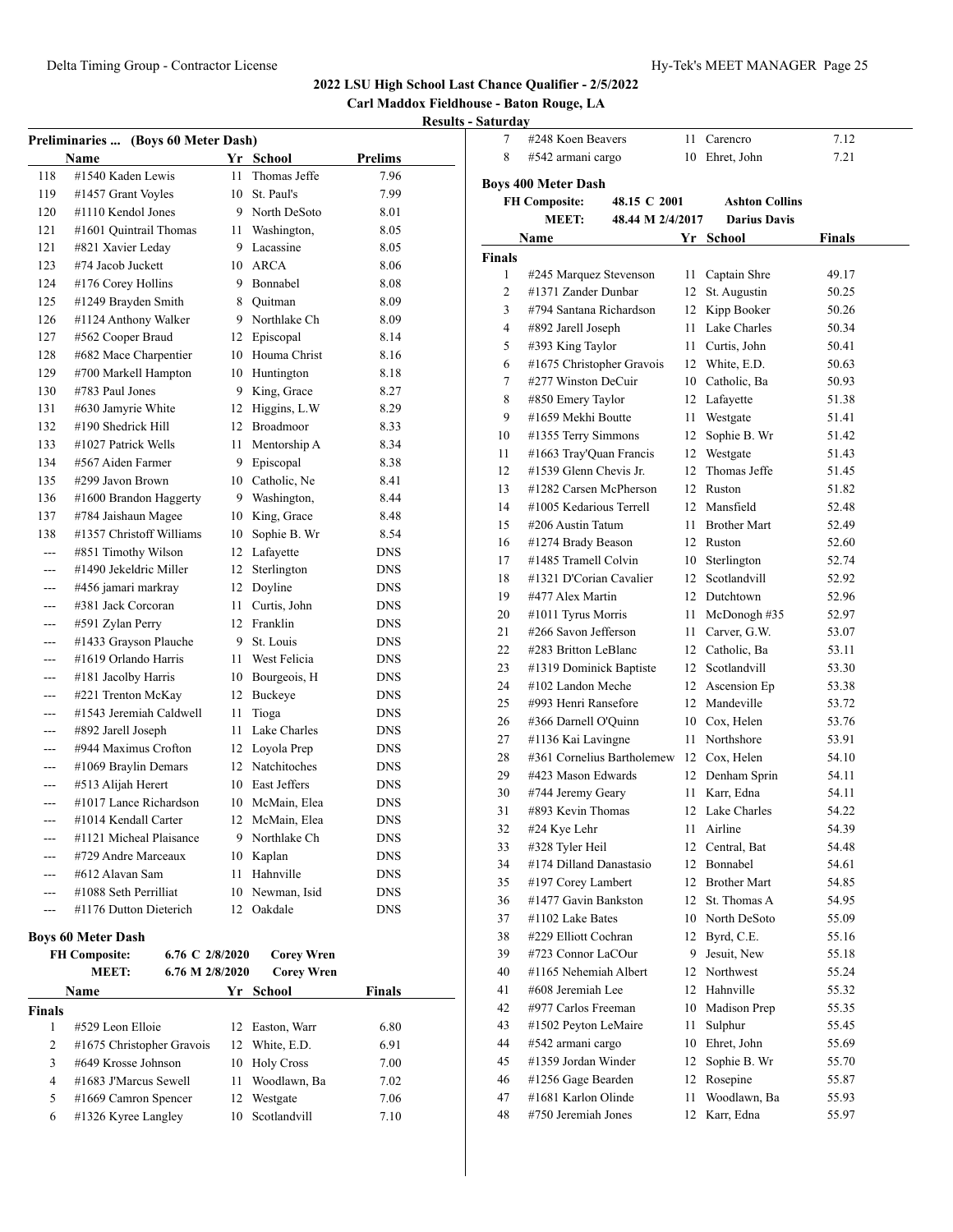**Carl Maddox Fieldhouse - Baton Rouge, LA Results - Saturday**

|          | Finals  (Boys 400 Meter Dash)              |      |                                 |         |
|----------|--------------------------------------------|------|---------------------------------|---------|
|          | <b>Name</b>                                |      | Yr School                       | Finals  |
| 49       | #326 Calvin Collier                        |      | 12 Central, Bat                 | 56.08   |
| 50       | #61 Joshua Marie                           | 11   | Alexandria                      | 56.14   |
| 51       | #961 Robert Louviere                       |      | 10 Lusher Chart                 | 56.19   |
| 52       | #351 Michael Agent                         |      | 9 Covington                     | 56.69   |
| 53       | #1013 Santana Price                        | 10   | McDonogh #35                    | 56.70   |
| 54       | #104 Walker Forsyth                        | 12   | Barbe                           | 56.80   |
| 55       | #19 Daxton Chavez                          | 11   | Airline                         | 56.81   |
| 56       | #580 Cameron Soirez                        |      | 9 Erath                         | 56.81   |
| 57       | #355 Blaize Serigny                        | 11 - | Covington                       | 56.86   |
| 58       | #1166 Ethan Aucoin                         | 11.  | Northwest                       | 56.97   |
| 59       | #654 Joshua Payne                          |      | 12 Holy Cross                   | 57.03   |
| 60       | #1133 Thomas Baker                         | 11 - | Northshore                      | 57.19   |
| 61       | #1633 Corbin Gann                          | 11   | West Monroe                     | 57.33   |
| 62       | #1730 Christopher Williams                 |      | 10 Zachary                      | 57.36   |
| 63       | #128 Wilbert Kemp                          |      | 12 Belaire                      | 57.47   |
| 64       | #118 Johnnie Ellis II                      | 12   | <b>Baton Rouge</b>              | 57.48   |
| 65       | #56 Jason Blackwell                        | 10   | Alexandria                      | 57.51   |
| 66       | #40 Antoine Taylor                         | 9    | Albany                          | 57.55   |
| 67       | #1719 Mason Mack                           | 11   | Zachary                         | 57.61   |
| 68       | #427 Jeremiah Lewis                        | 11   | Denham Sprin                    | 57.63   |
| 69       | #39 Nolan McClain                          | 11   | Albany                          | 57.66   |
| 70       | #1111 Jonathon Lewis                       | 11   | North DeSoto                    | 57.91   |
| 71       | #603 Shawn Pender                          | 11   | Glenmora                        | 58.27   |
| 72       | #1501 Jonathan Hopkins                     | 11   | Sulphur                         | 58.59   |
| 73       | #180 Jordan Adams                          |      | 12 Bourgeois, H                 | 58.75   |
| 74       | #769 Marcus Clark                          | 11   | Kenner Disco                    |         |
|          |                                            |      | 10 Carver, G.W.                 | 58.86   |
| 75<br>76 | #261 Jaylon Bundage<br>#589 Seth Archangel |      | 12 Franklin                     | 58.92   |
|          | #730 Ross Primeaux                         |      |                                 | 59.08   |
| 77       |                                            | 10   | Kaplan                          | 59.16   |
| 78       | #89 Jordan Guillory                        | 12   | Archbishop S<br>12 Lee Stem / V | 59.49   |
| 79       | #903 Jakobe Allen<br>#659 Aiden Williams   |      |                                 | 59.50   |
| 80       |                                            |      | 9 Holy Cross                    | 59.86   |
| 81       | #906 Ilan Simon                            |      | 12 Lee Stem / V                 | 59.93   |
| 82       | #1524 Hayden Sonier                        |      | 10 Terrebonne                   | 1:00.05 |
| 83       | #1124 Anthony Walker                       |      | 9 Northlake Ch                  | 1:00.27 |
| 84       | #1049 Copeland Schwinn                     | 11 - | Midland                         | 1:00.50 |
| 85       | #811 Lucas Corbello                        | 9    | Lacassine                       | 1:00.53 |
| 86       | #78 Aiden Pineda                           | 8    | ARCA                            | 1:00.72 |
| 87       | #319 Jose Guerra                           | 11   | Central Lafo                    | 1:00.78 |
| 88       | #702 Kamar Lewis                           | 11   | Huntington                      | 1:00.88 |
| 89       | #76 Dustin Lasseigne                       | 7    | <b>ARCA</b>                     | 1:00.89 |
| 90       | #796 Frank Williams                        | 11   | Kipp Booker                     | 1:02.15 |
| 91       | #701 Lacedrick Hill                        | 10   | Huntington                      | 1:04.62 |
| 92       | #88 Evan Anderson                          | 11   | Archbishop S                    | 1:04.70 |
| 93       | #1441 Samuel Schieffelin                   | 10   | St. Martin's                    | 1:05.30 |
| 94       | #173 Lazaro Cruz                           |      | 12 Bonnabel                     | 1:05.38 |
| 95       | #818 David Johnson                         | 8    | Lacassine                       | 1:05.73 |
| 96       | #1027 Patrick Wells                        | 11   | Mentorship A                    | 1:06.93 |
| 97       | #943 Daniel Boggs                          | 12   | Loyola Prep                     | 1:07.24 |
| 98       | #941 Cole Adair                            | 12   | Loyola Prep                     | 1:08.36 |
| 99       | #630 Jamyrie White                         | 12   | Higgins, L.W                    | 1:09.10 |
| $---$    | #1616 Imani Coleman                        | 11   | West Felicia                    | DNF     |
|          | #126 Cameron Johnson                       | 11   | Belaire                         | DQ      |
|          | #230 Jarmichael Davis                      | 12   | Byrd, C.E.                      | DQ      |
|          |                                            |      |                                 |         |

| ---   | #1564 Carsen Manuel      | 12 | University L | DQ         |
|-------|--------------------------|----|--------------|------------|
| ---   | #534 Jeffrey Jones       | 12 | Easton, Warr | DO         |
|       | #848 Javonte Howard      | 10 | Lafayette    | DQ         |
|       | #530 Wallace Foster      | 10 | Easton, Warr | DQ         |
| ---   | #629 Jaquell Rhodes      | 12 | Higgins, L.W | DQ         |
| ---   | #1069 Braylin Demars     | 12 | Natchitoches | <b>DNS</b> |
|       | #301 Braxton Hebert      | 12 | Cecilia      | <b>DNS</b> |
| ---   | #1576 Tavon Anderson     | 11 | Ville Platte | <b>DNS</b> |
| ---   | #1196 Matais Willis      | 12 | Ouachita Par | <b>DNS</b> |
| ---   | #303 Jayden Singleton    | 12 | Cecilia      | <b>DNS</b> |
| ---   | #1559 Jason Barnes       | 12 | University L | <b>DNS</b> |
| ---   | #1599 JaQuaylin Doyle    | 12 | Washington,  | <b>DNS</b> |
| $---$ | #1598 D'Coreyon Caldwell | 10 | Washington,  | <b>DNS</b> |
| ---   | #497 Mathews Collins     | 10 | East Ascensi | <b>DNS</b> |
| ---   | #1573 Avery Morgan       | 11 | Vandebilt Ca | <b>DNS</b> |
|       | #221 Trenton McKay       | 12 | Buckeye      | <b>DNS</b> |
| ---   | #80 Jackson Jeansonne    | 11 | Archbishop R | <b>DNS</b> |
| $---$ | #1489 Brent Lark         | 10 | Sterlington  | <b>DNS</b> |
| ---   | #1526 Divante Williams   | 12 | Terrebonne   | <b>DNS</b> |
| $---$ | #590 Willis Jenkins      | 12 | Franklin     | <b>DNS</b> |
| ---   | #1579 Omarion Frank      | 11 | Ville Platte | <b>DNS</b> |
|       | #1190 Caleb Glass        | 9  | Ouachita Par | <b>DNS</b> |
| ---   | #1384 Ja'Byron Champagne | 11 | St. James    | <b>DNS</b> |
| ---   | #86 Andrew Nolan         | 12 | Archbishop R | <b>DNS</b> |
| ---   | #913 Rashad Davis        | 11 | Leesville    | <b>DNS</b> |
| ---   | #918 Taj Jackson         | 9  | Leesville    | <b>DNS</b> |
|       | #442 Evan Virdure        | 11 | Destrehan    | <b>DNS</b> |
|       | #382 Paul Facione        | 11 | Curtis, John | <b>DNS</b> |
| ---   | #1436 Kyle Turner        | 10 | St. Louis    | <b>DNS</b> |
| ---   | #441 Edwin Portillo      | 11 | Destrehan    | <b>DNS</b> |
|       | #863 JuJuan Johnson      | 10 | Lafayette Ch | <b>DNS</b> |
| $---$ | #1368 Gabriel Byrd       | 12 | St. Augustin | <b>DNS</b> |
| ---   | #1229 Christian Thomas   | 12 | Parkway      | <b>DNS</b> |
| ---   | #771 Keegan Cox          | 11 | Kenner Disco | <b>DNS</b> |
| ---   | #1123 Luke Voelkel       | 9  | Northlake Ch | <b>DNS</b> |
| $---$ | #637 Jarworski Joseph    | 12 | Highland Bap | <b>DNS</b> |
| $---$ | #1037 Hunter Miller      | 11 | Metairie Par | <b>DNS</b> |
| $---$ | #1034 Sam Danzig         | 11 | Metairie Par | <b>DNS</b> |
| ---   | #508 Quen'braylon Dunn   | 11 | East Felicia | <b>DNS</b> |
|       | #514 David Johnson       | 9  | East Jeffers | <b>DNS</b> |
|       | #506 Allen Starks        | 12 | East Ascensi | <b>DNS</b> |
|       | #513 Alijah Herert       | 10 | East Jeffers | DNS        |
|       | #511 Nyron Johnson       | 12 | East Felicia | <b>DNS</b> |
|       | #617 Jermaine Davis      | 10 | Hammond      | DNS        |
|       | #975 Hezekiah Dantlzer   | 10 | Madison Prep | DNS        |
|       | #1018 Siris Scott        | 12 | McMain, Elea | DNS        |
|       | #1015 Thomas Gross       | 10 | McMain, Elea | DNS        |
| ---   | #619 Tyrek Stewart       | 12 | Hammond      | DNS        |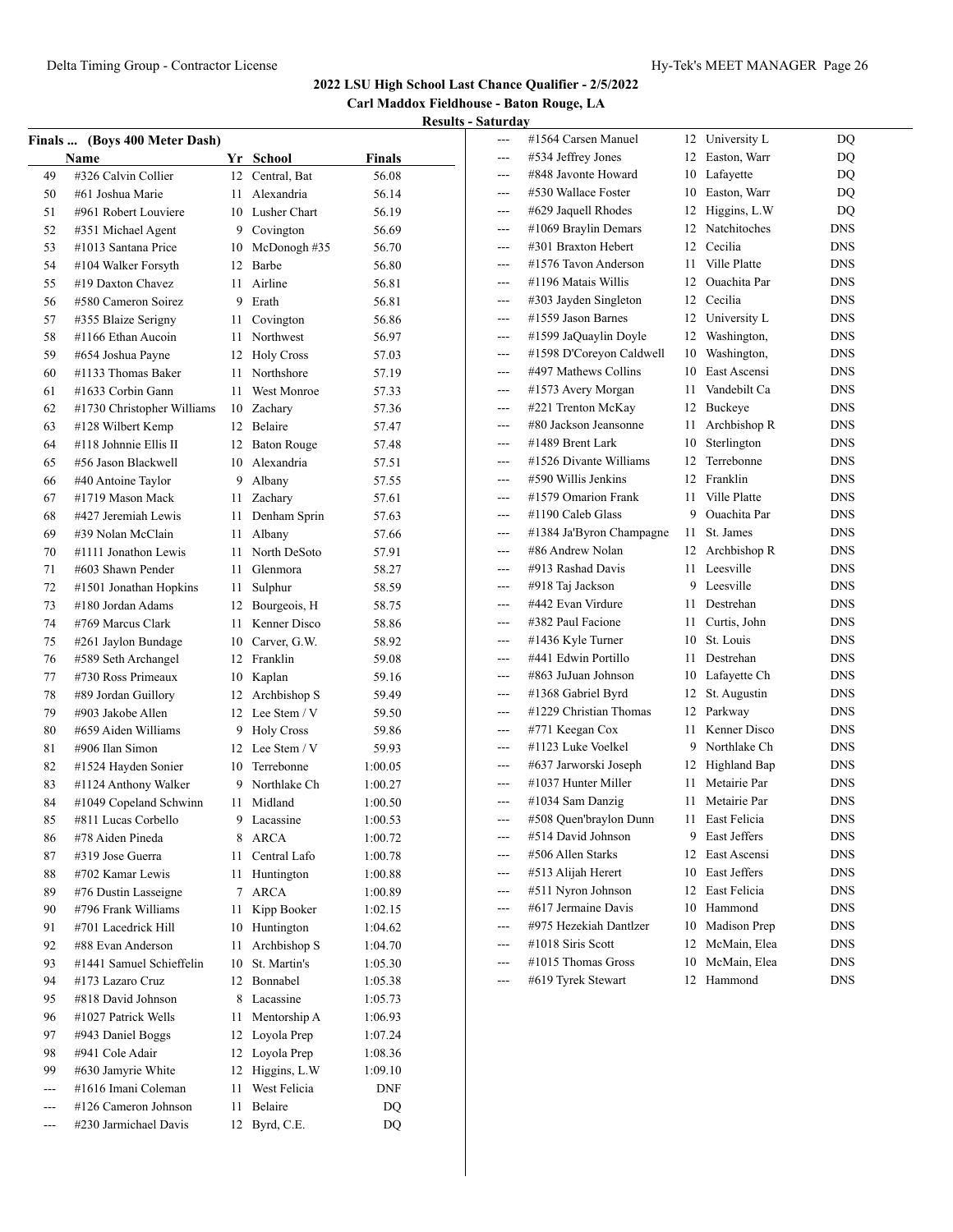**Carl Maddox Fieldhouse - Baton Rouge, LA**

|               | <b>Boys 800 Meter Run</b><br><b>FH Composite:</b><br>MEET: | 1:50.56 C 1987<br>1:55.78 M 2/6/2016 |    |                     | <b>George Kersh</b><br><b>Devyn Keith</b> |                              |
|---------------|------------------------------------------------------------|--------------------------------------|----|---------------------|-------------------------------------------|------------------------------|
|               | Name                                                       |                                      |    | Yr School           |                                           | Finals                       |
| <b>Finals</b> |                                                            |                                      |    |                     |                                           |                              |
| 1             | #277 Winston DeCuir                                        |                                      |    | 10 Catholic, Ba     |                                           | 1:59.72                      |
|               | 27.324 (27.324)                                            | 57.751 (30.427)                      |    |                     |                                           | 1:29.134(31.383)             |
|               | 1:59.716 (30.583)                                          |                                      |    |                     |                                           |                              |
| 2             | #1663 Tray'Quan Francis 12 Westgate                        |                                      |    |                     |                                           | 2:00.41                      |
|               | 27.488 (27.488)                                            | 58.058 (30.570)                      |    |                     |                                           | 1:30.230 (32.172)            |
|               | 2:00.402 (30.172)                                          |                                      |    |                     |                                           |                              |
| 3             | #1288 Josiah Whitaker                                      |                                      |    | 11 Ruston           |                                           | 2:01.34                      |
|               | 27.036 (27.036)                                            | 57.465 (30.429)                      |    |                     |                                           | 1:30.760 (33.295)            |
| 4             | 2:01.336 (30.577)                                          |                                      |    |                     |                                           |                              |
|               | #232 Trent Wells<br>28.965 (28.965)                        | 59.087 (30.122)                      |    | 12 Byrd, C.E.       |                                           | 2:01.90<br>1:30.852(31.765)  |
|               | 2:01.891 (31.039)                                          |                                      |    |                     |                                           |                              |
| 5             | #1453 Gage Graham                                          |                                      |    | 12 St. Paul's       |                                           | 2:04.19                      |
|               | 30.918 (30.918)                                            | 1:00.681(29.763)                     |    |                     |                                           | 1:32.088 (31.407)            |
|               | 2:04.181 (32.093)                                          |                                      |    |                     |                                           |                              |
| 6             | #1547 Darrall LaCour                                       |                                      |    | 12 Tioga            |                                           | 2:04.23                      |
|               | 28.897 (28.897)                                            | 59.328 (30.431)                      |    |                     |                                           | 1:31.889 (32.561)            |
|               | 2:04.224 (32.335)                                          |                                      |    |                     |                                           |                              |
| 7             | #717 Robert Buisson                                        |                                      |    | 11 Jesuit, New      |                                           | 2:04.26                      |
|               | 30.262 (30.262)                                            | 1:00.489(30.227)                     |    |                     |                                           | 1:32.085 (31.596)            |
|               | 2:04.255 (32.170)                                          |                                      |    |                     |                                           |                              |
| 8             | $#94$ chase walker                                         |                                      |    | 12 Ascension Ca     |                                           | 2:04.41                      |
|               | 28.925 (28.925)<br>2:04.403 (32.230)                       | 59.637 (30.712)                      |    |                     |                                           | 1:32.173 (32.536)            |
| 9             | #249 Bryce Campbell                                        |                                      |    | 12 Carencro         |                                           | 2:04.56                      |
|               | 27.710 (27.710)                                            | 58.490 (30.780)                      |    |                     |                                           | 1:31.107(32.617)             |
|               | 2:04.556 (33.450)                                          |                                      |    |                     |                                           |                              |
| 10            | #282 Max Guillot                                           |                                      |    | 12 Catholic, Ba     |                                           | 2:04.80                      |
|               | 30.082 (30.082)                                            | 1:00.323(30.241)                     |    |                     |                                           | 1:32.557 (32.234)            |
|               | 2:04.799 (32.242)                                          |                                      |    |                     |                                           |                              |
| 11            | $\#199$ Eli Levy                                           | 11                                   |    | <b>Brother Mart</b> |                                           | 2:04.81                      |
|               | 29.308 (29.308)                                            | 59.484 (30.176)                      |    |                     |                                           | 1:31.421 (31.937)            |
|               | 2:04.809 (33.388)                                          |                                      |    |                     |                                           |                              |
| 12            | #205 Luke Regan                                            |                                      |    | 10 Brother Mart     |                                           | 2:06.41                      |
|               | 30.815 (30.815)                                            | 1:00.661(29.846)                     |    |                     |                                           | 1:33.098 (32.437)            |
|               | 2:06.407 (33.310)                                          |                                      |    |                     |                                           |                              |
| 13            | #229 Elliott Cochran<br>30.710 (30.710)                    | 1:33.612(1:02.902)                   |    | 12 Byrd, C.E.       |                                           | 2:06.81<br>2:05.906 (32.294) |
|               | 2:06.803 (0.897)                                           |                                      |    |                     |                                           |                              |
| 14            | #321 Samuel Hodson                                         |                                      |    | 10 Central Lafo     |                                           | 2:07.73                      |
|               | 29.226 (29.226)                                            | 59.315 (30.089)                      |    |                     |                                           | 1:32.349 (33.034)            |
|               | 2:07.726 (35.377)                                          |                                      |    |                     |                                           |                              |
| 15            | #1370 Kaser Dunbar                                         |                                      | 9. | St. Augustin        |                                           | 2:07.83                      |
|               | 29.758 (29.758)                                            | 1:02.825(33.067)                     |    |                     |                                           | 1:35.255 (32.430)            |
|               | 2:07.826 (32.571)                                          |                                      |    |                     |                                           |                              |
| 16            | #461 Reese Davis                                           | 11                                   |    | Dunham              |                                           | 2:08.91                      |
|               | 31.276 (31.276)                                            | 1:02.474(31.198)                     |    |                     |                                           | 1:34.864 (32.390)            |
|               | 2:08.909 (34.045)                                          |                                      |    |                     |                                           |                              |

| 21 U.U |                                           |                   |    |                                         |                   |         |
|--------|-------------------------------------------|-------------------|----|-----------------------------------------|-------------------|---------|
| 17     | #726 Lucas Sampedro<br>30.817 (30.817)    | 1:01.824(31.007)  |    | 10 Jesuit, New                          | 1:35.495 (33.671) | 2:08.93 |
|        | 2:08.921 (33.426)                         |                   |    |                                         |                   |         |
| 18     | #1449 William Nizzo<br>30.565 (30.565)    | 1:02.592(32.027)  |    | 11 St. Michael                          | 1:36.144(33.552)  | 2:08.95 |
|        | 2:08.944 (32.801)                         |                   |    |                                         |                   |         |
|        |                                           |                   |    |                                         |                   |         |
| 19     | #1287 Jeff Weatherford<br>30.501 (30.501) | 1:03.049(32.548)  |    | 11 Ruston                               | 1:36.114 (33.065) | 2:09.51 |
|        | 2:09.508 (33.394)                         |                   |    |                                         |                   |         |
|        |                                           |                   |    |                                         |                   |         |
| 20     | #462 Antonio Delgado<br>31.434 (31.434)   | 1:03.915(32.481)  |    | 12 Dunham                               | 1:37.303 (33.388) | 2:09.60 |
|        | 2:09.600 (32.297)                         |                   |    |                                         |                   |         |
| 21     | #1377 Seth Simien                         |                   |    | 12 St. Augustin                         |                   | 2:09.77 |
|        | 28.207 (28.207)                           |                   |    | 58.792 (30.585)                         | 1:34.185(35.393)  |         |
|        | 2:09.767 (35.582)                         |                   |    |                                         |                   |         |
| 22     | #569 Alex Hollier                         |                   |    | 11 Episcopal                            |                   | 2:10.02 |
|        | 32.222 (32.222)                           |                   |    | $1:05.108(32.886)$ $1:37.976(32.868)$   |                   |         |
|        | 2:10.016 (32.041)                         |                   |    |                                         |                   |         |
| 23     | #564 Sacha Dernoncourt 11 Episcopal       |                   |    |                                         |                   | 2:10.09 |
|        | 32.674 (32.674)                           |                   |    | $1:05.085(32.411)$ $1:37.832(32.747)$   |                   |         |
|        | 2:10.086 (32.254)                         |                   |    |                                         |                   |         |
| 24     | #1674 Max Bourgeois                       |                   |    | 11 White, E.D.                          |                   | 2:10.16 |
|        | 30.111 (30.111)                           |                   |    | 1:01.860(31.749)                        | 1:36.122(34.262)  |         |
|        | 2:10.154 (34.033)                         |                   |    |                                         |                   |         |
| 25     | #966 Trey Hauge                           |                   |    | 12 Lutcher                              |                   | 2:10.29 |
|        | 31.028 (31.028)                           | 1:03.613(32.585)  |    |                                         | 1:37.849 (34.236) |         |
|        | 2:10.284 (32.435)                         |                   |    |                                         |                   |         |
| 26     | #93 William Bellina                       |                   |    | 12 Ascension Ca                         |                   | 2:10.74 |
|        | 30.122 (30.122)                           |                   |    | 1:03.300(33.178)                        | 1:37.044(33.744)  |         |
|        | 2:10.737 (33.693)                         |                   |    |                                         |                   |         |
| 27     | #340 Jake Tournillon                      |                   |    | 12 Christ Episc                         |                   | 2:10.90 |
|        | 32.845 (32.845)                           | 1:05.696(32.851)  |    |                                         | 1:38.455 (32.759) |         |
|        | 2:10.894 (32.439)                         |                   |    |                                         |                   |         |
| 28     | #1070 Joe Duirden                         |                   |    | 11 Natchitoches                         |                   | 2:11.22 |
|        | 31.474 (31.474)                           | 1:05.204(33.730)  |    |                                         | 1:39.792 (34.588) |         |
|        | 2:11.215 (31.423)                         |                   |    |                                         |                   |         |
| 29     | #273 Alvon Smith                          |                   |    | 12 Carver, G.W.                         |                   | 2:11.68 |
|        | 31.763 (31.763)                           |                   |    | $1:04.794(33.031)$ $2:11.676(1:06.883)$ |                   |         |
| 30     | #368 Lendell Walters                      |                   |    | 11 Cox, Helen                           |                   | 2:11.76 |
|        | 31.184 (31.184)                           | 1:04.356(33.172)  |    |                                         | 1:38.462 (34.106) |         |
|        | 2:11.751 (33.290)                         |                   |    |                                         |                   |         |
| 31     | #1477 Gavin Bankston                      |                   |    | 12 St. Thomas A                         |                   | 2:11.83 |
|        | 31.582 (31.582)                           | 1:04.622(33.040)  |    |                                         | 1:38.852 (34.230) |         |
|        | 2:11.827 (32.975)                         |                   |    |                                         |                   |         |
| 32     | #1503 Owen Welch                          |                   |    | 11 Sulphur                              |                   | 2:12.41 |
|        | 29.403 (29.403)                           | 1:01.526(32.123)  |    |                                         | 1:36.984 (35.458) |         |
|        | 2:12.408 (35.424)                         |                   |    |                                         |                   |         |
| 33     | #105 Joseph Geier<br>31.896 (31.896)      | 1:05.408(33.512)  |    | 10 Barbe                                |                   | 2:12.83 |
|        | 2:12.827 (33.295)                         |                   |    |                                         | 1:39.533 (34.125) |         |
|        |                                           |                   |    |                                         |                   |         |
| 34     | #1166 Ethan Aucoin<br>31.193 (31.193)     | 1:03.971 (32.778) | 11 | Northwest                               | 1:40.021 (36.050) | 2:13.01 |
|        | 2:13.001 (32.980)                         |                   |    |                                         |                   |         |
| 35     | #1561 John Hall Hays                      |                   |    | 10 University L                         |                   | 2:13.24 |
|        | 30.590 (30.590)                           | 1:02.494 (31.904) |    |                                         | 1:35.917 (33.423) |         |
|        | 2:13.240 (37.323)                         |                   |    |                                         |                   |         |
|        |                                           |                   |    |                                         |                   |         |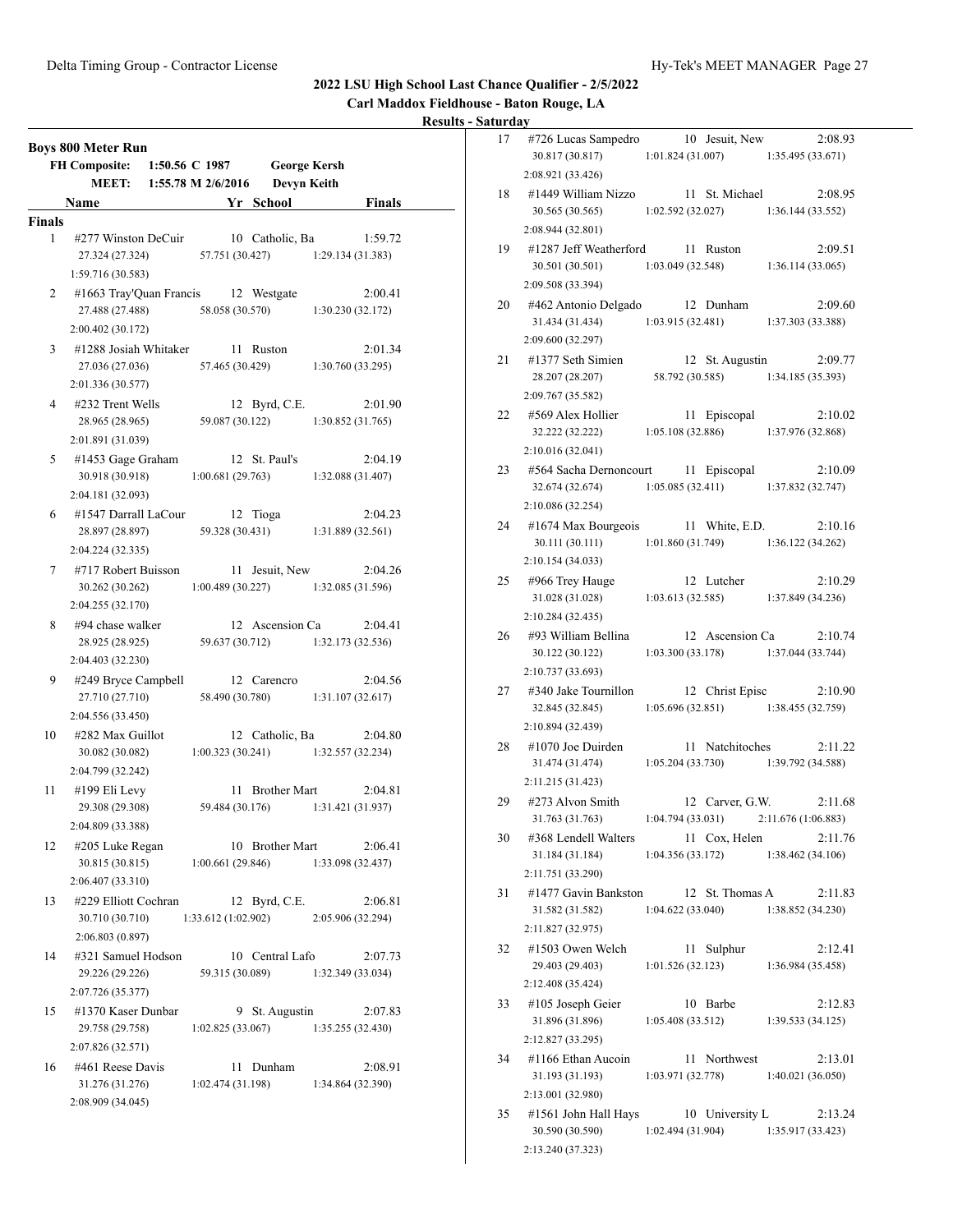| Carl Maddox Fieldhouse - Baton Rouge, LA |
|------------------------------------------|
| <b>Results - Saturday</b>                |

|    | Name                                                          |                   | Yr School       | <b>Finals</b>                |
|----|---------------------------------------------------------------|-------------------|-----------------|------------------------------|
| 36 | #400 Camron Flurry                                            |                   | 12 D'Arbonne Wo | 2:13.53                      |
|    | 28.956 (28.956)<br>2:13.524 (39.505)                          | 1:02.912(33.956)  |                 | 1:34.019(31.107)             |
|    | 37 #1362 Jeffery Menard<br>32.350 (32.350)                    | 1:06.453(34.103)  | 11 Southside    | 2:13.84<br>1:41.918(35.465)  |
|    | 2:13.831 (31.913)                                             |                   |                 |                              |
| 38 | #927 Peyton Parker<br>32.705 (32.705)                         | 1:05.729(33.024)  | 12 Live Oak     | 2:14.22<br>1:40.187 (34.458) |
| 39 | 2:14.216 (34.029)<br>#752 Markel Myles                        |                   | 11 Karr, Edna   | 2:14.26                      |
|    | 29.871 (29.871)<br>2:14.260 (35.958)                          | 1:02.829 (32.958) |                 | 1:38.302(35.473)             |
| 40 | #1257 Sullivan Hanna<br>31.535 (31.535)                       | 1:04.330(32.795)  | 11 Rosepine     | 2:14.36<br>1:39.045(34.715)  |
|    | 2:14.360 (35.315)                                             |                   |                 |                              |
| 41 | #1105 Zach Elder<br>29.421 (29.421)<br>2:14.480 (37.096)      | 1:01.629(32.208)  | 11 North DeSoto | 2:14.48<br>1:37.384(35.755)  |
| 42 | #625 Blaise Broussard<br>30.204 (30.204)<br>2:15.273 (35.738) | 1:02.478(32.274)  | 11 Hathaway     | 2:15.28<br>1:39.536 (37.058) |
| 43 | #1486 Dylan Compton<br>32.070 (32.070)                        | 1:05.498(33.428)  | 10 Sterlington  | 2:15.79<br>1:40.895(35.397)  |
|    | 2:15.789 (34.894)                                             |                   |                 |                              |
| 44 | #1729 LaBorn Wells<br>29.401 (29.401)<br>2:15.845 (35.128)    | 1:03.900(34.499)  | 10 Zachary      | 2:15.85<br>1:40.718 (36.818) |
| 45 | #1617 Brock Cormier<br>29.912 (29.912)<br>2:15.992 (36.753)   | 1:03.473(33.561)  | 10 West Felicia | 2:16.00<br>1:39.240(35.767)  |
| 46 | $\#1083$ Joe Carey<br>31.470 (31.470)<br>2:16.004(34.828)     | 1:06.072(34.602)  | 12 Newman, Isid | 2:16.01<br>1:41.176 (35.104) |
| 47 | #351 Michael Agent<br>29.278 (29.278)                         | 1:01.596(32.318)  | 9 Covington     | 2:16.73<br>1:38.055(36.459)  |
| 48 | 2:16.727 (38.672)<br>#442 Evan Virdure<br>32.073 (32.073)     | 1:06.419(34.346)  | 11 Destrehan    | 2:17.23<br>1:42.635(36.216)  |
| 49 | 2:17.227 (34.592)<br>#1134 Donald Buley<br>31.582 (31.582)    | 1:05.292(33.710)  | 11 Northshore   | 2:17.44<br>1:40.592 (35.300) |
|    | 2:17.438 (36.846)                                             |                   |                 |                              |
| 50 | #410 Bailey Tassin<br>31.934 (31.934)<br>2:17.696 (34.837)    | 1:06.432(34.498)  | 12 David Thibod | 2:17.70<br>1:42.859 (36.427) |
| 51 | #39 Nolan McClain<br>32.172 (32.172)                          | 1:06.239(34.067)  | 11 Albany       | 2:18.20<br>1:43.116 (36.877) |
| 52 | 2:18.199 (35.083)<br>#978 Chris Hughes<br>29.272 (29.272)     | 1:02.436(33.164)  | 12 Madison Prep | 2:18.55<br>1:40.358 (37.922) |
| 53 | 2:18.541 (38.183)<br>#40 Antoine Taylor<br>31.060 (31.060)    | 1:05.153(34.093)  | 9 Albany        | 2:18.74<br>1:42.467(37.314)  |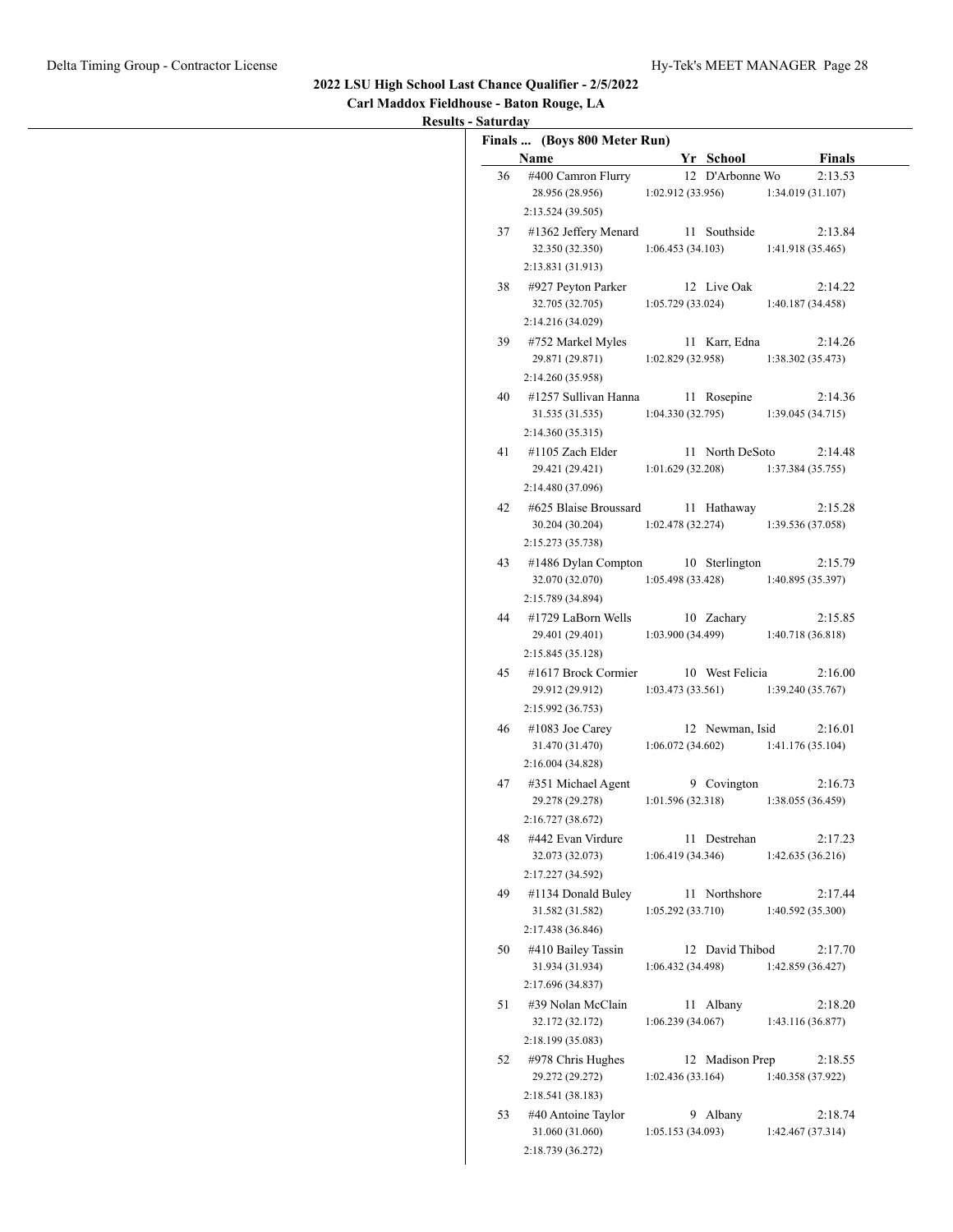#### **2022 LSU High School Last Chance Qualifier - 2/5/2022 Carl Maddox Fieldhouse - Baton Rouge, LA**

**Results - Saturday**

| 54 | #958 Keith Andrews<br>10 Lusher Chart<br>2:18.85                                                                                                       |
|----|--------------------------------------------------------------------------------------------------------------------------------------------------------|
|    | 31.133 (31.133)<br>1:05.725(34.592)<br>1:43.386(37.661)                                                                                                |
|    | 2:18.847(35.461)                                                                                                                                       |
| 55 | 11 Sumner, Jewe<br>#1505 Silas Childress<br>2:19.02<br>31.671 (31.671)<br>1:05.604(33.933)<br>1:40.662(35.058)                                         |
|    | 2:19.011 (38.349)                                                                                                                                      |
| 56 | #580 Cameron Soirez<br>9 Erath<br>2:19.32<br>29.625 (29.625)<br>1:03.018(33.393)<br>1:41.667 (38.649)<br>2:19.312 (37.645)                             |
|    | 57 #403 Eric Ramsey<br>10 D'Arbonne Wo<br>2:19.99<br>31.949 (31.949)<br>1:07.100(35.151)<br>1:45.770(38.670)                                           |
|    | 2:19.982 (34.213)                                                                                                                                      |
| 58 | 10 Kenner Disco<br>#765 Chase Arnold<br>2:20.73<br>34.956 (34.956)<br>1:13.544(38.588)<br>1:48.452 (34.908)<br>2:20.727 (32.275)                       |
|    | 59 #1714 Aaron Bickham, Jr<br>10 Zachary<br>2:21.10<br>29.895 (29.895)<br>1:03.697(33.802)<br>1:41.713 (38.016)                                        |
| 60 | 2:21.092 (39.380)<br>#409 Jackson Jarret<br>9 David Thibod<br>2:21.17<br>32.781 (32.781)<br>1:08.193(35.412)<br>1:44.807(36.614)                       |
| 61 | 2:21.168 (36.361)<br>#1082 Landry Beard<br>11 Newman, Isid<br>2:21.22<br>32.118 (32.118)<br>1:06.282(34.164)<br>1:43.919 (37.637)<br>2:21.213 (37.295) |
| 62 | #1227 Charles Ruliffson<br>11 Parkway<br>2:21.29<br>31.222 (31.222)<br>1:08.259(37.037)<br>1:44.369(36.110)<br>2:21.290 (36.921)                       |
| 63 | #730 Ross Primeaux<br>10 Kaplan<br>2:21.55<br>1:07.716(35.508)<br>32.208 (32.208)<br>1:46.808 (39.092)<br>2:21.547 (34.739)                            |
| 64 | #441 Edwin Portillo<br>11 Destrehan<br>2:21.65<br>32.191 (32.191)<br>1:07.657(35.466)<br>1:46.118(38.461)                                              |
| 65 | 2:21.645 (35.527)<br>#603 Shawn Pender<br>11 Glenmora<br>2:21.69<br>1:04.722(32.226)<br>1:44.002(39.280)<br>32.496 (32.496)                            |
| 66 | 2:21.689 (37.687)<br>#638 Neil Mason<br>11 Highland Bap<br>2:22.57<br>1:05.564(33.070)<br>1:43.352 (37.788)<br>32.494 (32.494)<br>2:22.568 (39.216)    |
| 67 | #791 Torren County<br>12 Kipp Booker<br>2:22.97<br>32.047 (32.047)<br>1:07.158(35.111)<br>1:44.998 (37.840)<br>2:22.964 (37.966)                       |
| 68 | #1049 Copeland Schwinn<br>11 Midland<br>2:23.82<br>31.805 (31.805)<br>1:07.468(35.663)<br>1:46.686 (39.218)<br>2:23.817 (37.131)                       |
| 69 | #76 Dustin Lasseigne<br>7 ARCA<br>2:25.50<br>32.387 (32.387)<br>1:07.633(35.246)<br>1:46.615 (38.982)                                                  |
| 70 | 2:25.497 (38.882)<br>#1529 Jude Greenman<br>10 Teurlings Ca<br>2:25.68<br>32.915 (32.915)<br>1:08.066(35.151)<br>1:48.089(40.023)<br>2:25.680 (37.592) |
| 71 | 12 Fontaineblea<br>#585 Rayne Hansen<br>2:26.64<br>30.969 (30.969)<br>1:06.727(35.758)<br>1:48.142(41.415)<br>2:26.640 (38.498)                        |
|    |                                                                                                                                                        |

 $\overline{\phantom{a}}$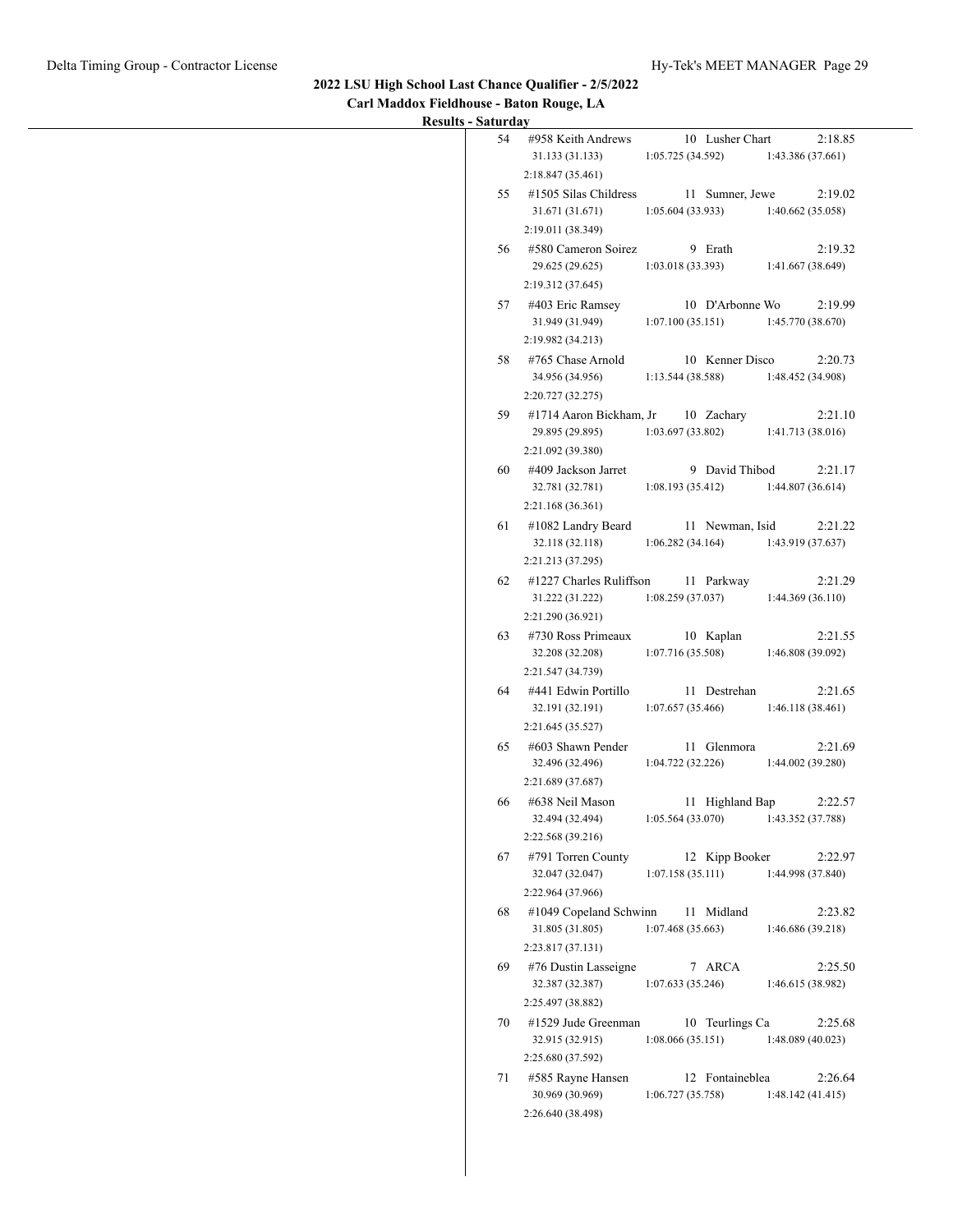**Carl Maddox Fieldhouse - Baton Rouge, LA**

|    | Finals  (Boys 800 Meter Run)         |                  |    |                                       |                   |               |
|----|--------------------------------------|------------------|----|---------------------------------------|-------------------|---------------|
|    | Name                                 |                  |    | Yr School                             |                   | <b>Finals</b> |
| 72 | #1454 Dominic Muguira                |                  |    | 10 St. Paul's                         |                   | 2:26.76       |
|    | 33.241 (33.241)<br>2:26.752 (36.788) | 1:09.473(36.232) |    |                                       | 1:49.964 (40.491) |               |
| 73 | #1119 Robert Butz                    |                  |    | 11 Northlake Ch                       |                   | 2:27.66       |
|    | 34.158 (34.158)                      | 1:09.793(35.635) |    |                                       | 1:48.010 (38.217) |               |
|    | 2:27.657 (39.647)                    |                  |    |                                       |                   |               |
| 74 | #960 Kella Kreubbe                   |                  |    | 10 Lusher Chart                       |                   | 2:27.98       |
|    | 34.641 (34.641)                      |                  |    | $1:12.936(38.295)$ $1:52.524(39.588)$ |                   |               |
|    | 2:27.980 (35.456)                    |                  |    |                                       |                   |               |
| 75 | #92 Aldrich Wilberg                  |                  |    | 11 Archbishop S                       |                   | 2:27.99       |
|    | 31.391 (31.391)                      |                  |    | 1:09.402(38.011)                      | 1:51.444 (42.042) |               |
|    | 2:27.988 (36.544)                    |                  |    |                                       |                   |               |
| 76 | $#20$ Lincoln Gines                  |                  |    | 11 Airline                            |                   | 2:29.94       |
|    | 33.650 (33.650)                      | 1:13.752(40.102) |    |                                       | 1:54.093(40.341)  |               |
|    | 2:29.932 (35.839)                    |                  |    |                                       |                   |               |
| 77 | #1123 Luke Voelkel                   |                  |    | 9 Northlake Ch                        |                   | 2:29.98       |
|    | 34.073 (34.073)                      |                  |    | 1:10.883(36.810)                      | 1:51.117(40.234)  |               |
|    | 2:29.975 (38.858)                    |                  |    |                                       |                   |               |
| 78 | #812 Gavin Dupuis                    |                  |    | 9 Lacassine                           |                   | 2:30.05       |
|    | 33.575 (33.575)                      |                  |    | 1:12.175(38.600)                      | 1:51.943 (39.768) |               |
|    | 2:30.043 (38.101)                    |                  |    |                                       |                   |               |
| 79 | #683 Michah Kanju                    |                  |    | 10 Houma Christ                       |                   | 2:30.89       |
|    | 33.959 (33.959)                      | 1:10.939(36.980) |    |                                       | 1:53.511(42.572)  |               |
|    | 2:30.881 (37.370)                    |                  |    |                                       |                   |               |
| 80 | #941 Cole Adair                      |                  |    | 12 Loyola Prep                        |                   | 2:31.02       |
|    | 34.160 (34.160)                      |                  |    | 1:11.679(37.519)                      | 1:53.287(41.608)  |               |
|    | 2:31.019 (37.732)                    |                  |    |                                       |                   |               |
| 81 | #1499 Anthony Cryer                  |                  |    | 11 Sulphur                            |                   | 2:31.05       |
|    | 33.675 (33.675)                      | 1:09.048(35.373) |    |                                       | 1:47.741 (38.693) |               |
|    | 2:31.047 (43.306)                    |                  |    |                                       |                   |               |
| 82 | #533 Kuan Jackson                    |                  |    | 11 Easton, Warr                       |                   | 2:31.42       |
|    | 30.693 (30.693)                      | 1:05.318(34.625) |    |                                       | 1:45.582 (40.264) |               |
|    | 2:31.420 (45.838)                    |                  |    |                                       |                   |               |
| 83 | #177 Roy Morales                     |                  |    | 12 Bonnabel                           |                   | 2:31.89       |
|    | 34.326 (34.326)                      | 1:12.493(38.167) |    |                                       | 1:54.144(41.651)  |               |
|    | 2:31.884 (37.741)                    |                  |    |                                       |                   |               |
| 84 | #1036 Charlie Kazour                 |                  | 9. | Metairie Par                          |                   | 2:32.00       |
|    | 33.137 (33.137)                      | 1:10.848(37.711) |    |                                       | 1:52.887(42.039)  |               |
|    | 2:31.993 (39.106)                    |                  |    |                                       |                   |               |
| 85 | #75 Connor Kelso                     |                  | 9  | ARCA                                  |                   | 2:32.37       |
|    | 32.867 (32.867)                      | 1:12.821(39.954) |    |                                       | 1:57.672(44.851)  |               |
|    | 2:32.367 (34.695)                    |                  |    |                                       |                   |               |
| 86 | #319 Jose Guerra                     |                  | 11 | Central Lafo                          |                   | 2:32.86       |
|    | 33.570 (33.570)                      | 1:07.390(33.820) |    |                                       | 1:48.367(40.977)  |               |
|    | 2:32.854 (44.487)                    |                  |    |                                       |                   |               |
| 87 | #1113 Mason Neilson                  |                  |    | 9 North DeSoto                        |                   | 2:33.24       |
|    | 33.963 (33.963)                      | 1:11.154(37.191) |    |                                       | 1:54.071 (42.917) |               |
|    | 2:33.234 (39.163)                    |                  |    |                                       |                   |               |
| 88 | #1429 Tucker Bridges                 |                  |    | 11 St. Louis                          |                   | 2:33.25       |
|    | 34.492 (34.492)                      | 1:12.819(38.327) |    |                                       | 1:57.778 (44.959) |               |
|    | 2:33.245 (35.467)                    |                  |    |                                       |                   |               |
| 89 | #1148 Jaiden Arceneaux               |                  | 11 | Northside                             |                   | 2:33.73       |
|    | 36.314 (36.314)                      | 1:14.426(38.112) |    |                                       | 1:57.589(43.163)  |               |
|    | 2:33.727 (36.138)                    |                  |    |                                       |                   |               |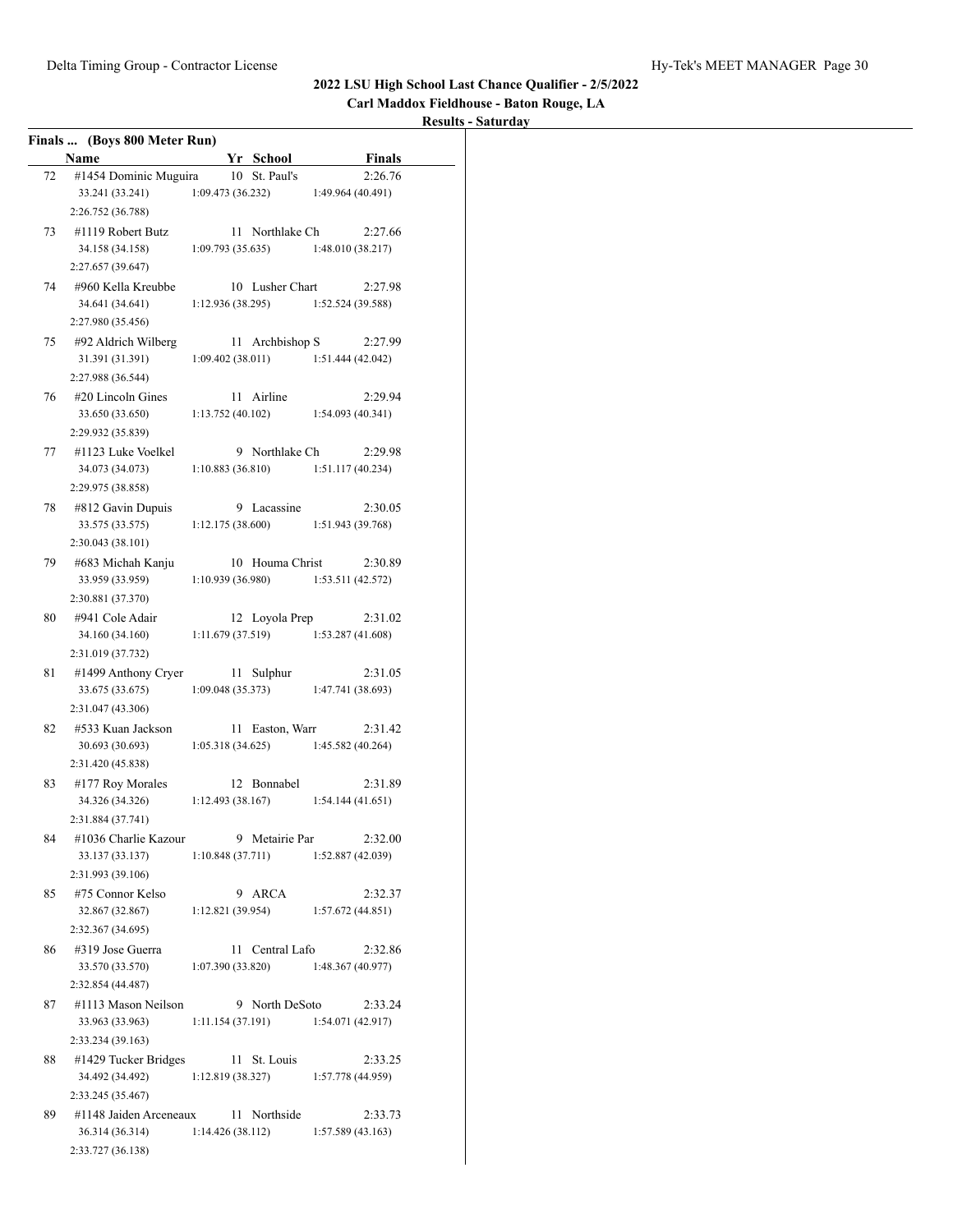**Carl Maddox Fieldhouse - Baton Rouge, LA Results - Saturday**

| 90  | #330 Luke Robinson                                       |                   |      | 10 Central, Bat                       |                     | 2:33.74    |
|-----|----------------------------------------------------------|-------------------|------|---------------------------------------|---------------------|------------|
|     | 33.061 (33.061)                                          | 1:11.515(38.454)  |      |                                       | 1:53.697 (42.182)   |            |
|     | 2:33.738 (40.042)                                        |                   |      |                                       |                     |            |
| 91  | $#1431$ Ritter Lejune                                    |                   |      | 9 St. Louis                           |                     | 2:34.89    |
|     | 33.729 (33.729)                                          | 1:12.007(38.278)  |      |                                       | 1:54.480 (42.473)   |            |
|     | 2:34.888 (40.409)                                        |                   |      |                                       |                     |            |
| 92  | #748 Damion Jackson Jr                                   |                   |      | 11 Karr, Edna                         |                     | 2:35.46    |
|     | 28.442 (28.442)                                          |                   |      | $1:03.812(35.370)$ $1:40.888(37.076)$ |                     |            |
|     | 2:35.454 (54.567)                                        |                   |      |                                       |                     |            |
| 93  | #89 Jordan Guillory                                      |                   |      | 12 Archbishop S                       |                     | 2:35.49    |
|     | 31.859 (31.859)                                          |                   |      | 1:10.320(38.461)                      | 1:54.550(44.230)    |            |
|     | 2:35.488 (40.938)                                        |                   |      |                                       |                     |            |
| 94  | #391 Nathan Sprawls                                      |                   |      | 9 Curtis, John                        |                     | 2:35.96    |
|     | 33.401 (33.401)                                          |                   |      | 1:08.961(35.560)                      | 1:53.521 (44.560)   |            |
|     | 2:35.957 (42.437)                                        |                   |      |                                       |                     |            |
| 95  | #180 Jordan Adams                                        |                   |      | 12 Bourgeois, H                       |                     | 2:36.56    |
|     | 32.738 (32.738)                                          |                   |      | 1:07.143(34.405)                      | 1:51.318(44.175)    |            |
|     | 2:36.553 (45.236)                                        |                   |      |                                       |                     |            |
|     |                                                          |                   |      |                                       |                     |            |
| 96  | #1442 Daniel Thompson 12 St. Martin's<br>35.093 (35.093) |                   |      |                                       |                     | 2:36.84    |
|     |                                                          |                   |      | $1:11.903(36.810)$ $1:53.630(41.727)$ |                     |            |
|     | 2:36.835 (43.206)                                        |                   |      |                                       |                     |            |
| 97  | #1228 Gary Smith                                         |                   |      | 10 Parkway                            |                     | 2:40.95    |
|     | 35.626 (35.626)                                          |                   |      | $1:15.774(40.148)$ $1:59.062(43.288)$ |                     |            |
|     | 2:40.948 (41.886)                                        |                   |      |                                       |                     |            |
| 98  | #704 Joseph Scott                                        |                   |      | 11 Huntington                         |                     | 2:41.56    |
|     | 31.751 (31.751)                                          |                   |      | $1:05.990(34.239)$ $1:40.074(34.084)$ |                     |            |
|     | 2:41.558 (1:01.485)                                      |                   |      |                                       |                     |            |
| 99  | #943 Daniel Boggs                                        |                   |      | 12 Loyola Prep                        |                     | 2:43.87    |
|     | 36.339 (36.339)                                          |                   |      | 1:14.318(37.979)                      | 1:57.893(43.575)    |            |
|     | 2:43.868 (45.975)                                        |                   |      |                                       |                     |            |
| 100 | #816 Gabe Guidry                                         |                   |      | 11 Lacassine                          |                     | 2:46.87    |
|     | 34.310 (34.310)                                          | 1:13.879 (39.569) |      |                                       | 1:58.964(45.085)    |            |
|     | 2:46.868 (47.904)                                        |                   |      |                                       |                     |            |
| 101 | #709 Shamar Williams                                     |                   |      | 10 Huntington                         |                     | 2:47.24    |
|     | 33.332 (33.332)                                          | 1:12.638(39.306)  |      |                                       | 1:59.432 (46.794)   |            |
|     | 2:47.233 (47.801)                                        |                   |      |                                       |                     |            |
| 102 | #1168 Chris Edwards                                      |                   |      | 9 Northwest                           |                     | 3:01.66    |
|     | 38.575 (38.575) 1:21.285 (42.710)                        |                   |      |                                       | 2:09.889 (48.604)   |            |
|     | 3:01.660 (51.771)                                        |                   |      |                                       |                     |            |
| 103 | #917 Tyreike Henderson                                   |                   |      | 12 Leesville                          |                     | 3:09.49    |
|     | 30.782 (30.782)                                          | 1:06.827(36.045)  |      |                                       | 2:07.474 (1:00.647) |            |
|     | 3:09.487 (1:02.014)                                      |                   |      |                                       |                     |            |
| --- | #127 Caleb Joseph                                        |                   | 9    | Belaire                               |                     | DQ         |
|     | 30.759 (30.759)                                          | 1:06.412(35.653)  |      |                                       | 1:46.116 (39.704)   |            |
|     | 2:24.477 (38.361)                                        |                   |      |                                       |                     |            |
|     | #1184 Garrett Simmons                                    |                   | 12   | Ouachita Chr                          |                     | <b>DNS</b> |
|     | #339 Marcus Moses                                        |                   | 10   | Christ Episc                          |                     | <b>DNS</b> |
|     | #507 Jamarian Dunn                                       |                   |      | 12 East Felicia                       |                     | DNS        |
|     | #1676 Joachim Lafaso                                     |                   |      | 10 White, E.D.                        |                     | <b>DNS</b> |
|     | #510 Antoine Johnson                                     |                   | 11   | East Felicia                          |                     | <b>DNS</b> |
|     | #64 Nicholas Rotich                                      |                   | 11 - | Alexandria                            |                     | <b>DNS</b> |
|     | #68 Brayden Prichard                                     |                   | 11   | Anacoco                               |                     | <b>DNS</b> |
|     | #597 Alastair Deng                                       |                   | 11   | Franklin, Be                          |                     | <b>DNS</b> |
|     | 31.763 (31.763)                                          | 1:04.794 (33.031) |      |                                       | 2:11.676 (1:06.883) |            |
|     | #857 Jimmy Cravens                                       |                   | 10   | Lafayette Ch                          |                     | DNS        |
|     | #265 Rivera Jacques                                      |                   | 9    | Carver, G.W.                          |                     | <b>DNS</b> |

|     | Finals  (Boys 800 Meter Run) |     |              |               |  |
|-----|------------------------------|-----|--------------|---------------|--|
|     | Name                         | Yr. | School       | <b>Finals</b> |  |
|     | #1234 Justin Descant         | 10  | Pineville    | <b>DNS</b>    |  |
|     | $\#1020$ Larrell Stokes      | 10  | McMain, Elea | <b>DNS</b>    |  |
| --- | $\#1009$ Ethan Gatlin        | 11  | McDonogh#35  | <b>DNS</b>    |  |
| --- | #639 Nicko Mason             | 12  | Highland Bap | <b>DNS</b>    |  |
| --- | $\#1478$ Jose Dunington      | 10  | St. Thomas A | <b>DNS</b>    |  |
| --- | #918 Taj Jackson             | 9   | Leesville    | <b>DNS</b>    |  |
| --- | #974 Chase Corbins           | 9   | Madison Prep | <b>DNS</b>    |  |
| --- | #1566 Jordan Phillips        | 11  | University L | <b>DNS</b>    |  |
|     | #301 Braxton Hebert          | 12. | Cecilia      | <b>DNS</b>    |  |
| --- | #1200 Ethan Delatte          | 9   | Parkview Bap | <b>DNS</b>    |  |
| --- | #613 Aurey Whitney           | 10  | Hahnville    | <b>DNS</b>    |  |
| --- | #610 Preston Mire            | 9   | Hahnville    | <b>DNS</b>    |  |
|     | #1348 Takwan Daniels         | 12. | Sophie B. Wr | <b>DNS</b>    |  |

**Boys 1600 Meter Run**

## **FH Composite: 4:15.90 C 2/22/2014 Zachary Albright**

#### **MEET: 4:19.51 M 2/4/2017 Eric Coston Name Yr School Finals**

|        | Name                 | r r               | <b>SCHOOL</b>   | r Inais           |
|--------|----------------------|-------------------|-----------------|-------------------|
| Finals |                      |                   |                 |                   |
| 1      | #992 Nathan Fontan   |                   | 12 Mandeville   | 4:23.51           |
|        | 34.057 (34.057)      | 1:07.007(32.950)  |                 | 1:39.941 (32.934) |
|        | 2:13.712 (33.771)    | 2:47.750 (34.038) |                 | 3:20.919 (33.169) |
|        | 3:52.430(31.511)     | 4:23.508 (31.079) |                 |                   |
| 2      | #296 Harrison Thomas |                   | 12 Catholic, Ba | 4:24.54           |
|        | 34.149 (34.149)      | 1:08.005(33.856)  |                 | 1:41.414 (33.409) |
|        | 2:14.704 (33.290)    | 2:48.335 (33.631) |                 | 3:21.524 (33.189) |
|        | 3:53.988 (32.464)    | 4:24.537 (30.550) |                 |                   |
| 3      | #294 Daniel Sullivan |                   | 12 Catholic, Ba | 4:26.99           |
|        | 32.427 (32.427)      | 1:06.458(34.031)  |                 | 1:39.334(32.876)  |
|        | 2:13.534 (34.200)    | 2:48.152 (34.618) |                 | 3:21.357 (33.205) |
|        | 3:54.185 (32.828)    | 4:26.984 (32.800) |                 |                   |
| 4      | #142 Mason Haley     |                   | 12 Benton       | 4:30.59           |
|        | 32.268 (32.268)      | 1:04.805(32.537)  |                 | 1:38.933(34.128)  |
|        | 2:14.065(35.132)     | 2:48.742 (34.677) |                 | 3:23.622 (34.880) |
|        | 3:59.124 (35.502)    | 4:30.586 (31.463) |                 |                   |
| 5      | #584 Ty Frazier      |                   | 12 Fontaineblea | 4:31.00           |
|        | 33.779 (33.779)      | 1:07.150(33.371)  |                 | 1:40.578 (33.428) |
|        | 2:14.709 (34.131)    | 2:50.048 (35.339) |                 | 3:25.039 (34.991) |
|        | 3:58.760 (33.721)    | 4:30.992 (32.233) |                 |                   |
| 6      | #1713 Caleb Ackman   |                   | 12 Zachary      | 4:31.20           |
|        | 33.775 (33.775)      | 1:08.008(34.233)  |                 | 1:41.251 (33.243) |
|        | 2:15.342 (34.091)    | 2:49.636 (34.294) |                 | 3:23.077 (33.441) |
|        | 3:56.634(33.557)     | 4:31.200 (34.566) |                 |                   |
| 7      | #194 DJ Chestnut     |                   | 12 Brother Mart | 4:34.98           |
|        | 34.616 (34.616)      | 1:09.027(34.411)  |                 | 1:43.530(34.503)  |
|        | 2:18.724 (35.194)    | 2:53.941(35.217)  |                 | 3:27.940 (33.999) |
|        | 4:00.088(32.148)     | 4:34.976 (34.888) |                 |                   |
| 8      | #720 Patrick Dowd    | 11.               | Jesuit, New     | 4:35.25           |
|        | 35.527 (35.527)      | 1:10.604 (35.077) |                 | 1:45.874 (35.270) |
|        | 2:21.913 (36.039)    | 2:55.801 (33.888) |                 | 3:30.979 (35.178) |
|        | 4:05.173(34.194)     | 4:35.247 (30.075) |                 |                   |
|        |                      |                   |                 |                   |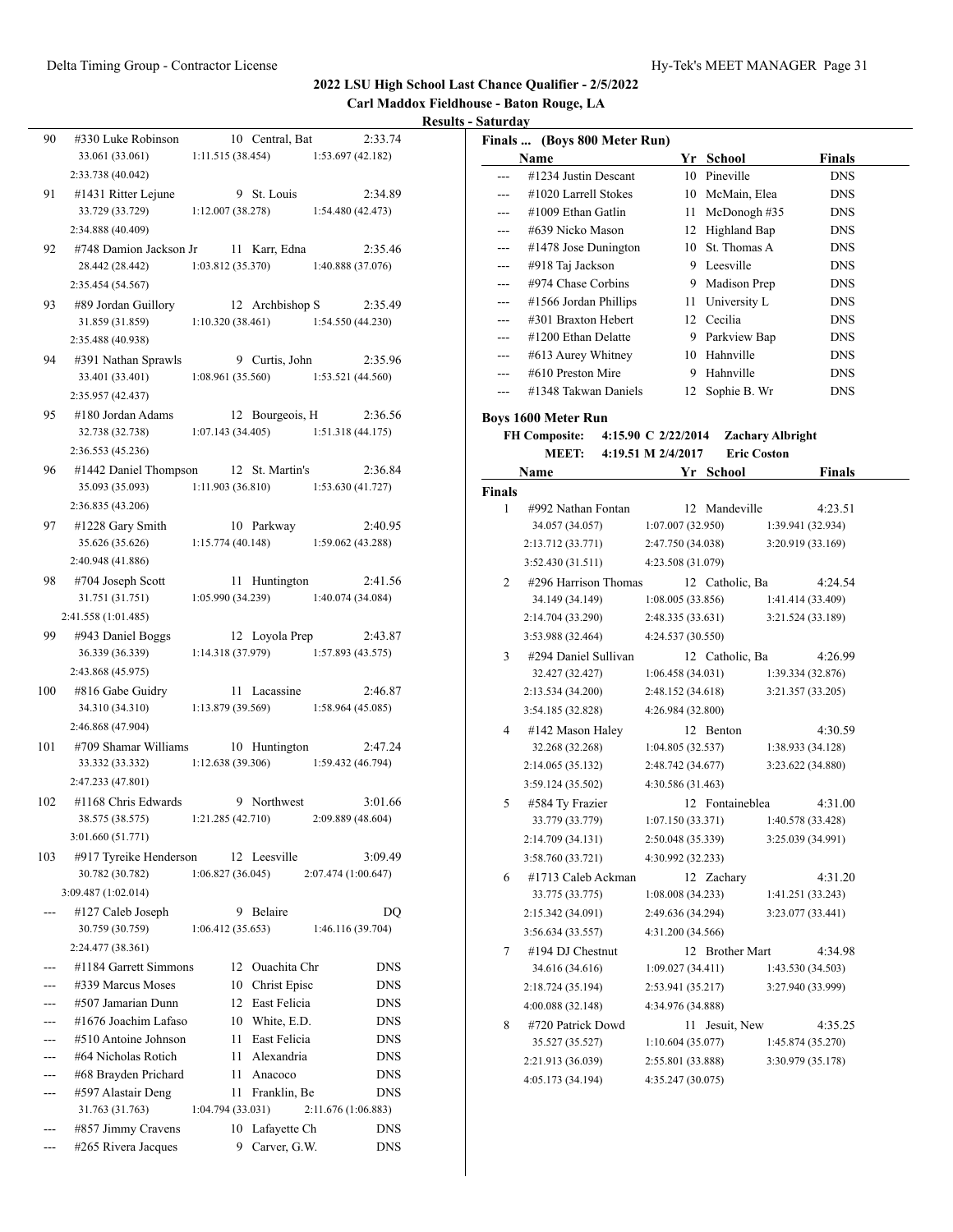| Carl Maddox Fieldhouse - Baton Rouge, LA |  |
|------------------------------------------|--|
| <b>Results - Saturday</b>                |  |

|    |                                      |                                        |                                        | Results - Saturday |
|----|--------------------------------------|----------------------------------------|----------------------------------------|--------------------|
| 9. | #463 John Walker McDonald 12 Dunham  |                                        | 4:35.31                                |                    |
|    | 35.429 (35.429)<br>2:17.268 (34.912) | 1:08.921 (33.492)<br>2:52.315 (35.047) | 1:42.356 (33.435)<br>3:27.731 (35.416) |                    |
|    | 4:02.671 (34.940)                    | 4:35.307 (32.637)                      |                                        |                    |
| 10 | #1220 Gabriel Falting                | 10 Parkway                             | 4:36.22                                |                    |
|    | 34.280 (34.280)                      | 1:08.571 (34.291)                      | 1:42.817 (34.246)                      |                    |
|    | 2:18.034(35.217)                     | 2:54.329 (36.295)                      | 3:30.742 (36.413)                      |                    |
|    | 4:05.709 (34.967)                    | 4:36.213 (30.505)                      |                                        |                    |
| 11 | #1678 Owen Tauzin                    | 11 White, E.D.                         | 4:38.18                                |                    |
|    | 34.510 (34.510)                      | 1:08.902 (34.392)                      | 1:43.433 (34.531)                      |                    |
|    | 2:18.616(35.183)                     | 2:53.811 (35.195)                      | 3:29.869 (36.058)                      |                    |
|    | 4:04.537 (34.668)                    | 4:38.172 (33.636)                      |                                        |                    |
| 12 | #586 Ben Lewis                       | 10 Fontaineblea                        | 4:39.95                                |                    |
|    | 31.687 (31.687)                      | 1:06.557(34.870)                       | 1:42.555 (35.998)                      |                    |
|    | 2:19.904 (37.349)                    | 2:57.107 (37.203)                      | 3:33.599 (36.492)                      |                    |
|    | 4:08.259 (34.660)                    | 4:39.944 (31.685)                      |                                        |                    |
| 13 | #201 Gabriel Metoyer                 | 10 Brother Mart                        | 4:40.77                                |                    |
|    | 35.006 (35.006)                      | 1:09.029(34.023)                       | 1:43.265 (34.236)                      |                    |
|    | 2:19.346 (36.081)                    | 2:54.757 (35.411)                      | 3:31.319 (36.562)                      |                    |
|    | 4:07.384 (36.065)                    | 4:40.768 (33.384)                      |                                        |                    |
| 14 | #138 Jace Luckoski                   | 11 Belle Chasse                        | 4:40.89                                |                    |
|    | 33.528 (33.528)                      | 1:07.922 (34.394)                      | 1:42.353 (34.431)                      |                    |
|    | 2:19.096 (36.743)                    | 2:55.398 (36.302)                      | 3:32.269 (36.871)                      |                    |
|    | 4:09.735 (37.466)                    | 4:40.884 (31.149)                      |                                        |                    |
| 15 | #1042 Jack Zink                      | 12 Metairie Par                        | 4:42.35                                |                    |
|    | 34.735 (34.735)                      | 1:08.674(33.939)                       | 1:42.196 (33.522)                      |                    |
|    | 2:18.931 (36.735)                    | 2:53.846 (34.915)                      | 3:30.438 (36.592)                      |                    |
|    | 4:06.764 (36.326)                    | 4:42.349 (35.586)                      |                                        |                    |
| 16 | #1286 Thomas Rogers                  | 10 Ruston                              | 4:46.25                                |                    |
|    | 33.939 (33.939)                      | 1:08.349(34.410)                       | 1:43.716 (35.367)                      |                    |
|    | 2:19.362 (35.646)                    | 2:55.451 (36.089)                      | 3:33.071 (37.620)                      |                    |
|    | 4:11.001 (37.930)                    | 4:46.242 (35.242)                      |                                        |                    |
| 17 | #495 Cameron Bourgeois               | 12 East Ascensi                        | 4:49.86                                |                    |
|    | 34.601 (34.601)                      | 1:09.240 (34.639)                      | 1:43.912 (34.672)                      |                    |
|    | 2:19.713 (35.801)                    | 2:55.636 (35.923)                      | 3:32.826 (37.190)                      |                    |
|    | 4:10.981 (38.155)                    | 4:49.853 (38.873)                      |                                        |                    |
| 18 | #405 Cris Velasquez                  | 11 D'Arbonne Wo                        | 4:50.34                                |                    |
|    | 34.096 (34.096)                      | 1:10.910 (36.814)                      | 1:46.532 (35.622)                      |                    |
|    | 2:23.496 (36.964)                    | 3:01.065 (37.569)                      | 3:38.853 (37.788)                      |                    |
|    | 4:16.177 (37.324)                    | 4:50.337(34.161)                       |                                        |                    |
| 19 | #1634 Landon Spears                  | 10 West Monroe                         | 4:50.59                                |                    |
|    | 34.408 (34.408)                      | 1:10.342 (35.934)                      | 1:46.753 (36.411)                      |                    |
|    | 2:24.170 (37.417)                    | 3:01.637 (37.467)                      | 3:40.686 (39.049)                      |                    |
|    | 4:18.193 (37.507)                    | 4:50.582 (32.390)                      |                                        |                    |
| 20 | #1204 Wyatt Whipp                    | 12 Parkview Bap                        | 4:51.36                                |                    |
|    | 35.109 (35.109)                      | 1:09.723 (34.614)                      | 1:44.634 (34.911)                      |                    |
|    | 2:20.874 (36.240)                    | 2:58.322 (37.448)                      | 3:36.487 (38.165)                      |                    |
|    | 4:15.275 (38.788)                    | 4:51.356 (36.081)                      |                                        |                    |
| 21 | #340 Jake Tournillon                 | 12 Christ Episc                        | 4:52.14                                |                    |
|    | 34.580 (34.580)                      | 1:10.794 (36.214)                      | 1:48.555 (37.761)                      |                    |
|    | 2:26.289 (37.734)                    | 3:03.353 (37.064)                      | 3:41.163 (37.810)                      |                    |
|    | 4:19.111 (37.948)                    | 4:52.134 (33.024)                      |                                        |                    |
| 22 | #597 Alastair Deng                   | 11 Franklin, Be                        | 4:53.00                                |                    |
|    | 31.807 (31.807)                      | 1:06.780 (34.973)                      | 1:43.349 (36.569)                      |                    |
|    | 2:20.425 (37.076)                    | 2:59.796 (39.371)                      | 3:39.039 (39.243)                      |                    |
|    | 4:17.004 (37.965)                    | 4:52.993 (35.989)                      |                                        |                    |
|    |                                      |                                        |                                        |                    |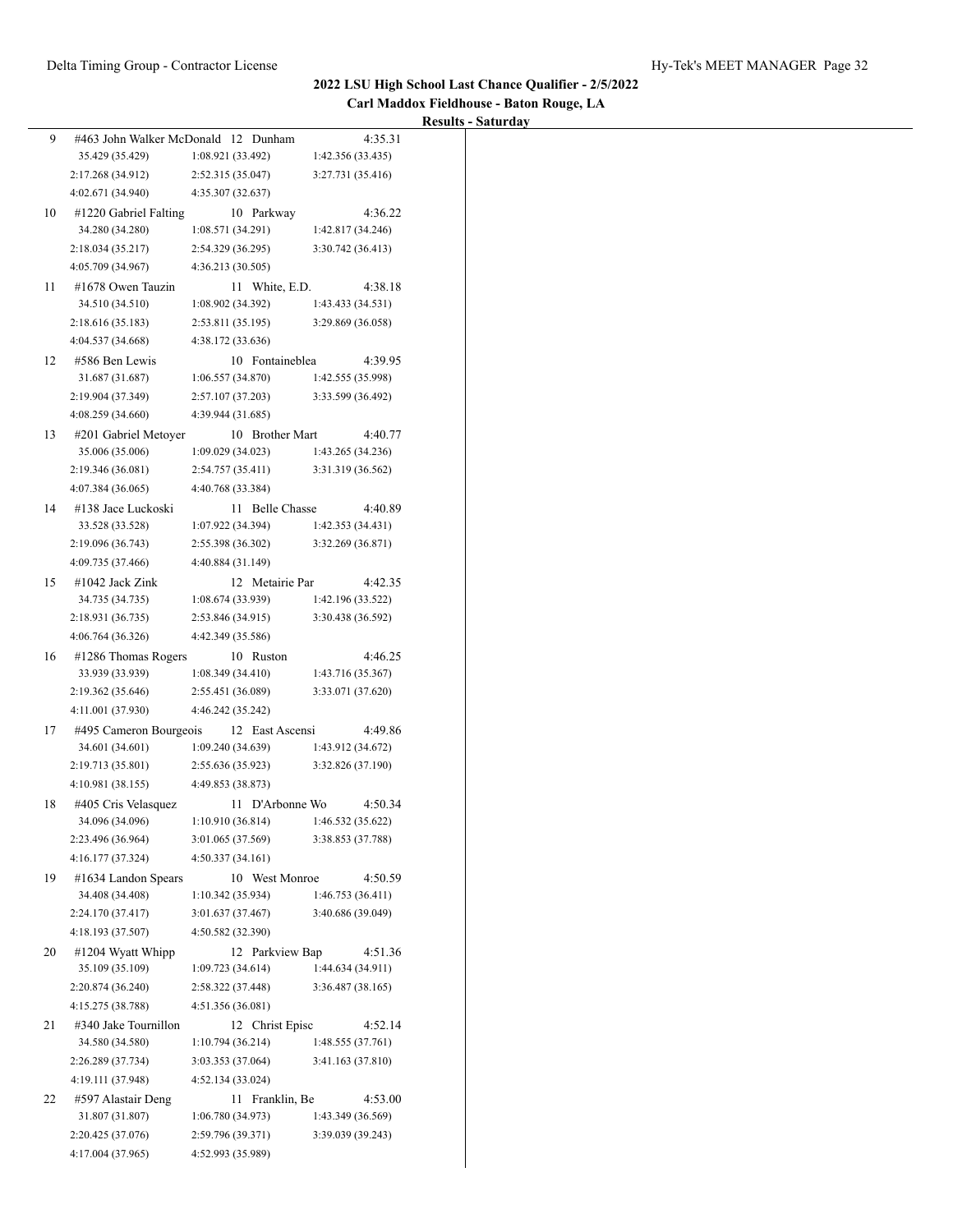**Carl Maddox Fieldhouse - Baton Rouge, LA**

|    | Finals  (Boys 1600 Meter Run) |                   |    |                    |                                       |               |
|----|-------------------------------|-------------------|----|--------------------|---------------------------------------|---------------|
|    | Name                          |                   |    | Yr School          |                                       | <b>Finals</b> |
| 23 | #464 Tyler Thibodeaux         |                   | 10 | Dunham             |                                       | 4:53.89       |
|    | 36.462 (36.462)               | 1:14.778(38.316)  |    |                    | 1:51.152 (36.374)                     |               |
|    | 2:28.757 (37.605)             | 3:07.499 (38.742) |    |                    | 3:43.626 (36.127)                     |               |
|    | 4:19.688 (36.062)             | 4:53.888 (34.201) |    |                    |                                       |               |
| 24 | #1183 Jay Parker              |                   |    | 12 Ouachita Chr    |                                       | 4:54.42       |
|    | 35.192 (35.192)               | 1:11.496 (36.304) |    |                    | 1:49.935 (38.439)                     |               |
|    | 2:27.108 (37.173)             | 3:05.322 (38.214) |    |                    | 3:43.703 (38.381)                     |               |
|    | 4:21.365 (37.662)             | 4:54.417 (33.053) |    |                    |                                       |               |
| 25 | #119 Ralston Graves           |                   | 11 | <b>Baton Rouge</b> |                                       | 4:54.73       |
|    | 35.398 (35.398)               | 1:12.858 (37.460) |    |                    | 1:50.283 (37.425)                     |               |
|    | 2:29.180 (38.897)             | 3:07.382 (38.202) |    |                    | 3:45.688 (38.306)                     |               |
|    | 4:23.229 (37.541)             | 4:54.723 (31.494) |    |                    |                                       |               |
| 26 | #103 Brady Burguieres         |                   |    | 12 Barbe           |                                       | 4:55.06       |
|    | 34.166 (34.166)               | 1:11.299 (37.133) |    |                    | 1:50.409(39.110)                      |               |
|    | 2:26.868 (36.459)             | 3:04.484 (37.616) |    |                    | 3:44.208 (39.724)                     |               |
|    | 4:22.636 (38.428)             | 4:55.058 (32.423) |    |                    |                                       |               |
| 27 | #1202 Aiden Monistere         |                   |    | 9 Parkview Bap     |                                       | 4:55.26       |
|    | 33.663 (33.663)               | 1:11.300(37.637)  |    |                    | 1:49.185 (37.885)                     |               |
|    | 2:26.966 (37.781)             | 3:05.070 (38.104) |    |                    | 3:42.958 (37.888)                     |               |
|    | 4:20.744 (37.786)             | 4:55.253 (34.509) |    |                    |                                       |               |
|    |                               |                   |    |                    |                                       |               |
| 28 | #635 Tyler Blissett           |                   |    | 8 Highland Bap     |                                       | 4:56.88       |
|    | 35.599 (35.599)               | 1:12.472 (36.873) |    |                    | 1:51.123(38.651)<br>3:46.240 (39.698) |               |
|    | 2:28.651 (37.528)             | 3:06.542 (37.891) |    |                    |                                       |               |
|    | 4:23.864 (37.624)             | 4:56.871 (33.007) |    |                    |                                       |               |
| 29 | #143 Austin Parker            |                   |    | 12 Benton          |                                       | 4:57.45       |
|    | 33.283 (33.283)               | 1:10.696(37.413)  |    |                    | 1:49.292 (38.596)                     |               |
|    | 2:27.900 (38.608)             | 3:06.441 (38.541) |    |                    | 3:45.622 (39.181)                     |               |
|    | 4:24.469 (38.847)             | 4:57.445 (32.976) |    |                    |                                       |               |
| 30 | #1257 Sullivan Hanna          |                   | 11 | Rosepine           |                                       | 4:58.46       |
|    | 36.406 (36.406)               | 1:13.531(37.125)  |    |                    | 1:51.609 (38.078)                     |               |
|    | 2:30.079 (38.470)             | 3:09.665 (39.586) |    |                    | 3:49.880 (40.215)                     |               |
|    | 4:27.182 (37.302)             | 4:58.452 (31.271) |    |                    |                                       |               |
| 31 | #401 Trent Futch              |                   | 11 | D'Arbonne Wo       |                                       | 4:58.61       |
|    | 33.844 (33.844)               | 1:09.828(35.984)  |    |                    | 1:45.965 (36.137)                     |               |
|    | 2:23.202 (37.237)             | 3:01.636 (38.434) |    |                    | 3:40.536 (38.900)                     |               |
|    | 4:20.094 (39.558)             | 4:58.601 (38.507) |    |                    |                                       |               |
| 32 | #1498 Kason Comeaux           |                   | 11 | Sulphur            |                                       | 4:58.72       |
|    | 36.427 (36.427)               | 1:13.551 (37.124) |    |                    | 1:51.149 (37.598)                     |               |
|    | 2:29.882 (38.733)             | 3:09.474 (39.592) |    |                    | 3:49.696 (40.222)                     |               |
|    | 4:28.408 (38.712)             | 4:58.717 (30.309) |    |                    |                                       |               |
| 33 | #1223 Drew Kent               |                   |    | 9 Parkway          |                                       | 4:59.30       |
|    | 33.598 (33.598)               | 1:10.590 (36.992) |    |                    | 1:48.336 (37.746)                     |               |
|    | 2:25.465 (37.129)             | 3:03.124 (37.659) |    |                    | 3:41.642 (38.518)                     |               |
|    | 4:20.745 (39.103)             | 4:59.295 (38.550) |    |                    |                                       |               |
| 34 | #1451 Henry Englehardt        |                   |    | 10 St. Paul's      |                                       | 4:59.55       |
|    | 34.204 (34.204)               | 1:10.424(36.220)  |    |                    | 1:49.259 (38.835)                     |               |
|    | 2:27.625 (38.366)             | 3:05.521 (37.896) |    |                    | 3:43.634(38.113)                      |               |
|    | 4:24.088 (40.454)             | 4:59.550 (35.463) |    |                    |                                       |               |
| 35 | #860 Matthew Edwards          |                   | 9. | Lafayette Ch       |                                       | 4:59.89       |
|    | 33.907 (33.907)               | 1:11.605 (37.698) |    |                    | 1:48.795 (37.190)                     |               |
|    | 2:26.507 (37.712)             | 3:04.379 (37.872) |    |                    | 3:42.736 (38.357)                     |               |
|    | 4:23.084 (40.348)             | 4:59.883 (36.799) |    |                    |                                       |               |
|    |                               |                   |    |                    |                                       |               |

| 36 | $\#20$ Lincoln Gines                   |                                        | 11 | Airline            |                   | 5:00.45 |
|----|----------------------------------------|----------------------------------------|----|--------------------|-------------------|---------|
|    | 36.098 (36.098)                        | 1:12.937 (36.839)                      |    |                    | 1:50.435 (37.498) |         |
|    | 2:28.975 (38.540)                      | 3:08.146 (39.171)                      |    |                    | 3:47.944 (39.798) |         |
|    | 4:26.680 (38.736)                      | 5:00.450 (33.771)                      |    |                    |                   |         |
| 37 | #1646 Garrett Deal                     |                                        |    | 11 West Ouachit    |                   | 5:00.65 |
|    | 36.527 (36.527)                        | 1:13.352 (36.825)                      |    |                    | 1:51.416 (38.064) |         |
|    | 2:29.651 (38.235)                      | 3:08.618 (38.967)                      |    |                    | 3:47.681 (39.063) |         |
|    | 4:25.879 (38.198)                      | 5:00.642 (34.763)                      |    |                    |                   |         |
| 38 | #1587 Tyler Beatty                     |                                        |    | 12 Walker          |                   | 5:00.95 |
|    | 35.994 (35.994)                        | 1:12.539 (36.545)                      |    |                    | 1:49.853 (37.314) |         |
|    | 2:27.949 (38.096)                      | 3:07.689 (39.740)                      |    |                    | 3:46.392 (38.703) |         |
|    | 4:26.237 (39.845)                      | 5:00.941 (34.704)                      |    |                    |                   |         |
| 39 | #1361 Connor Irvin                     |                                        | 11 | Southside          |                   | 5:01.31 |
|    | 34.483 (34.483)                        | 1:11.296(36.813)                       |    |                    | 1:49.927 (38.631) |         |
|    | 2:27.903 (37.976)                      | 3:07.194 (39.291)                      |    |                    | 3:46.611 (39.417) |         |
|    | 4:25.997 (39.386)                      | 5:01.306 (35.310)                      |    |                    |                   |         |
| 40 | #674 Austin Siebeneicher               |                                        | 8  | <b>Holy Savior</b> |                   | 5:01.48 |
|    | 36.655 (36.655)                        | 1:14.609 (37.954)                      |    |                    | 1:52.631(38.022)  |         |
|    | 2:30.632 (38.002)                      | 3:10.217 (39.585)                      |    |                    | 3:49.438 (39.221) |         |
|    | 4:26.965 (37.528)                      | 5:01.478 (34.514)                      |    |                    |                   |         |
| 41 | #685 Brady Sins                        |                                        | 10 | Houma Christ       |                   | 5:01.96 |
|    | 38.032 (38.032)                        | 1:16.064(38.032)                       |    |                    | 1:52.260 (36.196) |         |
|    | 2:30.710 (38.450)                      | 3:10.001 (39.291)                      |    |                    | 3:50.109 (40.108) |         |
|    | 4:27.954 (37.845)                      | 5:01.951 (33.998)                      |    |                    |                   |         |
| 42 | #1529 Jude Greenman                    |                                        | 10 | Teurlings Ca       |                   | 5:02.05 |
|    | 34.225 (34.225)                        | 1:10.846 (36.621)                      |    |                    | 1:50.005(39.159)  |         |
|    | 2:29.209 (39.204)                      | 3:08.943 (39.734)                      |    |                    | 3:49.010 (40.067) |         |
|    | 4:27.717 (38.707)                      | 5:02.046 (34.329)                      |    |                    |                   |         |
| 43 | #962 Samuel Singer                     |                                        |    | 12 Lusher Chart    |                   | 5:02.11 |
|    | 35.776 (35.776)                        | 1:12.088 (36.312)                      |    |                    | 1:50.353(38.265)  |         |
|    | 2:28.652 (38.299)                      | 3:07.305 (38.653)                      |    |                    | 3:45.335 (38.030) |         |
|    | 4:24.379 (39.044)                      | 5:02.105 (37.727)                      |    |                    |                   |         |
| 44 | #1590 Jacob Kennedy                    |                                        | 11 | Walker             |                   | 5:02.25 |
|    | 33.724 (33.724)                        | 1:11.143 (37.419)                      |    |                    | 1:50.515 (39.372) |         |
|    | 2:28.745 (38.230)                      | 3:07.615 (38.870)                      |    |                    | 3:47.259 (39.644) |         |
|    | 4:25.407 (38.148)                      | 5:02.241 (36.835)                      |    |                    |                   |         |
| 45 | #410 Bailey Tassin                     |                                        |    | 12 David Thibod    |                   | 5:04.82 |
|    | 34.864 (34.864)                        | 1:11.605(36.741)                       |    |                    | 1:50.059 (38.454) |         |
|    | 2:29.394 (39.335)                      | 3:09.149 (39.755)                      |    |                    | 3:49.485 (40.336) |         |
|    | 4:29.416 (39.931)                      | 5:04.820 (35.404)                      |    |                    |                   |         |
| 46 | #610 Preston Mire                      |                                        | 9. | Hahnville          |                   | 5:05.46 |
|    | 36.532 (36.532)                        | 1:12.856(36.324)                       |    |                    | 1:49.687 (36.831) |         |
|    | 2:28.629 (38.942)                      | 3:08.301 (39.672)                      |    |                    | 3:48.165 (39.864) |         |
|    | 4:25.568 (37.403)                      | 5:05.454 (39.887)                      |    |                    |                   |         |
| 47 | #1434 Deacon Stantz                    |                                        | 9. | St. Louis          |                   | 5:07.29 |
|    | 37.246 (37.246)                        | 1:16.022(38.776)                       |    |                    | 1:54.634(38.612)  |         |
|    | 2:33.145 (38.511)                      | 3:12.444 (39.299)                      |    |                    | 3:52.158 (39.714) |         |
|    | 4:31.783 (39.625)                      | 5:07.282 (35.499)                      |    |                    |                   |         |
| 48 | #1480 Landen Schillage                 |                                        | 12 | St. Thomas A       |                   | 5:07.47 |
|    | 35.293 (35.293)                        | 1:13.143(37.850)                       |    |                    | 1:50.868 (37.725) |         |
|    | 2:30.768 (39.900)                      | 3:11.088 (40.320)                      |    |                    | 3:51.676 (40.588) |         |
|    | 4:32.671 (40.995)                      | 5:07.461 (34.790)                      |    |                    |                   |         |
| 49 | #1085 Sam Haber                        |                                        |    | 10 Newman, Isid    |                   | 5:07.58 |
|    | 37.415 (37.415)                        | 1:14.450(37.035)                       |    |                    | 1:52.170 (37.720) |         |
|    |                                        |                                        |    |                    |                   |         |
|    | 2:30.797 (38.627)<br>4:29.151 (39.528) | 3:09.290 (38.493)<br>5:07.575 (38.425) |    |                    | 3:49.623 (40.333) |         |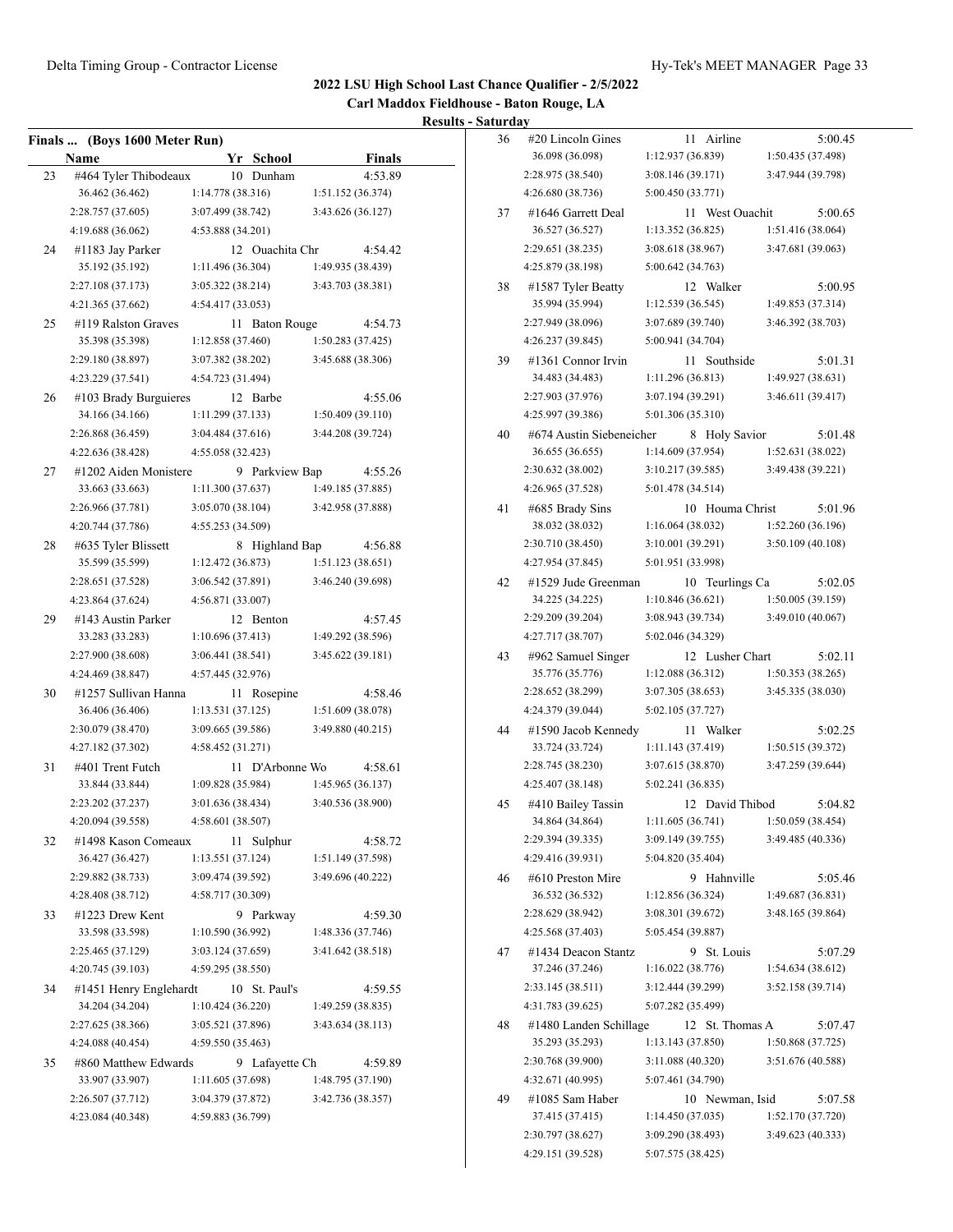| Carl Maddox Fieldhouse - Baton Rouge, LA |
|------------------------------------------|
| <b>Results - Saturday</b>                |

|    | Finals  (Boys 1600 Meter Run)<br>Name   |                                        | Yr School       | <b>Finals</b>               |
|----|-----------------------------------------|----------------------------------------|-----------------|-----------------------------|
| 50 | #578 Lawson Broussard                   |                                        | 9 Erath         | 5:08.21                     |
|    | 34.340 (34.340)                         | 1:11.915(37.575)                       |                 | 1:50.573(38.658)            |
|    | 2:30.973 (40.400)                       | 3:11.852 (40.879)                      |                 | 3:52.470 (40.618)           |
|    | 4:32.114 (39.644)                       | 5:08.209 (36.095)                      |                 |                             |
| 51 | #1644 Carson Almond                     |                                        | 9 West Ouachit  | 5:08.63                     |
|    | 36.653 (36.653)                         | 1:14.076 (37.423)                      |                 | 1:52.166 (38.090)           |
|    | 2:31.354 (39.188)                       | 3:10.754 (39.400)                      |                 | 3:50.806 (40.052)           |
|    | 4:30.652 (39.846)                       | 5:08.623 (37.972)                      |                 |                             |
| 52 | #1432 Cody Lyons                        |                                        | 11 St. Louis    | 5:08.81                     |
|    | 37.567 (37.567)                         | 1:16.738(39.171)                       |                 | 1:54.731 (37.993)           |
|    | 2:33.150 (38.419)                       | 3:12.231 (39.081)                      |                 | 3:52.864(40.633)            |
|    | 4:32.569 (39.705)                       | 5:08.802 (36.234)                      |                 |                             |
| 53 | #1525 Alex Williams                     |                                        | 10 Terrebonne   | 5:09.07                     |
|    | 37.280 (37.280)                         | 1:15.443(38.163)                       |                 | 1:53.928 (38.485)           |
|    | 2:33.436 (39.508)                       | 3:13.477(40.041)                       |                 | 3:54.352 (40.875)           |
|    | 4:35.942 (41.590)                       | 5:09.066 (33.124)                      |                 |                             |
| 54 | #320 Benjamin Hodson                    |                                        | 9 Central Lafo  | 5:09.16                     |
|    | 36.416 (36.416)                         | 1:14.413 (37.997)                      |                 | 1:53.258(38.845)            |
|    | 2:33.109 (39.851)                       | 3:13.326 (40.217)                      |                 | 3:53.749 (40.423)           |
|    | 4:33.313 (39.564)                       | 5:09.158 (35.845)                      |                 |                             |
| 55 | #945 Warren Graves                      |                                        | 12 Loyola Prep  | 5:09.44                     |
|    | 37.154 (37.154)                         | 1:14.582 (37.428)                      |                 | 1:53.668 (39.086)           |
|    | 2:33.635 (39.967)                       | 3:13.352 (39.717)                      |                 | 3:54.212 (40.860)           |
|    | 4:34.047 (39.835)                       | 5:09.439 (35.392)                      |                 |                             |
| 56 | #1035 Paul Emonet                       |                                        | 11 Metairie Par | 5:09.53                     |
|    | 34.721 (34.721)                         | 1:10.845(36.124)                       |                 | 1:47.169 (36.324)           |
|    | 2:24.944 (37.775)                       | 3:03.726 (38.782)                      |                 | 3:44.294 (40.568)           |
|    | 4:25.475(41.181)                        | 5:09.529 (44.055)                      |                 |                             |
| 57 | #424 Gunter Findley                     |                                        | 12 Denham Sprin | 5:09.69                     |
|    | 37.062 (37.062)                         | 1:14.323(37.261)                       |                 | 1:52.717 (38.394)           |
|    | 2:30.887 (38.170)                       | 3:09.286 (38.399)                      |                 | 3:49.145 (39.859)           |
|    | 4:25.566 (36.421)                       | 5:09.686 (44.121)                      |                 |                             |
| 58 | #1377 Seth Simien                       |                                        | 12 St. Augustin | 5:11.99                     |
|    | 34.369 (34.369)                         | 1:09.935 (35.566)                      |                 | 1:48.069(38.134)            |
|    | 2:27.313 (39.244)                       | 3:07.866 (40.553)                      |                 | 3:50.998 (43.132)           |
|    | 4:32.272 (41.274)                       | 5:11.988 (39.716)                      |                 |                             |
| 59 | #673 Cayden Gorham                      |                                        | 8 Holy Savior   | 5:12.63                     |
|    | 37.522 (37.522)                         | 1:16.026(38.504)                       |                 | 1:54.357 (38.331)           |
|    | 2:33.352 (38.995)                       | 3:13.693 (40.341)<br>5:12.626 (36.502) |                 | 3:55.310 (41.617)           |
|    | 4:36.125 (40.815)                       |                                        |                 |                             |
| 60 | #92 Aldrich Wilberg<br>33.144 (33.144)  | 1:10.082 (36.938)                      | 11 Archbishop S | 5:14.87<br>1:51.214(41.132) |
|    | 2:34.347 (43.133)                       | 3:17.224 (42.877)                      |                 | 3:59.587 (42.363)           |
|    | 4:40.641 (41.054)                       | 5:14.866 (34.225)                      |                 |                             |
|    |                                         |                                        |                 |                             |
| 61 | #1665 Caleb Guilbeau<br>34.200 (34.200) | 1:10.943(36.744)                       | 12 Westgate     | 5:16.15<br>1:52.089(41.146) |
|    | 2:34.254 (42.166)                       | 3:15.246 (40.992)                      |                 | 3:56.399(41.153)            |
|    | 4:36.846 (40.447)                       | 5:16.144 (39.299)                      |                 |                             |
|    | #123 Conrad Schoegl                     |                                        | 11 Baton Rouge  |                             |
| 62 | 36.768 (36.768)                         | 1:14.989 (38.221)                      |                 | 5:19.84<br>1:55.021(40.032) |
|    | 2:36.353 (41.332)                       | 3:16.193 (39.840)                      |                 | 3:57.431 (41.238)           |
|    | 4:38.216 (40.785)                       | 5:19.838 (41.623)                      |                 |                             |
|    |                                         |                                        |                 |                             |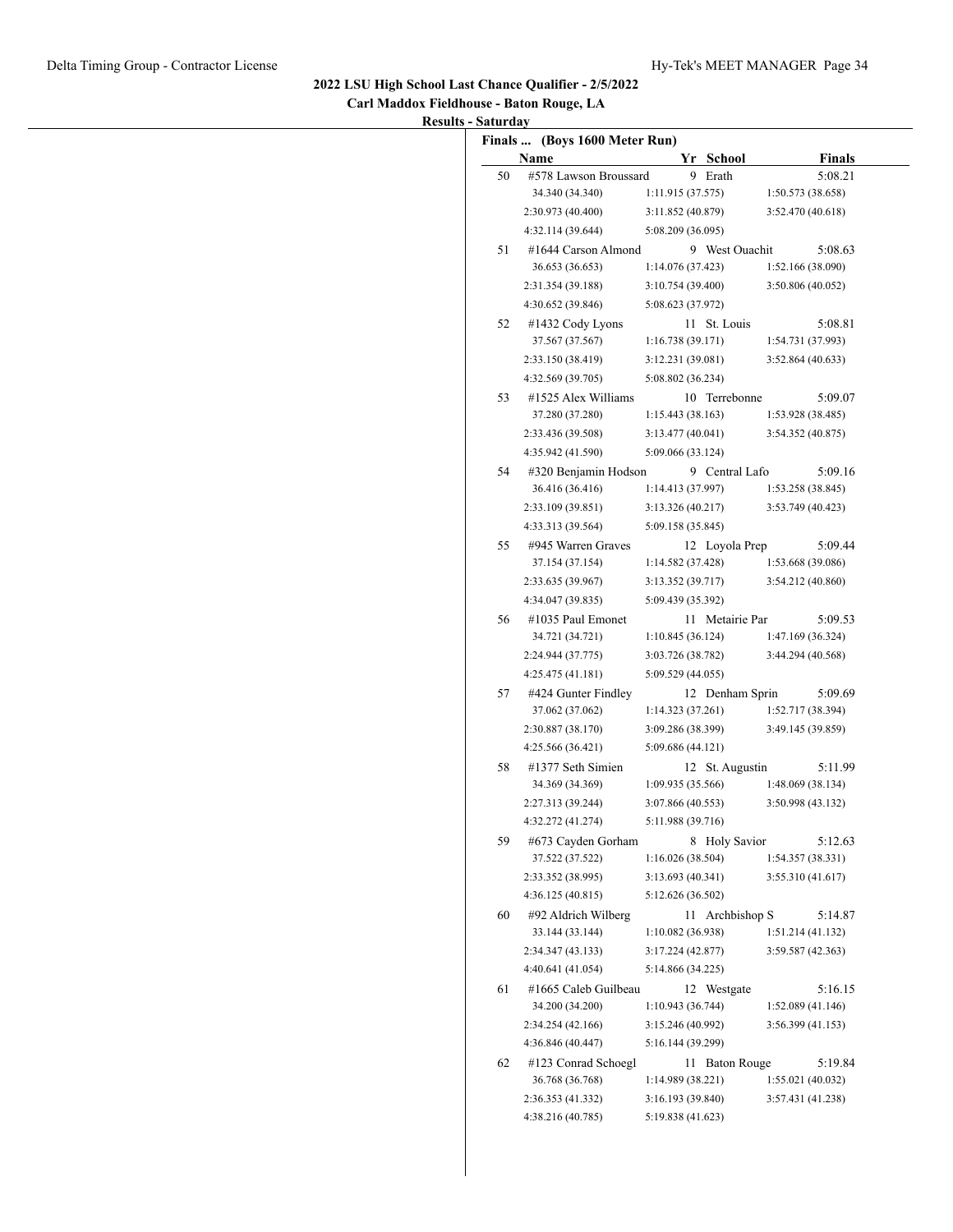| Carl Maddox Fieldhouse - Baton Rouge, LA |  |
|------------------------------------------|--|
| Results - Saturday                       |  |

|    |                                        |                                        |                                        | <b>Results - Saturday</b> |
|----|----------------------------------------|----------------------------------------|----------------------------------------|---------------------------|
| 63 | #646 Aedan DeFrates                    | 11 Holy Cross                          | 5:19.99                                |                           |
|    | 35.554 (35.554)                        | 1:13.957(38.403)                       | 1:52.894 (38.937)                      |                           |
|    | 2:32.852 (39.958)                      | 3:13.725 (40.873)                      | 3:56.197 (42.472)                      |                           |
|    | 4:38.753 (42.556)                      | 5:19.981 (41.228)                      |                                        |                           |
| 64 | #1618 Andrew Godke                     | 12 West Felicia                        | 5:20.40                                |                           |
|    | 38.123 (38.123)                        | 1:17.211 (39.088)                      | 1:57.106 (39.895)                      |                           |
|    | 2:37.798 (40.692)                      | 3:19.298 (41.500)                      | 4:01.143 (41.845)                      |                           |
|    | 4:44.011 (42.868)                      | 5:20.395 (36.384)                      |                                        |                           |
| 65 | #324 Logan Adams                       | 12 Central, Bat                        | 5:20.79                                |                           |
|    | 37.694 (37.694)                        | 1:16.312(38.618)                       | 1:55.640 (39.328)                      |                           |
|    | 2:35.740(40.100)                       | 3:17.766 (42.026)                      | 4:00.865 (43.099)                      |                           |
|    | 4:44.067 (43.202)                      | 5:20.783 (36.716)                      |                                        |                           |
| 66 | #228 John Patrick Bartle               | 10 Byrd, C.E.                          | 5:21.42                                |                           |
|    | 32.952 (32.952)                        | 1:07.920 (34.968)                      | 1:47.480 (39.560)                      |                           |
|    | 2:30.088 (42.608)                      | 3:14.323 (44.235)                      | 3:56.582(42.259)                       |                           |
|    | 4:38.442 (41.860)                      | 5:21.412 (42.970)                      |                                        |                           |
| 67 | #64 Nicholas Rotich                    | 11 Alexandria                          | 5:21.59                                |                           |
|    | 33.740 (33.740)                        | 1:10.800(37.060)                       | 1:52.101 (41.301)                      |                           |
|    | 2:34.333 (42.232)                      | 3:16.393 (42.060)                      | 3:58.902 (42.509)                      |                           |
|    | 4:42.185 (43.283)                      | 5:21.584 (39.399)                      |                                        |                           |
| 68 | #409 Jackson Jarret                    | 9 David Thibod                         | 5:21.89                                |                           |
|    | 35.748 (35.748)                        | 1:13.798 (38.050)                      | 1:54.925(41.127)                       |                           |
|    | 2:37.101 (42.176)                      | 3:20.085 (42.984)                      | 4:03.444 (43.359)                      |                           |
|    | 4:44.858 (41.414)                      | 5:21.887 (37.029)                      |                                        |                           |
| 69 | #1721 Noah McNeeley                    | 10 Zachary                             | 5:22.33                                |                           |
|    | 35.654 (35.654)<br>2:37.838 (42.340)   | 1:13.234 (37.580)<br>3:19.184 (41.346) | 1:55.498 (42.264)<br>4:01.431 (42.247) |                           |
|    |                                        |                                        |                                        |                           |
|    | 4:44.952 (43.521)                      | 5:22.330 (37.378)                      |                                        |                           |
| 70 | #365 Revius Norris Jr                  | 10 Cox, Helen                          | 5:25.13                                |                           |
|    | 34.473 (34.473)                        | 1:12.320(37.847)                       | 1:52.970 (40.650)                      |                           |
|    | 2:36.009 (43.039)                      | 3:19.353 (43.344)                      | 4:03.256 (43.903)                      |                           |
|    | 4:46.334 (43.078)                      | 5:25.127 (38.793)                      |                                        |                           |
| 71 | #559 Logan Beane                       | 10 Episcopal                           | 5:25.14                                |                           |
|    | 38.548 (38.548)                        | 1:17.546 (38.998)                      | 1:56.838 (39.292)                      |                           |
|    | 2:36.857(40.019)                       | 3:18.600(41.743)                       | 4:01.609 (43.009)                      |                           |
|    | 4:45.249 (43.640)                      | 5:25.138 (39.890)                      |                                        |                           |
| 72 | $\#1081$ Myles Barnett                 | 10 Newman, Isid                        | 5:25.65                                |                           |
|    | 37.654 (37.654)<br>2:41.382 (42.227)   | 1:17.450 (39.796)<br>3:23.065 (41.683) | 1:59.155 (41.705)<br>4:04.636 (41.571) |                           |
|    | 4:45.826 (41.190)                      | 5:25.647 (39.821)                      |                                        |                           |
| 73 | #440 Ryan Lacy                         | 10 Destrehan                           | 5:25.76                                |                           |
|    | 36.044 (36.044)                        | 1:13.848 (37.804)                      | 1:53.685 (39.837)                      |                           |
|    | 2:34.645 (40.960)                      | 3:17.096(42.451)                       | 4:00.273 (43.177)                      |                           |
|    | 4:44.485 (44.212)                      | 5:25.756 (41.271)                      |                                        |                           |
| 74 | #572 Quinten Messer                    | 12 Episcopal                           | 5:26.97                                |                           |
|    | 39.363 (39.363)                        | 1:17.984 (38.621)                      | 1:56.654 (38.670)                      |                           |
|    | 2:35.905 (39.251)                      | 3:14.137 (38.232)                      | 3:57.333 (43.196)                      |                           |
|    | 4:41.498 (44.165)                      | 5:26.970 (45.473)                      |                                        |                           |
|    |                                        |                                        |                                        |                           |
| 75 | #577 Braxton Bright<br>35.942 (35.942) | 9 Erath<br>1:12.918 (36.976)           | 5:27.43<br>1:54.730 (41.812)           |                           |
|    | 2:37.503 (42.773)                      | 3:20.984 (43.481)                      | 4:04.912 (43.928)                      |                           |
|    | 4:48.678 (43.766)                      | 5:27.424 (38.746)                      |                                        |                           |
| 76 | #1138 Elijah Palao                     | 10 Northshore                          | 5:29.38                                |                           |
|    | 35.444 (35.444)                        | 1:14.265 (38.821)                      | 1:55.870 (41.605)                      |                           |
|    | 2:38.647 (42.777)                      | 3:22.243 (43.596)                      | 4:06.039 (43.796)                      |                           |
|    | 4:50.943 (44.904)                      | 5:29.380 (38.438)                      |                                        |                           |
|    |                                        |                                        |                                        |                           |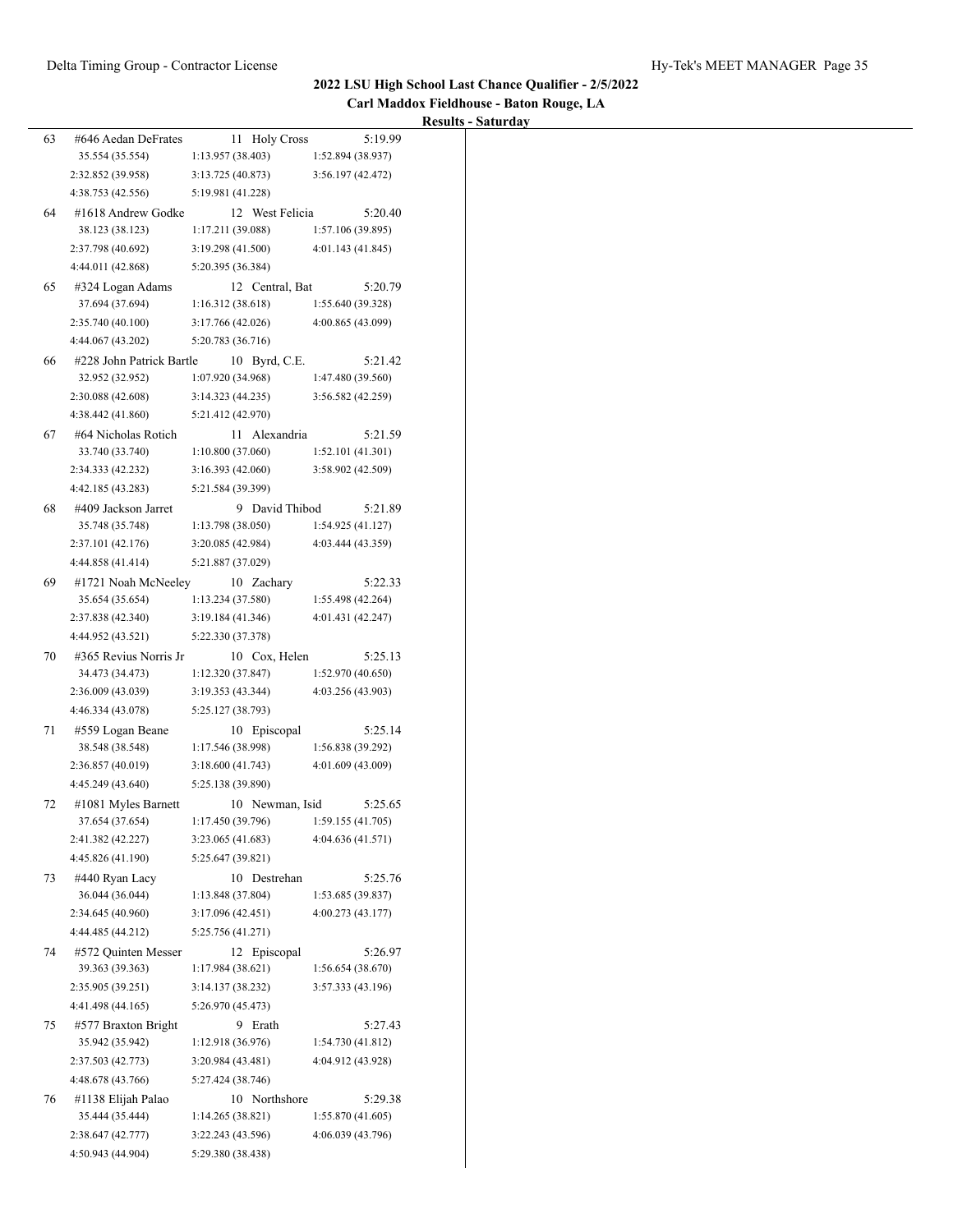**Carl Maddox Fieldhouse - Baton Rouge, LA**

|    | Finals  (Boys 1600 Meter Run)        |                   |    |                 |                              |
|----|--------------------------------------|-------------------|----|-----------------|------------------------------|
|    | Name                                 |                   |    | Yr School       | <b>Finals</b>                |
| 77 | #925 Matthew Desrosiers              |                   | 11 | Live Oak        | 5:30.51                      |
|    | 36.396 (36.396)                      | 1:13.761 (37.365) |    |                 | 1:54.103 (40.342)            |
|    | 2:38.957 (44.854)                    | 3:23.743 (44.786) |    |                 | 4:09.514 (45.771)            |
|    | 4:52.224(42.710)                     | 5:30.508 (38.284) |    |                 |                              |
| 78 | #965 Josh Brady                      |                   |    | 10 Lutcher      | 5:31.96                      |
|    | 33.633 (33.633)                      | 1:12.881 (39.248) |    |                 | 1:56.600(43.719)             |
|    | 2:39.178 (42.578)                    | 3:25.503 (46.325) |    |                 | 4:11.220 (45.717)            |
|    | 4:56.332(45.112)                     | 5:31.959 (35.627) |    |                 |                              |
| 79 | #1073 Aden Romero                    |                   |    | 11 New Iberia   | 5:32.34                      |
|    | 34.761 (34.761)                      | 1:13.110 (38.349) |    |                 | 1:54.442 (41.332)            |
|    | 2:36.659 (42.217)                    | 3:19.549 (42.890) |    |                 | 4:04.184 (44.635)            |
|    | 4:50.195 (46.011)                    | 5:32.337 (42.143) |    |                 |                              |
| 80 | #91 Enrico Tapia                     |                   |    | 10 Archbishop S | 5:33.37                      |
|    | 38.346 (38.346)                      | 1:17.550 (39.204) |    |                 | 2:00.262 (42.712)            |
|    | 2:44.435 (44.173)                    | 3:29.266 (44.831) |    |                 | 4:13.965 (44.699)            |
|    | 4:56.255 (42.290)                    | 5:33.366 (37.111) |    |                 |                              |
| 81 | #811 Lucas Corbello                  |                   | 9  | Lacassine       | 5:33.64                      |
|    | 35.633 (35.633)                      | 1:15.518(39.885)  |    |                 | 1:59.783(44.265)             |
|    | 2:43.799 (44.016)                    | 3:28.684 (44.885) |    |                 | 4:14.045 (45.361)            |
|    | 4:58.834 (44.789)                    | 5:33.635 (34.801) |    |                 |                              |
| 82 | #1521 Luke Manno                     |                   |    | 12 Terrebonne   | 5:34.04                      |
|    | 37.588 (37.588)                      | 1:17.274 (39.686) |    |                 | 1:57.704(40.430)             |
|    | 2:40.730 (43.026)                    | 3:25.320 (44.590) |    |                 | 4:11.496 (46.176)            |
|    | 4:55.075 (43.579)                    | 5:34.031 (38.956) |    |                 |                              |
| 83 | #741 Leonard Bradley                 |                   |    | 10 Karr, Edna   | 5:37.75                      |
|    | 36.022 (36.022)                      | 1:15.063(39.041)  |    |                 | 1:58.500(43.437)             |
|    | 2:42.905 (44.405)                    | 3:29.162 (46.257) |    |                 | 4:14.528 (45.366)            |
|    | 5:00.581 (46.053)                    | 5:37.750 (37.169) |    |                 |                              |
| 84 | #757 K'Mon Washington                |                   |    | 9 Karr, Edna    | 5:37.84                      |
|    | 34.913 (34.913)                      | 1:14.555 (39.642) |    |                 | 1:57.715(43.160)             |
|    | 2:42.488 (44.773)                    | 3:26.972 (44.484) |    |                 | 4:13.953 (46.981)            |
|    | 4:56.708 (42.755)                    | 5:37.836 (41.128) |    |                 |                              |
|    |                                      |                   |    |                 |                              |
| 85 | #1660 Jonah Byrom<br>39.048 (39.048) | 1:18.197 (39.149) |    | 9 Westgate      | 5:37.88<br>1:57.764 (39.567) |
|    | 2:43.140 (45.376)                    | 3:27.538 (44.398) |    |                 | 4:14.326 (46.788)            |
|    | 5:00.661(46.335)                     | 5:37.871 (37.210) |    |                 |                              |
|    |                                      |                   |    |                 |                              |
| 86 | #1479 Jacob Mullis                   |                   |    | 10 St. Thomas A | 5:37.91                      |
|    | 33.865 (33.865)                      | 1:12.529 (38.664) |    |                 | 1:55.540 (43.011)            |
|    | 2:39.884 (44.344)                    | 3:25.415(45.531)  |    |                 | 4:11.801 (46.386)            |
|    | 4:56.561 (44.760)                    | 5:37.910 (41.350) |    |                 |                              |
| 87 | #820 Jake Lebert                     |                   |    | 9 Lacassine     | 5:40.92                      |
|    | 39.371 (39.371)                      | 1:20.249 (40.878) |    |                 | 2:05.591 (45.342)            |
|    | 2:52.649 (47.058)                    | 3:36.210 (43.561) |    |                 | 4:24.512 (48.302)            |
|    | 5:10.313 (45.801)                    | 5:40.912 (30.599) |    |                 |                              |
| 88 | #626 Landon Seilhan                  |                   |    | 10 Hathaway     | 5:41.19                      |
|    | 36.531 (36.531)                      | 1:16.378 (39.847) |    |                 | 2:01.529 (45.151)            |
|    | 2:47.077 (45.548)                    | 3:31.128 (44.051) |    |                 | 4:15.605 (44.477)            |
|    | 5:00.582 (44.977)                    | 5:41.181 (40.599) |    |                 |                              |
| 89 | #75 Connor Kelso                     |                   | 9. | ARCA            | 5:42.42                      |
|    | 34.112 (34.112)                      | 1:11.986 (37.874) |    |                 | 1:55.332 (43.346)            |
|    | 2:38.757 (43.425)                    | 3:23.720 (44.963) |    |                 | 4:11.020 (47.300)            |
|    | 5:00.012 (48.992)                    | 5:42.419 (42.407) |    |                 |                              |
|    |                                      |                   |    |                 |                              |

| 90  | #1615 Parker Bristow                        |                                        | 12 West Felicia | 5:42.59                      |
|-----|---------------------------------------------|----------------------------------------|-----------------|------------------------------|
|     | 40.837 (40.837)                             | 1:21.851 (41.014)                      |                 | 2:03.960 (42.109)            |
|     | 2:48.530 (44.570)                           | 3:33.316 (44.786)                      |                 | 4:18.554(45.238)             |
|     | 5:02.626 (44.072)                           | 5:42.583 (39.957)                      |                 |                              |
| 91  | #65 Nicholas Scott                          |                                        | 10 Alexandria   | 5:43.39                      |
|     | 37.029 (37.029)                             | 1:16.856(39.827)                       |                 | 2:01.995 (45.139)            |
|     | 2:45.789 (43.794)                           | 3:31.610 (45.821)                      |                 | 4:17.966 (46.356)            |
|     | 5:05.297 (47.331)                           | 5:43.390 (38.093)                      |                 |                              |
| 92  | #438 Matthew Duffy                          |                                        | 11 Destrehan    | 5:44.09                      |
|     | 38.187 (38.187)                             | 1:19.024 (40.837)                      |                 | 2:03.811 (44.787)            |
|     | 2:50.261 (46.450)                           | 3:36.177 (45.916)                      |                 | 4:22.148 (45.971)            |
|     | 5:06.321 (44.173)                           | 5:44.083 (37.762)                      |                 |                              |
| 93  | #173 Lazaro Cruz                            |                                        | 12 Bonnabel     | 5:47.49                      |
|     | 35.236 (35.236)                             | 1:12.122(36.886)                       |                 | 1:53.726 (41.604)            |
|     | 2:39.535 (45.809)                           | 3:26.173 (46.638)                      |                 | 4:17.233 (51.060)            |
|     | 5:04.104 (46.871)                           | 5:47.484 (43.380)                      |                 |                              |
| 94  | #301 Braxton Hebert                         |                                        | 12 Cecilia      | 5:48.41                      |
|     | 37.136 (37.136)                             | 1:17.422(40.286)                       |                 | 1:58.703 (41.281)            |
|     | 2:45.465 (46.762)                           | 3:34.153 (48.688)                      |                 | 4:22.373 (48.220)            |
|     | 5:08.969 (46.596)                           | 5:48.403 (39.434)                      |                 |                              |
|     | #1174 Nathan Dart                           |                                        |                 |                              |
| 95  | 34.039 (34.039)                             | 1:13.454(39.415)                       | 10 Oakdale      | 5:48.78<br>1:57.170 (43.716) |
|     |                                             |                                        |                 | 4:19.899 (47.395)            |
|     | 2:44.476 (47.306)                           | 3:32.504 (48.028)                      |                 |                              |
|     | 5:06.875 (46.976)                           | 5:48.772 (41.897)                      |                 |                              |
| 96  | #329 Jack Samuel Resnick<br>39.472 (39.472) | 1:21.019 (41.547)                      | 11 Central, Bat | 5:50.46                      |
|     |                                             |                                        |                 | 2:04.642 (43.623)            |
|     | 2:51.566 (46.924)<br>5:10.843 (45.820)      | 3:39.673 (48.107)<br>5:50.458 (39.615) |                 | 4:25.023 (45.350)            |
|     |                                             |                                        |                 |                              |
| 97  | #21 Collin Hawkins<br>36.023 (36.023)       | 1:15.963 (39.940)                      | 9 Airline       | 5:56.12<br>2:01.124 (45.161) |
|     | 2:47.370 (46.246)                           | 3:35.233 (47.863)                      |                 | 4:22.953 (47.720)            |
|     | 5:11.919 (48.966)                           | 5:56.119 (44.200)                      |                 |                              |
| 98  | #1104 Mason Collins                         |                                        | 12 North DeSoto | 5:58.23                      |
|     | 36.334 (36.334)                             | 1:16.469(40.135)                       |                 | 2:01.218 (44.749)            |
|     | 2:48.177 (46.959)                           | 3:35.881 (47.704)                      |                 | 4:24.122 (48.241)            |
|     | 5:12.681 (48.559)                           | 5:58.225 (45.544)                      |                 |                              |
|     |                                             |                                        | 12 Bonnabel     |                              |
| 99  | #177 Roy Morales<br>40.557 (40.557)         | 1:22.070 (41.513)                      |                 | 6:05.78<br>2:06.183 (44.113) |
|     | 2:53.006 (46.823)                           | 3:40.756 (47.750)                      |                 | 4:28.324 (47.568)            |
|     | 5:19.005 (50.681)                           | 6:05.779 (46.774)                      |                 |                              |
| 100 | #1048 Tanner Romero                         |                                        | 10 Midland      | 6:06.55                      |
|     | 36.018 (36.018)                             | 1:16.323(40.305)                       |                 | 2:01.615 (45.292)            |
|     | 2:49.666 (48.051)                           | 3:39.034 (49.368)                      |                 | 4:29.533 (50.499)            |
|     | 5:18.910 (49.377)                           | 6:06.549 (47.639)                      |                 |                              |
|     | #1500 Rolan George                          |                                        |                 |                              |
| 101 | 38.373 (38.373)                             | 1:14.661 (36.288)                      | 11 Sulphur      | 6:08.70<br>1:55.487 (40.826) |
|     | 2:42.848 (47.361)                           | 3:33.652 (50.804)                      |                 | 4:25.930 (52.278)            |
|     | 5:21.293 (55.363)                           | 6:08.698 (47.405)                      |                 |                              |
|     |                                             |                                        |                 |                              |
| 102 | #73 Joshua Bonin<br>39.131 (39.131)         | 1:20.767(41.636)                       | 10 ARCA         | 6:08.78<br>2:04.344 (43.577) |
|     | 2:51.464 (47.120)                           | 3:39.892 (48.428)                      |                 | 4:30.185 (50.293)            |
|     | 5:21.221 (51.036)                           | 6:08.774(47.553)                       |                 |                              |
|     | #1103 Thatcher Bates                        |                                        | 10 North DeSoto | 6:19.52                      |
| 103 | 35.216 (35.216)                             | 1:11.035 (35.819)                      |                 | 1:52.362 (41.327)            |
|     | 2:40.254 (47.892)                           | 3:33.178 (52.924)                      |                 | 4:28.965 (55.787)            |
|     | 5:26.882 (57.917)                           | 6:19.519 (52.637)                      |                 |                              |
|     |                                             |                                        |                 |                              |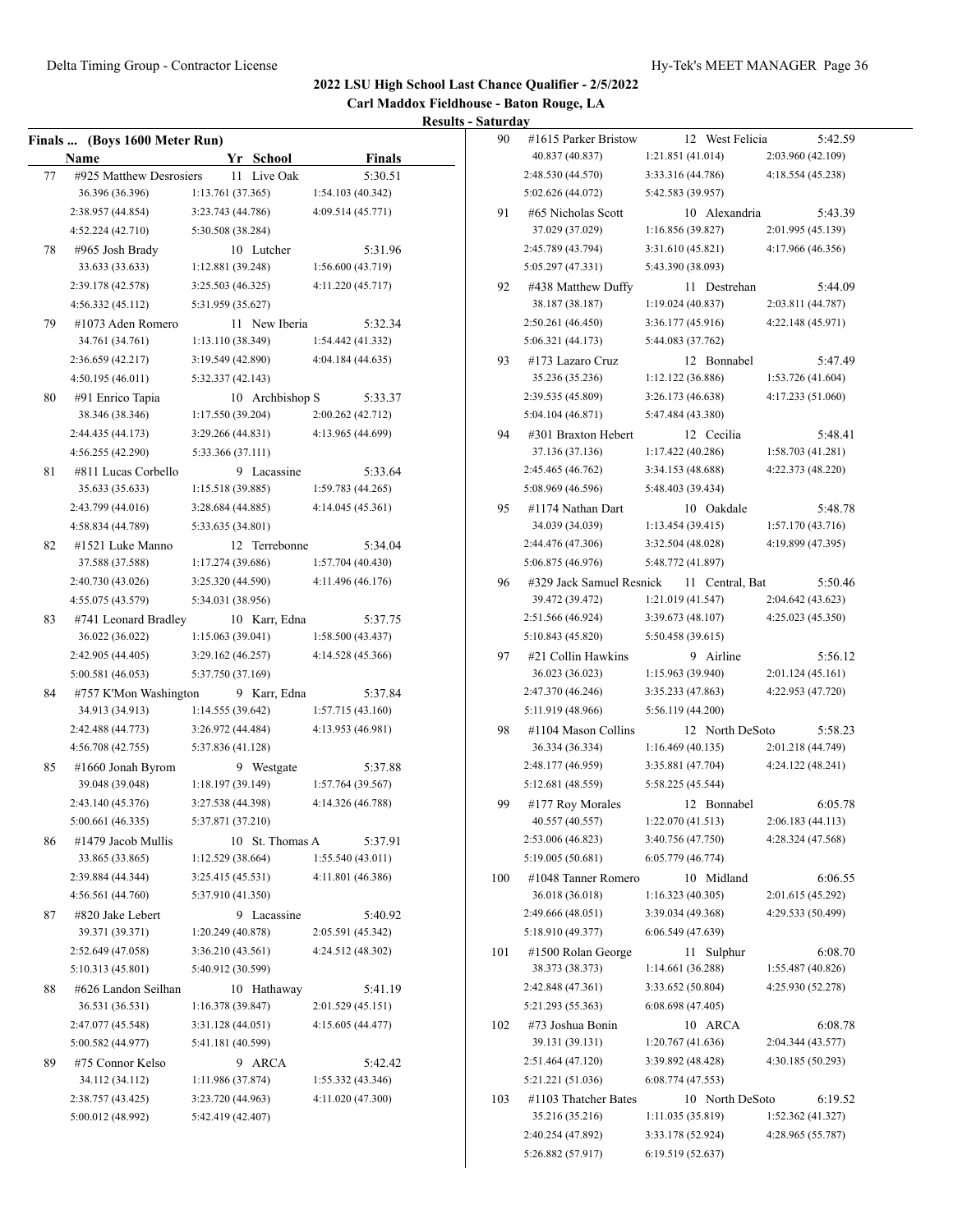**Carl Maddox Fieldhouse - Baton Rouge, LA Results - Saturday**

|     | Finals  (Boys 1600 Meter Run)<br><b>Name</b> |                     |      | Yr School       |                     | <b>Finals</b> |
|-----|----------------------------------------------|---------------------|------|-----------------|---------------------|---------------|
| 104 | #1332 Aiden Carruth                          |                     |      | 7 Slaughter Co  |                     | 6:21.05       |
|     | 35.311 (35.311)                              | 1:15.728(40.417)    |      |                 | 2:05.626 (49.898)   |               |
|     | 2:58.931(53.305)                             | 3:55.527(56.596)    |      |                 | 4:45.726 (50.199)   |               |
|     | 5:28.776 (43.050)                            |                     |      |                 |                     |               |
|     |                                              | 6:21.045 (52.269)   |      |                 |                     |               |
| 105 | #383 Luke Galey                              |                     |      | 10 Curtis, John |                     | 6:24.07       |
|     | 42.262 (42.262)                              | 1:26.636(44.374)    |      |                 | 2:15.365 (48.729)   |               |
|     | 3:05.806(50.441)                             | 3:57.046 (51.240)   |      |                 | 4:48.612 (51.566)   |               |
|     | 5:38.024 (49.412)                            | 6:24.068(46.044)    |      |                 |                     |               |
| 106 | #264 Eric Horn                               |                     |      | 11 Carver, G.W. |                     | 6:25.62       |
|     | 38.909 (38.909)                              | 1:18.439(39.530)    |      |                 | 2:01.380 (42.941)   |               |
|     | 2:51.193 (49.813)                            | 3:41.374 (50.181)   |      |                 | 4:41.753 (1:00.379) |               |
|     | 5:39.522 (57.769)                            | 6:25.619(46.097)    |      |                 |                     |               |
| 107 | $\#1568$ James Upp                           |                     |      | 12 University L |                     | 6:27.93       |
|     | 36.648 (36.648)                              | 1:19.797(43.149)    |      |                 | 2:07.389 (47.592)   |               |
|     | 2:58.330 (50.941)                            | 3:53.373 (55.043)   |      |                 | 4:46.323 (52.950)   |               |
|     | 5:41.511 (55.188)                            | 6:27.925(46.415)    |      |                 |                     |               |
| 108 | #38 Abe Director                             |                     |      | 9 Albany        |                     | 6:32.12       |
|     | 37.782 (37.782)                              | 1:21.594(43.812)    |      |                 | 2:11.487 (49.893)   |               |
|     | 3:03.833 (52.346)                            | 3:57.575 (53.742)   |      |                 | 4:48.632 (51.057)   |               |
|     | 5:44.210 (55.578)                            | 6:32.115(47.905)    |      |                 |                     |               |
| 109 | #710 Treyvon Williams                        |                     |      | 12 Huntington   |                     | 7:04.32       |
|     | 37.201 (37.201)                              | 1:17.526(40.325)    |      |                 | 2:02.524 (44.998)   |               |
|     | 2:57.275 (54.751)                            | 3:59.198 (1:01.923) |      |                 | 5:06.123 (1:06.925) |               |
|     | 6:08.504(1:02.381)                           |                     |      |                 |                     |               |
| 110 | #797 Earyn Young                             |                     |      | 11 Kipp Booker  |                     | 7:09.08       |
|     | 40.440 (40.440)                              | 1:23.051(42.612)    |      |                 | 2:09.193 (46.142)   |               |
|     | 2:57.547 (48.354)                            | 3:48.442 (50.895)   |      |                 | 4:42.869 (54.427)   |               |
|     | 5:33.637 (50.768)                            | 7:09.075 (1:35.438) |      |                 |                     |               |
| 111 | #263 Corey Harrison                          |                     |      | 9 Carver, G.W.  |                     | 7:37.00       |
|     | 41.559 (41.559)                              | 1:27.097 (45.538)   |      |                 | 2:22.213 (55.116)   |               |
|     | 3:22.034(59.821)                             | 4:23.634(1:01.600)  |      |                 | 5:30.596 (1:06.962) |               |
|     | 6:37.288(1:06.692)                           | 7:36.994 (59.706)   |      |                 |                     |               |
|     | #920 Jaymie Ruthefor                         |                     |      | 11 Leesville    |                     | <b>DNF</b>    |
|     | 38.556 (38.556)                              | 1:18.099(39.543)    |      |                 | 1:58.781 (40.682)   |               |
|     | 2:39.896(41.115)                             | 3:21.949 (42.053)   |      |                 |                     |               |
|     | #1454 Dominic Muguira 10 St. Paul's          |                     |      |                 |                     | DO            |
|     | 32.855 (32.855)                              | 1:10.584 (37.729)   |      |                 | 1:49.074 (38.490)   |               |
|     | 2:27.396 (38.322)                            | 3:06.238 (38.842)   |      |                 | 3:45.300 (39.062)   |               |
|     | 4:23.926 (38.626)                            | 4:58.749 (34.824)   |      |                 |                     |               |
| --- | #1246 Taylor Huddleston                      |                     |      | 8 Quitman       |                     | DNS           |
| --- | #613 Aurey Whitney                           |                     | 10   | Hahnville       |                     | DNS.          |
| --- | #319 Jose Guerra                             |                     | 11   | Central Lafo    |                     | DNS           |
| --- | #100 Tennyson Foshee                         |                     |      | 9 Ascension Ep  |                     | DNS           |
|     | #339 Marcus Moses                            |                     |      | 10 Christ Episc |                     | DNS           |
| --- | #653 Noah Murina                             |                     |      | 10 Holy Cross   |                     | DNS           |
| --- | $\#1491$ Jase Pope                           |                     | 12   | Sterlington     |                     | DNS           |
| --- | #1351 Terrence Joseph                        |                     | 9.   | Sophie B. Wr    |                     | DNS           |
|     | #507 Jamarian Dunn                           |                     |      | 12 East Felicia |                     | DNS.          |
| --- | #1352 Gary Pitt                              |                     | 12   | Sophie B. Wr    |                     | DNS           |
| --- | #912 Preston Chase                           |                     | 9    | Leesville       |                     | DNS           |
| --- | #955 Franklin Roemer                         |                     | 10   | Loyola Prep     |                     | DNS.          |
| --- | #510 Antoine Johnson                         |                     | 11 - | East Felicia    |                     | DNS.          |
|     | #1446 Lawson Campbell                        |                     | 11   | St. Michael     |                     | DNS.          |
| --- |                                              |                     |      |                 |                     |               |
| --- | #1047 Camden Myers                           |                     | 12   | Midland         |                     | DNS           |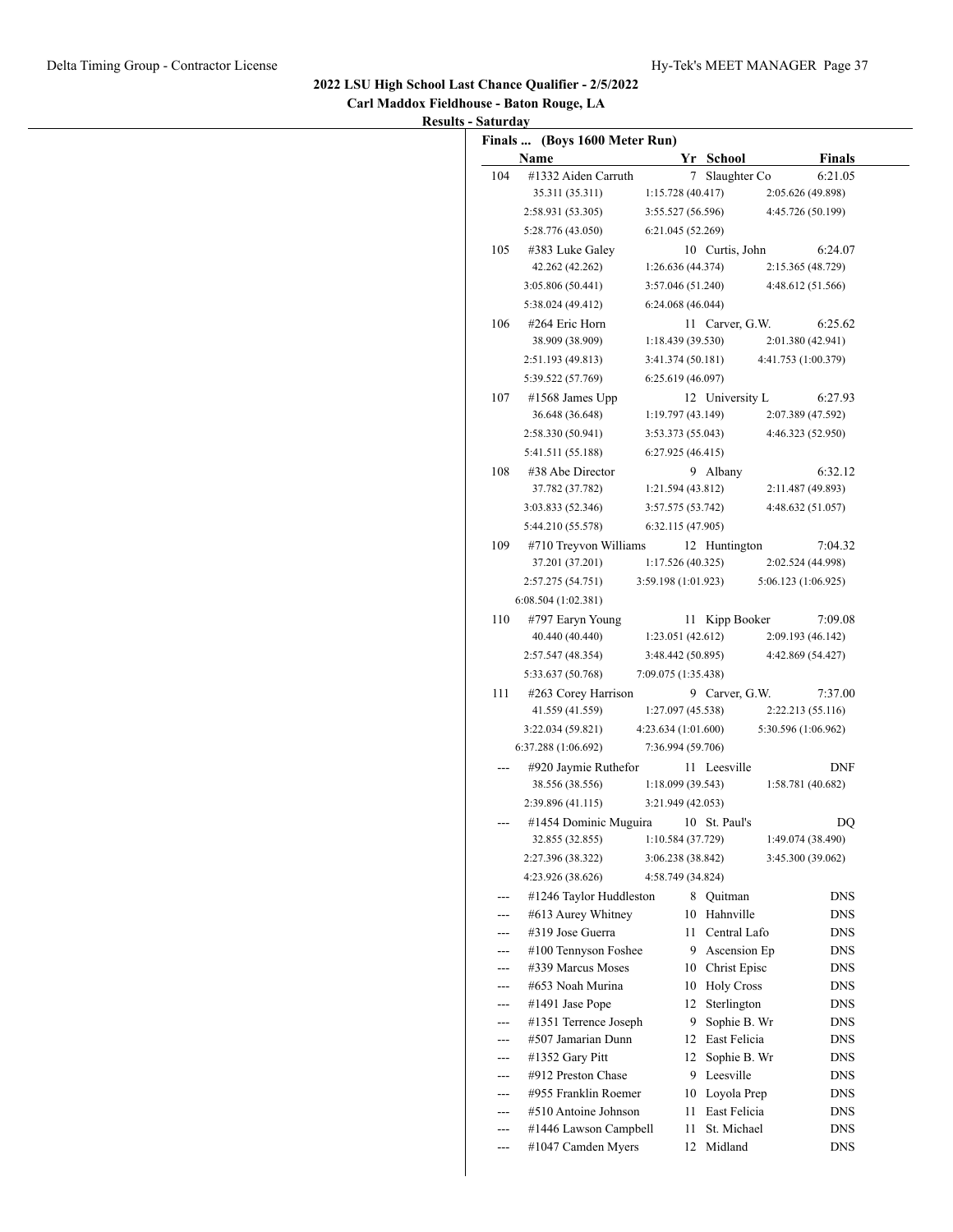| #858 Santil Darilus<br>11 Lafayette Ch<br><b>DNS</b><br>Finals  (Boys 3200 Meter Run)<br>---<br>9 University L<br><b>DNS</b><br>#1563 Anderson Krupula<br>Yr School<br>Name<br>Finals<br>---<br>11 Vandebilt Ca<br>#1572 Robert Galinsky<br><b>DNS</b><br>#195 Daniel Falk<br>10 Brother Mart<br>10:00.15<br>7<br>36.792 (36.792)<br>1:12.511 (35.719)<br>1:49.542 (37.031)<br><b>Boys 3200 Meter Run</b><br>2:26.980 (37.438)<br>3:04.401 (37.421)<br>3:41.307 (36.906)<br><b>Eric Coston</b><br><b>FH Composite:</b><br>9:17.07 C 2017<br>4:19.070 (37.763)<br>4:56.749 (37.679)<br>5:33.892 (37.143)<br><b>MEET:</b><br><b>Eric Coston</b><br>9:17.07 M 2/4/2017<br>6:50.901 (38.424)<br>6:12.477 (38.585)<br>7:29.828 (38.927)<br>Name<br>Yr School<br><b>Finals</b><br>8:08.913 (39.085)<br>8:47.821 (38.908)<br>9:25.651 (37.830)<br><b>Finals</b><br>10:00.146 (34.496)<br>#992 Nathan Fontan<br>12 Mandeville<br>9:31.58<br>1<br>#1560 Blayton Bernard<br>11 University L<br>10:00.69<br>8<br>34.976 (34.976)<br>1:10.834 (35.858)<br>1:47.464 (36.630)<br>35.746 (35.746)<br>1:11.463(35.717)<br>1:48.143 (36.680)<br>2:24.324 (36.860)<br>3:00.855 (36.531)<br>3:36.955 (36.100)<br>2:25.141 (36.998)<br>3:01.585(36.444)<br>3:37.707 (36.122)<br>4:13.391 (36.436)<br>4:49.846 (36.455)<br>5:25.925 (36.079)<br>4:14.201 (36.494)<br>4:50.681 (36.480)<br>5:27.609 (36.928)<br>6:02.190(36.265)<br>6:38.081 (35.891)<br>7:14.047 (35.966)<br>6:05.880 (38.271)<br>6:45.800 (39.920)<br>7:25.362 (39.562)<br>7:49.982 (35.935)<br>8:25.146 (35.164)<br>8:59.652 (34.506)<br>8:05.816 (40.454)<br>8:45.361 (39.545)<br>9:24.340 (38.979)<br>9:31.576 (31.924)<br>10:00.685 (36.345)<br>#294 Daniel Sullivan<br>12 Catholic, Ba<br>9:36.67<br>2<br>#1678 Owen Tauzin<br>10:00.82<br>11 White, E.D.<br>9<br>34.979 (34.979)<br>1:10.951 (35.972)<br>1:47.573 (36.622)<br>37.843 (37.843)<br>1:50.882(1:13.040)<br>1:50.908(0.026)<br>2:24.431 (36.858)<br>3:00.928 (36.497)<br>3:37.039 (36.111)<br>3:05.087 (36.546)<br>2:28.541 (37.633)<br>3:42.054 (36.967)<br>4:13.555 (36.516)<br>4:50.129 (36.574)<br>5:26.326 (36.197)<br>4:17.516 (35.462)<br>4:56.523 (39.007)<br>5:34.711 (38.188)<br>6:02.568 (36.242)<br>6:38.233 (35.665)<br>7:14.571 (36.338)<br>6:12.399 (37.688)<br>6:50.446(38.047)<br>7:29.517 (39.071)<br>7:50.973 (36.402)<br>8:27.450 (36.477)<br>9:03.240 (35.790)<br>8:09.438 (39.921)<br>8:48.214 (38.776)<br>9:25.992 (37.778)<br>9:36.663 (33.424)<br>10:00.818 (34.827)<br>#285 Steven Mayer<br>12 Catholic, Ba<br>9:45.75<br>3<br>10 Fontaineblea<br>#586 Ben Lewis<br>10:10.35<br>10<br>35.090 (35.090)<br>1:11.214 (36.124)<br>1:48.127 (36.913)<br>36.894 (36.894)<br>1:13.261 (36.367)<br>1:49.904 (36.643)<br>2:24.755 (36.628)<br>3:01.342 (36.587)<br>3:37.330 (35.988)<br>3:04.556 (37.204)<br>2:27.352 (37.448)<br>3:42.549 (37.993)<br>4:13.901 (36.571)<br>4:50.203 (36.302)<br>5:26.774 (36.571)<br>4:19.838 (37.289)<br>4:57.926 (38.088)<br>5:35.886 (37.960)<br>6:03.340 (36.566)<br>6:40.556 (37.216)<br>7:17.671 (37.115)<br>6:13.941 (38.055)<br>6:52.487 (38.546)<br>7:32.882 (40.395)<br>7:55.500 (37.829)<br>8:33.524 (38.024)<br>9:11.115 (37.591)<br>8:13.781 (40.899)<br>8:54.373 (40.592)<br>9:34.911 (40.538)<br>9:45.747 (34.633)<br>10:10.343 (35.433)<br>#1365 Peyton Bourgeois<br>11 St. Amant<br>9:51.63<br>4<br>#200 Gabriel Levy<br>11 Brother Mart<br>10:11.76<br>11<br>37.268 (37.268)<br>1:15.059 (37.791)<br>1:52.000 (36.941)<br>36.541 (36.541)<br>1:12.051(35.510)<br>1:49.091 (37.040)<br>2:28.738 (36.738)<br>3:06.054 (37.316)<br>4:19.017 (1:12.963)<br>2:26.551 (37.460)<br>3:41.749 (1:15.198)<br>4:19.506 (37.757)<br>4:57.431 (38.414)<br>5:34.229 (36.798)<br>6:12.123 (37.894)<br>4:58.094 (38.588)<br>5:36.545 (38.451)<br>6:14.761 (38.216)<br>6:49.827 (37.704)<br>7:27.283 (37.456)<br>8:05.728 (38.445)<br>6:54.844(40.083)<br>7:34.894 (40.050)<br>8:15.103 (40.209)<br>8:43.354 (37.626)<br>9:19.817 (36.463)<br>9:51.479 (31.662)<br>8:54.880 (39.777)<br>9:34.178 (39.298)<br>10:11.748 (37.570)<br>9:51.628 (0.149)<br>10:11.760 (0.012)<br>#1286 Thomas Rogers<br>10 Ruston<br>9:55.61<br>5<br>#1445 Cooper Bankston<br>11 St. Michael<br>10:12.64<br>12<br>1:11.696 (36.080)<br>1:48.377 (36.681)<br>35.616 (35.616)<br>1:13.973 (36.817)<br>1:50.945 (36.972)<br>37.156 (37.156)<br>2:25.375 (36.998)<br>3:01.822 (36.447)<br>3:38.047 (36.225)<br>2:28.275 (37.330)<br>3:05.716 (37.441)<br>3:43.243 (37.527)<br>4:14.678 (36.631)<br>4:51.182 (36.504)<br>5:28.119 (36.937)<br>4:20.535 (37.292)<br>4:58.637 (38.102)<br>5:36.885 (38.248)<br>6:05.654 (37.535)<br>6:45.025 (39.371)<br>7:24.215 (39.190)<br>6:15.265 (38.380)<br>6:54.518 (39.253)<br>7:34.025 (39.507)<br>8:04.148 (39.933)<br>8:42.692 (38.544)<br>9:20.548 (37.856)<br>8:13.600 (39.575)<br>8:53.748 (40.148)<br>9:33.048 (39.300)<br>9:55.609 (35.061)<br>10:12.631 (39.584)<br>9:59.86<br>#1713 Caleb Ackman<br>12 Zachary<br>6<br>#1453 Gage Graham<br>12 St. Paul's<br>10:15.29<br>13<br>37.580 (37.580)<br>1:14.399 (36.819)<br>1:49.989 (35.590)<br>37.003 (37.003)<br>1:13.530 (36.527)<br>1:50.433(36.903)<br>2:28.178 (38.189)<br>3:42.901 (1:14.723)<br>4:19.715 (36.814)<br>3:05.206 (37.554)<br>2:27.652 (37.219)<br>3:42.740 (37.534)<br>4:56.843 (37.128)<br>5:34.028 (37.185)<br>6:11.687 (37.659)<br>4:20.033 (37.293)<br>4:58.245 (38.212)<br>5:36.315 (38.070)<br>6:49.706 (38.019)<br>7:29.229 (39.523)<br>8:08.622 (39.393)<br>6:53.997 (39.186)<br>6:14.811 (38.496)<br>7:34.523 (40.526)<br>8:46.555 (37.933)<br>9:23.543 (36.988)<br>9:59.860 (36.317)<br>8:16.493 (41.970)<br>8:57.615 (41.122)<br>9:39.562 (41.947)<br>9:59.930 (0.070)<br>10:15.283 (35.722) |  |  | <b>Results - Saturday</b> | 2022 LSU High School Last Chance Qualifier - 2/5/2022<br>Carl Maddox Fieldhouse - Baton Rouge, LA |  |
|-----------------------------------------------------------------------------------------------------------------------------------------------------------------------------------------------------------------------------------------------------------------------------------------------------------------------------------------------------------------------------------------------------------------------------------------------------------------------------------------------------------------------------------------------------------------------------------------------------------------------------------------------------------------------------------------------------------------------------------------------------------------------------------------------------------------------------------------------------------------------------------------------------------------------------------------------------------------------------------------------------------------------------------------------------------------------------------------------------------------------------------------------------------------------------------------------------------------------------------------------------------------------------------------------------------------------------------------------------------------------------------------------------------------------------------------------------------------------------------------------------------------------------------------------------------------------------------------------------------------------------------------------------------------------------------------------------------------------------------------------------------------------------------------------------------------------------------------------------------------------------------------------------------------------------------------------------------------------------------------------------------------------------------------------------------------------------------------------------------------------------------------------------------------------------------------------------------------------------------------------------------------------------------------------------------------------------------------------------------------------------------------------------------------------------------------------------------------------------------------------------------------------------------------------------------------------------------------------------------------------------------------------------------------------------------------------------------------------------------------------------------------------------------------------------------------------------------------------------------------------------------------------------------------------------------------------------------------------------------------------------------------------------------------------------------------------------------------------------------------------------------------------------------------------------------------------------------------------------------------------------------------------------------------------------------------------------------------------------------------------------------------------------------------------------------------------------------------------------------------------------------------------------------------------------------------------------------------------------------------------------------------------------------------------------------------------------------------------------------------------------------------------------------------------------------------------------------------------------------------------------------------------------------------------------------------------------------------------------------------------------------------------------------------------------------------------------------------------------------------------------------------------------------------------------------------------------------------------------------------------------------------------------------------------------------------------------------------------------------------------------------------------------------------------------------------------------------------------------------------------------------------------------------------------------------------------------------------------------------------------------------------------------------------------------------------------------------------------------------------------------------------------------------------------------------------------------------------------------------------------------------------------------------------------------------------------------------------------------------------------------------------------------------------------------------------------------------------------------------------------------------------------------------------------------------------------------------------------------------------------------------------------------------------------------------------------------------------------------------------------------------------------------------------------------------------------------------------------------------------------------------------------------------------------------------------------------------------------------------------------------------------------------------------------------------------------------------------------------------------------------------------|--|--|---------------------------|---------------------------------------------------------------------------------------------------|--|
|                                                                                                                                                                                                                                                                                                                                                                                                                                                                                                                                                                                                                                                                                                                                                                                                                                                                                                                                                                                                                                                                                                                                                                                                                                                                                                                                                                                                                                                                                                                                                                                                                                                                                                                                                                                                                                                                                                                                                                                                                                                                                                                                                                                                                                                                                                                                                                                                                                                                                                                                                                                                                                                                                                                                                                                                                                                                                                                                                                                                                                                                                                                                                                                                                                                                                                                                                                                                                                                                                                                                                                                                                                                                                                                                                                                                                                                                                                                                                                                                                                                                                                                                                                                                                                                                                                                                                                                                                                                                                                                                                                                                                                                                                                                                                                                                                                                                                                                                                                                                                                                                                                                                                                                                                                                                                                                                                                                                                                                                                                                                                                                                                                                                                                                                                                 |  |  |                           |                                                                                                   |  |
|                                                                                                                                                                                                                                                                                                                                                                                                                                                                                                                                                                                                                                                                                                                                                                                                                                                                                                                                                                                                                                                                                                                                                                                                                                                                                                                                                                                                                                                                                                                                                                                                                                                                                                                                                                                                                                                                                                                                                                                                                                                                                                                                                                                                                                                                                                                                                                                                                                                                                                                                                                                                                                                                                                                                                                                                                                                                                                                                                                                                                                                                                                                                                                                                                                                                                                                                                                                                                                                                                                                                                                                                                                                                                                                                                                                                                                                                                                                                                                                                                                                                                                                                                                                                                                                                                                                                                                                                                                                                                                                                                                                                                                                                                                                                                                                                                                                                                                                                                                                                                                                                                                                                                                                                                                                                                                                                                                                                                                                                                                                                                                                                                                                                                                                                                                 |  |  |                           |                                                                                                   |  |
|                                                                                                                                                                                                                                                                                                                                                                                                                                                                                                                                                                                                                                                                                                                                                                                                                                                                                                                                                                                                                                                                                                                                                                                                                                                                                                                                                                                                                                                                                                                                                                                                                                                                                                                                                                                                                                                                                                                                                                                                                                                                                                                                                                                                                                                                                                                                                                                                                                                                                                                                                                                                                                                                                                                                                                                                                                                                                                                                                                                                                                                                                                                                                                                                                                                                                                                                                                                                                                                                                                                                                                                                                                                                                                                                                                                                                                                                                                                                                                                                                                                                                                                                                                                                                                                                                                                                                                                                                                                                                                                                                                                                                                                                                                                                                                                                                                                                                                                                                                                                                                                                                                                                                                                                                                                                                                                                                                                                                                                                                                                                                                                                                                                                                                                                                                 |  |  |                           |                                                                                                   |  |
|                                                                                                                                                                                                                                                                                                                                                                                                                                                                                                                                                                                                                                                                                                                                                                                                                                                                                                                                                                                                                                                                                                                                                                                                                                                                                                                                                                                                                                                                                                                                                                                                                                                                                                                                                                                                                                                                                                                                                                                                                                                                                                                                                                                                                                                                                                                                                                                                                                                                                                                                                                                                                                                                                                                                                                                                                                                                                                                                                                                                                                                                                                                                                                                                                                                                                                                                                                                                                                                                                                                                                                                                                                                                                                                                                                                                                                                                                                                                                                                                                                                                                                                                                                                                                                                                                                                                                                                                                                                                                                                                                                                                                                                                                                                                                                                                                                                                                                                                                                                                                                                                                                                                                                                                                                                                                                                                                                                                                                                                                                                                                                                                                                                                                                                                                                 |  |  |                           |                                                                                                   |  |
|                                                                                                                                                                                                                                                                                                                                                                                                                                                                                                                                                                                                                                                                                                                                                                                                                                                                                                                                                                                                                                                                                                                                                                                                                                                                                                                                                                                                                                                                                                                                                                                                                                                                                                                                                                                                                                                                                                                                                                                                                                                                                                                                                                                                                                                                                                                                                                                                                                                                                                                                                                                                                                                                                                                                                                                                                                                                                                                                                                                                                                                                                                                                                                                                                                                                                                                                                                                                                                                                                                                                                                                                                                                                                                                                                                                                                                                                                                                                                                                                                                                                                                                                                                                                                                                                                                                                                                                                                                                                                                                                                                                                                                                                                                                                                                                                                                                                                                                                                                                                                                                                                                                                                                                                                                                                                                                                                                                                                                                                                                                                                                                                                                                                                                                                                                 |  |  |                           |                                                                                                   |  |
|                                                                                                                                                                                                                                                                                                                                                                                                                                                                                                                                                                                                                                                                                                                                                                                                                                                                                                                                                                                                                                                                                                                                                                                                                                                                                                                                                                                                                                                                                                                                                                                                                                                                                                                                                                                                                                                                                                                                                                                                                                                                                                                                                                                                                                                                                                                                                                                                                                                                                                                                                                                                                                                                                                                                                                                                                                                                                                                                                                                                                                                                                                                                                                                                                                                                                                                                                                                                                                                                                                                                                                                                                                                                                                                                                                                                                                                                                                                                                                                                                                                                                                                                                                                                                                                                                                                                                                                                                                                                                                                                                                                                                                                                                                                                                                                                                                                                                                                                                                                                                                                                                                                                                                                                                                                                                                                                                                                                                                                                                                                                                                                                                                                                                                                                                                 |  |  |                           |                                                                                                   |  |
|                                                                                                                                                                                                                                                                                                                                                                                                                                                                                                                                                                                                                                                                                                                                                                                                                                                                                                                                                                                                                                                                                                                                                                                                                                                                                                                                                                                                                                                                                                                                                                                                                                                                                                                                                                                                                                                                                                                                                                                                                                                                                                                                                                                                                                                                                                                                                                                                                                                                                                                                                                                                                                                                                                                                                                                                                                                                                                                                                                                                                                                                                                                                                                                                                                                                                                                                                                                                                                                                                                                                                                                                                                                                                                                                                                                                                                                                                                                                                                                                                                                                                                                                                                                                                                                                                                                                                                                                                                                                                                                                                                                                                                                                                                                                                                                                                                                                                                                                                                                                                                                                                                                                                                                                                                                                                                                                                                                                                                                                                                                                                                                                                                                                                                                                                                 |  |  |                           |                                                                                                   |  |
|                                                                                                                                                                                                                                                                                                                                                                                                                                                                                                                                                                                                                                                                                                                                                                                                                                                                                                                                                                                                                                                                                                                                                                                                                                                                                                                                                                                                                                                                                                                                                                                                                                                                                                                                                                                                                                                                                                                                                                                                                                                                                                                                                                                                                                                                                                                                                                                                                                                                                                                                                                                                                                                                                                                                                                                                                                                                                                                                                                                                                                                                                                                                                                                                                                                                                                                                                                                                                                                                                                                                                                                                                                                                                                                                                                                                                                                                                                                                                                                                                                                                                                                                                                                                                                                                                                                                                                                                                                                                                                                                                                                                                                                                                                                                                                                                                                                                                                                                                                                                                                                                                                                                                                                                                                                                                                                                                                                                                                                                                                                                                                                                                                                                                                                                                                 |  |  |                           |                                                                                                   |  |
|                                                                                                                                                                                                                                                                                                                                                                                                                                                                                                                                                                                                                                                                                                                                                                                                                                                                                                                                                                                                                                                                                                                                                                                                                                                                                                                                                                                                                                                                                                                                                                                                                                                                                                                                                                                                                                                                                                                                                                                                                                                                                                                                                                                                                                                                                                                                                                                                                                                                                                                                                                                                                                                                                                                                                                                                                                                                                                                                                                                                                                                                                                                                                                                                                                                                                                                                                                                                                                                                                                                                                                                                                                                                                                                                                                                                                                                                                                                                                                                                                                                                                                                                                                                                                                                                                                                                                                                                                                                                                                                                                                                                                                                                                                                                                                                                                                                                                                                                                                                                                                                                                                                                                                                                                                                                                                                                                                                                                                                                                                                                                                                                                                                                                                                                                                 |  |  |                           |                                                                                                   |  |
|                                                                                                                                                                                                                                                                                                                                                                                                                                                                                                                                                                                                                                                                                                                                                                                                                                                                                                                                                                                                                                                                                                                                                                                                                                                                                                                                                                                                                                                                                                                                                                                                                                                                                                                                                                                                                                                                                                                                                                                                                                                                                                                                                                                                                                                                                                                                                                                                                                                                                                                                                                                                                                                                                                                                                                                                                                                                                                                                                                                                                                                                                                                                                                                                                                                                                                                                                                                                                                                                                                                                                                                                                                                                                                                                                                                                                                                                                                                                                                                                                                                                                                                                                                                                                                                                                                                                                                                                                                                                                                                                                                                                                                                                                                                                                                                                                                                                                                                                                                                                                                                                                                                                                                                                                                                                                                                                                                                                                                                                                                                                                                                                                                                                                                                                                                 |  |  |                           |                                                                                                   |  |
|                                                                                                                                                                                                                                                                                                                                                                                                                                                                                                                                                                                                                                                                                                                                                                                                                                                                                                                                                                                                                                                                                                                                                                                                                                                                                                                                                                                                                                                                                                                                                                                                                                                                                                                                                                                                                                                                                                                                                                                                                                                                                                                                                                                                                                                                                                                                                                                                                                                                                                                                                                                                                                                                                                                                                                                                                                                                                                                                                                                                                                                                                                                                                                                                                                                                                                                                                                                                                                                                                                                                                                                                                                                                                                                                                                                                                                                                                                                                                                                                                                                                                                                                                                                                                                                                                                                                                                                                                                                                                                                                                                                                                                                                                                                                                                                                                                                                                                                                                                                                                                                                                                                                                                                                                                                                                                                                                                                                                                                                                                                                                                                                                                                                                                                                                                 |  |  |                           |                                                                                                   |  |
|                                                                                                                                                                                                                                                                                                                                                                                                                                                                                                                                                                                                                                                                                                                                                                                                                                                                                                                                                                                                                                                                                                                                                                                                                                                                                                                                                                                                                                                                                                                                                                                                                                                                                                                                                                                                                                                                                                                                                                                                                                                                                                                                                                                                                                                                                                                                                                                                                                                                                                                                                                                                                                                                                                                                                                                                                                                                                                                                                                                                                                                                                                                                                                                                                                                                                                                                                                                                                                                                                                                                                                                                                                                                                                                                                                                                                                                                                                                                                                                                                                                                                                                                                                                                                                                                                                                                                                                                                                                                                                                                                                                                                                                                                                                                                                                                                                                                                                                                                                                                                                                                                                                                                                                                                                                                                                                                                                                                                                                                                                                                                                                                                                                                                                                                                                 |  |  |                           |                                                                                                   |  |
|                                                                                                                                                                                                                                                                                                                                                                                                                                                                                                                                                                                                                                                                                                                                                                                                                                                                                                                                                                                                                                                                                                                                                                                                                                                                                                                                                                                                                                                                                                                                                                                                                                                                                                                                                                                                                                                                                                                                                                                                                                                                                                                                                                                                                                                                                                                                                                                                                                                                                                                                                                                                                                                                                                                                                                                                                                                                                                                                                                                                                                                                                                                                                                                                                                                                                                                                                                                                                                                                                                                                                                                                                                                                                                                                                                                                                                                                                                                                                                                                                                                                                                                                                                                                                                                                                                                                                                                                                                                                                                                                                                                                                                                                                                                                                                                                                                                                                                                                                                                                                                                                                                                                                                                                                                                                                                                                                                                                                                                                                                                                                                                                                                                                                                                                                                 |  |  |                           |                                                                                                   |  |
|                                                                                                                                                                                                                                                                                                                                                                                                                                                                                                                                                                                                                                                                                                                                                                                                                                                                                                                                                                                                                                                                                                                                                                                                                                                                                                                                                                                                                                                                                                                                                                                                                                                                                                                                                                                                                                                                                                                                                                                                                                                                                                                                                                                                                                                                                                                                                                                                                                                                                                                                                                                                                                                                                                                                                                                                                                                                                                                                                                                                                                                                                                                                                                                                                                                                                                                                                                                                                                                                                                                                                                                                                                                                                                                                                                                                                                                                                                                                                                                                                                                                                                                                                                                                                                                                                                                                                                                                                                                                                                                                                                                                                                                                                                                                                                                                                                                                                                                                                                                                                                                                                                                                                                                                                                                                                                                                                                                                                                                                                                                                                                                                                                                                                                                                                                 |  |  |                           |                                                                                                   |  |
|                                                                                                                                                                                                                                                                                                                                                                                                                                                                                                                                                                                                                                                                                                                                                                                                                                                                                                                                                                                                                                                                                                                                                                                                                                                                                                                                                                                                                                                                                                                                                                                                                                                                                                                                                                                                                                                                                                                                                                                                                                                                                                                                                                                                                                                                                                                                                                                                                                                                                                                                                                                                                                                                                                                                                                                                                                                                                                                                                                                                                                                                                                                                                                                                                                                                                                                                                                                                                                                                                                                                                                                                                                                                                                                                                                                                                                                                                                                                                                                                                                                                                                                                                                                                                                                                                                                                                                                                                                                                                                                                                                                                                                                                                                                                                                                                                                                                                                                                                                                                                                                                                                                                                                                                                                                                                                                                                                                                                                                                                                                                                                                                                                                                                                                                                                 |  |  |                           |                                                                                                   |  |
|                                                                                                                                                                                                                                                                                                                                                                                                                                                                                                                                                                                                                                                                                                                                                                                                                                                                                                                                                                                                                                                                                                                                                                                                                                                                                                                                                                                                                                                                                                                                                                                                                                                                                                                                                                                                                                                                                                                                                                                                                                                                                                                                                                                                                                                                                                                                                                                                                                                                                                                                                                                                                                                                                                                                                                                                                                                                                                                                                                                                                                                                                                                                                                                                                                                                                                                                                                                                                                                                                                                                                                                                                                                                                                                                                                                                                                                                                                                                                                                                                                                                                                                                                                                                                                                                                                                                                                                                                                                                                                                                                                                                                                                                                                                                                                                                                                                                                                                                                                                                                                                                                                                                                                                                                                                                                                                                                                                                                                                                                                                                                                                                                                                                                                                                                                 |  |  |                           |                                                                                                   |  |
|                                                                                                                                                                                                                                                                                                                                                                                                                                                                                                                                                                                                                                                                                                                                                                                                                                                                                                                                                                                                                                                                                                                                                                                                                                                                                                                                                                                                                                                                                                                                                                                                                                                                                                                                                                                                                                                                                                                                                                                                                                                                                                                                                                                                                                                                                                                                                                                                                                                                                                                                                                                                                                                                                                                                                                                                                                                                                                                                                                                                                                                                                                                                                                                                                                                                                                                                                                                                                                                                                                                                                                                                                                                                                                                                                                                                                                                                                                                                                                                                                                                                                                                                                                                                                                                                                                                                                                                                                                                                                                                                                                                                                                                                                                                                                                                                                                                                                                                                                                                                                                                                                                                                                                                                                                                                                                                                                                                                                                                                                                                                                                                                                                                                                                                                                                 |  |  |                           |                                                                                                   |  |
|                                                                                                                                                                                                                                                                                                                                                                                                                                                                                                                                                                                                                                                                                                                                                                                                                                                                                                                                                                                                                                                                                                                                                                                                                                                                                                                                                                                                                                                                                                                                                                                                                                                                                                                                                                                                                                                                                                                                                                                                                                                                                                                                                                                                                                                                                                                                                                                                                                                                                                                                                                                                                                                                                                                                                                                                                                                                                                                                                                                                                                                                                                                                                                                                                                                                                                                                                                                                                                                                                                                                                                                                                                                                                                                                                                                                                                                                                                                                                                                                                                                                                                                                                                                                                                                                                                                                                                                                                                                                                                                                                                                                                                                                                                                                                                                                                                                                                                                                                                                                                                                                                                                                                                                                                                                                                                                                                                                                                                                                                                                                                                                                                                                                                                                                                                 |  |  |                           |                                                                                                   |  |
|                                                                                                                                                                                                                                                                                                                                                                                                                                                                                                                                                                                                                                                                                                                                                                                                                                                                                                                                                                                                                                                                                                                                                                                                                                                                                                                                                                                                                                                                                                                                                                                                                                                                                                                                                                                                                                                                                                                                                                                                                                                                                                                                                                                                                                                                                                                                                                                                                                                                                                                                                                                                                                                                                                                                                                                                                                                                                                                                                                                                                                                                                                                                                                                                                                                                                                                                                                                                                                                                                                                                                                                                                                                                                                                                                                                                                                                                                                                                                                                                                                                                                                                                                                                                                                                                                                                                                                                                                                                                                                                                                                                                                                                                                                                                                                                                                                                                                                                                                                                                                                                                                                                                                                                                                                                                                                                                                                                                                                                                                                                                                                                                                                                                                                                                                                 |  |  |                           |                                                                                                   |  |
|                                                                                                                                                                                                                                                                                                                                                                                                                                                                                                                                                                                                                                                                                                                                                                                                                                                                                                                                                                                                                                                                                                                                                                                                                                                                                                                                                                                                                                                                                                                                                                                                                                                                                                                                                                                                                                                                                                                                                                                                                                                                                                                                                                                                                                                                                                                                                                                                                                                                                                                                                                                                                                                                                                                                                                                                                                                                                                                                                                                                                                                                                                                                                                                                                                                                                                                                                                                                                                                                                                                                                                                                                                                                                                                                                                                                                                                                                                                                                                                                                                                                                                                                                                                                                                                                                                                                                                                                                                                                                                                                                                                                                                                                                                                                                                                                                                                                                                                                                                                                                                                                                                                                                                                                                                                                                                                                                                                                                                                                                                                                                                                                                                                                                                                                                                 |  |  |                           |                                                                                                   |  |
|                                                                                                                                                                                                                                                                                                                                                                                                                                                                                                                                                                                                                                                                                                                                                                                                                                                                                                                                                                                                                                                                                                                                                                                                                                                                                                                                                                                                                                                                                                                                                                                                                                                                                                                                                                                                                                                                                                                                                                                                                                                                                                                                                                                                                                                                                                                                                                                                                                                                                                                                                                                                                                                                                                                                                                                                                                                                                                                                                                                                                                                                                                                                                                                                                                                                                                                                                                                                                                                                                                                                                                                                                                                                                                                                                                                                                                                                                                                                                                                                                                                                                                                                                                                                                                                                                                                                                                                                                                                                                                                                                                                                                                                                                                                                                                                                                                                                                                                                                                                                                                                                                                                                                                                                                                                                                                                                                                                                                                                                                                                                                                                                                                                                                                                                                                 |  |  |                           |                                                                                                   |  |
|                                                                                                                                                                                                                                                                                                                                                                                                                                                                                                                                                                                                                                                                                                                                                                                                                                                                                                                                                                                                                                                                                                                                                                                                                                                                                                                                                                                                                                                                                                                                                                                                                                                                                                                                                                                                                                                                                                                                                                                                                                                                                                                                                                                                                                                                                                                                                                                                                                                                                                                                                                                                                                                                                                                                                                                                                                                                                                                                                                                                                                                                                                                                                                                                                                                                                                                                                                                                                                                                                                                                                                                                                                                                                                                                                                                                                                                                                                                                                                                                                                                                                                                                                                                                                                                                                                                                                                                                                                                                                                                                                                                                                                                                                                                                                                                                                                                                                                                                                                                                                                                                                                                                                                                                                                                                                                                                                                                                                                                                                                                                                                                                                                                                                                                                                                 |  |  |                           |                                                                                                   |  |
|                                                                                                                                                                                                                                                                                                                                                                                                                                                                                                                                                                                                                                                                                                                                                                                                                                                                                                                                                                                                                                                                                                                                                                                                                                                                                                                                                                                                                                                                                                                                                                                                                                                                                                                                                                                                                                                                                                                                                                                                                                                                                                                                                                                                                                                                                                                                                                                                                                                                                                                                                                                                                                                                                                                                                                                                                                                                                                                                                                                                                                                                                                                                                                                                                                                                                                                                                                                                                                                                                                                                                                                                                                                                                                                                                                                                                                                                                                                                                                                                                                                                                                                                                                                                                                                                                                                                                                                                                                                                                                                                                                                                                                                                                                                                                                                                                                                                                                                                                                                                                                                                                                                                                                                                                                                                                                                                                                                                                                                                                                                                                                                                                                                                                                                                                                 |  |  |                           |                                                                                                   |  |
|                                                                                                                                                                                                                                                                                                                                                                                                                                                                                                                                                                                                                                                                                                                                                                                                                                                                                                                                                                                                                                                                                                                                                                                                                                                                                                                                                                                                                                                                                                                                                                                                                                                                                                                                                                                                                                                                                                                                                                                                                                                                                                                                                                                                                                                                                                                                                                                                                                                                                                                                                                                                                                                                                                                                                                                                                                                                                                                                                                                                                                                                                                                                                                                                                                                                                                                                                                                                                                                                                                                                                                                                                                                                                                                                                                                                                                                                                                                                                                                                                                                                                                                                                                                                                                                                                                                                                                                                                                                                                                                                                                                                                                                                                                                                                                                                                                                                                                                                                                                                                                                                                                                                                                                                                                                                                                                                                                                                                                                                                                                                                                                                                                                                                                                                                                 |  |  |                           |                                                                                                   |  |
|                                                                                                                                                                                                                                                                                                                                                                                                                                                                                                                                                                                                                                                                                                                                                                                                                                                                                                                                                                                                                                                                                                                                                                                                                                                                                                                                                                                                                                                                                                                                                                                                                                                                                                                                                                                                                                                                                                                                                                                                                                                                                                                                                                                                                                                                                                                                                                                                                                                                                                                                                                                                                                                                                                                                                                                                                                                                                                                                                                                                                                                                                                                                                                                                                                                                                                                                                                                                                                                                                                                                                                                                                                                                                                                                                                                                                                                                                                                                                                                                                                                                                                                                                                                                                                                                                                                                                                                                                                                                                                                                                                                                                                                                                                                                                                                                                                                                                                                                                                                                                                                                                                                                                                                                                                                                                                                                                                                                                                                                                                                                                                                                                                                                                                                                                                 |  |  |                           |                                                                                                   |  |
|                                                                                                                                                                                                                                                                                                                                                                                                                                                                                                                                                                                                                                                                                                                                                                                                                                                                                                                                                                                                                                                                                                                                                                                                                                                                                                                                                                                                                                                                                                                                                                                                                                                                                                                                                                                                                                                                                                                                                                                                                                                                                                                                                                                                                                                                                                                                                                                                                                                                                                                                                                                                                                                                                                                                                                                                                                                                                                                                                                                                                                                                                                                                                                                                                                                                                                                                                                                                                                                                                                                                                                                                                                                                                                                                                                                                                                                                                                                                                                                                                                                                                                                                                                                                                                                                                                                                                                                                                                                                                                                                                                                                                                                                                                                                                                                                                                                                                                                                                                                                                                                                                                                                                                                                                                                                                                                                                                                                                                                                                                                                                                                                                                                                                                                                                                 |  |  |                           |                                                                                                   |  |
|                                                                                                                                                                                                                                                                                                                                                                                                                                                                                                                                                                                                                                                                                                                                                                                                                                                                                                                                                                                                                                                                                                                                                                                                                                                                                                                                                                                                                                                                                                                                                                                                                                                                                                                                                                                                                                                                                                                                                                                                                                                                                                                                                                                                                                                                                                                                                                                                                                                                                                                                                                                                                                                                                                                                                                                                                                                                                                                                                                                                                                                                                                                                                                                                                                                                                                                                                                                                                                                                                                                                                                                                                                                                                                                                                                                                                                                                                                                                                                                                                                                                                                                                                                                                                                                                                                                                                                                                                                                                                                                                                                                                                                                                                                                                                                                                                                                                                                                                                                                                                                                                                                                                                                                                                                                                                                                                                                                                                                                                                                                                                                                                                                                                                                                                                                 |  |  |                           |                                                                                                   |  |
|                                                                                                                                                                                                                                                                                                                                                                                                                                                                                                                                                                                                                                                                                                                                                                                                                                                                                                                                                                                                                                                                                                                                                                                                                                                                                                                                                                                                                                                                                                                                                                                                                                                                                                                                                                                                                                                                                                                                                                                                                                                                                                                                                                                                                                                                                                                                                                                                                                                                                                                                                                                                                                                                                                                                                                                                                                                                                                                                                                                                                                                                                                                                                                                                                                                                                                                                                                                                                                                                                                                                                                                                                                                                                                                                                                                                                                                                                                                                                                                                                                                                                                                                                                                                                                                                                                                                                                                                                                                                                                                                                                                                                                                                                                                                                                                                                                                                                                                                                                                                                                                                                                                                                                                                                                                                                                                                                                                                                                                                                                                                                                                                                                                                                                                                                                 |  |  |                           |                                                                                                   |  |
|                                                                                                                                                                                                                                                                                                                                                                                                                                                                                                                                                                                                                                                                                                                                                                                                                                                                                                                                                                                                                                                                                                                                                                                                                                                                                                                                                                                                                                                                                                                                                                                                                                                                                                                                                                                                                                                                                                                                                                                                                                                                                                                                                                                                                                                                                                                                                                                                                                                                                                                                                                                                                                                                                                                                                                                                                                                                                                                                                                                                                                                                                                                                                                                                                                                                                                                                                                                                                                                                                                                                                                                                                                                                                                                                                                                                                                                                                                                                                                                                                                                                                                                                                                                                                                                                                                                                                                                                                                                                                                                                                                                                                                                                                                                                                                                                                                                                                                                                                                                                                                                                                                                                                                                                                                                                                                                                                                                                                                                                                                                                                                                                                                                                                                                                                                 |  |  |                           |                                                                                                   |  |
|                                                                                                                                                                                                                                                                                                                                                                                                                                                                                                                                                                                                                                                                                                                                                                                                                                                                                                                                                                                                                                                                                                                                                                                                                                                                                                                                                                                                                                                                                                                                                                                                                                                                                                                                                                                                                                                                                                                                                                                                                                                                                                                                                                                                                                                                                                                                                                                                                                                                                                                                                                                                                                                                                                                                                                                                                                                                                                                                                                                                                                                                                                                                                                                                                                                                                                                                                                                                                                                                                                                                                                                                                                                                                                                                                                                                                                                                                                                                                                                                                                                                                                                                                                                                                                                                                                                                                                                                                                                                                                                                                                                                                                                                                                                                                                                                                                                                                                                                                                                                                                                                                                                                                                                                                                                                                                                                                                                                                                                                                                                                                                                                                                                                                                                                                                 |  |  |                           |                                                                                                   |  |
|                                                                                                                                                                                                                                                                                                                                                                                                                                                                                                                                                                                                                                                                                                                                                                                                                                                                                                                                                                                                                                                                                                                                                                                                                                                                                                                                                                                                                                                                                                                                                                                                                                                                                                                                                                                                                                                                                                                                                                                                                                                                                                                                                                                                                                                                                                                                                                                                                                                                                                                                                                                                                                                                                                                                                                                                                                                                                                                                                                                                                                                                                                                                                                                                                                                                                                                                                                                                                                                                                                                                                                                                                                                                                                                                                                                                                                                                                                                                                                                                                                                                                                                                                                                                                                                                                                                                                                                                                                                                                                                                                                                                                                                                                                                                                                                                                                                                                                                                                                                                                                                                                                                                                                                                                                                                                                                                                                                                                                                                                                                                                                                                                                                                                                                                                                 |  |  |                           |                                                                                                   |  |
|                                                                                                                                                                                                                                                                                                                                                                                                                                                                                                                                                                                                                                                                                                                                                                                                                                                                                                                                                                                                                                                                                                                                                                                                                                                                                                                                                                                                                                                                                                                                                                                                                                                                                                                                                                                                                                                                                                                                                                                                                                                                                                                                                                                                                                                                                                                                                                                                                                                                                                                                                                                                                                                                                                                                                                                                                                                                                                                                                                                                                                                                                                                                                                                                                                                                                                                                                                                                                                                                                                                                                                                                                                                                                                                                                                                                                                                                                                                                                                                                                                                                                                                                                                                                                                                                                                                                                                                                                                                                                                                                                                                                                                                                                                                                                                                                                                                                                                                                                                                                                                                                                                                                                                                                                                                                                                                                                                                                                                                                                                                                                                                                                                                                                                                                                                 |  |  |                           |                                                                                                   |  |
|                                                                                                                                                                                                                                                                                                                                                                                                                                                                                                                                                                                                                                                                                                                                                                                                                                                                                                                                                                                                                                                                                                                                                                                                                                                                                                                                                                                                                                                                                                                                                                                                                                                                                                                                                                                                                                                                                                                                                                                                                                                                                                                                                                                                                                                                                                                                                                                                                                                                                                                                                                                                                                                                                                                                                                                                                                                                                                                                                                                                                                                                                                                                                                                                                                                                                                                                                                                                                                                                                                                                                                                                                                                                                                                                                                                                                                                                                                                                                                                                                                                                                                                                                                                                                                                                                                                                                                                                                                                                                                                                                                                                                                                                                                                                                                                                                                                                                                                                                                                                                                                                                                                                                                                                                                                                                                                                                                                                                                                                                                                                                                                                                                                                                                                                                                 |  |  |                           |                                                                                                   |  |
|                                                                                                                                                                                                                                                                                                                                                                                                                                                                                                                                                                                                                                                                                                                                                                                                                                                                                                                                                                                                                                                                                                                                                                                                                                                                                                                                                                                                                                                                                                                                                                                                                                                                                                                                                                                                                                                                                                                                                                                                                                                                                                                                                                                                                                                                                                                                                                                                                                                                                                                                                                                                                                                                                                                                                                                                                                                                                                                                                                                                                                                                                                                                                                                                                                                                                                                                                                                                                                                                                                                                                                                                                                                                                                                                                                                                                                                                                                                                                                                                                                                                                                                                                                                                                                                                                                                                                                                                                                                                                                                                                                                                                                                                                                                                                                                                                                                                                                                                                                                                                                                                                                                                                                                                                                                                                                                                                                                                                                                                                                                                                                                                                                                                                                                                                                 |  |  |                           |                                                                                                   |  |
|                                                                                                                                                                                                                                                                                                                                                                                                                                                                                                                                                                                                                                                                                                                                                                                                                                                                                                                                                                                                                                                                                                                                                                                                                                                                                                                                                                                                                                                                                                                                                                                                                                                                                                                                                                                                                                                                                                                                                                                                                                                                                                                                                                                                                                                                                                                                                                                                                                                                                                                                                                                                                                                                                                                                                                                                                                                                                                                                                                                                                                                                                                                                                                                                                                                                                                                                                                                                                                                                                                                                                                                                                                                                                                                                                                                                                                                                                                                                                                                                                                                                                                                                                                                                                                                                                                                                                                                                                                                                                                                                                                                                                                                                                                                                                                                                                                                                                                                                                                                                                                                                                                                                                                                                                                                                                                                                                                                                                                                                                                                                                                                                                                                                                                                                                                 |  |  |                           |                                                                                                   |  |
|                                                                                                                                                                                                                                                                                                                                                                                                                                                                                                                                                                                                                                                                                                                                                                                                                                                                                                                                                                                                                                                                                                                                                                                                                                                                                                                                                                                                                                                                                                                                                                                                                                                                                                                                                                                                                                                                                                                                                                                                                                                                                                                                                                                                                                                                                                                                                                                                                                                                                                                                                                                                                                                                                                                                                                                                                                                                                                                                                                                                                                                                                                                                                                                                                                                                                                                                                                                                                                                                                                                                                                                                                                                                                                                                                                                                                                                                                                                                                                                                                                                                                                                                                                                                                                                                                                                                                                                                                                                                                                                                                                                                                                                                                                                                                                                                                                                                                                                                                                                                                                                                                                                                                                                                                                                                                                                                                                                                                                                                                                                                                                                                                                                                                                                                                                 |  |  |                           |                                                                                                   |  |
|                                                                                                                                                                                                                                                                                                                                                                                                                                                                                                                                                                                                                                                                                                                                                                                                                                                                                                                                                                                                                                                                                                                                                                                                                                                                                                                                                                                                                                                                                                                                                                                                                                                                                                                                                                                                                                                                                                                                                                                                                                                                                                                                                                                                                                                                                                                                                                                                                                                                                                                                                                                                                                                                                                                                                                                                                                                                                                                                                                                                                                                                                                                                                                                                                                                                                                                                                                                                                                                                                                                                                                                                                                                                                                                                                                                                                                                                                                                                                                                                                                                                                                                                                                                                                                                                                                                                                                                                                                                                                                                                                                                                                                                                                                                                                                                                                                                                                                                                                                                                                                                                                                                                                                                                                                                                                                                                                                                                                                                                                                                                                                                                                                                                                                                                                                 |  |  |                           |                                                                                                   |  |
|                                                                                                                                                                                                                                                                                                                                                                                                                                                                                                                                                                                                                                                                                                                                                                                                                                                                                                                                                                                                                                                                                                                                                                                                                                                                                                                                                                                                                                                                                                                                                                                                                                                                                                                                                                                                                                                                                                                                                                                                                                                                                                                                                                                                                                                                                                                                                                                                                                                                                                                                                                                                                                                                                                                                                                                                                                                                                                                                                                                                                                                                                                                                                                                                                                                                                                                                                                                                                                                                                                                                                                                                                                                                                                                                                                                                                                                                                                                                                                                                                                                                                                                                                                                                                                                                                                                                                                                                                                                                                                                                                                                                                                                                                                                                                                                                                                                                                                                                                                                                                                                                                                                                                                                                                                                                                                                                                                                                                                                                                                                                                                                                                                                                                                                                                                 |  |  |                           |                                                                                                   |  |
|                                                                                                                                                                                                                                                                                                                                                                                                                                                                                                                                                                                                                                                                                                                                                                                                                                                                                                                                                                                                                                                                                                                                                                                                                                                                                                                                                                                                                                                                                                                                                                                                                                                                                                                                                                                                                                                                                                                                                                                                                                                                                                                                                                                                                                                                                                                                                                                                                                                                                                                                                                                                                                                                                                                                                                                                                                                                                                                                                                                                                                                                                                                                                                                                                                                                                                                                                                                                                                                                                                                                                                                                                                                                                                                                                                                                                                                                                                                                                                                                                                                                                                                                                                                                                                                                                                                                                                                                                                                                                                                                                                                                                                                                                                                                                                                                                                                                                                                                                                                                                                                                                                                                                                                                                                                                                                                                                                                                                                                                                                                                                                                                                                                                                                                                                                 |  |  |                           |                                                                                                   |  |
|                                                                                                                                                                                                                                                                                                                                                                                                                                                                                                                                                                                                                                                                                                                                                                                                                                                                                                                                                                                                                                                                                                                                                                                                                                                                                                                                                                                                                                                                                                                                                                                                                                                                                                                                                                                                                                                                                                                                                                                                                                                                                                                                                                                                                                                                                                                                                                                                                                                                                                                                                                                                                                                                                                                                                                                                                                                                                                                                                                                                                                                                                                                                                                                                                                                                                                                                                                                                                                                                                                                                                                                                                                                                                                                                                                                                                                                                                                                                                                                                                                                                                                                                                                                                                                                                                                                                                                                                                                                                                                                                                                                                                                                                                                                                                                                                                                                                                                                                                                                                                                                                                                                                                                                                                                                                                                                                                                                                                                                                                                                                                                                                                                                                                                                                                                 |  |  |                           |                                                                                                   |  |
|                                                                                                                                                                                                                                                                                                                                                                                                                                                                                                                                                                                                                                                                                                                                                                                                                                                                                                                                                                                                                                                                                                                                                                                                                                                                                                                                                                                                                                                                                                                                                                                                                                                                                                                                                                                                                                                                                                                                                                                                                                                                                                                                                                                                                                                                                                                                                                                                                                                                                                                                                                                                                                                                                                                                                                                                                                                                                                                                                                                                                                                                                                                                                                                                                                                                                                                                                                                                                                                                                                                                                                                                                                                                                                                                                                                                                                                                                                                                                                                                                                                                                                                                                                                                                                                                                                                                                                                                                                                                                                                                                                                                                                                                                                                                                                                                                                                                                                                                                                                                                                                                                                                                                                                                                                                                                                                                                                                                                                                                                                                                                                                                                                                                                                                                                                 |  |  |                           |                                                                                                   |  |
|                                                                                                                                                                                                                                                                                                                                                                                                                                                                                                                                                                                                                                                                                                                                                                                                                                                                                                                                                                                                                                                                                                                                                                                                                                                                                                                                                                                                                                                                                                                                                                                                                                                                                                                                                                                                                                                                                                                                                                                                                                                                                                                                                                                                                                                                                                                                                                                                                                                                                                                                                                                                                                                                                                                                                                                                                                                                                                                                                                                                                                                                                                                                                                                                                                                                                                                                                                                                                                                                                                                                                                                                                                                                                                                                                                                                                                                                                                                                                                                                                                                                                                                                                                                                                                                                                                                                                                                                                                                                                                                                                                                                                                                                                                                                                                                                                                                                                                                                                                                                                                                                                                                                                                                                                                                                                                                                                                                                                                                                                                                                                                                                                                                                                                                                                                 |  |  |                           |                                                                                                   |  |
|                                                                                                                                                                                                                                                                                                                                                                                                                                                                                                                                                                                                                                                                                                                                                                                                                                                                                                                                                                                                                                                                                                                                                                                                                                                                                                                                                                                                                                                                                                                                                                                                                                                                                                                                                                                                                                                                                                                                                                                                                                                                                                                                                                                                                                                                                                                                                                                                                                                                                                                                                                                                                                                                                                                                                                                                                                                                                                                                                                                                                                                                                                                                                                                                                                                                                                                                                                                                                                                                                                                                                                                                                                                                                                                                                                                                                                                                                                                                                                                                                                                                                                                                                                                                                                                                                                                                                                                                                                                                                                                                                                                                                                                                                                                                                                                                                                                                                                                                                                                                                                                                                                                                                                                                                                                                                                                                                                                                                                                                                                                                                                                                                                                                                                                                                                 |  |  |                           |                                                                                                   |  |
|                                                                                                                                                                                                                                                                                                                                                                                                                                                                                                                                                                                                                                                                                                                                                                                                                                                                                                                                                                                                                                                                                                                                                                                                                                                                                                                                                                                                                                                                                                                                                                                                                                                                                                                                                                                                                                                                                                                                                                                                                                                                                                                                                                                                                                                                                                                                                                                                                                                                                                                                                                                                                                                                                                                                                                                                                                                                                                                                                                                                                                                                                                                                                                                                                                                                                                                                                                                                                                                                                                                                                                                                                                                                                                                                                                                                                                                                                                                                                                                                                                                                                                                                                                                                                                                                                                                                                                                                                                                                                                                                                                                                                                                                                                                                                                                                                                                                                                                                                                                                                                                                                                                                                                                                                                                                                                                                                                                                                                                                                                                                                                                                                                                                                                                                                                 |  |  |                           |                                                                                                   |  |
|                                                                                                                                                                                                                                                                                                                                                                                                                                                                                                                                                                                                                                                                                                                                                                                                                                                                                                                                                                                                                                                                                                                                                                                                                                                                                                                                                                                                                                                                                                                                                                                                                                                                                                                                                                                                                                                                                                                                                                                                                                                                                                                                                                                                                                                                                                                                                                                                                                                                                                                                                                                                                                                                                                                                                                                                                                                                                                                                                                                                                                                                                                                                                                                                                                                                                                                                                                                                                                                                                                                                                                                                                                                                                                                                                                                                                                                                                                                                                                                                                                                                                                                                                                                                                                                                                                                                                                                                                                                                                                                                                                                                                                                                                                                                                                                                                                                                                                                                                                                                                                                                                                                                                                                                                                                                                                                                                                                                                                                                                                                                                                                                                                                                                                                                                                 |  |  |                           |                                                                                                   |  |
|                                                                                                                                                                                                                                                                                                                                                                                                                                                                                                                                                                                                                                                                                                                                                                                                                                                                                                                                                                                                                                                                                                                                                                                                                                                                                                                                                                                                                                                                                                                                                                                                                                                                                                                                                                                                                                                                                                                                                                                                                                                                                                                                                                                                                                                                                                                                                                                                                                                                                                                                                                                                                                                                                                                                                                                                                                                                                                                                                                                                                                                                                                                                                                                                                                                                                                                                                                                                                                                                                                                                                                                                                                                                                                                                                                                                                                                                                                                                                                                                                                                                                                                                                                                                                                                                                                                                                                                                                                                                                                                                                                                                                                                                                                                                                                                                                                                                                                                                                                                                                                                                                                                                                                                                                                                                                                                                                                                                                                                                                                                                                                                                                                                                                                                                                                 |  |  |                           |                                                                                                   |  |
|                                                                                                                                                                                                                                                                                                                                                                                                                                                                                                                                                                                                                                                                                                                                                                                                                                                                                                                                                                                                                                                                                                                                                                                                                                                                                                                                                                                                                                                                                                                                                                                                                                                                                                                                                                                                                                                                                                                                                                                                                                                                                                                                                                                                                                                                                                                                                                                                                                                                                                                                                                                                                                                                                                                                                                                                                                                                                                                                                                                                                                                                                                                                                                                                                                                                                                                                                                                                                                                                                                                                                                                                                                                                                                                                                                                                                                                                                                                                                                                                                                                                                                                                                                                                                                                                                                                                                                                                                                                                                                                                                                                                                                                                                                                                                                                                                                                                                                                                                                                                                                                                                                                                                                                                                                                                                                                                                                                                                                                                                                                                                                                                                                                                                                                                                                 |  |  |                           |                                                                                                   |  |
|                                                                                                                                                                                                                                                                                                                                                                                                                                                                                                                                                                                                                                                                                                                                                                                                                                                                                                                                                                                                                                                                                                                                                                                                                                                                                                                                                                                                                                                                                                                                                                                                                                                                                                                                                                                                                                                                                                                                                                                                                                                                                                                                                                                                                                                                                                                                                                                                                                                                                                                                                                                                                                                                                                                                                                                                                                                                                                                                                                                                                                                                                                                                                                                                                                                                                                                                                                                                                                                                                                                                                                                                                                                                                                                                                                                                                                                                                                                                                                                                                                                                                                                                                                                                                                                                                                                                                                                                                                                                                                                                                                                                                                                                                                                                                                                                                                                                                                                                                                                                                                                                                                                                                                                                                                                                                                                                                                                                                                                                                                                                                                                                                                                                                                                                                                 |  |  |                           |                                                                                                   |  |
|                                                                                                                                                                                                                                                                                                                                                                                                                                                                                                                                                                                                                                                                                                                                                                                                                                                                                                                                                                                                                                                                                                                                                                                                                                                                                                                                                                                                                                                                                                                                                                                                                                                                                                                                                                                                                                                                                                                                                                                                                                                                                                                                                                                                                                                                                                                                                                                                                                                                                                                                                                                                                                                                                                                                                                                                                                                                                                                                                                                                                                                                                                                                                                                                                                                                                                                                                                                                                                                                                                                                                                                                                                                                                                                                                                                                                                                                                                                                                                                                                                                                                                                                                                                                                                                                                                                                                                                                                                                                                                                                                                                                                                                                                                                                                                                                                                                                                                                                                                                                                                                                                                                                                                                                                                                                                                                                                                                                                                                                                                                                                                                                                                                                                                                                                                 |  |  |                           |                                                                                                   |  |
|                                                                                                                                                                                                                                                                                                                                                                                                                                                                                                                                                                                                                                                                                                                                                                                                                                                                                                                                                                                                                                                                                                                                                                                                                                                                                                                                                                                                                                                                                                                                                                                                                                                                                                                                                                                                                                                                                                                                                                                                                                                                                                                                                                                                                                                                                                                                                                                                                                                                                                                                                                                                                                                                                                                                                                                                                                                                                                                                                                                                                                                                                                                                                                                                                                                                                                                                                                                                                                                                                                                                                                                                                                                                                                                                                                                                                                                                                                                                                                                                                                                                                                                                                                                                                                                                                                                                                                                                                                                                                                                                                                                                                                                                                                                                                                                                                                                                                                                                                                                                                                                                                                                                                                                                                                                                                                                                                                                                                                                                                                                                                                                                                                                                                                                                                                 |  |  |                           |                                                                                                   |  |
|                                                                                                                                                                                                                                                                                                                                                                                                                                                                                                                                                                                                                                                                                                                                                                                                                                                                                                                                                                                                                                                                                                                                                                                                                                                                                                                                                                                                                                                                                                                                                                                                                                                                                                                                                                                                                                                                                                                                                                                                                                                                                                                                                                                                                                                                                                                                                                                                                                                                                                                                                                                                                                                                                                                                                                                                                                                                                                                                                                                                                                                                                                                                                                                                                                                                                                                                                                                                                                                                                                                                                                                                                                                                                                                                                                                                                                                                                                                                                                                                                                                                                                                                                                                                                                                                                                                                                                                                                                                                                                                                                                                                                                                                                                                                                                                                                                                                                                                                                                                                                                                                                                                                                                                                                                                                                                                                                                                                                                                                                                                                                                                                                                                                                                                                                                 |  |  |                           |                                                                                                   |  |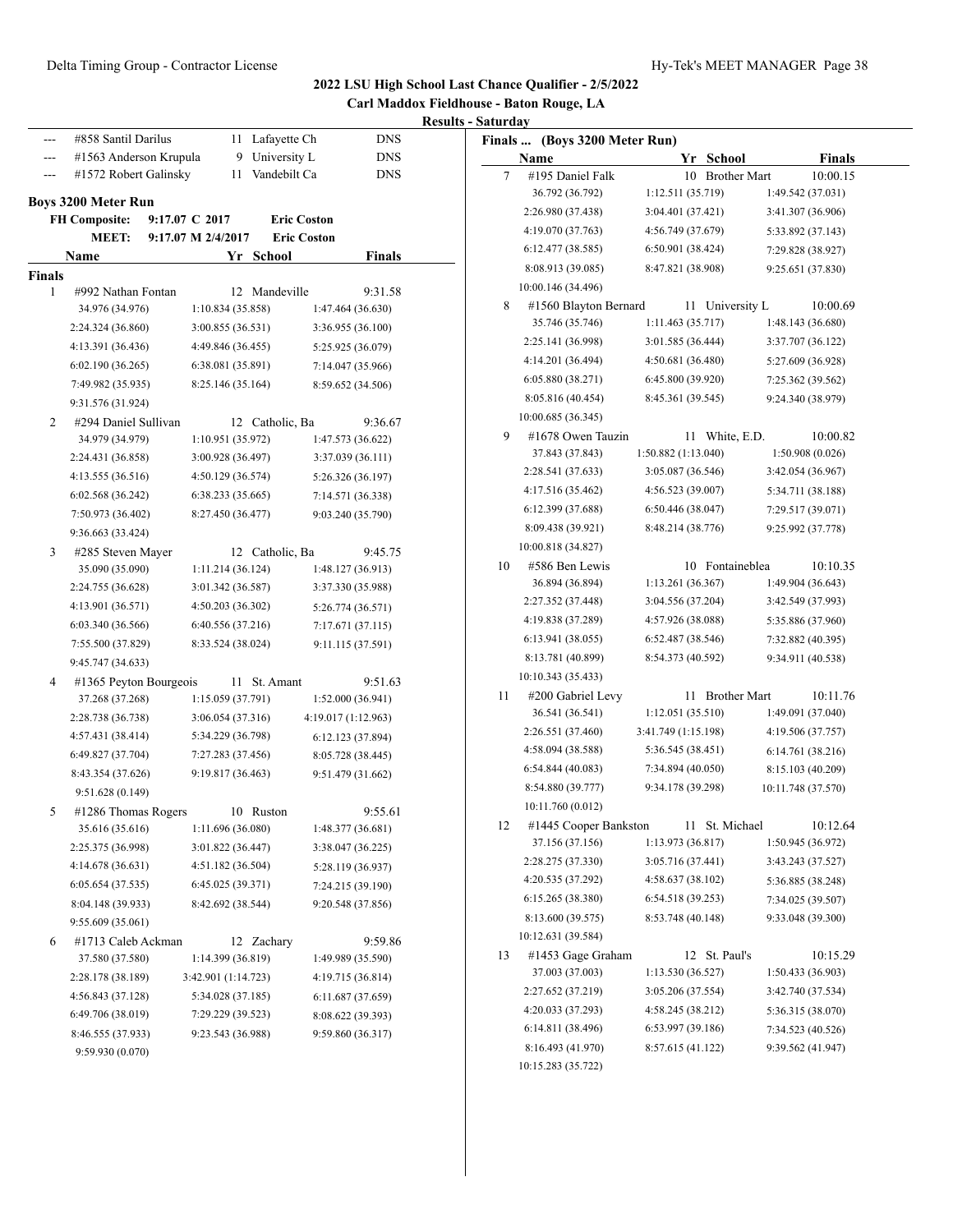$\overline{\phantom{0}}$ 

**Carl Maddox Fieldhouse - Baton Rouge, LA**

|    |                        |                   |                    | <b>Results - Saturday</b> |
|----|------------------------|-------------------|--------------------|---------------------------|
| 14 | #658 Colin Volpe       | 11 Holy Cross     | 10:16.84           |                           |
|    | 38.431 (38.431)        | 1:13.995 (35.564) | 1:51.219 (37.224)  |                           |
|    | 2:29.278 (38.059)      | 3:06.408 (37.130) | 3:44.179 (37.771)  |                           |
|    | 4:22.268 (38.089)      | 5:01.025 (38.757) | 5:40.419 (39.394)  |                           |
|    | 6:20.526(40.107)       | 6:59.946 (39.420) | 7:40.385 (40.439)  |                           |
|    | 8:20.249 (39.864)      | 8:59.999 (39.750) | 9:40.795 (40.796)  |                           |
|    | 10:16.833 (36.038)     |                   |                    |                           |
| 15 | #716 Noah Broussard    | 10 Jesuit, New    | 10:24.57           |                           |
|    | 37.837 (37.837)        | 1:15.254(37.417)  | 1:52.263 (37.009)  |                           |
|    | 2:29.350 (37.087)      | 3:08.213 (38.863) | 3:47.622 (39.409)  |                           |
|    | 4:27.016 (39.394)      | 5:05.042 (38.026) | 5:44.114 (39.072)  |                           |
|    | 6:23.546 (39.432)      | 7:04.231 (40.685) | 7:44.636 (40.405)  |                           |
|    | 8:24.642 (40.006)      | 9:04.560 (39.918) | 9:45.257 (40.697)  |                           |
|    | 10:24.569 (39.313)     |                   |                    |                           |
| 16 | #135 Drake Breland     | 10 Belle Chasse   | 10:26.49           |                           |
|    | 35.151 (35.151)        | 1:13.021 (37.870) | 1:52.687 (39.666)  |                           |
|    | 2:32.529 (39.842)      | 3:12.060 (39.531) | 3:50.387 (38.327)  |                           |
|    | 4:29.498 (39.111)      | 5:09.962 (40.464) | 5:49.941 (39.979)  |                           |
|    | 6:31.270 (41.329)      | 7:11.492 (40.222) | 7:51.726 (40.234)  |                           |
|    | 8:32.137 (40.411)      | 9:12.113 (39.976) | 9:51.618 (39.505)  |                           |
|    | 10:26.484 (34.867)     |                   |                    |                           |
| 17 | #635 Tyler Blissett    | 8 Highland Bap    | 10:33.64           |                           |
|    | 38.469 (38.469)        | 1:15.777 (37.308) | 1:54.001 (38.224)  |                           |
|    | 2:33.316 (39.315)      | 3:13.255 (39.939) | 3:53.558 (40.303)  |                           |
|    | 4:34.698 (41.140)      |                   |                    |                           |
|    |                        | 5:16.125 (41.427) | 5:56.100 (39.975)  |                           |
|    | 6:37.677(41.577)       | 7:19.663 (41.986) | 8:03.353 (43.690)  |                           |
|    | 8:41.936 (38.583)      | 9:21.641 (39.705) | 10:00.750 (39.109) |                           |
|    | 10:33.638 (32.888)     |                   |                    |                           |
| 18 | #462 Antonio Delgado   | 12 Dunham         | 10:35.32           |                           |
|    | 38.324 (38.324)        | 1:16.023 (37.699) | 1:54.469 (38.446)  |                           |
|    | 2:33.627 (39.158)      | 3:12.063 (38.436) | 3:51.249 (39.186)  |                           |
|    | 4:30.779 (39.530)      | 5:10.305 (39.526) | 5:50.209 (39.904)  |                           |
|    | 6:30.672(40.463)       | 7:11.218 (40.546) | 7:52.303 (41.085)  |                           |
|    | 8:33.445 (41.142)      | 9:15.169 (41.724) | 9:57.166 (41.997)  |                           |
|    | 10:35.312 (38.146)     |                   |                    |                           |
| 19 | #597 Alastair Deng     | 11 Franklin, Be   | 10:36.09           |                           |
|    | 33.920 (33.920)        | 1:13.953 (40.033) | 1:54.498 (40.545)  |                           |
|    | 2:32.911 (38.413)      | 3:11.497 (38.586) | 3:51.098 (39.601)  |                           |
|    | 4:31.119 (40.021)      | 5:10.185 (39.066) | 5:50.967 (40.782)  |                           |
|    | 6:31.759 (40.792)      | 7:13.045 (41.286) | 7:55.005 (41.960)  |                           |
|    | 8:36.853 (41.848)      | 9:18.579 (41.726) | 9:59.743 (41.164)  |                           |
|    | 10:36.086 (36.344)     |                   |                    |                           |
| 20 | #1451 Henry Englehardt | 10 St. Paul's     | 10:37.81           |                           |
|    | 35.070 (35.070)        | 1:13.232 (38.162) | 1:52.986 (39.754)  |                           |
|    | 2:33.035 (40.049)      | 3:12.957 (39.922) | 3:53.146 (40.189)  |                           |
|    | 4:33.585 (40.439)      | 5:14.447 (40.862) |                    |                           |
|    |                        |                   | 5:54.745 (40.298)  |                           |
|    | 6:35.841 (41.096)      | 7:17.247 (41.406) | 7:59.104 (41.857)  |                           |
|    | 8:39.385 (40.281)      | 9:20.160 (40.775) | 10:00.799 (40.639) |                           |
|    | 10:37.802 (37.003)     |                   |                    |                           |
| 21 | #1556 Connor Augustine | 12 University L   | 10:38.24           |                           |
|    | 36.642 (36.642)        | 1:12.264 (35.622) | 1:48.854 (36.590)  |                           |
|    | 2:26.414 (37.560)      | 3:04.029(37.615)  | 3:42.872 (38.843)  |                           |
|    | 4:22.074 (39.202)      | 5:02.428 (40.354) | 5:43.064 (40.636)  |                           |
|    | 6:24.488 (41.424)      | 7:06.994 (42.506) | 7:49.256 (42.262)  |                           |
|    | 8:33.481 (44.225)      | 9:19.259 (45.778) | 10:02.238 (42.979) |                           |
|    | 10:38.237 (36.000)     |                   |                    |                           |
|    |                        |                   |                    |                           |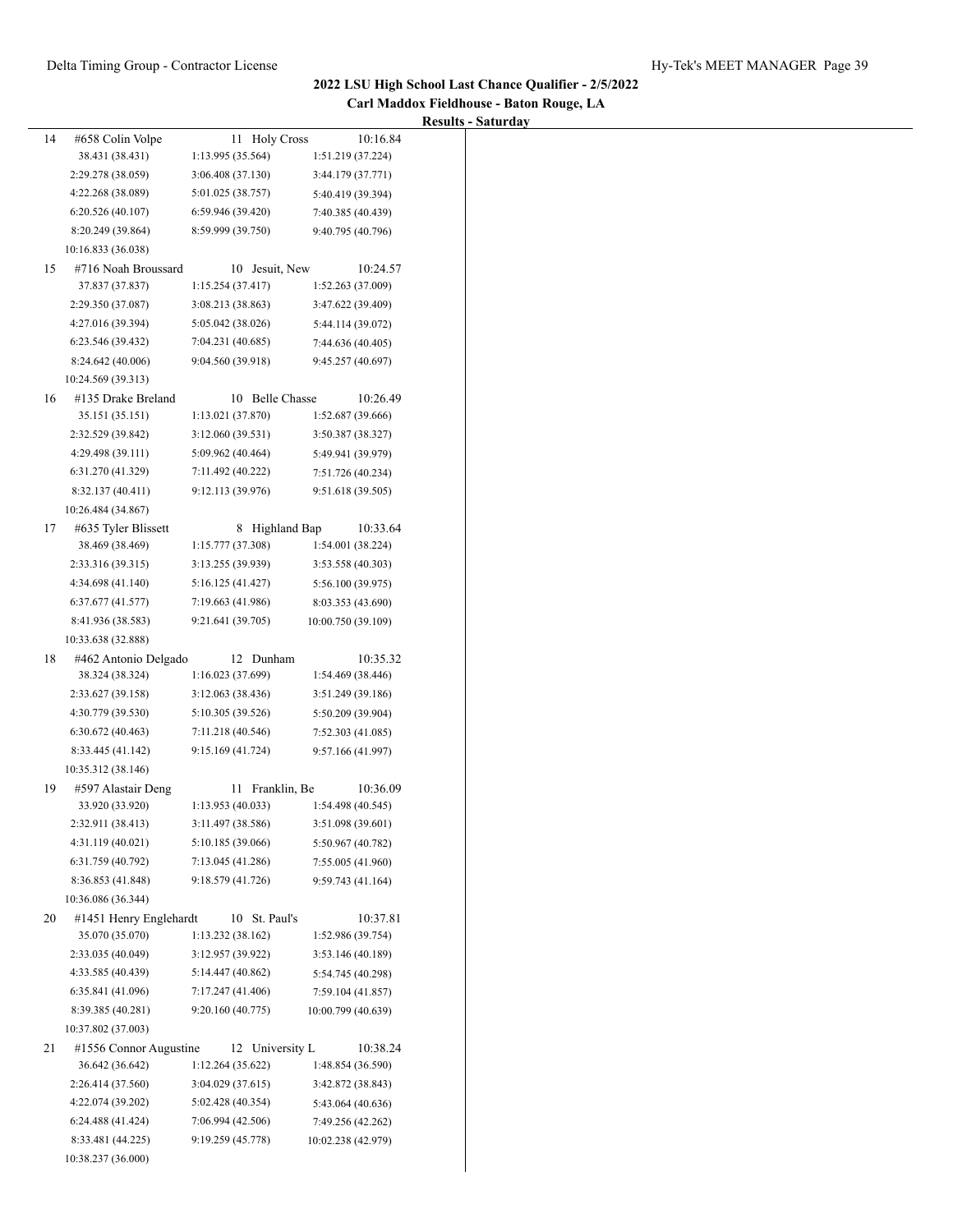**Carl Maddox Fieldhouse - Baton Rouge, LA Results - Saturday**

|    | Finals  (Boys 3200 Meter Run)           |                                   |                               | 29 | #1587 Tyler Beatty                       | 12 Walker                          | 10:50.99                     |
|----|-----------------------------------------|-----------------------------------|-------------------------------|----|------------------------------------------|------------------------------------|------------------------------|
|    | Name                                    | Yr School                         | <b>Finals</b>                 |    | 37.722 (37.722)                          | 1:18.755 (41.033)                  | 1:59.989 (41.234)            |
| 22 | #722 Samuel Hunter                      | 11 Jesuit, New                    | 10:42.63                      |    | 2:40.827 (40.838)                        | 3:20.372 (39.545)                  | 4:01.800 (41.428)            |
|    | 38.799 (38.799)                         | 1:15.461 (36.662)                 | 2:29.077 (1:13.616)           |    | 4:41.621 (39.821)                        | 5:22.744 (41.123)                  | 6:04.299(41.555)             |
|    | 3:07.475 (38.398)                       | 3:47.146 (39.671)                 | 4:28.108 (40.962)             |    | 6:46.035 (41.736)                        | 7:28.233 (42.198)                  | 8:10.024 (41.791)            |
|    | 5:09.300 (41.192)                       | 5:50.062 (40.762)                 | 6:31.158 (41.096)             |    | 8:51.772 (41.748)                        | 9:32.920 (41.148)                  | 10:14.169 (41.249)           |
|    | 7:14.395 (43.237)                       | 7:55.765 (41.370)                 | 8:38.464 (42.699)             |    | 10:50.983 (36.815)                       |                                    |                              |
|    | 9:20.644 (42.180)                       | 9:58.997 (38.353)                 | 10:42.621 (43.625)            | 30 | $\#1042$ Jack Zink                       | 12 Metairie Par                    | 10:58.64                     |
|    | 10:42.711 (0.090)                       |                                   |                               |    | 38.428 (38.428)                          | 1:15.763(37.335)                   | 1:53.512 (37.749)            |
| 23 | #1361 Connor Irvin                      | 11 Southside                      | 10:45.33                      |    | 2:31.852 (38.340)                        | 3:11.455 (39.603)                  | 3:51.165 (39.710)            |
|    | 34.280 (34.280)                         | 1:13.448 (39.168)                 | 1:53.179(39.731)              |    | 4:31.247 (40.082)                        | 5:11.452 (40.205)                  | 5:51.888 (40.436)            |
|    | 2:33.602 (40.423)                       | 3:13.802 (40.200)                 | 3:53.843 (40.041)             |    | 6:32.280 (40.392)                        | 7:13.803 (41.523)                  | 7:57.953 (44.150)            |
|    | 4:35.044 (41.201)                       | 5:16.224(41.180)                  | 5:57.750 (41.526)             |    | 8:42.954 (45.001)                        | 9:28.098 (45.144)                  | 10:14.084 (45.986)           |
|    | 6:39.722 (41.972)                       | 7:22.957 (43.235)                 | 8:06.308 (43.351)             |    | 10:58.637 (44.554)                       |                                    |                              |
|    | 8:48.571 (42.263)                       | 9:31.455 (42.884)                 | 10:13.101 (41.646)            | 31 | #1722 Dillon Moree                       | 11 Zachary                         | 10:59.93                     |
|    | 10:45.328 (32.227)                      |                                   |                               |    | 39.330 (39.330)                          | 1:18.317(38.987)                   | 1:58.746 (40.429)            |
| 24 | #1033 Jack Caplan                       | 12 Metairie Par                   | 10:45.67                      |    | 2:39.792 (41.046)                        | 3:20.826 (41.034)                  | 4:01.498 (40.672)            |
|    | 35.835 (35.835)                         | 1:13.556 (37.721)                 | 1:53.499 (39.943)             |    | 4:42.269 (40.771)                        | 5:23.000 (40.731)                  | 6:03.719 (40.719)            |
|    | 2:33.135 (39.636)                       | 3:13.364(40.229)                  | 3:53.450 (40.086)             |    | 6:44.647 (40.928)                        | 7:27.316 (42.669)                  | 8:10.372 (43.056)            |
|    | 4:34.136 (40.686)                       | 5:15.464 (41.328)                 | 5:56.780 (41.316)             |    | 8:54.893 (44.521)                        | 9:41.010 (46.117)                  | 10:20.966 (39.956)           |
|    | 6:38.906 (42.126)                       | 7:20.573 (41.667)                 | 8:03.920 (43.347)             |    | 10:59.921 (38.956)                       |                                    |                              |
|    | 8:44.517 (40.597)                       | 9:27.480 (42.963)                 | 10:09.866 (42.386)            | 32 | #410 Bailey Tassin                       | 12 David Thibod                    | 11:06.49                     |
|    | 10:45.663 (35.797)                      |                                   |                               |    | 37.219 (37.219)                          | 1:17.737(40.518)                   | 1:59.366 (41.629)            |
| 25 | #136 Justin Gough                       | 12 Belle Chasse                   | 10:46.03                      |    | 2:40.072 (40.706)                        | 3:21.541 (41.469)                  | 4:03.453 (41.912)            |
|    | 36.036 (36.036)                         | 1:14.169(38.133)                  | 1:54.057 (39.888)             |    | 4:46.049 (42.596)                        | 5:28.525 (42.476)                  | 6:11.555 (43.030)            |
|    | 2:34.174 (40.117)                       | 3:14.482(40.308)                  | 3:54.979 (40.497)             |    | 6:54.771 (43.216)                        | 7:38.092 (43.321)                  | 8:21.857 (43.765)            |
|    | 4:35.795 (40.816)                       | 5:17.478 (41.683)                 | 5:59.156 (41.678)             |    | 9:05.382 (43.525)                        | 9:47.880 (42.498)                  | 10:30.030 (42.150)           |
|    | 6:40.906 (41.750)                       | 7:22.597 (41.691)                 | 8:04.208 (41.611)             |    | 11:06.484 (36.454)                       |                                    |                              |
|    | 8:46.388 (42.180)                       | 9:29.410 (43.022)                 | 10:11.283 (41.873)            | 33 | #228 John Patrick Bartle                 | 10 Byrd, C.E.                      | 11:07.06                     |
|    | 10:46.024 (34.741)                      |                                   |                               |    | 37.086 (37.086)                          | 1:17.367(40.281)                   | 1:59.059 (41.692)            |
| 26 | #962 Samuel Singer                      | 12 Lusher Chart                   | 10:47.54                      |    | 2:39.585 (40.526)                        | 3:20.731 (41.146)                  | 4:01.477 (40.746)            |
|    | 36.777 (36.777)                         | 1:15.149 (38.372)                 | 1:54.505(39.356)              |    | 4:42.253 (40.776)                        | 5:26.019 (43.766)                  | 6:11.318 (45.299)            |
|    | 2:34.994 (40.489)                       | 3:15.566 (40.572)                 | 3:56.790 (41.224)             |    | 6:55.072 (43.754)                        | 7:37.840 (42.768)                  |                              |
|    | 4:38.263 (41.473)                       | 5:20.142 (41.879)                 |                               |    | 9:05.497 (43.726)                        | 9:46.811 (41.314)                  | 8:21.771 (43.931)            |
|    | 6:43.750 (41.686)                       | 7:25.928 (42.178)                 | 6:02.064 (41.922)             |    |                                          |                                    | 10:27.045 (40.234)           |
|    |                                         |                                   | 8:07.607 (41.679)             |    | 11:07.056 (40.012)                       |                                    |                              |
|    | 8:49.595 (41.988)<br>10:47.537 (34.035) | 9:32.103 (42.508)                 | 10:13.503 (41.400)            | 34 | #1226 Adrian Orellana<br>35.482 (35.482) | 12 Parkway<br>1:13.967 (38.485)    | 11:07.37<br>1:53.377(39.410) |
|    |                                         |                                   |                               |    | 2:33.529 (40.152)                        | 3:13.799 (40.270)                  | 3:54.078 (40.279)            |
| 27 | #642 Gage Baldassaro<br>37.506 (37.506) | 10 Holy Cross<br>1:14.672(37.166) | 10:47.93<br>1:51.695 (37.023) |    | 4:34.786 (40.708)                        | 5:16.782 (41.996)                  |                              |
|    | 2:29.589 (37.894)                       | 3:07.070 (37.481)                 | 3:44.590 (37.520)             |    | 6:42.948 (43.358)                        | 7:28.207 (45.259)                  | 5:59.590 (42.808)            |
|    |                                         |                                   |                               |    |                                          |                                    | 8:12.746 (44.539)            |
|    | 4:23.124 (38.534)                       | 5:42.256 (1:19.132)               | 6:22.290(40.034)              |    | 8:57.863 (45.117)                        | 9:43.081 (45.218)                  | 10:27.879 (44.798)           |
|    | 7:03.796 (41.506)                       | 7:46.341 (42.545)                 | 8:29.593 (43.252)             |    | 11:07.366 (39.487)                       |                                    |                              |
|    | 9:15.307 (45.714)                       | 10:03.357 (48.050)                | 10:47.926 (44.570)            | 35 | #1134 Donald Buley                       | 11 Northshore<br>1:19.515 (40.679) | 11:14.95                     |
|    | 10:48.236 (0.310)                       |                                   |                               |    | 38.836 (38.836)                          |                                    | 1:59.573 (40.058)            |
| 28 | #685 Brady Sins                         | 10 Houma Christ                   | 10:48.52                      |    | 2:41.644 (42.071)                        | 3:22.769 (41.125)                  | 4:04.700 (41.931)            |
|    | 40.102 (40.102)                         | 1:19.662(39.560)                  | 1:58.460 (38.798)             |    | 4:47.916 (43.216)                        | 5:29.615 (41.699)                  | 6:12.226(42.611)             |
|    | 2:38.283 (39.823)                       | 3:18.303 (40.020)                 | 3:58.323 (40.020)             |    | 6:55.862 (43.636)                        | 7:40.543 (44.681)                  | 8:24.784 (44.241)            |
|    | 4:38.955 (40.632)                       | 5:20.403 (41.448)                 | 6:01.289 (40.886)             |    | 9:09.006 (44.222)                        | 9:53.235 (44.229)                  | 10:35.422 (42.187)           |
|    | 6:43.111 (41.822)                       | 7:24.316 (41.205)                 | 8:06.028 (41.712)             |    | 11:14.941 (39.520)                       |                                    |                              |
|    | 8:47.311 (41.283)                       | 9:29.137 (41.826)                 | 10:10.470 (41.333)            | 36 | #1085 Sam Haber                          | 10 Newman, Isid                    | 11:18.34                     |
|    | 10:48.515 (38.045)                      |                                   |                               |    | 36.573 (36.573)                          | 1:16.557 (39.984)                  | 1:58.149 (41.592)            |
|    |                                         |                                   |                               |    | 2:38.962 (40.813)                        | 3:19.648 (40.686)                  | 4:02.027 (42.379)            |
|    |                                         |                                   |                               |    | 4:44.640 (42.613)                        | 5:27.578 (42.938)                  | 6:11.356 (43.778)            |
|    |                                         |                                   |                               |    | 6:56.103(44.747)                         | 7:41.057 (44.954)                  | 8:26.309 (45.252)            |
|    |                                         |                                   |                               |    | 9:10.827 (44.518)                        | 9:55.281 (44.454)                  | 10:39.670 (44.389)           |
|    |                                         |                                   |                               |    | 11:18.335 (38.665)                       |                                    |                              |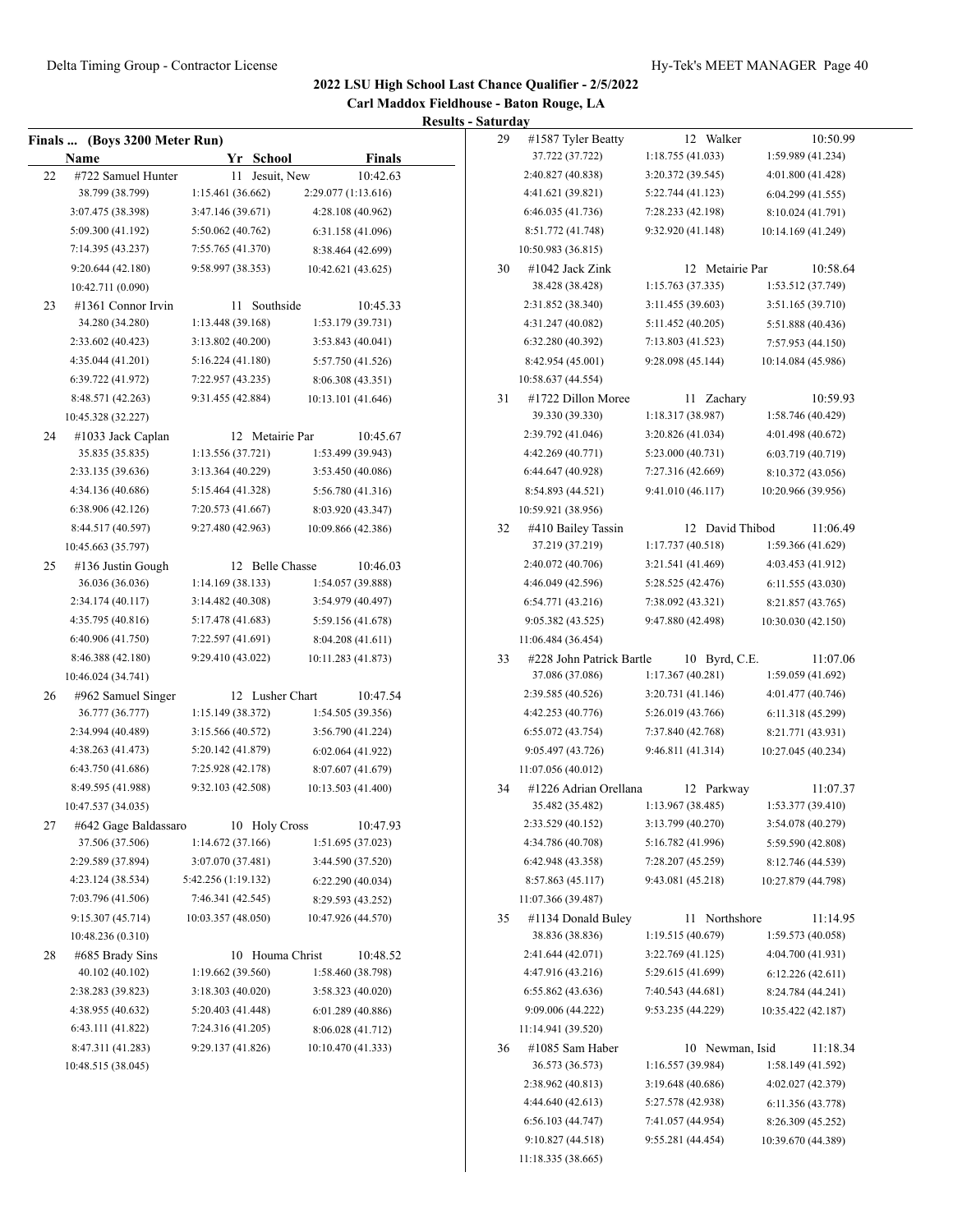| Carl Maddox Fieldhouse - Baton Rouge, LA |  |
|------------------------------------------|--|
| <b>Results - Saturday</b>                |  |

|    | Finals  (Boys 3200 Meter Run)             |                                         |                                         |
|----|-------------------------------------------|-----------------------------------------|-----------------------------------------|
| 37 | Name<br>#1199 Reed Boudreaux              | Yr School                               | <b>Finals</b><br>11:18.83               |
|    | 37.856 (37.856)                           | 9 Parkview Bap<br>1:19.240 (41.384)     | 2:00.198 (40.958)                       |
|    | 2:41.630 (41.432)                         | 3:22.848 (41.218)                       | 4:04.991 (42.143)                       |
|    | 4:47.957 (42.966)                         | 5:30.602 (42.645)                       | 6:14.144 (43.542)                       |
|    | 6:58.772 (44.628)                         | 7:43.690 (44.918)                       | 8:28.036 (44.346)                       |
|    | 9:12.892 (44.856)                         | 9:56.685 (43.793)                       | 10:40.358 (43.673)                      |
|    | 11:18.823 (38.466)                        |                                         |                                         |
| 38 | #1278 Cole Maestrini                      | 11 Ruston                               | 11:25.69                                |
|    | 38.230 (38.230)                           | 1:14.122 (35.892)                       | 1:51.460 (37.338)                       |
|    | 2:29.994 (38.534)                         | 3:08.840 (38.846)                       | 3:49.223 (40.383)                       |
|    | 4:31.197 (41.974)                         | 5:13.944 (42.747)                       | 5:57.515 (43.571)                       |
|    | 6:41.487 (43.972)                         | 7:27.662 (46.175)                       | 8:14.923 (47.261)                       |
|    | 9:01.842 (46.919)                         | 9:51.716 (49.874)                       | 10:41.024 (49.308)                      |
|    | 11:25.687 (44.664)                        |                                         |                                         |
| 39 | #273 Alvon Smith                          | 12 Carver, G.W.                         | 11:34.00                                |
|    | 35.381 (35.381)                           | 1:13.097 (37.716)                       | 1:54.243 (41.146)                       |
|    | 2:35.094 (40.851)                         | 3:17.798 (42.704)                       | 4:00.181 (42.383)                       |
|    | 4:42.634 (42.453)                         | 5:25.508 (42.874)                       | 6:11.269(45.761)                        |
|    | 6:55.712 (44.443)                         | 7:40.966 (45.254)                       | 8:28.288 (47.322)                       |
|    | 9:15.632 (47.344)                         | 10:02.395 (46.763)                      | 10:45.040 (42.645)                      |
|    | 11:33.996 (48.956)                        |                                         |                                         |
| 40 | #577 Braxton Bright                       | 9 Erath                                 | 11:41.09                                |
|    | 39.019 (39.019)                           | 1:20.292 (41.273)                       | 2:02.650 (42.358)                       |
|    | 2:45.439 (42.789)                         | 3:29.030 (43.591)                       | 4:13.398 (44.368)                       |
|    | 4:58.164 (44.766)                         | 5:43.173 (45.009)                       | 6:28.949(45.776)                        |
|    | 7:15.960 (47.011)                         | 8:02.597 (46.637)                       | 8:50.153 (47.556)                       |
|    | 9:36.743 (46.590)                         | 10:23.532 (46.789)                      | 11:08.027 (44.495)                      |
|    | 11:41.089 (33.063)                        |                                         |                                         |
| 41 | #578 Lawson Broussard                     | 9 Erath                                 | 11:41.36                                |
|    | 38.192 (38.192)                           | 1:18.357(40.165)                        | 2:00.111 (41.754)                       |
|    | 2:42.252 (42.141)                         | 3:24.949 (42.697)                       | 4:08.846 (43.897)                       |
|    | 4:53.669 (44.823)                         | 5:40.099 (46.430)                       | 6:27.143(47.044)                        |
|    | 7:13.951 (46.808)                         | 8:00.259 (46.308)                       | 8:47.296 (47.037)                       |
|    | 9:34.898 (47.602)                         | 10:22.419 (47.521)                      | 11:08.228 (45.809)                      |
|    | 11:41.360 (33.133)                        |                                         |                                         |
| 42 | #571 Carter McLean<br>39.937 (39.937)     | 11 Episcopal                            | 11:41.44                                |
|    | 2:41.178 (41.177)                         | 1:20.068(40.131)                        | 2:00.001 (39.933)                       |
|    |                                           | 3:23.886 (42.708)                       | 4:08.194 (44.308)                       |
|    | 4:54.025 (45.831)                         | 5:36.954 (42.929)                       | 6:22.306 (45.352)                       |
|    | 7:07.720 (45.414)                         | 7:53.880 (46.160)                       | 8:40.922 (47.042)                       |
|    | 9:28.375 (47.453)                         | 10:14.799 (46.424)                      | 10:59.962 (45.163)                      |
|    | 11:41.440 (41.478)                        |                                         |                                         |
| 43 | #560 Ryder Bond<br>38.916 (38.916)        | 9 Episcopal<br>1:21.058 (42.142)        | 11:55.48<br>2:03.285 (42.228)           |
|    |                                           |                                         |                                         |
|    | 2:46.483 (43.198)                         | 3:29.439 (42.956)                       | 4:13.808 (44.369)<br>6:28.128 (44.772)  |
|    |                                           |                                         |                                         |
|    | 4:58.432 (44.624)                         | 5:43.356 (44.924)                       |                                         |
|    | 7:14.245 (46.117)<br>10:22.130 (1:34.294) | 8:00.453 (46.208)<br>11:07.474 (45.344) | 8:47.836 (47.383)<br>11:55.472 (47.998) |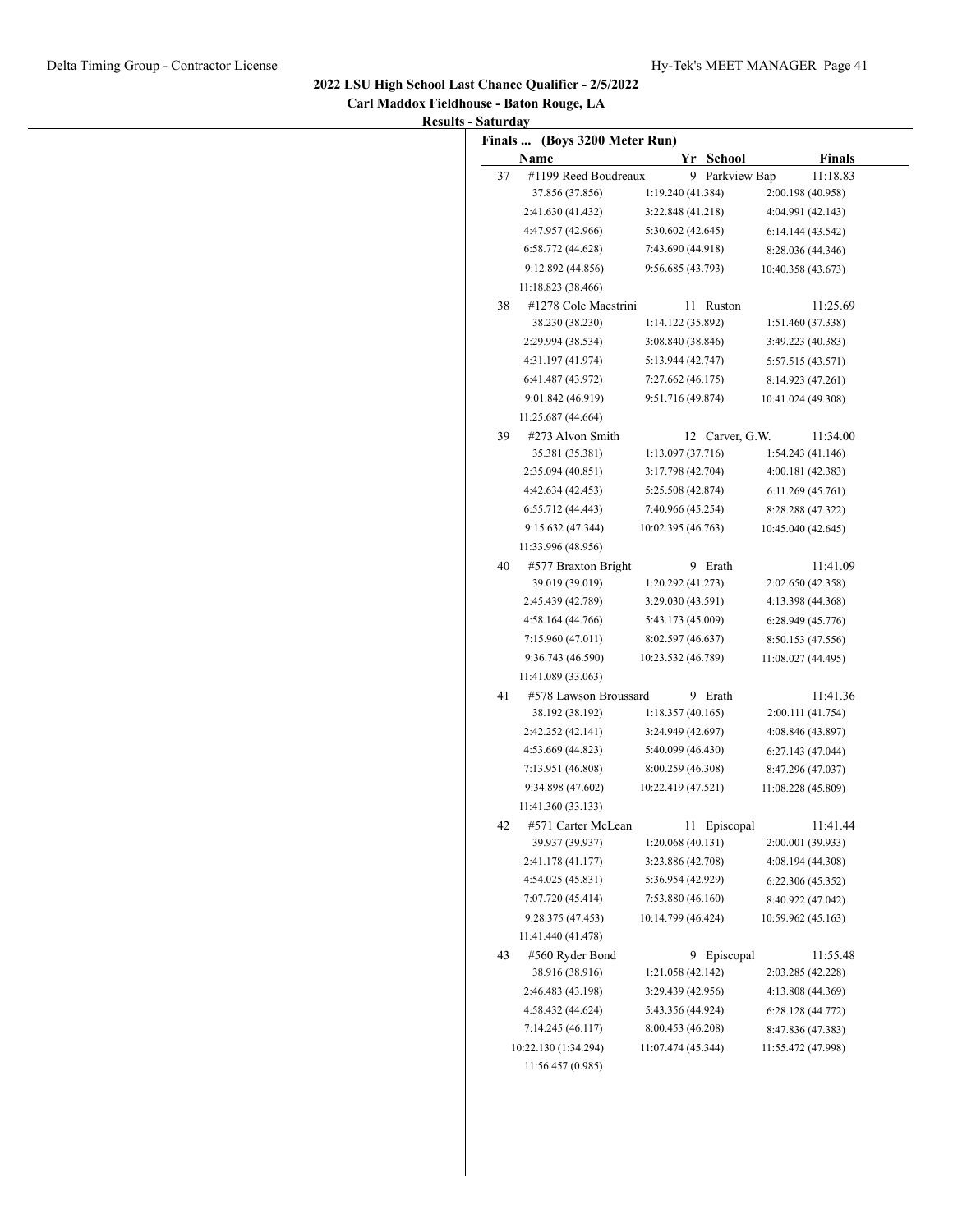#### Delta Timing Group - Contractor License Hy-Tek's MEET MANAGER Page 42

# **2022 LSU High School Last Chance Qualifier - 2/5/2022**

**Carl Maddox Fieldhouse - Baton Rouge, LA Results - Saturday**

|    |                                        |                                       |                                           | <b>Results - Saturday</b>                                                           |
|----|----------------------------------------|---------------------------------------|-------------------------------------------|-------------------------------------------------------------------------------------|
| 44 | #1519 Drake Hodges                     | 12 Terrebonne                         | 12:04.09                                  | Finals  (Boys 3200 Meter Run)                                                       |
|    | 37.706 (37.706)                        | 1:19.121(41.415)                      | 2:01.231 (42.110)                         | Name<br>Yr School<br>Finals                                                         |
|    | 2:43.937 (42.706)                      | 3:27.118(43.181)                      | 4:11.988 (44.870)                         | #599 Dale Anderson<br>11 Glenmora<br>12:51.72<br>52                                 |
|    | 4:57.589 (45.601)                      | 5:41.834 (44.245)                     | 6:29.018 (47.184)                         | 1:19.968 (41.441)<br>38.527 (38.527)<br>2:03.699 (43.731)                           |
|    | 7:14.881 (45.863)                      | 8:00.977 (46.096)                     | 8:48.117 (47.140)                         | 2:49.739 (46.040)<br>3:37.943 (48.204)<br>4:26.092 (48.149)                         |
|    | 9:35.599 (47.482)                      | 10:22.994 (47.395)                    | 11:11.688 (48.694)                        | 5:15.670 (49.578)<br>6:05.976 (50.306)<br>6:56.896(50.920)                          |
|    | 12:04.086 (52.399)                     |                                       |                                           | 7:48.039 (51.143)<br>8:41.171 (53.132)<br>9:33.495 (52.324)                         |
| 45 | #849 Wyatt Stoute                      | 11 Lafayette                          | 12:05.00                                  | 10:24.746 (51.251)<br>11:14.742 (49.996)<br>12:05.818 (51.076)                      |
|    | 41.091 (41.091)                        | 1:21.999 (40.908)                     | 2:04.437 (42.438)                         | 12:51.718 (45.901)                                                                  |
|    | 2:46.724 (42.287)                      | 3:28.885(42.161)                      | 4:10.795 (41.910)                         | 12:57.96<br>#1205 Noah Wilson<br>10 Parkview Bap<br>53                              |
|    | 4:52.839 (42.044)                      | 5:35.944 (43.105)                     | 6:20.125(44.181)                          | 38.744 (38.744)<br>1:21.056 (42.312)<br>2:05.378 (44.322)                           |
|    | 7:07.368 (47.243)                      | 7:56.597 (49.229)                     | 8:48.710 (52.113)                         | 2:50.799 (45.421)<br>3:38.395 (47.596)<br>4:25.691 (47.296)                         |
|    | 9:38.397 (49.687)                      | 10:29.520 (51.123)                    | 11:19.784 (50.264)                        | 5:15.739 (50.048)<br>6:05.531 (49.792)<br>6:56.705(51.174)                          |
|    | 12:04.991 (45.207)                     |                                       |                                           | 7:47.401 (50.696)<br>8:40.829 (53.428)<br>9:34.897 (54.068)                         |
| 46 | #610 Preston Mire                      | 9 Hahnville                           | 12:05.25                                  | 10:27.779 (52.882)<br>11:20.128 (52.349)<br>12:10.689 (50.561)                      |
|    | 39.267 (39.267)                        | 1:20.648(41.381)                      | 2:03.668 (43.020)                         | 12:57.951 (47.263)                                                                  |
|    | 2:47.153 (43.485)                      | 3:29.850(42.697)                      | 4:14.092 (44.242)                         | 13:19.79<br>#952 Jackson McNeill<br>12 Loyola Prep<br>54                            |
|    | 4:59.679 (45.587)                      | 5:46.602 (46.923)                     | 6:33.737(47.135)                          | 1:23.215 (42.973)<br>2:10.251 (47.036)<br>40.242 (40.242)                           |
|    | 7:21.172 (47.435)                      | 8:10.020 (48.848)                     | 8:58.172 (48.152)                         | 2:59.607 (49.356)<br>3:52.030 (52.423)<br>4:45.036 (53.006)                         |
|    | 9:45.688 (47.516)                      | 10:33.769 (48.081)                    | 11:21.273 (47.504)                        | 5:40.456 (55.420)<br>6:36.325 (55.869)<br>7:33.368 (57.043)                         |
|    | 12:05.244 (43.972)                     |                                       |                                           | 8:30.739 (57.371)<br>9:29.948 (59.209)<br>10:28.407 (58.459)                        |
| 47 | #1073 Aden Romero                      | 11 New Iberia                         | 12:05.27                                  | 11:28.625 (1:00.218)<br>12:25.912 (57.287)<br>13:19.788 (53.877)                    |
|    | 37.970 (37.970)                        | 1:19.761 (41.791)                     | 2:01.215 (41.454)                         | 13:19.853 (0.065)                                                                   |
|    | 2:43.765 (42.550)                      | 3:27.458 (43.693)                     | 4:12.399 (44.941)                         | 13:21.01<br>55<br>#951 Barro Massad<br>12 Loyola Prep                               |
|    | 4:58.317 (45.918)                      | 5:45.374 (47.057)                     |                                           | 40.344 (40.344)<br>1:23.562 (43.218)<br>2:09.480 (45.918)                           |
|    | 7:20.377 (47.585)                      |                                       | 6:32.792 (47.418)                         | 3:51.409 (52.055)                                                                   |
|    |                                        | 8:08.431 (48.054)                     | 8:57.740 (49.309)                         | 2:59.354 (49.874)<br>4:46.287 (54.878)                                              |
|    | 9:46.471 (48.731)                      | 10:33.854 (47.383)                    | 11:21.360 (47.506)                        | 5:43.662 (57.375)<br>6:41.081 (57.419)<br>7:39.870 (58.789)                         |
|    | 12:05.265 (43.906)                     |                                       |                                           | 8:39.936 (1:00.066)<br>9:42.062 (1:02.126)<br>10:44.944 (1:02.882)                  |
| 48 | #333 Andrew Watts                      | 9 Central, Bat                        | 12:05.67                                  | 11:47.339 (1:02.395)<br>12:41.610 (54.271)<br>13:21.008 (39.398)                    |
|    | 38.411 (38.411)                        | 1:20.182(41.771)                      | 2:02.852 (42.670)                         | 13:21.213 (0.205)                                                                   |
|    | 2:47.788 (44.936)                      | 3:32.963(45.175)                      | 4:18.219 (45.256)                         | <b>DNS</b><br>$#1491$ Jase Pope<br>12 Sterlington<br>$---$                          |
|    | 5:04.166 (45.947)                      | 5:50.256 (46.090)                     | 6:37.788 (47.532)                         | #79 Luke Burlison<br>10 Archbishop R<br><b>DNS</b><br>$---$                         |
|    | 7:24.996 (47.208)                      | 8:11.740 (46.744)                     | 9:01.155 (49.415)                         | 12 Archbishop R<br><b>DNS</b><br>#82 Kaden McLaughlin<br>$---$                      |
|    | 9:45.957 (44.802)                      | 10:34.442 (48.485)                    | 11:18.349 (43.907)                        | #1219 Jesus Cordova<br>9 Parkway<br><b>DNS</b><br>$---$                             |
|    | 12:05.664 (47.315)                     |                                       |                                           | #263 Corey Harrison<br>9 Carver, G.W.<br><b>DNS</b><br>$---$                        |
| 49 | #820 Jake Lebert                       | 9 Lacassine                           | 12:24.62                                  | #232 Trent Wells<br>12 Byrd, C.E.<br><b>DNS</b><br>---                              |
|    | 40.079 (40.079)                        | 1:23.811 (43.732)                     | 2:11.276 (47.465)                         | <b>DNS</b><br>#862 John Hayes<br>11 Lafayette Ch<br>$---$                           |
|    | 2:59.350 (48.074)                      | 3:46.859 (47.509)                     | 4:32.684 (45.825)                         | #584 Ty Frazier<br>12 Fontaineblea<br><b>DNS</b><br>---                             |
|    | 5:20.215 (47.531)                      | 6:10.210(49.995)                      | 7:00.988 (50.778)                         | 9 Lafayette Ch<br>#860 Matthew Edwards<br><b>DNS</b><br>---                         |
|    | 7:51.098 (50.110)                      | 8:39.654 (48.556)                     | 9:29.010 (49.356)                         | #920 Jaymie Ruthefor<br>11 Leesville<br><b>DNS</b><br>$---$                         |
|    | 10:16.773 (47.763)                     | 11:05.343 (48.570)                    | 11:43.863 (38.520)                        | #674 Austin Siebeneicher<br>8 Holy Savior<br><b>DNS</b><br>$---$                    |
|    | 12:24.613 (40.751)                     |                                       |                                           | #912 Preston Chase<br>9 Leesville<br><b>DNS</b><br>$---$                            |
| 50 | $\#1520$ Jake Manno                    | 9 Terrebonne                          | 12:35.35                                  | 8 Curtis, John<br>#379 Conan Buchanan<br><b>DNS</b><br>$---$                        |
|    | 41.047 (41.047)                        | 1:22.308(41.261)                      | 2:06.814 (44.506)                         | #384 Landry Graves<br>Curtis, John<br><b>DNS</b><br>11<br>$---$                     |
|    | 2:52.249 (45.435)                      | 3:39.408 (47.159)                     | 4:27.555 (48.147)                         | #613 Aurey Whitney<br>10 Hahnville<br><b>DNS</b><br>$---$                           |
|    | 5:14.445 (46.890)                      | 6:02.249(47.804)                      | 6:49.293 (47.044)                         | <b>Boys 60 Meter Hurdles</b>                                                        |
|    | 7:39.159 (49.866)                      | 8:29.651 (50.492)                     | 9:20.442 (50.791)                         | <b>FH Composite:</b><br>7.92 C 2019<br><b>Deanthony Coleman</b>                     |
|    | 10:10.668 (50.226)                     | 11:00.759 (50.091)                    | 11:50.807 (50.048)                        | <b>MEET:</b><br>7.97 M 2/8/2020<br><b>Lanard Harris</b>                             |
|    | 12:35.342 (44.535)                     |                                       |                                           | Name<br>Yr School<br><b>Prelims</b>                                                 |
|    | #120 Dallas Henderson                  | 9 Baton Rouge                         | 12:39.65                                  | Preliminaries                                                                       |
|    |                                        |                                       |                                           | 8.02q<br>#386 Justin Horne<br>11 Curtis, John<br>-1                                 |
|    |                                        |                                       |                                           |                                                                                     |
|    | 38.934 (38.934)                        | 1:20.303 (41.369)                     | 2:02.792 (42.490)                         | 10 Scotlandvill                                                                     |
| 51 | 2:45.228 (42.436)<br>4:58.350 (44.952) | 3:28.668(43.440)<br>5:45.853 (47.504) | 4:13.398 (44.730)<br>11:46.579 (6:00.726) | #1322 Broderick Davis<br>8.22q<br>2<br>11 Zachary<br>8.38q<br>3<br>#1727 Cody Smith |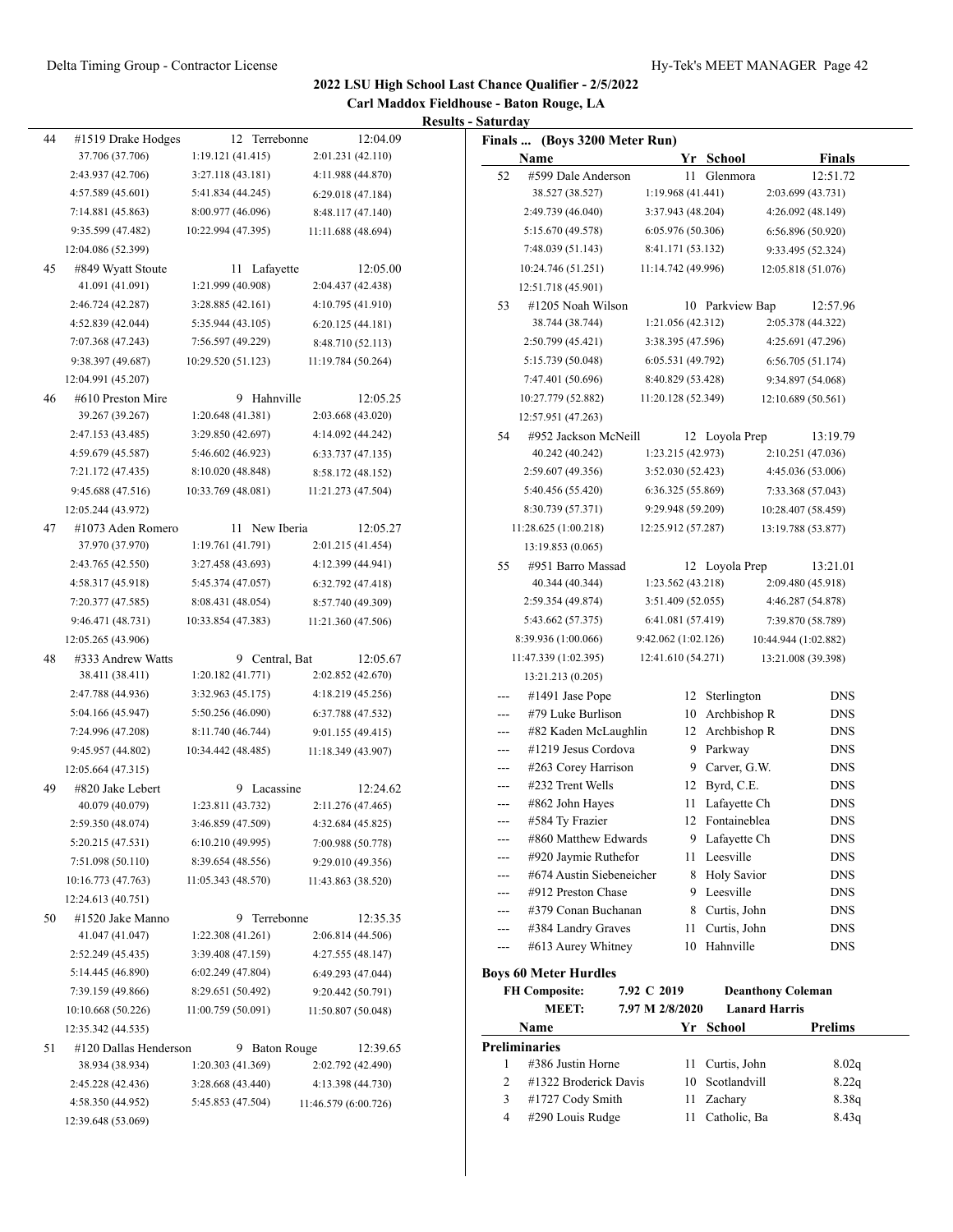**Carl Maddox Fieldhouse - Baton Rouge, LA**

| <b>Results - Saturday</b> |  |
|---------------------------|--|
|---------------------------|--|

| 5     | #1620 Caleb Johnson     | 11 | West Felicia                | 8.51q      |
|-------|-------------------------|----|-----------------------------|------------|
| 6     | #1276 Brandon Green     | 12 | Ruston                      | 8.68q      |
| 7     | #1720 Vederek Matthews  | 10 | Zachary                     | 8.72q      |
| 8     | #1007 Jaden Youngblood  | 9  | Mansfield                   | 8.76q      |
| 9     | #454 Carlos Bell        | 12 | Donaldsonvil                | 8.78       |
| 10    | #1651 Keoby Price       | 12 | West Ouachit                | 8.82       |
| 11    | #280 Lucas Gawarecki    | 12 | Catholic, Ba                | 8.86       |
| 12    | #198 Torey Lambert      | 11 | <b>Brother Mart</b>         | 8.89       |
| 13    | #303 Jayden Singleton   | 12 | Cecilia                     | 8.90       |
| 14    | #565 Dryden Duggins     | 12 | Episcopal                   | 8.93       |
| 15    | #344 Kalix Robinson     | 11 | Comeaux                     | 8.95       |
| 16    | #164 Gavin White        | 11 | Berwick                     | 8.96       |
| 17    | #1653 Ty'Jon Monroe     | 12 | West St. Joh                | 9.02       |
| 18    | #380 Jermal Callio      | 10 | Curtis, John                | 9.04       |
| 19    | #1593 Kentrell Scott    | 10 | Walker                      | 9.07       |
| 20    | #24 Kye Lehr            | 11 | Airline                     | 9.14       |
| 21    | #637 Jarworski Joseph   | 12 | Highland Bap                | 9.15       |
| 22    | #561 Clayton Braud      | 12 | Episcopal                   | 9.15       |
|       | #262 Anochee Davis      | 12 |                             | 9.21       |
| 23    |                         | 11 | Carver, G.W.<br>Jesuit, New |            |
| 24    | #714 Augie Berner       |    |                             | 9.23       |
| 25    | #1373 jaroy jackson     | 10 | St. Augustin                | 9.26       |
| 26    | #408 Chase Hernandez    | 12 | David Thibod                | 9.29       |
| 27    | #915 Frank Ford         | 11 | Leesville                   | 9.34       |
| 28    | #192 Chris Williams     | 12 | Broadmoor                   | 9.49       |
| 29    | #154 Dane Grow          | 12 | Berwick                     | 9.51       |
| 30    | #1108 Lincoln Hooper    | 10 | North DeSoto                | 9.51       |
| 31    | #1135 Dylan Holmes      | 10 | Northshore                  | 9.52       |
| 32    | #1084 Parker Davis      | 10 | Newman, Isid                | 9.59       |
| 33    | #1580 Adonis Thomas     | 11 | Ville Platte                | 9.65       |
| 34    | #823 Santiago Valencia  | 12 | Lacassine                   | 9.77       |
| 35    | #884 Eric Belony        | 11 | Lake Charles                | 9.80       |
| 36    | #893 Kevin Thomas       | 12 | Lake Charles                | 9.82       |
| 37    | #745 Roshad Gonzalez    | 11 | Karr, Edna                  | 9.83       |
| 38    | #1038 Jack Morton       | 11 | Metairie Par                | 9.86       |
| 39    | #773 Yaseen Kaseed      |    | 12 Kenner Disco             | 9.89       |
| 40    | #1240 Josh Kiger        |    | 10 Ponchatoula              | 9.96       |
| 41    | #754 Desmond Osborne    | 12 | Karr, Edna                  | 9.98       |
| 42    | #926 Collin McClure     | 12 | Live Oak                    | 10.15      |
| 43    | #1645 Caden Cribbs      |    | 12 West Ouachit             | 10.77      |
| 44    | #769 Marcus Clark       | 11 | Kenner Disco                | 10.77      |
| 45    | #947 Patrick Haynes     | 12 | Loyola Prep                 | 10.80      |
| 46    | #602 Tray Hudson        | 10 | Glenmora                    | 11.20      |
| 47    | #1385 Dandre Dumas      | 12 | St. James                   | 11.23      |
| 48    | #439 Skyler Gayten      | 11 | Destrehan                   | 13.47      |
|       | #1567 Edan Stagg        | 12 | University L                | <b>DNS</b> |
|       | #1484 Maddox Bryan      | 11 | Sterlington                 | <b>DNS</b> |
|       | #1192 Chaunky Lewis     | 11 | Ouachita Par                | <b>DNS</b> |
| ---   | #855 Luke Arogona       | 11 | Lafayette Ch                | <b>DNS</b> |
| ---   | #1376 Jhamal Shelby     | 12 | St. Augustin                | <b>DNS</b> |
| ---   | #1530 Robert Miller     | 10 | Teurlings Ca                | <b>DNS</b> |
| ---   | #87 Colin Womac         | 12 | Archbishop R                | DNS        |
|       | #1112 Chaz Martinez     | 9  | North DeSoto                | <b>DNS</b> |
| ---   | #819 Taiwan Jones       | 11 | Lacassine                   | DNS        |
| ---   | #272 Tory Pinkney       | 9  | Carver, G.W.                | DNS        |
| ---   | #916 Jaymeion Henderson | 12 | Leesville                   | DNS        |
| $---$ | #535 Ronald Lewis Jr.   | 12 | Easton, Warr                | DNS        |
|       |                         |    |                             |            |

|                | <b>Name</b>                                           |                    |                 | Yr School            | <b>Prelims</b>                                    |
|----------------|-------------------------------------------------------|--------------------|-----------------|----------------------|---------------------------------------------------|
|                | #183 Falon Short                                      |                    |                 | 12 Bourgeois, H      | <b>DNS</b>                                        |
|                | <b>Boys 60 Meter Hurdles</b>                          |                    |                 |                      |                                                   |
|                | <b>FH Composite:</b>                                  | 7.92 C 2019        |                 |                      | <b>Deanthony Coleman</b>                          |
|                | MEET:                                                 | 7.97 M 2/8/2020    |                 | <b>Lanard Harris</b> |                                                   |
|                | Name                                                  |                    |                 | Yr School            | Finals                                            |
| Finals         |                                                       |                    |                 |                      |                                                   |
| 1              | #386 Justin Horne                                     |                    | 11              | Curtis, John         | 7.93M                                             |
| $\overline{c}$ | #1322 Broderick Davis                                 |                    | 10              | Scotlandvill         | 8.18                                              |
| 3              | #1727 Cody Smith                                      |                    |                 | 11 Zachary           | 8.23                                              |
| 4              | #290 Louis Rudge                                      |                    |                 | 11 Catholic, Ba      | 8.45                                              |
| 5              | #1276 Brandon Green                                   |                    |                 | 12 Ruston            | 8.49                                              |
| 6              | #1620 Caleb Johnson                                   |                    |                 | 11 West Felicia      | 8.50                                              |
| $\tau$         | #1007 Jaden Youngblood                                |                    |                 | 9 Mansfield          | 8.52                                              |
| 8              | #1720 Vederek Matthews                                |                    |                 | 10 Zachary           | 8.84                                              |
|                |                                                       |                    |                 |                      |                                                   |
|                | <b>Boys 4x200 Meter Relay</b><br><b>FH Composite:</b> | 1:28.87 C 2/8/2020 |                 | Westgate             |                                                   |
|                | D Green, K Boutte, B Delahoussave, J Doucet           |                    |                 |                      |                                                   |
|                | <b>MEET:</b>                                          | 1:28.87 M 2/8/2020 |                 | Westgate             |                                                   |
|                | D Green, K Boutte, B Delahoussaye, J Doucet           |                    |                 |                      |                                                   |
|                | Team                                                  |                    |                 | Relay                | Finals                                            |
| Finals         |                                                       |                    |                 |                      |                                                   |
| 1              | Westgate                                              |                    |                 | A                    | 1:31.21                                           |
|                | 1) #1666 Davian Hill 12                               |                    |                 |                      | 2) #1659 Mekhi Boutte 11                          |
|                | 3) #1662 Jordan Doucet 12                             |                    |                 |                      | 4) #1669 Camron Spencer 12                        |
|                | 22.847 (22.847)                                       |                    | 46.214 (23.367) |                      | 1:09.208 (22.994)                                 |
|                | 1:31.206 (21.998)                                     |                    |                 |                      |                                                   |
| 2              | Scotlandville                                         |                    |                 | A                    | 1:32.19                                           |
|                | 1) #1328 Damion Terrell 12                            |                    |                 |                      | 2) #1322 Broderick Davis 10                       |
|                |                                                       |                    |                 |                      |                                                   |
|                | 3) #1326 Kyree Langley 10                             |                    |                 |                      | 4) #1325 Marlon Gunn 12                           |
|                | 21.610 (21.610)                                       |                    | 46.194 (24.584) |                      | 1:09.635(23.441)                                  |
|                | 1:32.182 (22.548)                                     |                    |                 |                      |                                                   |
| 3              | St. Augustine                                         |                    |                 | A                    | 1:32.33                                           |
|                | 1) #1375 Javin Nicholas 12                            |                    |                 |                      | 2) #1368 Gabriel Byrd 12                          |
|                | 3) #1371 Zander Dunbar 12                             |                    |                 |                      | 4) #1380 Tyriq Wilson 12                          |
|                | 23.914 (23.914)                                       |                    | 46.636 (22.722) |                      | 1:09.553 (22.917)                                 |
|                | 1:32.327 (22.774)                                     |                    |                 |                      |                                                   |
| 4              | Curtis, John                                          |                    |                 | А                    | 1:33.22                                           |
|                | 1) #380 Jermal Callio 10                              |                    |                 |                      | 2) #393 King Taylor 11                            |
|                | 3) #390 Malik Smith 12                                |                    |                 |                      | 4) #386 Justin Horne 11                           |
|                | 24.458 (24.458)                                       |                    | 46.872 (22.414) |                      | 1:10.997(24.125)                                  |
|                | 1:33.214 (22.217)                                     |                    |                 |                      |                                                   |
| 5              | Ruston                                                |                    |                 | А                    | 1:33.33                                           |
|                | 1) #1280 Andrew Mcclinton 12                          |                    |                 |                      | 2) #1274 Brady Beason 12                          |
|                | 3) #1283 Jayden Osborne 11                            |                    |                 |                      |                                                   |
|                | 24.208 (24.208)                                       |                    | 47.366 (23.158) |                      | 1:09.935 (22.569)                                 |
|                | 1:33.325 (23.391)                                     |                    |                 |                      |                                                   |
| 6              | Catholic, Baton Rouge                                 |                    |                 | А                    | 1:33.43                                           |
|                | 1) $#295$ Gunnar Tatum 10                             |                    |                 |                      | 2) #280 Lucas Gawarecki 12                        |
|                | 3) #284 Bennett LeJeune 11                            |                    |                 |                      | 4) #290 Louis Rudge 11                            |
|                | 24.233 (24.233)                                       |                    | 47.671 (23.438) |                      | 4) #1282 Carsen McPherson 12<br>1:11.181 (23.510) |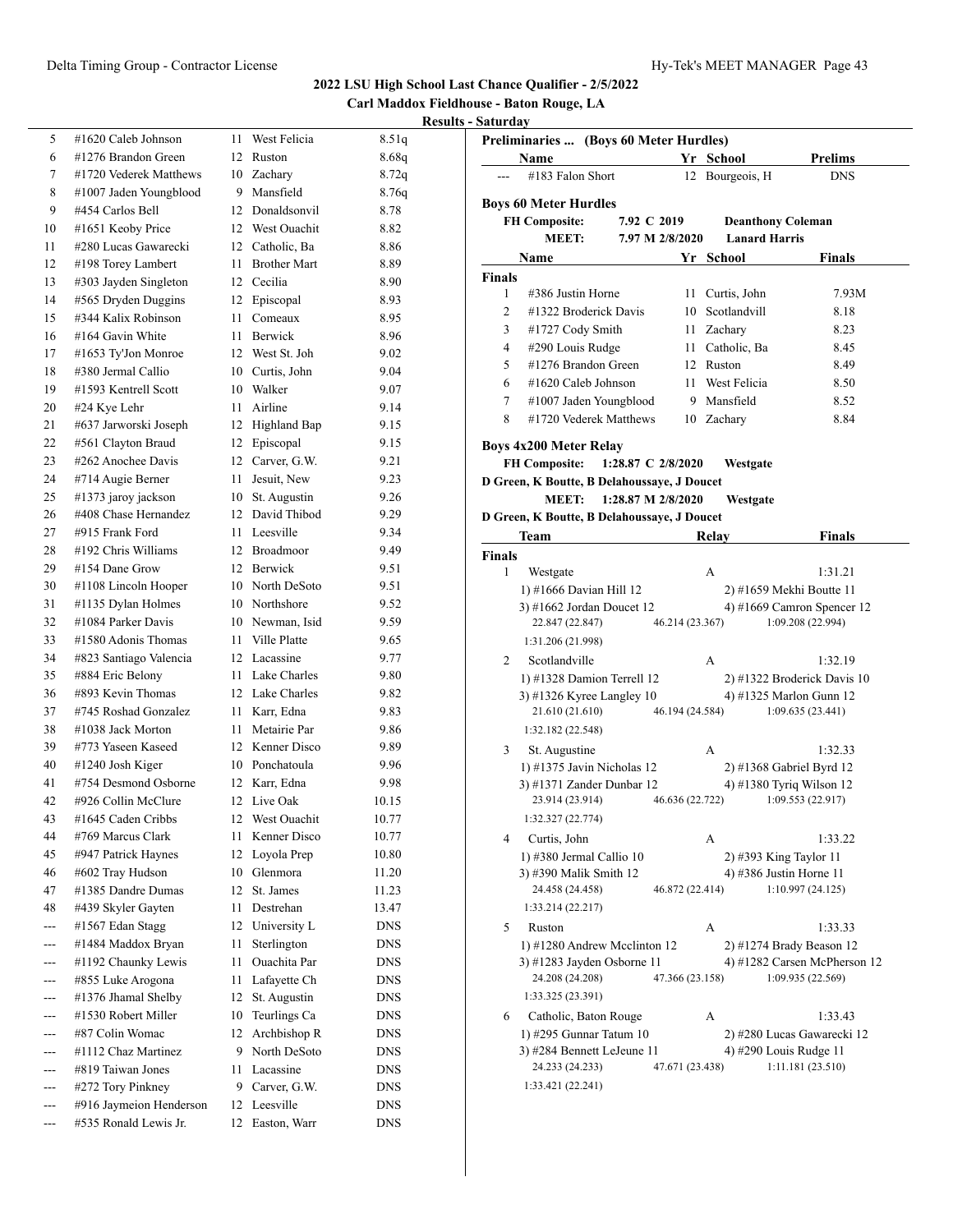#### **Carl Maddox Fieldhouse - Baton Rouge, LA Results - Saturday** 7 Lake Charles A 1:33.83 1) #884 Eric Belony 11 2) #893 Kevin Thomas 12 3) #888 Trevonte Citizen 12 4) #892 Jarell Joseph 11 22.607 (22.607) 47.885 (25.278) 1:10.074 (22.189) 1:33.825 (23.752) 8 Holy Cross A 1:34.22 1) #647 Xavier Glaude 12 2) #660 Koby Young 10 3) #651 Finn Martin 9 4) #649 Krosse Johnson 10 23.891 (23.891) 47.686 (23.795) 1:10.248 (22.562) 1:34.218 (23.970) 9 Berwick A 1:35.18 1) #151 Nisaiah Bennett 11 2) #149 Brett Bearb 12 3) #150 Namon Bennett 10 <br/>  $\,$  4) #160 Kaden Thomas 12 23.637 (23.637) <br>  $\,$  47.199 (23.562) <br> 1:11.366 (24.167) 23.637 (23.637) 47.199 (23.562) 1:11.366 (24.167) 1:35.171 (23.805) 10 Walker A 1:35.34 1) #1592 Andra Porter 12 2) #1591 Deaunoray Levy 12 3) #1589 Robert Jackson 12 4) #1588 Marek Hall 11 22.973 (22.973) 48.153 (25.180) 1:10.076 (21.923) 1:35.333 (25.258) 11 Mansfield A 1:35.45 1) #1004 Travion Short 12 2) #1002 Nick Davis 11 3) #1006 Jamarius Washington 12  $\qquad$  4) #1003 Carneil Maxie 12 22.824 (22.824) 48.042 (25.218) 1:11.911 (23.869) 1:35.448 (23.538) 12 East Ascension A 1:35.58 1) #497 Mathews Collins 10 2) #502 Zhavier Jupiter 11  $3)$  #506 Allen Starks 12  $\qquad \qquad$  4) #496 Jase Campbell 9 23.734 (23.734) 47.119 (23.385) 1:11.782 (24.663) 1:35.577 (23.796) 13 Ouachita Parish A 1:35.76 1) #1195 Austin Willis 12 2) #1193 Jeremy Nelson 12 3)  $\#1192$  Chaunky Lewis 11 4)  $\#1194$  Omari Randle 12 21.158 (21.158) 46.439 (25.281) 1:11.668 (25.229) 1:35.758 (24.091) 14 Airline A 1:35.98 1) #24 Kye Lehr 11 2) #22 Cameron Jefferson 11 3)  $#25$  Bob Patterson 10  $4)$   $#27$  Justin Washington 11 22.637 (22.637) 48.001 (25.364) 1:12.053 (24.052) 1:35.980 (23.928) 15 Cox, Helen A 1:36.47 1) #366 Darnell O'Quinn 10 2) #361 Cornelius Bartholemew 12 3) #364 Kryron Marshall 12 4) #367 Marlon Turner 11 23.359 (23.359) 48.433 (25.074) 1:13.992 (25.559) 1:36.469 (22.478) 16 Madison Prep A 1:36.51 1) #981 Keilan Sherman 10 2) #979 David Jones 11 3) #982 Germari Wyre 11 4) #975 Hezekiah Dantlzer 10 23.131 (23.131) 48.070 (24.939) 1:11.700 (23.630) 1:36.501 (24.801) 17 Carencro A 1:36.82 1) #247 Kalen Beavers 11 2) #250 Joni Martin 10 3) #249 Bryce Campbell 12 4) #248 Koen Beavers 11 22.623 (22.623) 48.652 (26.029) 1:13.880 (25.228) **Finals ... (Boys 4x200 Meter Relay) Team Relay Finals** 18 Sophie B. Wright A 1:37.89 1) #1359 Jordan Winder 12 2) #1355 Terry Simmons 12 3) #1347 Dale Albert 12 4) #1349 Dallas Hughes 10 24.266 (24.266) 48.640 (24.374) 1:13.422 (24.782) 1:37.890 (24.469) 19 Lafayette Christian A 1:38.34 1) #863 JuJuan Johnson 10 2) #869 Devin Walton 12 3) #867 Alonzo Ryes 11 4) #865 Treanders Marzel 10 23.832 (23.832) 48.651 (24.819) 1:13.080 (24.429) 1:38.339 (25.259) 20 Brother Martin A 1:38.47 1) #198 Torey Lambert 11 2) #197 Corey Lambert 12 3) #203 Jason Paulin 12 4) #204 Eddie Randazzo 12 24.000 (24.000) 50.357 (26.357) 1:14.341 (23.984) 1:38.463 (24.122) 21 Covington A 1:38.58 1) #357 Cedric Thompson 9 2) #356 Jeremy Surkand 12 3) #355 Blaize Serigny 11 4) #352 Ian Goodly 12 23.158 (23.158) 49.432 (26.274) 1:10.019 (20.587) 1:38.575 (28.557) 22 Parkway A 1:38.61 1) #1225 Edward Moses 12 2) #1216 Will Achee 10 3) #1218 Greg Chitman 10 4) #1222 Ashtin Jackson 10 25.342 (25.342) 49.984 (24.642) 1:14.592 (24.608) 1:38.609 (24.018) 23 Episcopal A 1:39.27 1) #565 Dryden Duggins 12 2) #568 Jayden Hiles 10 3) #558 Akshay Basireddy 11  $\qquad$  4) #566 Justin Dynes 12 22.636 (22.636) 48.091 (25.455) 1:14.182 (26.091) 1:39.270 (25.089) 24 Leesville A 1:39.60 1) #914 Izaiah Farley 10 2) #915 Frank Ford 11 3) #911 Derek Bebe 11 4) #918 Taj Jackson 9 24.363 (24.363) 49.870 (25.507) 1:15.770 (25.900) 1:39.596 (23.827) 25 Northside A 1:39.73 1) #1150 Treveon Bossier 10 2) #1152 Dequan Colston 12 3) #1149 Tre'Elton Bossier 11  $\qquad \qquad$  4) #1151 Joshua Carter 11 25.984 (25.984) 49.680 (23.696) 1:15.612 (25.932) 1:39.723 (24.112) 26 Central, Baton Rouge A 1:39.94 1) #332 Caleb Ward 12 2) #328 Tyler Heil 12 3) #331 Jonathan Swift 12 4) #326 Calvin Collier 12 23.047 (23.047) 48.597 (25.550) 1:14.929 (26.332) 1:39.936 (25.007) 27 Alexandria A 1:40.31 1) #57 Taquan Frazier 11 2) #60 Jaiden Lindsay 9 3) #58 Eric Jones 11 4) #61 Joshua Marie 11 23.755 (23.755) 49.768 (26.013) 1:14.987 (25.219) 1:40.307 (25.321)

**2022 LSU High School Last Chance Qualifier - 2/5/2022**

1:36.817 (22.937)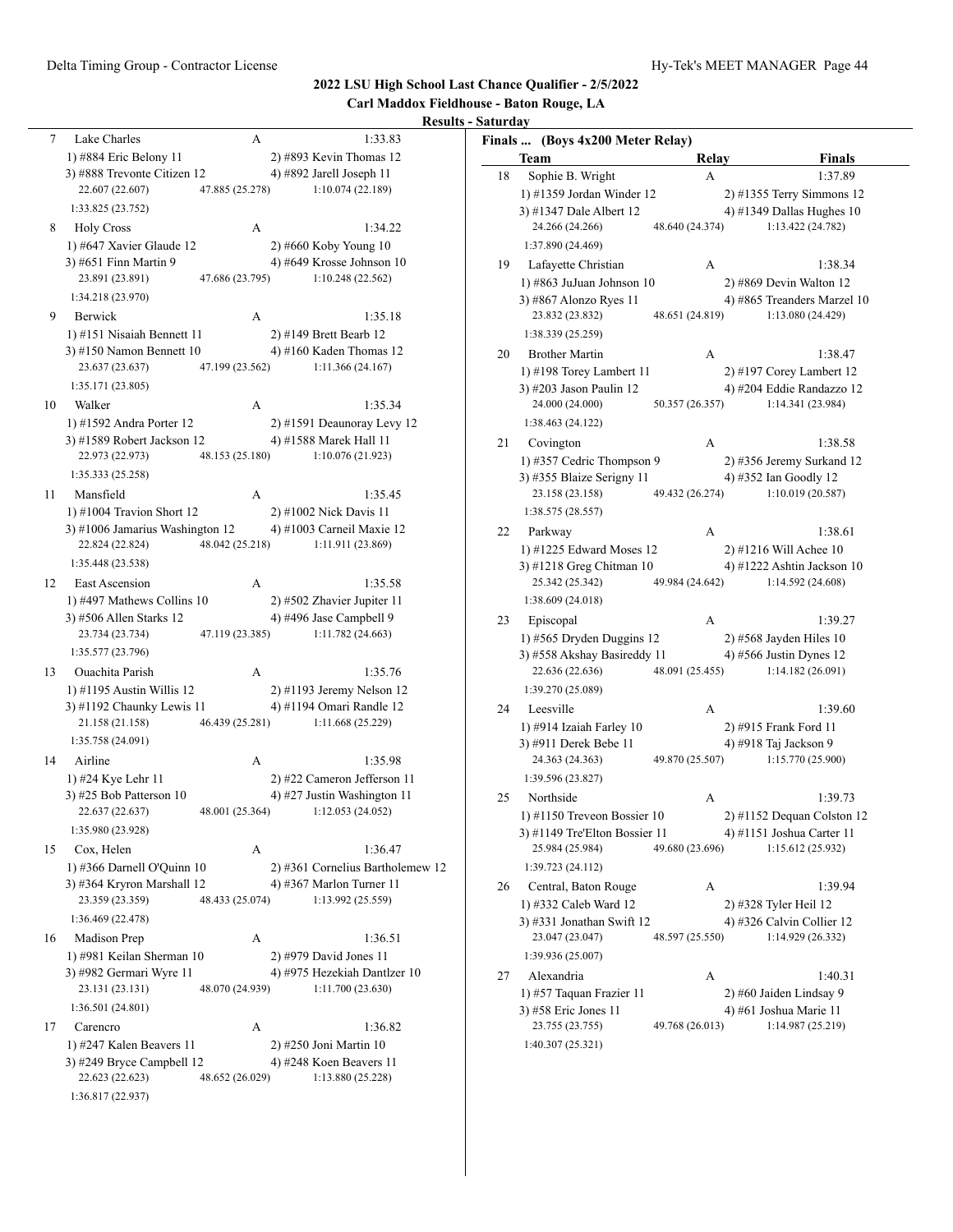#### **Carl Maddox Fieldhouse - Baton Rouge, LA Results - Saturday** 28 Baton Rouge Magnet A 1:40.70 1) #117 Amir Dotson 12 2) #122 Herman Pride III 11 3) #118 Johnnie Ellis II 12  $\qquad \qquad$  4) #121 Jeremiah Nwajei 12 24.731 (24.731) 50.500 (25.769) 1:15.958 (25.458) 1:40.698 (24.740) 29 Hahnville A 1:40.96 1) #608 Jeremiah Lee 12 2) #614 Jaylen Williams 11 3) #612 Alavan Sam 11 4) #607 Damian August 12 25.359 (25.359) 50.358 (24.999) 1:15.760 (25.402) 1:40.958 (25.199) 30 Northwest A 1:41.02 1) #1165 Nehemiah Albert 12 2) #1166 Ethan Aucoin 11 3) #1167 J'Sabien Dean 9 4) #1171 Joshua Mouton 12 24.364 (24.364) 49.865 (25.501) 1:15.963 (26.098) 1:41.015 (25.052) 31 University Lab A 1:41.29 1) #1557 Austin Ausberry 12 2) #1558 Jaiden Ausberry 11 3) #1565 Jacob Phillips 11  $\qquad$  4) #1559 Jason Barnes 12 24.916 (24.916) 49.219 (24.303) 1:16.323 (27.104) 1:41.285 (24.962) 32 North DeSoto A 1:41.69 1) #1102 Lake Bates 10 2) #1115 Noah White 11 3)  $\#1110$  Kendol Jones 9  $\qquad \qquad$  4)  $\#1111$  Jonathon Lewis 11 24.779 (24.779) 50.390 (25.611) 1:16.445 (26.055) 1:41.686 (25.242) 33 Jesuit, New Orleans A 1:41.79 1) #713 Jody Barber 10 2) #721 CJ Evans 11 3) #723 Connor LaCOur 9  $\qquad$  4) #725 Jack Lauricella 10 25.357 (25.357) 50.890 (25.533) 1:15.880 (24.990) 1:41.790 (25.910) 34 Belaire A 1:41.84 1) #128 Wilbert Kemp 12 2) #125 Noah James 12 3)  $\#130$  Myron Williams 12 4)  $\#124$  LaCoreyan Compton 10 26.685 (26.685) 51.035 (24.350) 1:16.650 (25.615) 1:41.839 (25.189) 35 Kipp Booker A 1:42.12 1) #795 Kendrick Wilkerson 10 2) #791 Torren County 12 3) #793 Jamaaj Nellon 10 4) #794 Santana Richardson 12 26.551 (26.551) 50.476 (23.925) 1:15.914 (25.438) 1:42.118 (26.205) 36 Ville Platte A 1:42.58 1) #1576 Tavon Anderson 11 2) #1578 Quez Calvin 12 3) #1577 Micheal Berry 12 4) #1579 Omarion Frank 11 23.688 (23.688) 53.065 (29.377) 1:18.450 (25.385) 1:42.576 (24.126) 37 Northshore A 1:42.62 1) #1132 Darrin Albert 11 2) #1136 Kai Lavingne 11 3) #1133 Thomas Baker 11  $\qquad \qquad$  4) #1137 Ajani Magee 11 25.049 (25.049) 53.795 (28.746) 1:19.448 (25.653) 1:42.619 (23.172) 38 Karr, Edna A 1:44.23 1) #754 Desmond Osborne 12 2) #749 Kevin Jenkins 11 3) #743 Dinari Davis 12 4) #756 Edward Sylve Jr 9 24.520 (24.520) 52.865 (28.345) 1:17.677 (24.812) 1:44.230 (26.554) **Finals ... (Boys 4x200 Meter Relay) Team Relay Finals** 39 Bonnabel A 1:44.83 1) #176 Corey Hollins 9 2) #175 Jamai Fletcher 11 3)  $#177$  Roy Morales 12 4)  $#174$  Dilland Danastasio 12 25.400 (25.400) 53.300 (27.900) 1:20.696 (27.396) 1:44.825 (24.129) 40 Loyola Prep A 1:46.67 1) #946 Nick Haynes 11 2) #942 Rhys Armagost 10 3) #947 Patrick Haynes 12 4) #953 Pierce Papa 12 24.802 (24.802) 53.226 (28.424) 1:20.062 (26.836) 1:46.667 (26.605) 41 St. Louis A 1:46.89 1) #1433 Grayson Plauche 9 2) #1435 Logan Trahan 12 3) #1436 Kyle Turner 10 4) #1428 Jonah Austin 9 25.442 (25.442) 53.468 (28.026) 1:19.311 (25.843) 1:46.885 (27.574) 42 Oakdale A 1:47.46 1) #1177 Khamell Jack 11 2) #1178 Aiden Jones 12 3) #1181 Pierre Wade 10 4) #1179 Christian Jones 11 24.367 (24.367) 57.455 (33.088) 1:22.698 (25.243) 1:47.457 (24.760) 43 Huntington A 1:51.16 1) #699 Travion Evans 11 2) #698 Damarion Carter 11 3) #703 Jahmar Samuel 10 4) #707 Preston Summage 10 26.454 (26.454) 59.647 (33.193) 1:27.408 (27.761) 1:51.159 (23.752) 44 Kenner Disco A 1:53.40 1) #772 Dallas Horton 11 2) #775 Zander Milton 12 3) #769 Marcus Clark 11 4) #774 Herman Mack 12 33.949 (33.949) 1:02.370 (28.421) 1:29.125 (26.755) 1:53.398 (24.274) Zachary A DNF 1) #1726 Kameran Senegal 12 2) #1731 Tylon Williams 11 3)  $\#1724$  Matthew Perkins 11 4)  $\#1733$  Jalen Wright 12 21.898 (21.898) 47.117 (25.219) 1:11.127 (24.010) 1:24.473 (13.346) Lacassine A DO 1) #814 Dionte Freeman 11 2) #818 David Johnson 8 3) #819 Taiwan Jones 11 4) #815 Aaron Garcia 11 27.133 (27.133) 54.395 (27.262) 1:21.647 (27.252) 1:46.390 (24.743) McDonogh #35 A DQ 1) #1011 Tyrus Morris 11 2) #1010 Dameon McCloud 10 3) #1013 Santana Price 10 4) #1012 Ronald Payne 11 21.659 (21.659) 46.873 (25.214) 1:10.024 (23.151) 1:34.430 (24.407) Sterlington A DNS 1) #1492 Larry Rodgers 12 2) #1485 Tramell Colvin 10 3) #1486 Dylan Compton 10 4) #1484 Maddox Bryan 11 Terrebonne A DNS 1) #1518 Chartavius Clark 10 2) #1522 Quincy McKay 9 3) #1526 Divante Williams 12  $\qquad \qquad$  4) #1517 Zamarion Allridge 10 Carver, G.W. A DNS 1) #266 Savon Jefferson 11 2) #267 Terrold Jerome 12 3) #270 Stephan Lemay 12 4) #268 Jamar King 12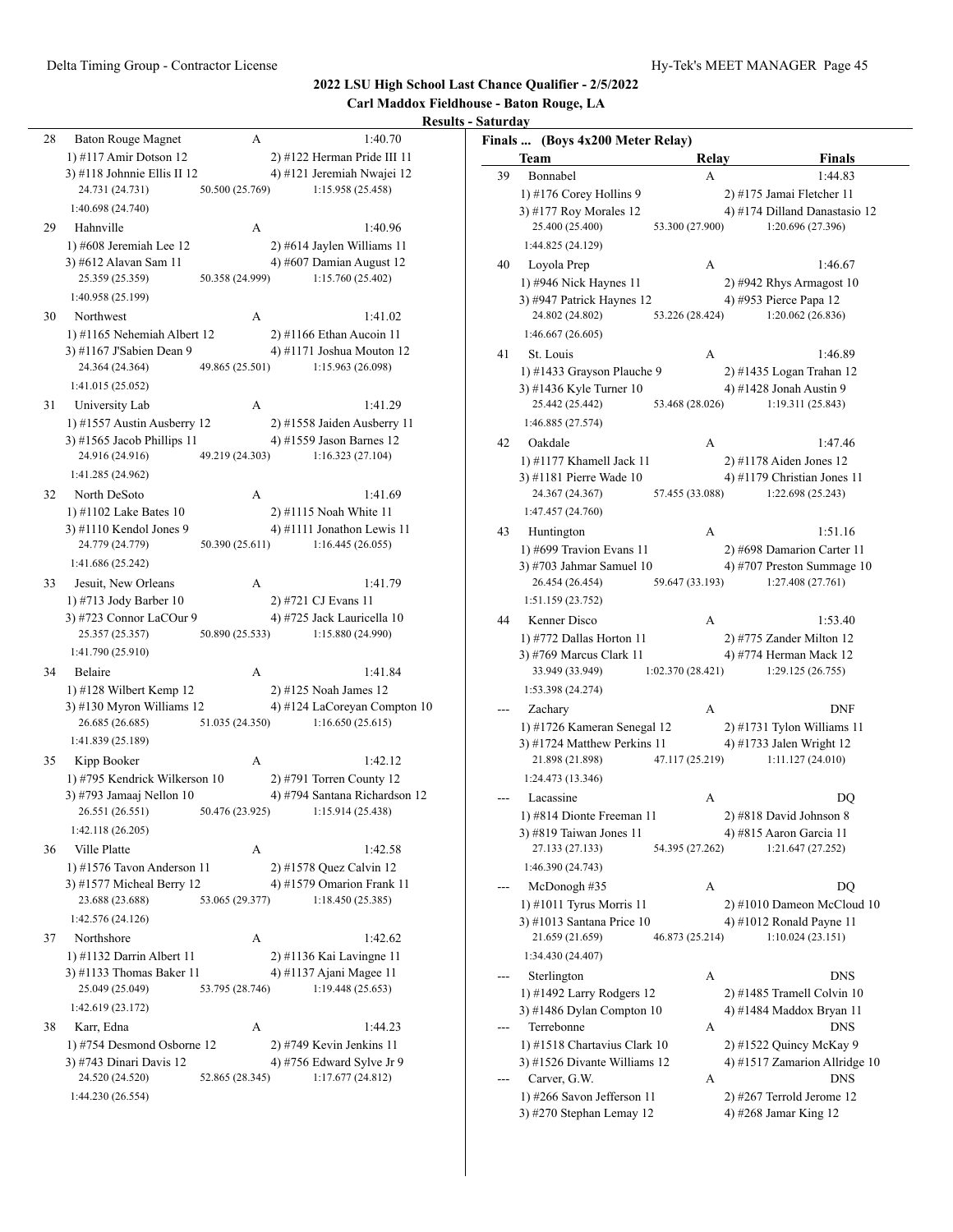**Carl Maddox Fieldhouse - Baton Rouge, LA**

|               |                                                        |                     |                                                     | KΘ                                                |
|---------------|--------------------------------------------------------|---------------------|-----------------------------------------------------|---------------------------------------------------|
|               | Comeaux                                                | А                   |                                                     | <b>DNS</b>                                        |
|               | 1) #345 Dekenzie Solomon 10                            |                     | 2) #341 Caleb Auzenne 11                            |                                                   |
|               | 3) #343 Dukody Hunter 11                               |                     | 4) #344 Kalix Robinson 11                           |                                                   |
|               | Lafayette                                              | А                   |                                                     | <b>DNS</b>                                        |
|               | 1) #850 Emery Taylor 12                                |                     |                                                     | 2) #841 Ja'Kaylib Anderson 11                     |
|               | 3) #851 Timothy Wilson 12                              |                     | 4) #843 Jason Arceneaux 11                          |                                                   |
|               | McMain, Eleanor                                        | А                   |                                                     | <b>DNS</b>                                        |
|               | 1) #1014 Kendall Carter 12                             |                     | $2)$ #1016 Zion Johnson 10                          |                                                   |
|               | 3) #1019 Wilton Southall 12                            |                     |                                                     | 4) #1017 Lance Richardson 10                      |
|               | Easton, Warren                                         | А                   |                                                     | <b>DNS</b>                                        |
|               | 1) #537 Fred Robertson 10<br>3) #530 Wallace Foster 10 |                     | 2) #529 Leon Elloie 12<br>4) #536 Jaden Meggs 10    |                                                   |
|               |                                                        |                     |                                                     |                                                   |
|               | <b>Boys 4x400 Meter Relay</b>                          |                     |                                                     |                                                   |
|               | <b>FH Composite:</b>                                   | 3:22.68 C 1/25/2020 | Zachary                                             |                                                   |
|               | K Lazard, D Jones, S Burrell, C Hilton                 |                     |                                                     |                                                   |
|               | <b>MEET:</b>                                           | 3:23.89 M 2005      | <b>Barbe HS</b>                                     |                                                   |
|               | R. Harts, T. Harts, J. Giordeno, M. Collins            |                     |                                                     |                                                   |
|               | <b>Team</b>                                            | Relay               |                                                     | <b>Finals</b>                                     |
| <b>Finals</b> |                                                        |                     |                                                     |                                                   |
| 1             | Catholic, Baton Rouge                                  | A                   |                                                     | 3:28.04                                           |
|               | 1) #283 Britton LeBlanc 12                             |                     | 2) #284 Bennett LeJeune 11                          |                                                   |
|               | 3) #277 Winston DeCuir $10$                            |                     | 4) #290 Louis Rudge 11                              |                                                   |
|               | 24.870 (24.870)                                        | 52.567 (27.697)     |                                                     | 1:16.755 (24.188)                                 |
|               | 1:43.454 (26.699)                                      | 2:07.521 (24.067)   |                                                     | 2:36.654 (29.133)                                 |
|               | 3:00.792 (24.138)                                      | 3:28.035 (27.244)   |                                                     |                                                   |
| 2             | Westgate                                               | А                   |                                                     | 3:29.18                                           |
|               | 1) #1666 Davian Hill 12                                |                     | 2) #1669 Camron Spencer 12                          |                                                   |
|               | 3) #1659 Mekhi Boutte 11                               |                     |                                                     | 4) #1663 Tray'Quan Francis 12                     |
|               | 24.956 (24.956)                                        | 54.317 (29.361)     |                                                     | 1:18.066 (23.749)                                 |
|               | 1:46.527 (28.461)                                      | 2:10.060 (23.533)   |                                                     | 2:38.817 (28.757)                                 |
|               | 3:03.084 (24.267)                                      | 3:29.176 (26.093)   |                                                     |                                                   |
| 3             | Ruston                                                 | А                   |                                                     | 3:30.51                                           |
|               | 1) #1280 Andrew Mcclinton 12                           |                     | 2) #1288 Josiah Whitaker 11                         |                                                   |
|               | 3) #1272 Joshua Anding 11<br>24.664 (24.664)           | 51.990 (27.326)     |                                                     | 4) #1282 Carsen McPherson 12<br>1:16.960 (24.970) |
|               | 1:44.700 (27.740)                                      | 2:09.716 (25.016)   |                                                     | 2:37.847 (28.131)                                 |
|               | 3:01.929 (24.082)                                      | 3:30.510 (28.582)   |                                                     |                                                   |
|               | Curtis, John                                           |                     |                                                     |                                                   |
| 4             | 1) #393 King Taylor 11                                 | А                   |                                                     | 3:30.83                                           |
|               | 3) #390 Malik Smith 12                                 |                     | 2) #380 Jermal Callio 10<br>4) #386 Justin Horne 11 |                                                   |
|               | 26.097 (26.097)                                        | 54.552 (28.455)     |                                                     | 1:18.236 (23.684)                                 |
|               | 1:45.242 (27.006)                                      | 2:10.173 (24.931)   |                                                     | 2:39.052 (28.879)                                 |
|               | 3:04.378 (25.326)                                      | 3:30.821 (26.443)   |                                                     |                                                   |
| 5             | <b>Brother Martin</b>                                  | А                   |                                                     | 3:33.67                                           |
|               | 1) #206 Austin Tatum 11                                |                     | 2) #197 Corey Lambert 12                            |                                                   |
|               | $3)$ #198 Torey Lambert 11                             |                     | 4) #194 DJ Chestnut 12                              |                                                   |
|               | 24.525 (24.525)                                        | 52.154 (27.629)     |                                                     | 1:17.013 (24.859)                                 |
|               | 1:46.502 (29.489)                                      | 2:11.092 (24.590)   |                                                     | 2:39.971 (28.879)                                 |
|               | 3:04.571 (24.600)                                      | 3:33.668 (29.097)   |                                                     |                                                   |
| 6             | Karr, Edna                                             | A                   |                                                     | 3:37.57                                           |
|               | 1) #746 Camren Hardy 10                                |                     | 2) #750 Jeremiah Jones 12                           |                                                   |
|               | 3) #744 Jeremy Geary 11                                |                     | 4) #752 Markel Myles 11                             |                                                   |
|               | 25.801 (25.801)                                        | 55.143 (29.342)     |                                                     | 1:21.215 (26.072)                                 |
|               | 1:50.030(28.815)                                       | 2:16.684(26.654)    |                                                     | 2:45.669 (28.985)                                 |
|               | 3:10.280(24.611)                                       | 3:37.565 (27.285)   |                                                     |                                                   |
|               |                                                        |                     |                                                     |                                                   |

| inals | (Boys 4x400 Meter Relay)                                       |                   |                                                          |
|-------|----------------------------------------------------------------|-------------------|----------------------------------------------------------|
|       | Team                                                           | Relay             | <b>Finals</b>                                            |
| 7     | East Ascension                                                 | A                 | 3:38.37                                                  |
|       | 1) #497 Mathews Collins 10                                     |                   | 2) #496 Jase Campbell 9                                  |
|       | 3) #505 Christian McGhee 11                                    |                   | 4) #502 Zhavier Jupiter 11                               |
|       | 25.227 (25.227)                                                | 54.014 (28.787)   | 1:20.637(26.623)                                         |
|       | 1:50.425(29.788)                                               | 2:16.055 (25.630) | 2:45.666 (29.611)                                        |
|       | 3:09.743 (24.077)                                              | 3:38.365 (28.622) |                                                          |
| 8     | Madison Prep                                                   | А                 | 3:39.40                                                  |
|       | 1) #982 Germari Wyre 11                                        |                   | 2) #977 Carlos Freeman 10                                |
|       | 3) #978 Chris Hughes 12<br>26.286 (26.286)                     |                   | 4) #975 Hezekiah Dantlzer 10                             |
|       |                                                                | 56.449 (30.163)   | 1:21.776 (25.327)                                        |
|       | 1:51.377(29.601)<br>3:11.570 (24.679)                          | 2:17.303 (25.926) | 2:46.891 (29.588)                                        |
|       |                                                                | 3:39.396 (27.826) |                                                          |
| 9     | Cox, Helen                                                     | А                 | 3:39.69                                                  |
|       | 1) #361 Cornelius Bartholemew 12<br>3) #368 Lendell Walters 11 |                   | $2)$ #366 Darnell O'Quinn 10<br>4) #367 Marlon Turner 11 |
|       | 25.611 (25.611)                                                | 55.161 (29.550)   | 1:19.313(24.152)                                         |
|       | 1:48.967 (29.654)                                              | 2:15.495 (26.528) | 2:45.026 (29.531)                                        |
|       | 3:10.309 (25.283)                                              | 3:39.690 (29.382) |                                                          |
| 10    | Lafayette Christian                                            | А                 | 3:42.24                                                  |
|       | 1) #863 JuJuan Johnson 10                                      |                   | 2) #867 Alonzo Ryes 11                                   |
|       | 3) #869 Devin Walton 12                                        |                   | 4) #864 Ty Lee 10                                        |
|       | 25.342 (25.342)                                                | 54.321 (28.979)   | 1:18.853(24.532)                                         |
|       | 1:48.949 (30.096)                                              | 2:15.773 (26.824) | 2:45.415 (29.642)                                        |
|       | 3:12.588(27.173)                                               | 3:42.232 (29.645) |                                                          |
| 11    | Airline                                                        | А                 | 3:42.28                                                  |
|       | 1) #24 Kye Lehr 11                                             |                   | 2) #22 Cameron Jefferson 11                              |
|       | 3) #19 Daxton Chavez 11                                        |                   | 4) #23 Gabe Laval 10                                     |
|       | 25.881 (25.881)                                                | 56.257 (30.376)   | 1:22.791 (26.534)                                        |
|       | 1:51.250 (28.459)                                              | 2:17.263 (26.013) | 2:48.116 (30.853)                                        |
|       | 3:13.668 (25.552)                                              | 3:42.276 (28.608) |                                                          |
| 12    | Ouachita Parish                                                | А                 | 3:43.52                                                  |
|       | 1) #1193 Jeremy Nelson 12                                      |                   | 2) #1195 Austin Willis 12                                |
|       | 3) #1194 Omari Randle 12                                       |                   | 4) #1196 Matais Willis 12                                |
|       | 24.745 (24.745)                                                | 54.199 (29.454)   | 1:20.290 (26.091)                                        |
|       | 1:51.564 (31.274)                                              | 2:15.639 (24.075) | 2:46.550 (30.911)                                        |
|       | 3:12.138 (25.588)                                              | 3:43.515 (31.377) |                                                          |
| 13    | Scotlandville                                                  | A                 | 3:43.69                                                  |
|       | 1) #1318 Everett Alberty 10                                    |                   | 2) #1324 Dylan Evans 9                                   |
|       | 3) #1329 Corinthian Walker 10                                  |                   | 4) #1323 Alden Dupree 10                                 |
|       | 25.405 (25.405)                                                | 57.105 (31.700)   | 1:22.299 (25.194)                                        |
|       | 1:51.725 (29.426)                                              | 2:18.024 (26.299) | 2:48.776 (30.752)                                        |
|       | 3:13.364 (24.588)                                              | 3:43.681 (30.318) |                                                          |
| 14    | Sophie B. Wright                                               | А                 | 3:45.64                                                  |
|       | 1) #1355 Terry Simmons 12                                      |                   | 2) #1359 Jordan Winder 12                                |
|       | 3) #1347 Dale Albert 12<br>26.357 (26.357)                     | 55.379 (29.022)   | 4) #1349 Dallas Hughes 10<br>1:20.844 (25.465)           |
|       | 1:51.656 (30.812)                                              |                   |                                                          |
|       |                                                                | 2:16.700 (25.044) | 2:49.628 (32.928)                                        |
|       | 3:15.334 (25.706)                                              | 3:45.635 (30.301) |                                                          |
| 15    | Lafayette                                                      | А                 | 3:46.41                                                  |
|       | 1) #850 Emery Taylor 12<br>3) #846 Jacob Gondron 12            |                   | 2) #847 Grant Harris 11<br>4) #848 Javonte Howard 10     |
|       | 25.972 (25.972)                                                | 57.928 (31.956)   | 1:23.821 (25.893)                                        |
|       | 1:52.243 (28.422)                                              | 2:20.039 (27.796) | 2:49.730 (29.691)                                        |
|       | 3:16.907 (27.177)                                              | 3:46.402 (29.495) |                                                          |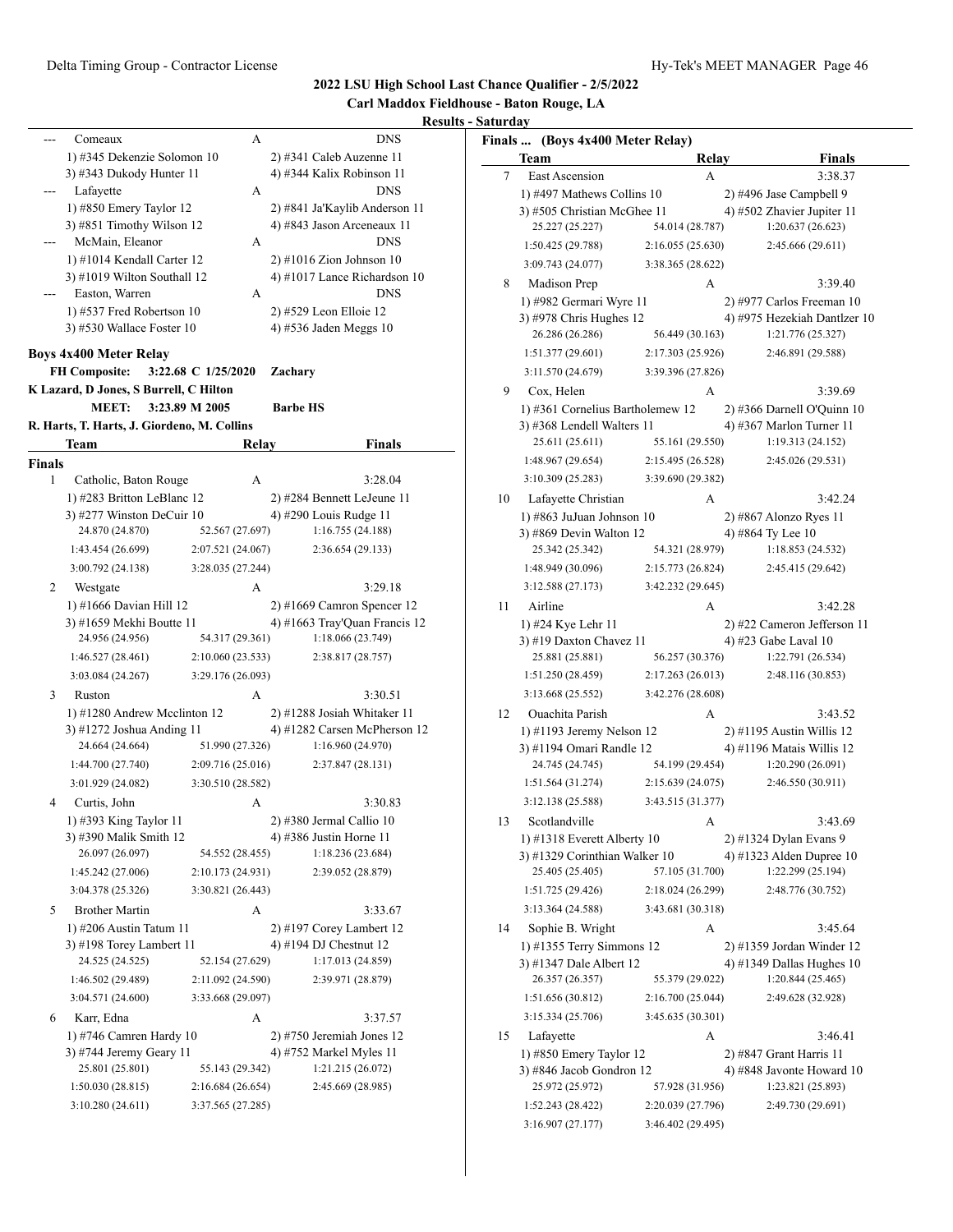#### Delta Timing Group - Contractor License Hy-Tek's MEET MANAGER Page 47

#### **2022 LSU High School Last Chance Qualifier - 2/5/2022**

**Carl Maddox Fieldhouse - Baton Rouge, LA**

| University Lab                                     |                                                                                                                                                                                                                                                                                                                                        |                                                                                                                                                                                                                                                                                                                                                                                                                         | 3:46.95                                                                                                                                                                                                                                                                                                                                                                                                                                                                              |
|----------------------------------------------------|----------------------------------------------------------------------------------------------------------------------------------------------------------------------------------------------------------------------------------------------------------------------------------------------------------------------------------------|-------------------------------------------------------------------------------------------------------------------------------------------------------------------------------------------------------------------------------------------------------------------------------------------------------------------------------------------------------------------------------------------------------------------------|--------------------------------------------------------------------------------------------------------------------------------------------------------------------------------------------------------------------------------------------------------------------------------------------------------------------------------------------------------------------------------------------------------------------------------------------------------------------------------------|
|                                                    |                                                                                                                                                                                                                                                                                                                                        |                                                                                                                                                                                                                                                                                                                                                                                                                         | 2) #1564 Carsen Manuel 12                                                                                                                                                                                                                                                                                                                                                                                                                                                            |
|                                                    |                                                                                                                                                                                                                                                                                                                                        |                                                                                                                                                                                                                                                                                                                                                                                                                         | 4) #1557 Austin Ausberry 12                                                                                                                                                                                                                                                                                                                                                                                                                                                          |
| 26.128 (26.128)                                    |                                                                                                                                                                                                                                                                                                                                        |                                                                                                                                                                                                                                                                                                                                                                                                                         | 1:20.773(25.361)                                                                                                                                                                                                                                                                                                                                                                                                                                                                     |
| 1:53.033 (32.260)                                  |                                                                                                                                                                                                                                                                                                                                        |                                                                                                                                                                                                                                                                                                                                                                                                                         | 2:51.393 (31.677)                                                                                                                                                                                                                                                                                                                                                                                                                                                                    |
| 3:15.789 (24.396)                                  |                                                                                                                                                                                                                                                                                                                                        |                                                                                                                                                                                                                                                                                                                                                                                                                         |                                                                                                                                                                                                                                                                                                                                                                                                                                                                                      |
| Alexandria                                         |                                                                                                                                                                                                                                                                                                                                        |                                                                                                                                                                                                                                                                                                                                                                                                                         | 3:46.99                                                                                                                                                                                                                                                                                                                                                                                                                                                                              |
|                                                    |                                                                                                                                                                                                                                                                                                                                        |                                                                                                                                                                                                                                                                                                                                                                                                                         | 2) #61 Joshua Marie 11                                                                                                                                                                                                                                                                                                                                                                                                                                                               |
|                                                    |                                                                                                                                                                                                                                                                                                                                        |                                                                                                                                                                                                                                                                                                                                                                                                                         | 4) #58 Eric Jones 11                                                                                                                                                                                                                                                                                                                                                                                                                                                                 |
| 26.117 (26.117)                                    |                                                                                                                                                                                                                                                                                                                                        |                                                                                                                                                                                                                                                                                                                                                                                                                         | 1:24.154(25.950)                                                                                                                                                                                                                                                                                                                                                                                                                                                                     |
| 1:54.055 (29.901)                                  |                                                                                                                                                                                                                                                                                                                                        |                                                                                                                                                                                                                                                                                                                                                                                                                         | 2:50.060 (29.746)                                                                                                                                                                                                                                                                                                                                                                                                                                                                    |
| 3:15.806 (25.746)                                  |                                                                                                                                                                                                                                                                                                                                        |                                                                                                                                                                                                                                                                                                                                                                                                                         |                                                                                                                                                                                                                                                                                                                                                                                                                                                                                      |
| Northside                                          |                                                                                                                                                                                                                                                                                                                                        |                                                                                                                                                                                                                                                                                                                                                                                                                         | 3:47.84                                                                                                                                                                                                                                                                                                                                                                                                                                                                              |
|                                                    |                                                                                                                                                                                                                                                                                                                                        |                                                                                                                                                                                                                                                                                                                                                                                                                         | $2)$ #1159 Jayden Wilson 12                                                                                                                                                                                                                                                                                                                                                                                                                                                          |
|                                                    |                                                                                                                                                                                                                                                                                                                                        |                                                                                                                                                                                                                                                                                                                                                                                                                         | 4) #1151 Joshua Carter 11                                                                                                                                                                                                                                                                                                                                                                                                                                                            |
| 26.049 (26.049)                                    |                                                                                                                                                                                                                                                                                                                                        |                                                                                                                                                                                                                                                                                                                                                                                                                         | 1:22.765 (26.633)                                                                                                                                                                                                                                                                                                                                                                                                                                                                    |
| 1:53.500 (30.735)                                  |                                                                                                                                                                                                                                                                                                                                        |                                                                                                                                                                                                                                                                                                                                                                                                                         | 2:50.990 (30.865)                                                                                                                                                                                                                                                                                                                                                                                                                                                                    |
| 3:18.201 (27.211)                                  |                                                                                                                                                                                                                                                                                                                                        |                                                                                                                                                                                                                                                                                                                                                                                                                         |                                                                                                                                                                                                                                                                                                                                                                                                                                                                                      |
|                                                    |                                                                                                                                                                                                                                                                                                                                        |                                                                                                                                                                                                                                                                                                                                                                                                                         | 3:48.32                                                                                                                                                                                                                                                                                                                                                                                                                                                                              |
| $1)$ #566 Justin Dynes 12                          |                                                                                                                                                                                                                                                                                                                                        |                                                                                                                                                                                                                                                                                                                                                                                                                         | $2)$ #568 Jayden Hiles 10                                                                                                                                                                                                                                                                                                                                                                                                                                                            |
|                                                    |                                                                                                                                                                                                                                                                                                                                        |                                                                                                                                                                                                                                                                                                                                                                                                                         | 4) #558 Akshay Basireddy 11                                                                                                                                                                                                                                                                                                                                                                                                                                                          |
| 26.341 (26.341)                                    |                                                                                                                                                                                                                                                                                                                                        |                                                                                                                                                                                                                                                                                                                                                                                                                         | 1:21.845 (26.250)                                                                                                                                                                                                                                                                                                                                                                                                                                                                    |
| 1:52.614(30.769)                                   |                                                                                                                                                                                                                                                                                                                                        |                                                                                                                                                                                                                                                                                                                                                                                                                         | 2:50.414 (30.134)                                                                                                                                                                                                                                                                                                                                                                                                                                                                    |
| 3:17.945(27.531)                                   |                                                                                                                                                                                                                                                                                                                                        |                                                                                                                                                                                                                                                                                                                                                                                                                         |                                                                                                                                                                                                                                                                                                                                                                                                                                                                                      |
| St. Louis                                          |                                                                                                                                                                                                                                                                                                                                        |                                                                                                                                                                                                                                                                                                                                                                                                                         | 3:53.50                                                                                                                                                                                                                                                                                                                                                                                                                                                                              |
|                                                    |                                                                                                                                                                                                                                                                                                                                        |                                                                                                                                                                                                                                                                                                                                                                                                                         | 2) #1432 Cody Lyons 11                                                                                                                                                                                                                                                                                                                                                                                                                                                               |
|                                                    |                                                                                                                                                                                                                                                                                                                                        |                                                                                                                                                                                                                                                                                                                                                                                                                         | 4) #1428 Jonah Austin 9                                                                                                                                                                                                                                                                                                                                                                                                                                                              |
|                                                    |                                                                                                                                                                                                                                                                                                                                        |                                                                                                                                                                                                                                                                                                                                                                                                                         | 1:23.449 (28.353)                                                                                                                                                                                                                                                                                                                                                                                                                                                                    |
|                                                    |                                                                                                                                                                                                                                                                                                                                        |                                                                                                                                                                                                                                                                                                                                                                                                                         | 2:56.273 (35.718)                                                                                                                                                                                                                                                                                                                                                                                                                                                                    |
|                                                    |                                                                                                                                                                                                                                                                                                                                        |                                                                                                                                                                                                                                                                                                                                                                                                                         |                                                                                                                                                                                                                                                                                                                                                                                                                                                                                      |
| Carver, G.W.                                       |                                                                                                                                                                                                                                                                                                                                        |                                                                                                                                                                                                                                                                                                                                                                                                                         | 3:54.28                                                                                                                                                                                                                                                                                                                                                                                                                                                                              |
|                                                    |                                                                                                                                                                                                                                                                                                                                        |                                                                                                                                                                                                                                                                                                                                                                                                                         | $2)$ #266 Savon Jefferson 11                                                                                                                                                                                                                                                                                                                                                                                                                                                         |
|                                                    |                                                                                                                                                                                                                                                                                                                                        |                                                                                                                                                                                                                                                                                                                                                                                                                         | 4) #275 Tahj Stores 11                                                                                                                                                                                                                                                                                                                                                                                                                                                               |
|                                                    |                                                                                                                                                                                                                                                                                                                                        |                                                                                                                                                                                                                                                                                                                                                                                                                         | 1:19.176 (25.234)                                                                                                                                                                                                                                                                                                                                                                                                                                                                    |
|                                                    |                                                                                                                                                                                                                                                                                                                                        |                                                                                                                                                                                                                                                                                                                                                                                                                         | 2:48.135 (31.904)                                                                                                                                                                                                                                                                                                                                                                                                                                                                    |
|                                                    |                                                                                                                                                                                                                                                                                                                                        |                                                                                                                                                                                                                                                                                                                                                                                                                         |                                                                                                                                                                                                                                                                                                                                                                                                                                                                                      |
|                                                    |                                                                                                                                                                                                                                                                                                                                        |                                                                                                                                                                                                                                                                                                                                                                                                                         | 3:57.46                                                                                                                                                                                                                                                                                                                                                                                                                                                                              |
|                                                    |                                                                                                                                                                                                                                                                                                                                        |                                                                                                                                                                                                                                                                                                                                                                                                                         | 2) #326 Calvin Collier 12                                                                                                                                                                                                                                                                                                                                                                                                                                                            |
|                                                    |                                                                                                                                                                                                                                                                                                                                        |                                                                                                                                                                                                                                                                                                                                                                                                                         | 4) #332 Caleb Ward 12<br>1:25.854 (26.502)                                                                                                                                                                                                                                                                                                                                                                                                                                           |
|                                                    |                                                                                                                                                                                                                                                                                                                                        |                                                                                                                                                                                                                                                                                                                                                                                                                         |                                                                                                                                                                                                                                                                                                                                                                                                                                                                                      |
|                                                    |                                                                                                                                                                                                                                                                                                                                        |                                                                                                                                                                                                                                                                                                                                                                                                                         | 2:58.853 (34.585)                                                                                                                                                                                                                                                                                                                                                                                                                                                                    |
|                                                    |                                                                                                                                                                                                                                                                                                                                        |                                                                                                                                                                                                                                                                                                                                                                                                                         |                                                                                                                                                                                                                                                                                                                                                                                                                                                                                      |
|                                                    |                                                                                                                                                                                                                                                                                                                                        |                                                                                                                                                                                                                                                                                                                                                                                                                         | 4:00.40                                                                                                                                                                                                                                                                                                                                                                                                                                                                              |
|                                                    |                                                                                                                                                                                                                                                                                                                                        |                                                                                                                                                                                                                                                                                                                                                                                                                         | 2) #1083 Joe Carey 12<br>4) #1087 Hudson Mazzanti 12                                                                                                                                                                                                                                                                                                                                                                                                                                 |
|                                                    |                                                                                                                                                                                                                                                                                                                                        |                                                                                                                                                                                                                                                                                                                                                                                                                         | 1:27.819 (28.618)                                                                                                                                                                                                                                                                                                                                                                                                                                                                    |
|                                                    |                                                                                                                                                                                                                                                                                                                                        |                                                                                                                                                                                                                                                                                                                                                                                                                         | 3:03.921 (32.333)                                                                                                                                                                                                                                                                                                                                                                                                                                                                    |
|                                                    |                                                                                                                                                                                                                                                                                                                                        |                                                                                                                                                                                                                                                                                                                                                                                                                         |                                                                                                                                                                                                                                                                                                                                                                                                                                                                                      |
|                                                    |                                                                                                                                                                                                                                                                                                                                        |                                                                                                                                                                                                                                                                                                                                                                                                                         |                                                                                                                                                                                                                                                                                                                                                                                                                                                                                      |
| 3:31.077 (27.156)                                  | 4:00.396 (29.320)<br>А                                                                                                                                                                                                                                                                                                                 |                                                                                                                                                                                                                                                                                                                                                                                                                         |                                                                                                                                                                                                                                                                                                                                                                                                                                                                                      |
| Kenner Disco                                       |                                                                                                                                                                                                                                                                                                                                        |                                                                                                                                                                                                                                                                                                                                                                                                                         | 4:00.46                                                                                                                                                                                                                                                                                                                                                                                                                                                                              |
| 1) #772 Dallas Horton 11<br>3) #766 Ian Cabrrera 9 |                                                                                                                                                                                                                                                                                                                                        |                                                                                                                                                                                                                                                                                                                                                                                                                         | 2) #765 Chase Arnold 10<br>4) #769 Marcus Clark 11                                                                                                                                                                                                                                                                                                                                                                                                                                   |
| 27.989 (27.989)                                    | 58.936 (30.947)                                                                                                                                                                                                                                                                                                                        |                                                                                                                                                                                                                                                                                                                                                                                                                         | 1:24.530 (25.594)                                                                                                                                                                                                                                                                                                                                                                                                                                                                    |
| 1:57.986 (33.456)                                  | 2:26.076 (28.090)                                                                                                                                                                                                                                                                                                                      |                                                                                                                                                                                                                                                                                                                                                                                                                         | 3:02.195 (36.119)                                                                                                                                                                                                                                                                                                                                                                                                                                                                    |
|                                                    | Episcopal<br>25.695 (25.695)<br>1:55.142 (31.693)<br>3:23.885 (27.612)<br>25.827 (25.827)<br>1:50.075 (30.899)<br>3:13.546(25.411)<br>Central, Baton Rouge<br>1) #328 Tyler Heil 12<br>3) #327 JyJuan Davis 11<br>26.735 (26.735)<br>1:58.109 (32.255)<br>3:25.710 (26.857)<br>Newman, Isidore<br>26.326 (26.326)<br>2:01.093 (33.274) | А<br>1) #1559 Jason Barnes 12<br>3) #1561 John Hall Hays 10<br>А<br>1) #66 Kameron Washington 11<br>3) #56 Jason Blackwell 10<br>A<br>1) #1153 Latrell Johnson 10<br>3) #1158 Tommy Thomas 11<br>А<br>$3)$ #565 Dryden Duggins 12<br>1) #1435 Logan Trahan 12<br>3) #1434 Deacon Stantz 9<br>А<br>1) #269 Shamar LeMay 11<br>3) #270 Stephan Lemay 12<br>А<br>А<br>1) #1082 Landry Beard 11<br>3) #1089 Tee Williams 12 | 55.412 (29.284)<br>2:19.716 (26.683)<br>3:46.950 (31.162)<br>58.204 (32.087)<br>2:20.314 (26.259)<br>3:46.987 (31.182)<br>56.132 (30.083)<br>2:20.125 (26.625)<br>3:47.834 (29.634)<br>55.595 (29.254)<br>2:20.280 (27.666)<br>3:48.313 (30.368)<br>A<br>55.096 (29.401)<br>2:20.555 (25.413)<br>3:53.496 (29.611)<br>53.942 (28.115)<br>2:16.231 (26.156)<br>3:54.278 (40.733)<br>59.352 (32.617)<br>2:24.268 (26.159)<br>3:57.456 (31.746)<br>59.201 (32.875)<br>2:31.588 (30.495) |

|     | Finals  (Boys 4x400 Meter Relay)                           |                   |                                                             |
|-----|------------------------------------------------------------|-------------------|-------------------------------------------------------------|
|     | Team                                                       | Relay             | <b>Finals</b>                                               |
| 25  | Lacassine                                                  | А                 | 4:10.07                                                     |
|     | 1) #811 Lucas Corbello 9                                   |                   | 2) #822 Brandon McMahon 12                                  |
|     | 3) #818 David Johnson 8                                    |                   | 4) #815 Aaron Garcia 11                                     |
|     | 28.738 (28.738)                                            | 1:03.756 (35.018) | 1:32.980 (29.224)                                           |
|     | 2:05.568 (32.588)                                          | 2:36.703 (31.135) | 3:12.579 (35.876)                                           |
|     | 3:37.941 (25.362)                                          | 4:10.063 (32.122) |                                                             |
|     | St. Augustine                                              | А                 | <b>DNF</b>                                                  |
|     | 1) #1380 Tyriq Wilson 12                                   |                   | 2) #1371 Zander Dunbar 12                                   |
|     | 3) #1370 Kaser Dunbar 9                                    |                   | 4) #1368 Gabriel Byrd 12                                    |
|     | 24.556 (24.556)                                            | 52.564 (28.008)   |                                                             |
|     | Zachary                                                    | А                 | DQ                                                          |
|     | 1) #1715 Lejaune George, Jr 12                             |                   | 2) #1724 Matthew Perkins 11                                 |
|     | 3) #1718 Rhen Langley 11                                   |                   | 4) #1733 Jalen Wright 12                                    |
|     | 26.162 (26.162)                                            | 53.575 (27.413)   | 1:19.151 (25.576)                                           |
|     | 1:48.331 (29.180)                                          | 2:13.180 (24.849) | 2:39.671 (26.491)                                           |
|     | 3:04.752 (25.081)                                          | 3:34.986 (30.235) |                                                             |
|     | St. Thomas Aquinas                                         | А                 | <b>DNS</b>                                                  |
|     | 1) #1477 Gavin Bankston 12                                 |                   | 2) #1478 Jose Dunington $10$                                |
|     | 3) #1479 Jacob Mullis 10                                   |                   | 4) #1480 Landen Schillage 12                                |
|     | Covington                                                  | А                 | <b>DNS</b>                                                  |
|     | 1) #356 Jeremy Surkand 12                                  |                   | $2)$ #353 Brandon Marek 10                                  |
|     | 3) #355 Blaize Serigny 11                                  |                   | 4) #351 Michael Agent 9                                     |
|     | McMain, Eleanor                                            | А                 | <b>DNS</b>                                                  |
|     | 1) #1014 Kendall Carter 12<br>3) #1016 Zion Johnson 10     |                   | 2) #1019 Wilton Southall 12<br>4) #1017 Lance Richardson 10 |
|     | Berwick                                                    | А                 | <b>DNS</b>                                                  |
|     | 1) #151 Nisaiah Bennett 11                                 |                   | 2) #149 Brett Bearb 12                                      |
|     | 3) #159 Luke Tarver 10                                     |                   | 4) #160 Kaden Thomas $12$                                   |
|     | Sterlington                                                | А                 | <b>DNS</b>                                                  |
|     | 1) #1485 Tramell Colvin 10                                 |                   | 2) #1486 Dylan Compton 10                                   |
|     | 3) #1489 Brent Lark 10                                     |                   | 4) #1492 Larry Rodgers 12                                   |
|     | Archbishop Rummel                                          | А                 | <b>DNS</b>                                                  |
|     | 1) #87 Colin Womac 12                                      |                   | 2) #80 Jackson Jeansonne 11                                 |
|     | 3) #85 Nathan Mocklin 11                                   |                   | 4) #86 Andrew Nolan 12                                      |
|     | West Ouachita                                              | А                 | <b>DNS</b>                                                  |
|     | 1) #1649 Jahzell Jackson 11                                |                   | 2) #1647 Mike Hall 12                                       |
|     | 3) #1648 Jaylin Holland 11                                 |                   | 4) #1651 Keoby Price 12                                     |
|     | Huntington                                                 | A                 | DNS                                                         |
|     | 1) #699 Travion Evans 11                                   |                   | 2) #702 Kamar Lewis 11                                      |
|     | 3) #706 John Solomon 11                                    |                   | 4) #707 Preston Summage 10                                  |
|     | East Feliciana                                             | А                 | DNS                                                         |
|     | 1) #510 Antoine Johnson 11<br>3) #508 Quen'braylon Dunn 11 |                   | $2)$ #511 Nyron Johnson 12                                  |
|     | Kipp Booker                                                | А                 | 4) #507 Jamarian Dunn 12<br>DNS                             |
|     | 1) #791 Torren County 12                                   |                   | 2) #797 Earyn Young 11                                      |
|     | 3) #795 Kendrick Wilkerson 10                              |                   | 4) #794 Santana Richardson 12                               |
|     | Leesville                                                  | А                 | DNS                                                         |
|     | 1) #915 Frank Ford 11                                      |                   | 2) #914 Izaiah Farley 10                                    |
|     | 3) #918 Taj Jackson 9                                      |                   | 4) #913 Rashad Davis 11                                     |
| --- | <b>Holy Cross</b>                                          | А                 | DNS                                                         |
|     | 1) #649 Krosse Johnson 10                                  |                   | 2) #654 Joshua Payne 12                                     |
|     | 3) #651 Finn Martin 9                                      |                   | 4) #659 Aiden Williams 9                                    |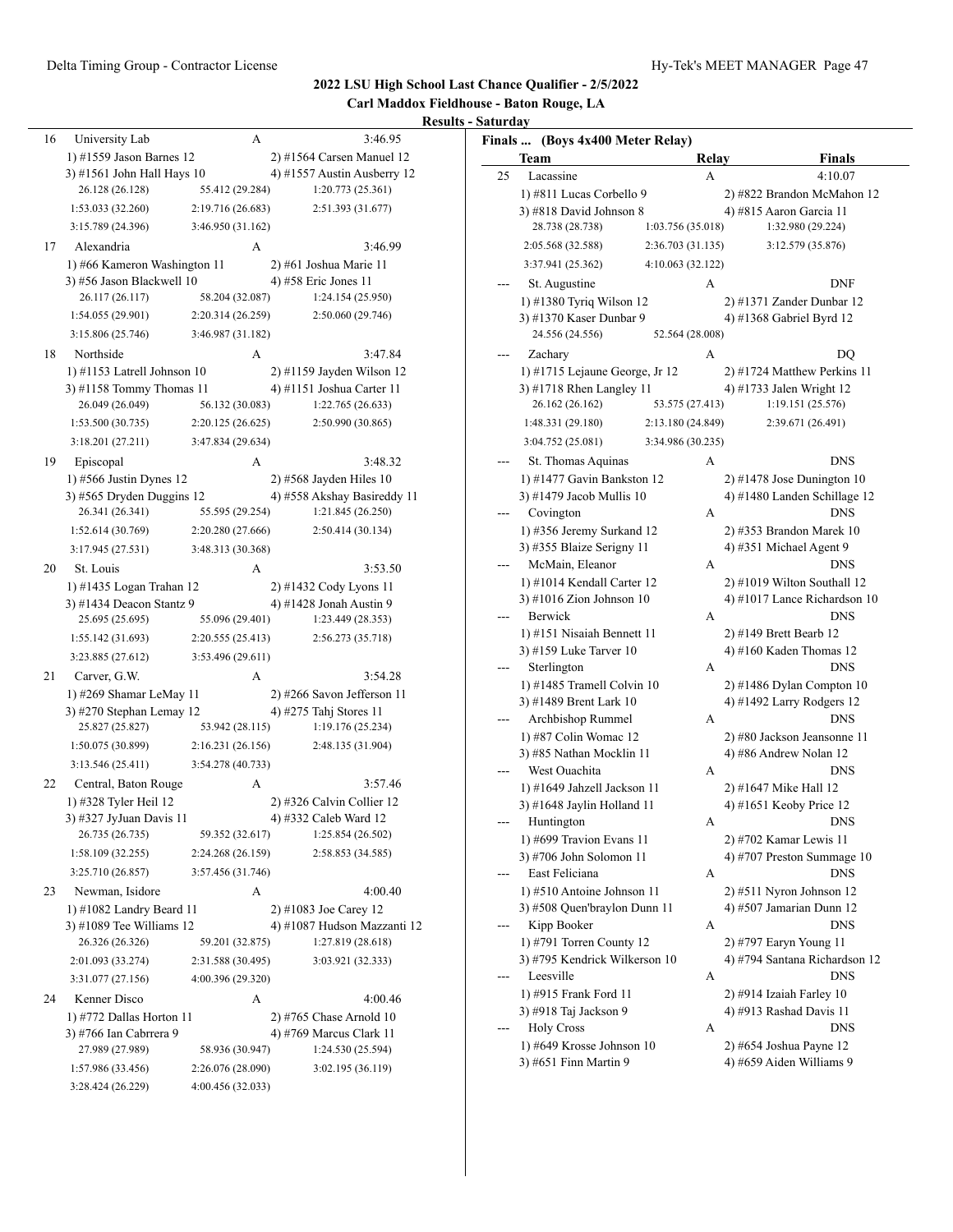#### **Carl Maddox Fieldhouse - Baton Rouge, LA Results - Saturday** Parkway A DNS 1) #1225 Edward Moses 12 2) #1220 Gabriel Falting 10 3) #1216 Will Achee 10 4) #1218 Greg Chitman 10 **Boys 4x800 Meter Relay FH Composite: 8:04.69 C 2/6/2021 Catholic High (BR) B. Treuil, B. Langley, H. Thomas, J. Ellis MEET: 8:04.69 M 2/6/2021 Catholic, Baton Rouge B Treuil, B Langley, D Sullivan, H Thomas Team Relay Finals Finals** 1 Ruston A 8:03.01C 1) #1281 Andrew McKaskle 11 2) #1275 Nelson Blackburn 12 3) #1273 Caleb Babineaux 12 4) #1277 Bryar Madden 11 30.548 (30.548) 59.935 (29.387) 1:29.720 (29.785) 2:03.235 (33.515) 2:31.988 (28.753) 3:02.261 (30.273) 3:34.387 (32.126) 4:04.998 (30.611) 4:33.954 (28.956) 5:03.701 (29.747) 5:33.961 (30.260) 6:04.898 (30.937) 6:31.162 (26.264) 7:01.487 (30.325) 7:32.249 (30.762) 8:03.006 (30.758) 2 Jesuit, New Orleans A 8:07.03 1) #727 Michael Vocke 10 2) #719 Jack DesRoches 11 3) #718 Leland Crawford 9 4) #715 Zack Blanchard 11 31.164 (31.164) 1:01.704 (30.540) 1:34.255 (32.551) 2:07.231 (32.976) 2:36.587 (29.356) 3:05.646 (29.059) 3:35.724 (30.078) 4:06.230 (30.506) 4:35.349 (29.119) 5:06.469 (31.120) 5:37.330 (30.861) 6:08.818 (31.488) 6:37.248 (28.430) 7:06.522 (29.274) 7:35.988 (29.466) 8:07.025 (31.037) 3 Brother Martin A 8:20.24 1) #194 DJ Chestnut 12 2) #201 Gabriel Metoyer 10 3) #205 Luke Regan 10 4) #199 Eli Levy 11 31.415 (31.415) 1:02.086 (30.671) 1:34.273 (32.187) 2:07.258 (32.985) 2:36.722 (29.464) 3:07.198 (30.476) 3:41.234 (34.036) 4:15.533 (34.299) 4:44.713 (29.180) 5:16.191 (31.478) 5:48.455 (32.264) 6:20.332 (31.877) 6:48.712 (28.380) 7:19.295 (30.583) 7:50.397 (31.102) 8:20.240 (29.844) 4 Zachary A 8:20.64 1) #1718 Rhen Langley 11 2) #1715 Lejaune George, Jr 12 3) #1722 Dillon Moree 11  $\qquad \qquad$  4) #1728 Roy Vance 10 30.704 (30.704) 59.836 (29.132) 1:29.461 (29.625) 1:58.215 (28.754) 2:27.322 (29.107) 2:59.373 (32.051) 3:33.622 (34.249) 4:10.401 (36.779) 4:38.222 (27.821) 5:08.197 (29.975) 5:38.963 (30.766) 6:09.104 (30.141) 6:38.959 (29.855) 7:12.144 (33.185) 7:47.058 (34.914) 8:20.634 (33.576) 5 Catholic, Baton Rouge A 8:22.81 1) #296 Harrison Thomas 12 2) #282 Max Guillot 12 3) #276 Clark Chustz 12 4) #286 Matthew Maynard 10 31.247 (31.247) 1:00.863 (29.616) 1:31.075 (30.212) 2:02.223 (31.148) 2:30.652 (28.429) 3:03.577 (32.925) 3:37.315 (33.738) 4:10.016 (32.701) 4:38.797 (28.781) 5:09.996 (31.199) 5:42.581 (32.585) 6:15.277 (32.696) 6:45.381 (30.104) 7:16.612 (31.231) 7:49.623 (33.011) 8:22.806 (33.183) **Finals ... (Boys 4x800 Meter Relay) Team Relay Finals** 6 Belle Chasse A 8:30.09 1) #137 Jack Howell 12 2) #139 Landin Madere 12 3) #138 Jace Luckoski 11  $\qquad \qquad$  4) #140 Keith Toncu 12 31.635 (31.635) 1:02.250 (30.615) 1:34.442 (32.192) 2:09.996 (35.554) 2:37.200 (27.204) 3:06.370 (29.170) 3:40.485 (34.115) 4:14.371 (33.886) 4:43.854 (29.483) 5:16.412 (32.558) 5:48.627 (32.215) 6:22.722 (34.095) 6:53.888 (31.166) 7:24.301 (30.413) 7:57.489 (33.188) 8:30.084 (32.596) 7 Parkway A 8:50.73 1) #1227 Charles Ruliffson 11 2) #1223 Drew Kent 9 3) #1228 Gary Smith 10 4) #1221 Noah Fox 10 31.522 (31.522) 1:06.176 (34.654) 1:43.027 (36.851) 2:22.967 (39.940) 2:54.461 (31.494) 3:28.777 (34.316) 4:04.300 (35.523) 4:38.921 (34.621) 5:05.723 (26.802) 5:36.664 (30.941) 6:11.218 (34.554) 6:46.954 (35.736) 7:14.957 (28.003) 7:45.558 (30.601) 8:19.475 (33.917) 8:50.723 (31.249) 8 Scotlandville A 8:56.70 1) #1318 Everett Alberty 10 2) #1323 Alden Dupree 10 3) #1329 Corinthian Walker 10 4) #1324 Dylan Evans 9 33.300 (33.300) 1:06.899 (33.599) 1:43.552 (36.653) 2:20.559 (37.007) 2:49.558 (28.999) 3:22.375 (32.817) 3:57.366 (34.991) 4:32.427 (35.061) 5:02.683 (30.256) 5:35.174 (32.491) 6:10.411 (35.237) 6:47.071 (36.660) 7:16.914 (29.843) 7:49.774 (32.860) 8:24.293 (34.519) 8:56.693 (32.400) 9 Lafayette A 9:02.18 1) #846 Jacob Gondron 12 2) #849 Wyatt Stoute 11 3) #847 Grant Harris 11 4) #842 Jacob Angers 10 32.498 (32.498) 1:04.799 (32.301) 1:38.982 (34.183) 2:14.002 (35.020) 2:43.949 (29.947) 3:15.834 (31.885) 3:50.998 (35.164) 4:28.242 (37.244) 4:59.944 (31.702) 5:32.989 (33.045) 6:08.555 (35.566) 6:45.005 (36.450) 7:16.743 (31.738) 7:48.951 (32.208) 8:25.345 (36.394) 9:02.176 (36.831) 10 Dutchtown A 9:02.63 1) #472 Carter Chapman 11 2) #473 Camden Chapmen 11 3) #476 Arie Linton 11 4) #474 Brody Chatfield 9 33.249 (33.249) 1:05.177 (31.928) 1:39.098 (33.921) 2:12.884 (33.786) 2:42.691 (29.807) 3:16.425 (33.734) 3:50.849 (34.424) 4:29.433 (38.584) 5:00.512 (31.079) 5:33.532 (33.020) 6:10.227 (36.695) 6:47.621 (37.394) 7:19.059 (31.438) 7:52.922 (33.863) 8:29.379 (36.457) 9:02.621 (33.243) 11 Central Lafourche A 9:02.90 1) #322 Ethan Milstead 12 2) #321 Samuel Hodson 10 3) #318 Hayes Grabert 9 4) #317 Owen Folse 11 32.228 (32.228) 1:05.493 (33.265) 1:41.938 (36.445) 2:19.495 (37.557) 2:49.533 (30.038) 3:20.680 (31.147) 3:53.029 (32.349) 4:27.367 (34.338) 4:57.802 (30.435) 5:32.308 (34.506) 6:11.560 (39.252) 6:52.387 (40.827) 7:22.685 (30.298) 7:56.527 (33.842) 8:30.307 (33.780)

9:02.894 (32.588)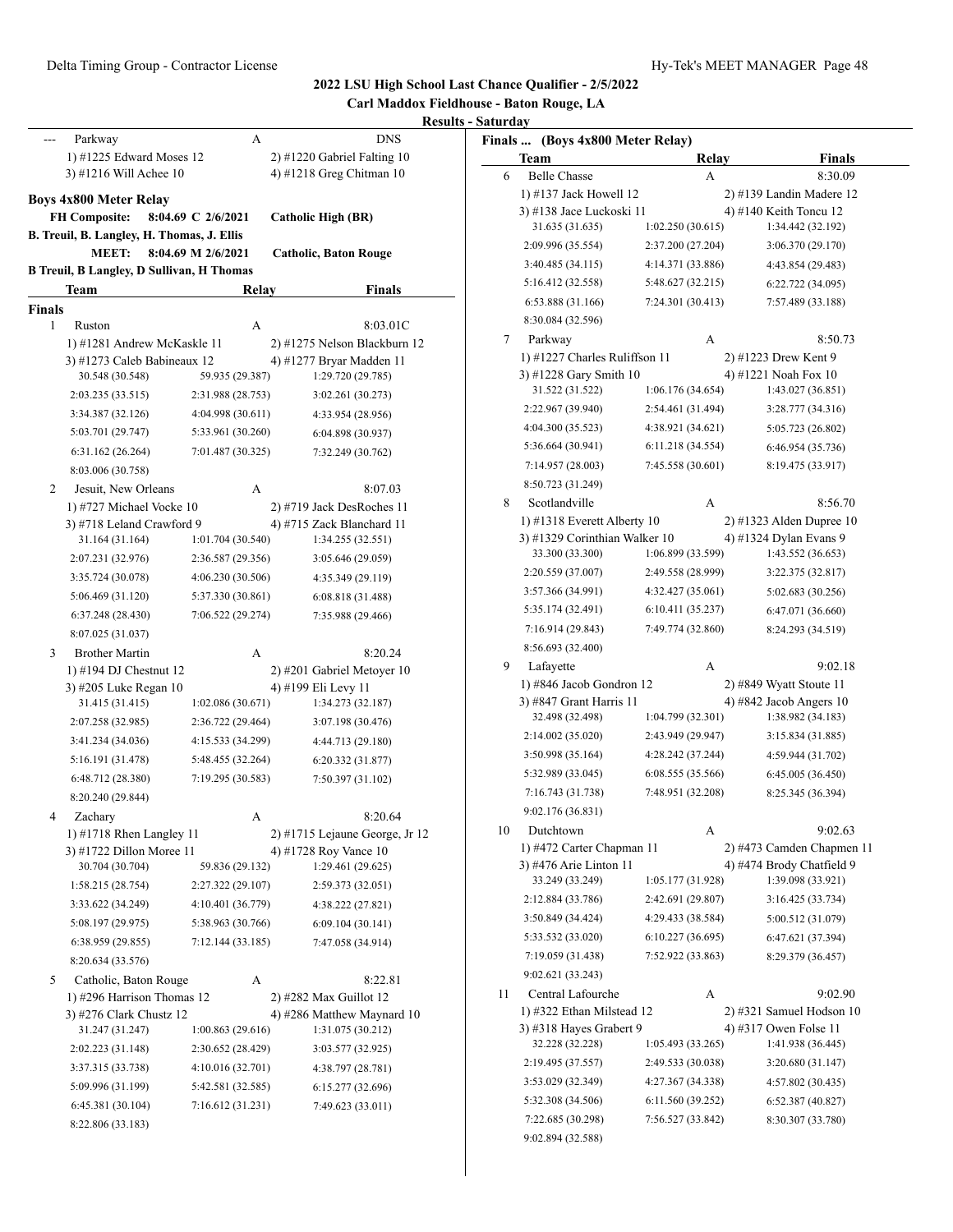| Carl Maddox Fieldhouse - Baton Rouge, LA |  |  |  |  |  |
|------------------------------------------|--|--|--|--|--|
| <b>Results - Saturday</b>                |  |  |  |  |  |

|    |                                 |                   | ĸes                           |
|----|---------------------------------|-------------------|-------------------------------|
| 12 | Episcopal                       | А                 | 9:03.22                       |
|    | 1) #564 Sacha Dernoncourt 11    |                   | 2) #569 Alex Hollier 11       |
|    | 3) #570 Patrick Kelly 7         |                   | 4) #571 Carter McLean 11      |
|    | 32.075 (32.075)                 | 1:05.546(33.471)  | 1:38.341 (32.795)             |
|    | 2:09.828 (31.487)               | 2:42.263 (32.435) | 3:16.294 (34.031)             |
|    | 3:52.800 (36.506)               | 4:29.031 (36.231) | 5:00.387 (31.356)             |
|    | 5:35.073 (34.686)               | 6:11.301 (36.228) | 6:48.660 (37.359)             |
|    | 7:20.316 (31.656)               | 7:53.889 (33.573) | 8:29.038 (35.149)             |
|    | 9:03.220 (34.182)               |                   |                               |
| 13 | St. Louis                       | А                 | 9:12.59                       |
|    | 1) #1430 William Bright 11      |                   | 2) #1432 Cody Lyons 11        |
|    | 3) #1434 Deacon Stantz 9        |                   | 4) #1429 Tucker Bridges 11    |
|    | 33.101 (33.101)                 | 1:07.649 (34.548) | 1:43.144 (35.495)             |
|    | 2:18.663 (35.519)               | 2:47.434 (28.771) | 3:20.800 (33.366)             |
|    | 3:56.628 (35.828)               | 4:33.758 (37.130) | 5:06.951 (33.193)             |
|    | 5:42.255 (35.304)               | 6:20.181 (37.926) | 6:57.238 (37.057)             |
|    | 7:28.123 (30.885)               | 8:01.453 (33.330) | 8:36.379 (34.926)             |
|    | 9:12.581 (36.203)               |                   |                               |
| 14 | Mandeville                      | А                 | 9:12.94                       |
|    | 1) #995 Oliver Rosenau 11       |                   | 2) #994 Elijah Reeves 10      |
|    | 3) #996 Liam Taylor 10          |                   | 4) #993 Henri Ransefore 12    |
|    | 31.968 (31.968)                 | 1:03.863 (31.895) | 1:38.884 (35.021)             |
|    | 2:14.331 (35.447)               | 2:46.019 (31.688) | 3:22.178 (36.159)             |
|    | 3:58.630 (36.452)               | 4:36.719 (38.089) | 5:07.707 (30.988)             |
|    | 5:41.737 (34.030)               | 6:18.020 (36.283) | 6:55.462 (37.442)             |
|    | 7:25.969 (30.507)               | 7:58.611 (32.642) | 8:34.553 (35.942)             |
|    | 9:12.936 (38.384)               |                   |                               |
| 15 | Westgate                        | A                 | 9:13.97                       |
|    | 1) #1666 Davian Hill 12         |                   | $2)$ #1660 Jonah Byrom 9      |
|    | 3) #1665 Caleb Guilbeau 12      |                   | 4) #1663 Tray'Quan Francis 12 |
|    | 31.030 (31.030)                 | 1:03.267(32.237)  | 1:37.544 (34.277)             |
|    | 2:13.114 (35.570)               | 2:43.627 (30.513) | 3:16.410 (32.783)             |
|    | 3:51.549 (35.139)               | 4:29.315 (37.766) | 5:00.583 (31.268)             |
|    | 5:34.918 (34.335)               | 6:11.494 (36.576) | 6:48.240 (36.746)             |
|    | 7:22.795 (34.555)               | 7:58.871 (36.076) | 8:38.885 (40.014)             |
|    | 9:13.961 (35.076)               |                   |                               |
| 16 | Lake Charles                    | А                 | 9:14.71                       |
|    | 1) #889 Careion Franklin 9      |                   | 2) #896 Seth Woods 10         |
|    | 3) #891 Matthew Higginbotham 10 |                   | 4) #887 Darius Charles 11     |
|    | 30.527 (30.527)                 | 1:03.967 (33.440) | 1:43.811 (39.844)             |
|    | 2:23.548 (39.737)               | 2:56.539 (32.991) | 3:31.951 (35.412)             |
|    | 4:07.989 (36.038)               | 4:40.928 (32.939) | 5:12.444 (31.516)             |
|    | 5:47.736 (35.292)               | 6:26.979 (39.243) | 7:04.281 (37.302)             |
|    | 7:31.904 (27.623)               | 8:05.635 (33.731) | 8:42.060 (36.425)             |
|    | 9:14.706 (32.646)               |                   |                               |
| 17 | Curtis, John                    | А                 | 9:16.47                       |
|    | 1) #384 Landry Graves 11        |                   | 2) #387 Anthony Johnson 10    |
|    | 3) #379 Conan Buchanan 8        |                   | 4) #394 Emile Van Haelen 12   |
|    | 32.321 (32.321)                 | 1:04.503 (32.182) | 1:39.207 (34.704)             |
|    | 2:15.299 (36.092)               | 2:46.594 (31.295) | 3:21.468 (34.874)             |
|    | 3:59.669 (38.201)               | 4:37.300 (37.631) | 5:09.939 (32.639)             |
|    | 5:45.047 (35.108)               | 6:22.150 (37.103) | 7:01.075 (38.925)             |
|    | 7:30.834 (29.759)               | 8:03.710 (32.876) | 8:39.459 (35.749)             |
|    |                                 |                   |                               |

| Team                      | Finals  (Boys 4x800 Meter Relay)                             | Relay | <b>Finals</b>                                           |
|---------------------------|--------------------------------------------------------------|-------|---------------------------------------------------------|
| 18<br>D'Arbonne Wo        |                                                              | A     | 9:16.74                                                 |
| 1) #405 Cris Velasquez 11 |                                                              |       | 2) #401 Trent Futch 11                                  |
| 3) #400 Camron Flurry 12  |                                                              |       | 4) #403 Eric Ramsey 10                                  |
| 32.956 (32.956)           | 1:07.363 (34.407)                                            |       | 1:43.887 (36.524)                                       |
| 2:18.568 (34.681)         | 2:51.169 (32.601)                                            |       | 3:27.190 (36.021)                                       |
| 4:04.963 (37.773)         | 4:41.440 (36.477)                                            |       | 5:12.173 (30.733)                                       |
| 5:45.285 (33.112)         | 6:21.045 (35.760)                                            |       | 6:59.524 (38.479)                                       |
| 7:30.631 (31.107)         | 8:04.781 (34.150)                                            |       | 8:42.457 (37.676)                                       |
| 9:16.733 (34.276)         |                                                              |       |                                                         |
| 19<br>St. Michael         |                                                              | А     | 9:17.18                                                 |
|                           | 1) #1445 Cooper Bankston 11<br>3) #1447 Collin Cunningham 10 |       | 2) #1449 William Nizzo 11<br>4) #1448 Harrison Fruge 11 |
| 33.487 (33.487)           | 1:06.028 (32.541)                                            |       | 1:40.337 (34.309)                                       |
| 2:15.693 (35.356)         | 2:46.269 (30.576)                                            |       | 3:19.609 (33.340)                                       |
| 3:55.789 (36.180)         | 4:33.469 (37.680)                                            |       | 5:10.510 (37.041)                                       |
| 5:48.847 (38.337)         | 6:28.875(40.028)                                             |       | 7:07.635 (38.760)                                       |
| 7:38.522 (30.887)         | 8:11.452 (32.930)                                            |       | 8:45.689 (34.237)                                       |
| 9:17.175 (31.487)         |                                                              |       |                                                         |
| 20<br>Parkview Baptist    |                                                              | А     | 9:17.53                                                 |
| 1) #1204 Wyatt Whipp 12   |                                                              |       | 2) #1202 Aiden Monistere 9                              |
| 3) #1203 Caleb Whipp 10   |                                                              |       | 4) #1201 Kohl Feucht 10                                 |
| 29.976 (29.976)           | 1:01.808 (31.832)                                            |       | 1:37.299 (35.491)                                       |
| 2:13.431 (36.132)         | 2:43.931 (30.500)                                            |       | 3:17.824 (33.893)                                       |
| 3:54.883 (37.059)         | 4:31.592 (36.709)                                            |       | 5:02.771 (31.179)                                       |
| 5:38.394 (35.623)         | 6:18.303 (39.909)                                            |       | 6:57.829 (39.526)                                       |
| 7:30.167 (32.338)         | 8:05.889 (35.722)                                            |       | 8:42.578 (36.689)                                       |
| 9:17.523 (34.946)         |                                                              |       |                                                         |
| 21<br>Metairie Par        |                                                              | А     | 9:19.06                                                 |
| 1) #1033 Jack Caplan 12   |                                                              |       | 2) #1042 Jack Zink 12                                   |
| 3) #1041 Ethan Taylor 12  |                                                              |       | 4) #1035 Paul Emonet 11                                 |
| 32.044 (32.044)           | 1:05.138 (33.094)                                            |       | 1:40.550 (35.412)                                       |
| 2:16.542 (35.992)         | 2:46.600 (30.058)                                            |       | 3:18.836 (32.236)                                       |
| 3:53.944 (35.108)         | 4:31.406 (37.462)                                            |       | 5:03.973 (32.567)                                       |
| 5:40.226 (36.253)         | 6:20.639(40.413)                                             |       | 7:04.590 (43.951)                                       |
| 7:35.270 (30.680)         | 8:10.524 (35.254)                                            |       | 8:46.625 (36.101)                                       |
| 9:19.057 (32.432)         |                                                              |       |                                                         |
| 22<br>East Ascension      |                                                              | А     | 9:24.39                                                 |
|                           | 1) #495 Cameron Bourgeois 12                                 |       | 2) #500 Chase Henry 9                                   |
|                           | 3) #505 Christian McGhee 11                                  |       | 4) #503 Jesse Landry 11                                 |
| 32.752 (32.752)           | 1:04.905 (32.153)                                            |       | 1:37.710 (32.805)                                       |
| 2:10.605 (32.895)         | 2:43.132 (32.527)                                            |       | 3:17.602 (34.470)                                       |
| 3:56.308 (38.706)         | 4:37.322 (41.014)                                            |       | 5:11.263 (33.941)                                       |
| 5:49.011 (37.748)         | 6:27.956 (38.945)                                            |       | 7:05.213 (37.257)                                       |
| 7:35.533 (30.320)         | 8:09.977 (34.444)                                            |       | 8:45.674 (35.697)                                       |
| 9:24.381 (38.707)         |                                                              |       |                                                         |
| 23<br>Holy Savior Menard  |                                                              | А     | 9:26.62                                                 |
| 1) #670 Carter Byers 10   |                                                              |       | 2) #672 Noah Gad 11                                     |
|                           | 3) #671 Michael DeRosa 10                                    |       | 4) #673 Cayden Gorham 8                                 |
| 32.302 (32.302)           | 1:06.850 (34.548)                                            |       | 1:43.257 (36.407)                                       |
| 2:17.311 (34.054)         | 2:51.849 (34.538)                                            |       | 3:28.398 (36.549)                                       |
| 4:08.549 (40.151)         | 4:49.498 (40.949)                                            |       | 5:21.949 (32.451)                                       |
| 5:55.661 (33.712)         | 6:33.408 (37.747)                                            |       | 7:09.801 (36.393)                                       |
| 7:38.295 (28.494)         | 8:10.932 (32.637)                                            |       | 8:48.324 (37.392)                                       |
| 9:26.614 (38.290)         |                                                              |       |                                                         |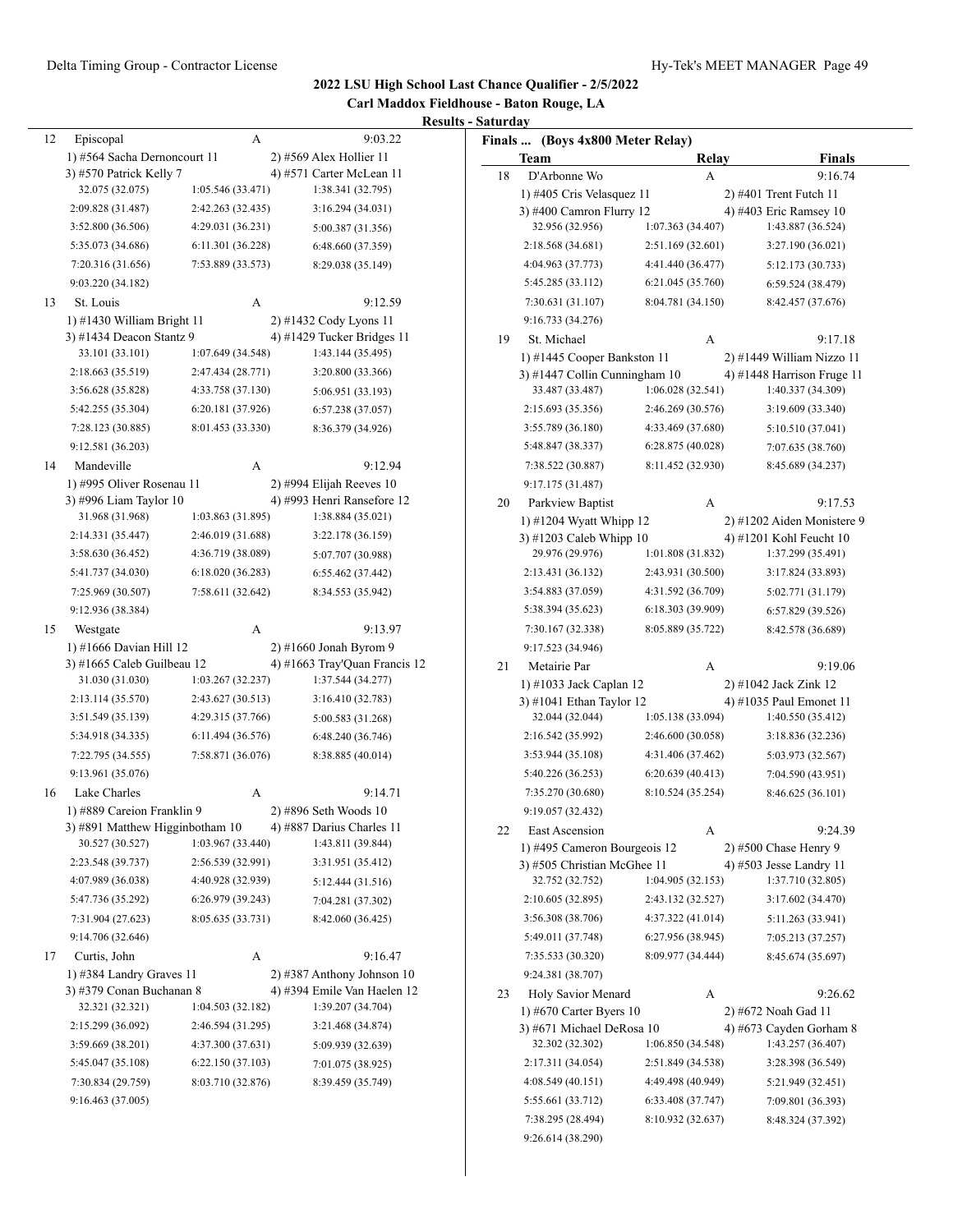#### **2022 LSU High School Last Chance Qualifier - 2/5/2022 Carl Maddox Fieldhouse - Baton Rouge, LA Results - Saturday** 24 Northside A 9:26.76 1) #1159 Jayden Wilson 12 2) #1158 Tommy Thomas 11 3) #1157 Braylon Taylor 11 4) #1155 Marquelle Smith-Roy 12<br>33.327 (33.327) 1:08.062 (34.735) 1:45.242 (37.180) 33.327 (33.327) 1:08.062 (34.735) 2:24.665 (39.423) 2:56.115 (31.450) 3:32.817 (36.702) 4:09.921 (37.104) 4:43.868 (33.947) 5:13.830 (29.962) 5:49.662 (35.832) 6:29.088 (39.426) 7:05.772 (36.684) 7:39.941 (34.169) 8:15.017 (35.076) 8:52.687 (37.670) 9:26.759 (34.073) 25 St. Thomas Aquinas A 9:27.17 1) #1477 Gavin Bankston 12 2) #1478 Jose Dunington 10 3) #1479 Jacob Mullis 10  $\qquad$  4) #1480 Landen Schillage 12 31.854 (31.854) 1:05.567 (33.713) 1:41.583 (36.016) 2:19.647 (38.064) 2:48.546 (28.899) 3:20.986 (32.440) 3:56.969 (35.983) 4:32.743 (35.774) 5:05.913 (33.170) 5:41.690 (35.777) 6:21.036 (39.346) 6:59.076 (38.040) 7:31.634 (32.558) 8:09.340 (37.706) 8:48.165 (38.825) 9:27.168 (39.003) 1) #440 Ryan Lacy 10 2) #438 Matthew Duffy 11 3) #441 Edwin Portillo 11 4) #442 Evan Virdure 11 33.426 (33.426) 1:07.728 (34.302) 1:45.095 (37.367) 2:22.126 (37.031) 2:55.890 (33.764) 3:34.180 (38.290) 4:16.031 (41.851) 4:53.046 (37.015) 5:24.946 (31.900) 6:02.120 (37.174) 6:42.076 (39.956) 7:20.326 (38.250) 7:51.915 (31.589) 8:27.177 (35.262) 9:04.828 (37.651) 9:41.051 (36.224) 1) #961 Robert Louviere 10 2) #958 Keith Andrews 10 3) #962 Samuel Singer 12 4) #960 Kella Kreubbe 10 33.170 (33.170) 1:07.902 (34.732) 1:43.526 (35.624) 2:20.003 (36.477) 2:53.451 (33.448) 3:31.337 (37.886) 4:15.121 (43.784) 5:00.059 (44.938) 5:29.870 (29.811) 6:05.617 (35.747) 6:44.312 (38.695) 7:20.322 (36.010) 7:53.765 (33.443) 8:31.732 (37.967) 9:11.364 (39.632) 9:44.820 (33.456) 1) #860 Matthew Edwards 9 2) #862 John Hayes 11 3) #864 Ty Lee 10 4) #857 Jimmy Cravens 10 32.920 (32.920) 1:07.481 (34.561) 1:44.025 (36.544) 2:20.995 (36.970) 2:53.963 (32.968) 3:29.295 (35.332) 4:07.106 (37.811) 4:43.951 (36.845) 5:13.826 (29.875) 5:50.050 (36.224) 6:30.872 (40.822) 7:12.309 (41.437) 7:44.875 (32.566) 8:21.382 (36.507) 9:03.091 (41.709) **Finals ... (Boys 4x800 Meter Relay) Team Relay Finals** 30 Berwick A 9:47.70 1) #159 Luke Tarver 10 2) #152 Zachary Campbell 12 3) #156 Carter Martin 10  $\qquad \qquad$  4) #153 James Decondris 12 33.214 (33.214) 1:07.893 (34.679) 1:45.589 (37.696) 2:22.974 (37.385) 2:58.159 (35.185) 3:37.132 (38.973) 4:18.417 (41.285) 4:55.361 (36.944) 5:27.250 (31.889) 6:03.344 (36.094) 6:38.802 (35.458) 7:17.816 (39.014) 7:54.751 (36.935) 8:33.180 (38.429) 9:12.989 (39.809) 9:47.695 (34.706) 9:47.798 (44.697) 9:53.380 (0.221) 9:58.208 (38.097)

|    | 3:56.969 (35.983)           | 4:32.743 (35.774) | 5:05.913 (33.170)          |
|----|-----------------------------|-------------------|----------------------------|
|    | 5:41.690 (35.777)           | 6:21.036 (39.346) | 6:59.076 (38.040)          |
|    | 7:31.634 (32.558)           | 8:09.340 (37.706) | 8:48.165 (38.825)          |
|    | 9:27.168 (39.003)           |                   |                            |
| 26 | Destrehan                   | A                 | 9:41.06                    |
|    | 1) #440 Ryan Lacy 10        |                   | 2) #438 Matthew Duffy 11   |
|    | 3) #441 Edwin Portillo 11   |                   | 4) #442 Evan Virdure 11    |
|    | 33.426 (33.426)             | 1:07.728 (34.302) | 1:45.095 (37.367)          |
|    | 2:22.126 (37.031)           | 2:55.890 (33.764) | 3:34.180 (38.290)          |
|    | 4:16.031(41.851)            | 4:53.046 (37.015) | 5:24.946 (31.900)          |
|    | 6:02.120 (37.174)           | 6:42.076 (39.956) | 7:20.326 (38.250)          |
|    | 7:51.915 (31.589)           | 8:27.177 (35.262) | 9:04.828 (37.651)          |
|    | 9:41.051 (36.224)           |                   |                            |
| 27 | Lusher Charter              | A                 | 9:44.82                    |
|    | 1) #961 Robert Louviere 10  |                   | $2)$ #958 Keith Andrews 10 |
|    | 3) #962 Samuel Singer $12$  |                   | 4) #960 Kella Kreubbe 10   |
|    | 33.170 (33.170)             | 1:07.902 (34.732) | 1:43.526 (35.624)          |
|    | 2:20.003 (36.477)           | 2:53.451 (33.448) | 3:31.337 (37.886)          |
|    | 4:15.121 (43.784)           | 5:00.059 (44.938) | 5:29.870 (29.811)          |
|    | 6:05.617(35.747)            | 6:44.312 (38.695) | 7:20.322 (36.010)          |
|    | 7:53.765 (33.443)           | 8:31.732 (37.967) | 9:11.364 (39.632)          |
|    | 9:44.820 (33.456)           |                   |                            |
| 28 | Lafayette Christian         | A                 | 9:46.36                    |
|    | 1) #860 Matthew Edwards 9   |                   | 2) #862 John Hayes 11      |
|    | 3) #864 Ty Lee 10           |                   | 4) #857 Jimmy Cravens $10$ |
|    | 32.920 (32.920)             | 1:07.481 (34.561) | 1:44.025 (36.544)          |
|    | 2:20.995 (36.970)           | 2:53.963 (32.968) | 3:29.295 (35.332)          |
|    | 4:07.106 (37.811)           | 4:43.951 (36.845) | 5:13.826 (29.875)          |
|    | 5:50.050 (36.224)           | 6:30.872 (40.822) | 7:12.309 (41.437)          |
|    | 7:44.875 (32.566)           | 8:21.382 (36.507) | 9:03.091 (41.709)          |
|    | 9:46.357 (43.266)           |                   |                            |
| 29 | <b>Highland Baptist</b>     | A                 | 9:47.69                    |
|    | 1) #638 Neil Mason 11       |                   | $2)$ #635 Tyler Blissett 8 |
|    | 3) #637 Jarworski Joseph 12 |                   | 4) #636 Weston Bradley 11  |
|    | 33.800 (33.800)             | 1:09.207 (35.407) | 1:46.515 (37.308)          |
|    | 2:24.869 (38.354)           | 2:57.802 (32.933) | 3:36.084 (38.282)          |
|    | 4:18.076 (41.992)           | 4:55.915 (37.839) | 5:27.953 (32.038)          |
|    | 6:05.016 (37.063)           | 6:46.365 (41.349) | 7:29.797 (43.432)          |
|    | 8:02.256 (32.459)           | 8:37.644 (35.388) | 9:14.189 (36.545)          |
|    | 9:47.682 (33.493)           |                   |                            |
|    |                             |                   |                            |

|    | 9:47.695 (34.706)           |                   |                              |
|----|-----------------------------|-------------------|------------------------------|
| 31 | East Feliciana              | А                 | 9:47.80                      |
|    | 1) #507 Jamarian Dunn 12    |                   | 2) #508 Quen'braylon Dunn 11 |
|    | 3) #510 Antoine Johnson 11  |                   | 4) #511 Nyron Johnson $12$   |
|    | 30.048 (30.048)             | 1:02.711 (32.663) | 1:40.661 (37.950)            |
|    | 2:18.816 (38.155)           | 2:51.320 (32.504) | 3:27.527 (36.207)            |
|    | 4:03.261 (35.734)           | 4:37.018 (33.757) | 5:13.514 (36.496)            |
|    | 5:47.637 (34.123)           | 6:27.650(40.013)  | 7:10.798 (43.148)            |
|    | 7:43.129 (32.331)           | 8:20.995 (37.866) | 9:03.101 (42.106)            |
|    | 9:47.798 (44.697)           |                   |                              |
| 32 | Sophie B. Wright            | А                 | 9:53.16                      |
|    | 1) #1348 Takwan Daniels 12  |                   | 2) #1354 Tyriek Scott 9      |
|    | $3)$ #1355 Terry Simmons 12 |                   | 4) #1350 Levar Humble 11     |
|    | 29.832 (29.832)             | 1:03.832 (34.000) | 1:52.557 (48.725)            |
|    | 2:44.222 (51.665)           | 3:12.431 (28.209) | 3:51.991 (39.560)            |
|    | 4:37.678 (45.687)           | 5:22.640 (44.962) | 5:53.170 (30.530)            |
|    | 6:33.989 (40.819)           | 7:18.875 (44.886) | 8:04.548 (45.673)            |
|    | 8:38.799 (34.251)           | 9:12.787 (33.988) | 9:53.159 (40.372)            |
|    | 9:53.380 (0.221)            |                   |                              |
| 33 | Terrebonne                  | А                 | 9:58.21                      |
|    | 1) #1519 Drake Hodges 12    |                   | $2)$ #1525 Alex Williams 10  |
|    | 3) #1520 Jake Manno 9       |                   | 4) #1526 Divante Williams 12 |
|    | 32.817 (32.817)             | 1:06.765 (33.948) | 1:43.962 (37.197)            |
|    | 2:22.356 (38.394)           | 2:58.133 (35.777) | 3:36.663 (38.530)            |
|    | 4:17.713 (41.050)           | 4:58.331 (40.618) | 5:33.406 (35.075)            |
|    | 6:10.755 (37.349)           | 6:51.528 (40.773) | 7:32.957 (41.429)            |
|    | 8:05.340 (32.383)           | 8:41.041 (35.701) | 9:20.111 (39.070)            |
|    | 9:58.208 (38.097)           |                   |                              |
| 34 | North DeSoto                | A                 | 10:07.38                     |
|    | 1) #1105 Zach Elder 11      |                   | 2) #1113 Mason Neilson 9     |
|    | 3) #1109 Kenzie Jackson 11  |                   | 4) #1104 Mason Collins 12    |
|    | 34.035 (34.035)             | 1:10.283(36.248)  | 1:49.253 (38.970)            |
|    | 2:32.199 (42.946)           | 3:10.145 (37.946) | 3:49.466 (39.321)            |
|    | 4:36.490 (47.024)           | 5:17.547 (41.057) | 5:52.360 (34.813)            |
|    | 6:30.902 (38.542)           | 7:15.045 (44.143) | 8:00.351 (45.306)            |
|    | 8:38.701 (38.350)           | 9:21.899 (43.198) | 10:07.372 (45.473)           |
|    | 10:08.032 (0.661)           |                   |                              |
| 35 | Kenner Disco                | A                 | 10:28.89                     |
|    | 1) #777 Jeremiah Wilson 11  |                   | 2) #776 Samuel Rauno 10      |
|    | 3) #766 Ian Cabrrera 9      |                   | 4) #765 Chase Arnold 10      |
|    | 34.164 (34.164)             | 1:09.405 (35.241) | 1:46.017 (36.612)            |
|    | 2:22.554 (36.537)           | 2:58.829 (36.275) | 3:37.382 (38.553)            |
|    | 4:18.551 (41.169)           | 5:01.586 (43.035) | 5:36.971 (35.385)            |
|    | 6:15.075 (38.104)           | 6:58.455 (43.380) | 7:49.062 (50.607)            |
|    | 8:26.972 (37.910)           | 9:06.975 (40.003) | 9:51.058 (44.083)            |
|    | 10:28.882 (37.825)          |                   |                              |
|    |                             |                   |                              |
|    |                             |                   |                              |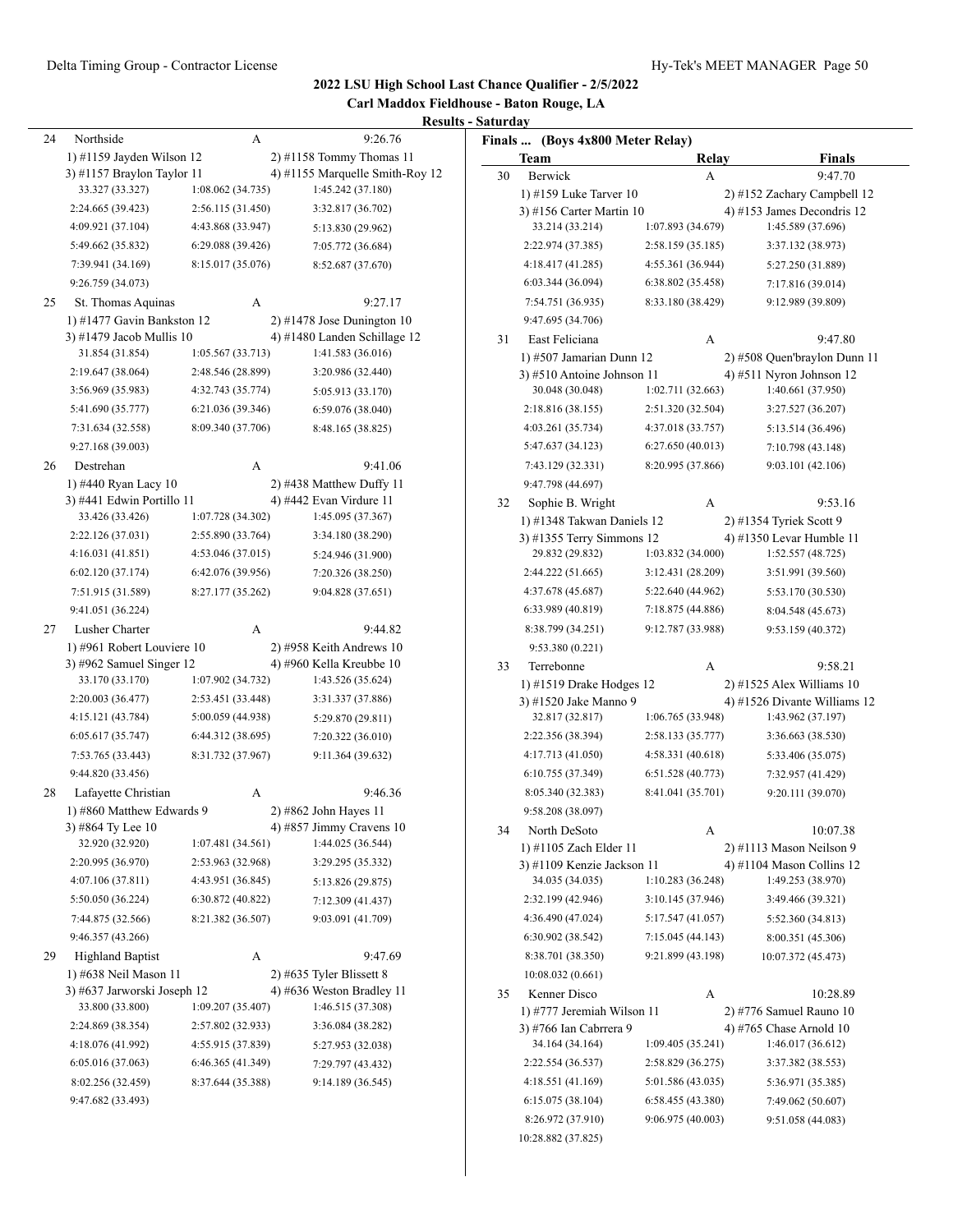| Carl Maddox Fieldhouse - Baton Rouge, LA |  |
|------------------------------------------|--|
| <b>Results - Saturday</b>                |  |

| 36             | Karr, Edna                          | A                 |                                | 10:30.84      |                   | Finals  (Boys High Jump)          |    |                         |               |
|----------------|-------------------------------------|-------------------|--------------------------------|---------------|-------------------|-----------------------------------|----|-------------------------|---------------|
|                | 1) #741 Leonard Bradley 10          |                   | 2) #747 Damien Jackson Jr 11   |               |                   | Name                              |    | Yr School               | <b>Finals</b> |
|                | 3) #750 Jeremiah Jones 12           |                   | 4) #740 Eli'keem Baines 11     |               | 13                | #611 Shawn Mixon                  |    | 12 Hahnville            | J1.75m        |
|                | 33.799 (33.799)                     | 1:13.010(39.211)  | 1:58.855 (45.845)              |               | 15                | #292 Shelton Sampson              |    | 11 Catholic, Ba         | J1.75m        |
|                | 2:44.249 (45.394)                   | 3:12.181 (27.932) | 3:48.681 (36.500)              |               | 16                | #508 Ouen'braylon Dunn            |    | 11 East Felicia         | 1.67m         |
|                | 4:36.153 (47.472)                   | 5:16.956 (40.803) | 5:45.861 (28.905)              |               | 17                | #905 Cody Rucker                  |    | 11 Lee Stem / V         | J1.67m        |
|                | 6:21.832 (35.971)                   | 7:05.387 (43.555) | 7:51.537 (46.150)              |               | 17                | #262 Anochee Davis                |    | 12 Carver, G.W.         | J1.67m        |
|                | 8:21.943 (30.406)                   | 8:59.995 (38.052) | 9:45.937 (45.942)              |               | 17                | #561 Clayton Braud                |    | 12 Episcopal            | J1.67m        |
|                | 10:30.839 (44.902)                  |                   |                                |               | 17                | #1116 Jeremy Woods                |    | 12 North DeSoto         | J1.67m        |
| 37             | Lacassine                           | A                 |                                | 10:48.45      | 21                | #1283 Jayden Osborne              |    | 11 Ruston               | J1.67m        |
|                | 1) #811 Lucas Corbello 9            |                   | 2) #820 Jake Lebert 9          |               | 21                | #890 Elijah Garrick               |    | 10 Lake Charles         | J1.67m        |
|                | 3) #816 Gabe Guidry 11              |                   | 4) #822 Brandon McMahon 12     |               | 21                | #916 Jaymeion Henderson           |    | 12 Leesville            | J1.67m        |
|                | 33.795 (33.795)                     | 1:09.113 (35.318) | 1:48.408 (39.295)              |               | 21                | #1727 Cody Smith                  |    | 11 Zachary              | J1.67m        |
|                | 2:28.717 (40.309)                   | 3:02.457 (33.740) | 3:43.171 (40.714)              |               | $\sim$ $\sim$     | #823 Santiago Valencia            |    | 12 Lacassine            | NH            |
|                | 4:32.345 (49.174)                   | 5:20.547 (48.202) | 5:57.146 (36.599)              |               | ---               | $\#1369$ denim charles            |    | 9 St. Augustin          | NH            |
|                | 6:41.454 (44.308)                   | 7:24.952 (43.498) | 8:04.546 (39.594)              |               | $---$             | #822 Brandon McMahon              |    | 12 Lacassine            | NH            |
|                | 8:34.206 (29.660)                   | 9:15.769 (41.563) | 10:00.949 (45.180)             |               | $---$             | #506 Allen Starks                 |    | 12 East Ascensi         | NH            |
|                | 10:48.449 (47.501)                  |                   |                                |               | $---$             | #1558 Jaiden Ausberry             |    | 11 University L         | NH            |
| 38             | Huntington                          | A                 |                                | 10:48.52      | $---$             | #1114 Carson Riser                | 12 | North DeSoto            | NH            |
|                | 1) #708 Corbin Thomas 9             |                   | 2) #710 Treyvon Williams 12    |               | $---$             | #574 Will Ribes                   | 9  | Episcopal               | NH            |
|                | 3) #696 Kerion Anderson 9           |                   | 4) #704 Joseph Scott 11        |               | ---               | #1649 Jahzell Jackson             |    | 11 West Ouachit         | NH            |
|                | 30.728 (30.728)                     | 1:05.279(34.551)  | 1:47.403 (42.124)              |               | $---$             | #754 Desmond Osborne              |    | 12 Karr, Edna           | NH            |
|                | 2:40.996 (53.593)                   | 3:12.195 (31.199) | 3:47.206(35.011)               |               | $---$             | #1282 Carsen McPherson            |    | 12 Ruston               | NH            |
|                | 4:27.610 (40.404)                   | 5:12.791 (45.181) | 5:41.707 (28.916)              |               | ---               | #1546 Sherman Hawkins             |    | 12 Tioga                | <b>DNS</b>    |
|                | 6:20.784 (39.077)                   | 7:13.038 (52.254) | 8:08.969 (55.931)              |               | $---$             | #1190 Caleb Glass                 | 9  | Ouachita Par            | <b>DNS</b>    |
|                | 8:40.824 (31.855)                   | 9:18.787 (37.963) | 10:04.788 (46.001)             |               | $---$             | #1046 Lane Guidry                 |    | 11 Midland              | ${\rm DNS}$   |
|                | 10:48.515 (43.728)                  |                   |                                |               | ---               | #1557 Austin Ausberry             |    | 12 University L         | <b>DNS</b>    |
| $\overline{a}$ | <b>Holy Cross</b>                   | A                 |                                | <b>DNS</b>    | $---$             | #1372 turner duncan               |    | 10 St. Augustin         | <b>DNS</b>    |
|                | 1) #652 Landon Menesses $10$        |                   | $2)$ #657 Nico Thomas Hrzic 10 |               | $---$             | #1664 Travin Gardner              |    | 12 Westgate             | <b>DNS</b>    |
|                | 3) #650 Cameron Loubat 10           |                   | 4) #644 Jackson Busch 12       |               | $\qquad \qquad -$ | #868 Sam Taylor                   |    | 10 Lafayette Ch         | <b>DNS</b>    |
| $\overline{a}$ | Cedar Creek                         | A                 |                                | <b>DNS</b>    | $\qquad \qquad -$ | #264 Eric Horn                    | 11 | Carver, G.W.            | <b>DNS</b>    |
|                | 1) #305 Hayes Bridges $10$          |                   | 2) #306 Tate Farrar 11         |               | $---$             | #729 Andre Marceaux               | 10 | Kaplan                  | <b>DNS</b>    |
|                | 3) #307 Nathan Gremellion 12        |                   | 4) #308 Ethan McCarthy 10      |               | ---               | #1724 Matthew Perkins             |    | 11 Zachary              | <b>DNS</b>    |
| $\sim$ $\sim$  | Loyola Prep                         | $\mathbf{A}$      |                                | <b>DNS</b>    |                   | <b>Boys Pole Vault</b>            |    |                         |               |
|                | 1) #948 Tyler Hornsby 10            |                   | $2)$ #943 Daniel Boggs 12      |               |                   | FH Composite: 18-09.25 C 2/4/2017 |    | <b>Armand Duplantis</b> |               |
|                | 3) #941 Cole Adair 12               |                   | 4) #955 Franklin Roemer 10     |               |                   | MEET: 18-09.25 M 2017             |    | <b>Armand Duplantis</b> |               |
|                | <b>Boys High Jump</b>               |                   |                                |               |                   | Name                              |    | Yr School               | <b>Finals</b> |
|                | <b>FH Composite:</b><br>7-01 C 1996 |                   | <b>JJ</b> Barton               |               | <b>Finals</b>     |                                   |    |                         |               |
|                | <b>MEET:</b><br>6-08 M 2004         |                   | <b>Don Hargroder</b>           |               | 1                 | #618 Beau Dominigue               | 12 | Hammond                 | 4.93m         |
|                | <b>MEET:</b><br>6-08 M 1/29/2011    |                   | <b>Andre Dorsey</b>            |               | $\overline{c}$    | #77 Lucas Owens                   |    | 9 ARCA                  | 3.98m         |
|                | Name                                | Yr School         |                                | <b>Finals</b> | 3                 | #1452 Trey Faherty                |    | 12 St. Paul's           | J3.98m        |
| <b>Finals</b>  |                                     |                   |                                |               | 3                 | #1482 Jonathan Woods              | 10 | St. Thomas M            | J3.98m        |
| $\mathbf{1}$   | #1339 Jayden Averhart               | 12 Slidell        |                                | 1.98m         | 5                 | #587 Seth Martinez                | 11 | Fontaineblea            | 3.68m         |
| $\overline{2}$ | #1577 Micheal Berry                 | 12 Ville Platte   |                                | 1.82m         | 5                 | #859 Gabriel Dupuis               | 11 | Lafayette Ch            | 3.68m         |
| $\overline{2}$ | #1319 Dominick Baptiste             | 12                | Scotlandvill                   | 1.82m         | 5                 | #288 Bransen Phillips             | 12 | Catholic, Ba            | 3.68m         |
| $\overline{2}$ | #456 jamari markray                 | 12 Doyline        |                                | 1.82m         | 5                 | #428 Justin Perault               | 11 | Denham Sprin            | 3.68m         |
| 5              | #385 Tyler Hayes                    | 11 Curtis, John   |                                | 1.75m         | 9                 | #298 Beau Beaullieu               |    | 12 Catholic, Ne         | J3.68m        |
| 5              | #154 Dane Grow                      | 12 Berwick        |                                | 1.75m         | 10                | #521 Bryce Watkins                |    | 12 East St. Joh         | J3.68m        |
| 5              | #1181 Pierre Wade                   | 10 Oakdale        |                                | 1.75m         | 11                | #1284 Ean Outley                  |    | 11 Ruston               | J3.68m        |
| 5              | #291 Bennett Saia                   | 12 Catholic, Ba   |                                | 1.75m         | 12                | #1650 Oliver McCurdy              | 11 | West Ouachit            | 3.37m         |
| 9              | #1242 Jacob Pea                     | 10 Ponchatoula    |                                | J1.75m        | 12                | #579 Kamren Earnest               | 10 | Erath                   | 3.37m         |
| 9              | #392 Kyron Sumler                   | 10 Curtis, John   |                                | J1.75m        | 12                | #1574 Cooper Robert               | 11 | Vandebilt Ca            | 3.37m         |
| 9              | #886 Josiah Bushnell                | 10 Lake Charles   |                                | J1.75m        | 12                | #1652 Nathan Sams                 | 12 | West Ouachit            | 3.37m         |
| 12             | #164 Gavin White                    | Berwick<br>11     |                                | J1.75m        | 12                | #301 Braxton Hebert               | 12 | Cecilia                 | 3.37m         |
| 13             | #183 Falon Short                    | 12 Bourgeois, H   |                                | J1.75m        | 17                | #404 Caleb Stamper                |    | 11 D'Arbonne Wo         | J3.37m        |
|                |                                     |                   |                                |               |                   |                                   |    |                         |               |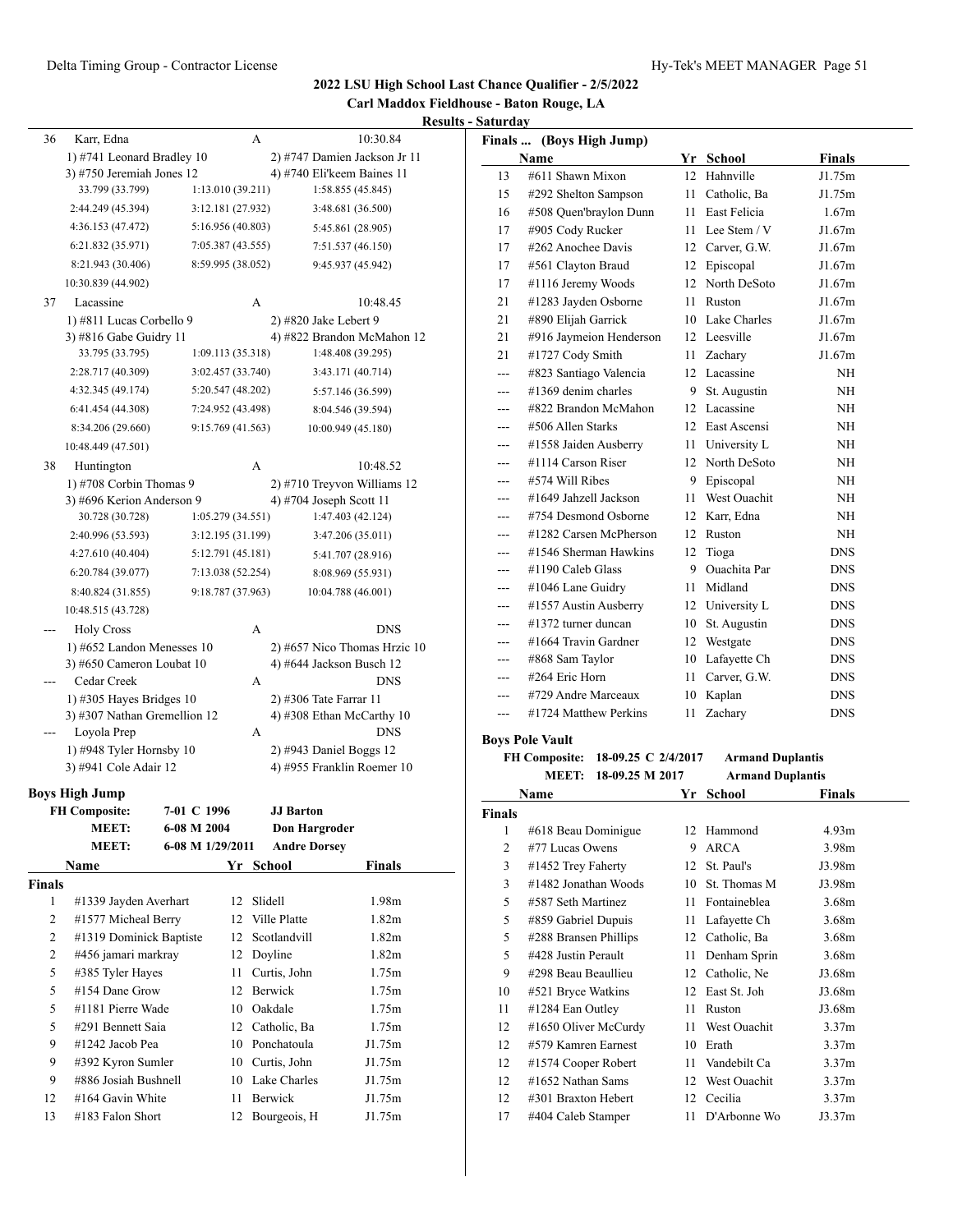| Carl Maddox Fieldhouse - Baton Rouge, LA |  |
|------------------------------------------|--|
| <b>Results - Saturday</b>                |  |

|               |                                               |                        |                       |                   | resul |
|---------------|-----------------------------------------------|------------------------|-----------------------|-------------------|-------|
| 18            | #1071 Samuel Maggio                           | 12                     | Natchitoches          | J3.37m            |       |
| 19            | #162 Daniel Vasquez                           | 10                     | Berwick               | J3.37m            |       |
| 20            | #621 Nathan Adams                             | 11                     | Hanson Memor          | 3.07 <sub>m</sub> |       |
| 20            | #158 Kason Simoneaux                          |                        | 10 Berwick            | 3.07 <sub>m</sub> |       |
| 20            | #844 Blaise Cormier                           | 11                     | Lafayette             | 3.07 <sub>m</sub> |       |
| 20            | #1120 Hayden Harris                           |                        | 10 Northlake Ch       | 3.07 <sub>m</sub> |       |
| 20            | #1033 Jack Caplan                             | 12 <sup>12</sup>       | Metairie Par          | 3.07 <sub>m</sub> |       |
| 25            | #641 Taylor Purvis                            |                        | 10 Holden             | J3.07m            |       |
| 25            | #622 John Uze                                 | 10                     | Hanson Memor          | J3.07m            |       |
| 25            | #574 Will Ribes                               | 9                      | Episcopal             | J3.07m            |       |
| ---           | #942 Rhys Armagost                            | 10                     | Loyola Prep           | NH                |       |
| ---           | #820 Jake Lebert                              | 9                      | Lacassine             | NH                |       |
| ---           | #302 Michael Simon                            | 11                     | Cecilia               | NH                |       |
|               | #1455 Preston Olivier                         | 10                     | St. Paul's            | NH                |       |
|               | #575 Julian Romano                            | 12                     | Episcopal             | NH                |       |
| ---           | #18 Tyson Burns                               | 12                     | Airline               | NH                |       |
| ---           | #203 Jason Paulin                             | 12                     | <b>Brother Mart</b>   | <b>NH</b>         |       |
| ---           | $\#1673$ Jake Agosta                          | 11                     | White, E.D.           | NH                |       |
| ---           | #1427 Mason Abshire                           | 11                     | St. Louis             | DQ                |       |
|               | #1244 Hunter Folks                            | 12                     | Ouitman               | <b>DNS</b>        |       |
| ---           | #964 Reid Bodin                               | 12                     | Lutcher               | <b>DNS</b>        |       |
| $---$         | #1538 Conner Bilello                          | 12                     | Thibodaux             | <b>DNS</b>        |       |
| ---           | #1545 James Flores                            | 12                     | Tioga                 | <b>DNS</b>        |       |
| $- - -$       | #810 Chase Armentor                           | 9                      | Lacassine             | <b>DNS</b>        |       |
|               | <b>Boys Long Jump</b>                         |                        |                       |                   |       |
|               | <b>FH Composite:</b><br>24-11.50 C 1991       |                        | <b>Troy Twillie</b>   |                   |       |
|               | 24-00 M 2006<br><b>MEET:</b>                  |                        | <b>Will Coppage</b>   |                   |       |
|               |                                               |                        |                       |                   |       |
|               |                                               |                        |                       |                   |       |
|               | Name                                          | Yr                     | <b>School</b>         | Finals            |       |
| <b>Finals</b> |                                               |                        |                       |                   |       |
| 1             | #1276 Brandon Green                           | 12<br>12 <sup>12</sup> | Ruston                | 6.89 <sub>m</sub> |       |
| 2             | #1363 Dylan Sonnier                           |                        | Southside             | 6.81 <sub>m</sub> |       |
| 3             | #894 Braylen Walker                           |                        | 12 Lake Charles       | 6.72m             |       |
| 4             | #1725 Jerome Robinson                         | 12                     | Zachary               | 6.70 <sub>m</sub> |       |
| 5             | #479 Montrell Morris                          | 11                     | Dutchtown             | 6.59m             |       |
| 6             | #1366 D'Andre Taylor                          | 12                     | St. Amant             | 6.44 <sub>m</sub> |       |
| 7             | #1040 Jack Schwing                            | 11                     | Metairie Par          | 6.42m             |       |
| 8             | #1191 Jaylen Kincaid                          | 12                     | <b>Ouachita</b> Par   | 6.39 <sub>m</sub> |       |
| 9             | #1662 Jordan Doucet                           | 12                     | Westgate              | 6.35m             |       |
| 10            | #1193 Jeremy Nelson                           | 12                     | Ouachita Par          | 6.33 <sub>m</sub> |       |
| 11            | #794 Santana Richardson                       | 12                     | Kipp Booker           | 6.28m             |       |
| 11            | #1178 Aiden Jones                             | 12                     | Oakdale               | 6.28 <sub>m</sub> |       |
| 13            | #180 Jordan Adams                             | 12                     | Bourgeois, H          | 6.27m             |       |
| 14            | #183 Falon Short                              | 12                     | Bourgeois, H          | 6.24m             |       |
| 15            | #1243 Davonte White                           | 12                     | Ponchatoula           | 6.21m             |       |
| 16            | #352 Ian Goodly                               | 12                     | Covington             | 6.15m             |       |
| 17            | #385 Tyler Hayes                              | 11                     | Curtis, John          | 6.09m             |       |
| 18            | #1282 Carsen McPherson                        | 12                     | Ruston                | 6.04m             |       |
| 19            | #1647 Mike Hall                               | 12                     | West Ouachit          | 6.03 <sub>m</sub> |       |
| 20            | #714 Augie Berner                             | 11                     | Jesuit, New           | 5.99m             |       |
| 21            | #1577 Micheal Berry                           | 12                     | Ville Platte          | 5.97m             |       |
| 22            | #1667 Dedrick Latulas                         | 11                     | Westgate              | 5.96m             |       |
| 22            | #1567 Edan Stagg                              | 12                     | University L          | 5.96m             |       |
| 24            | #1319 Dominick Baptiste                       | 12                     | Scotlandvill          | 5.92m             |       |
| 25<br>26      | #754 Desmond Osborne<br>#303 Jayden Singleton | 12<br>12               | Karr, Edna<br>Cecilia | 5.91m<br>5.90m    |       |

|        | Finals  (Boys Long Jump) |                 |                    |                   |
|--------|--------------------------|-----------------|--------------------|-------------------|
|        | Name                     |                 | Yr School          | Finals            |
| 27     | #1717 Carlton Johnson    | 12              | Zachary            | 5.89m             |
| 28     | #1374 Karaaz johnson     | 11              | St. Augustin       | 5.87m             |
| 29     | #288 Bransen Phillips    | 12              | Catholic, Ba       | 5.84m             |
| 30     | #117 Amir Dotson         | 12              | <b>Baton Rouge</b> | 5.82m             |
| 31     | #1347 Dale Albert        | 12              | Sophie B. Wr       | 5.81m             |
| 32     | #1320 Jeremiah Bell      | 12              | Scotlandvill       | 5.76m             |
| 32     | #456 jamari markray      | 12              | Doyline            | 5.76m             |
| 34     | #262 Anochee Davis       | 12              | Carver, G.W.       | 5.72m             |
| 35     | #895 Joe Ward            | 12              | Lake Charles       | 5.70m             |
| 35     | #601 Dray Hudson         | 10              | Glenmora           | 5.70m             |
| 37     | #341 Caleb Auzenne       | 11              | Comeaux            | 5.65m             |
| 38     | #867 Alonzo Ryes         | 11              | Lafayette Ch       | 5.63m             |
| 39     | #561 Clayton Braud       | 12              | Episcopal          | 5.59m             |
| 39     | #611 Shawn Mixon         | 12              | Hahnville          | 5.59m             |
| 39     | #655 Ke'Rynn Smith       | 8               | <b>Holy Cross</b>  | 5.59m             |
| 42     | #568 Jayden Hiles        | 10              | Episcopal          | 5.57m             |
| 42     | #1175 Cade Dauzat        | 11              | Oakdale            | 5.57m             |
| 44     | #1649 Jahzell Jackson    | 11              | West Ouachit       | 5.54m             |
| 45     | #150 Namon Bennett       | 10.             | Berwick            | 5.53m             |
| 46     | #230 Jarmichael Davis    | 12              |                    | 5.49m             |
|        |                          |                 | Byrd, C.E.         |                   |
| 47     | #1108 Lincoln Hooper     | 10              | North DeSoto       | 5.48m             |
| 47     | #596 Mandell Blackstone  | 11              | Franklin. Be       | 5.48m             |
| 49     | #743 Dinari Davis        |                 | 12 Karr, Edna      | 5.45m             |
| 50     | #1084 Parker Davis       | 10              | Newman, Isid       | 5.44m             |
| 51     | #124 LaCoreyan Compton   | 10              | <b>Belaire</b>     | 5.38m             |
| 51     | #602 Tray Hudson         |                 | 10 Glenmora        | 5.38m             |
| 53     | #773 Yaseen Kaseed       | 12              | Kenner Disco       | 5.35m             |
| 53     | #178 Hollice Spann       | 10              | Bonnabel           | 5.35m             |
| 55     | #684 Joseph Landry       | 10              | Houma Christ       | 5.34m             |
| 56     | #357 Cedric Thompson     | 9.              | Covington          | 5.21m             |
| 57     | #775 Zander Milton       | 12 <sup>2</sup> | Kenner Disco       | 5.18m             |
| 58     | #129 Christian Williams  | 10              | Belaire            | 5.15m             |
| 58     | #1247 Jamall Johnson     | 11              | Ouitman            | 5.15m             |
| 60     | #264 Eric Horn           | 11              | Carver, G.W.       | 5.12m             |
| 61     | #1557 Austin Ausberry    | 12              | University L       | 5.06m             |
| 61     | #609 Brandon Lorio       | 12              | Hahnville          | 5.06m             |
| 63     | #1245 Jayden Harts       | 8               | Ouitman            | 5.03 <sub>m</sub> |
| 64     | #192 Chris Williams      | 12              | Broadmoor          | 4.91m             |
| 65     | #1576 Tavon Anderson     | 11              | Ville Platte       | 4.88m             |
| 65     | #287 Taelon Nicholas     | 12              | Catholic, Ba       | 4.88m             |
| 67     | #729 Andre Marceaux      | 10              | Kaplan             | 4.83m             |
| 68     | #1172 Eriq Wilson        | 10              | Northwest          | 4.80m             |
| 69     | #323 Joseph Scrimpshire  | 11              | Central Lafo       | 4.77m             |
| 70     | #953 Pierce Papa         | 12              | Loyola Prep        | 4.51m             |
| 71     | #1222 Ashtin Jackson     | 10              | Parkway            | 4.47m             |
| 72     | #686 Hayden Verdin       | 12              | Houma Christ       | 4.16m             |
| $-$ -- | #919 Kemari Pruitt       | 12              | Leesville          | <b>FOUL</b>       |
| ---    | #1372 turner duncan      | 10              | St. Augustin       | <b>DNS</b>        |
|        | #1484 Maddox Bryan       | 11              | Sterlington        | <b>DNS</b>        |
|        | #1487 Romaj Hatfield     | 12              | Sterlington        | <b>DNS</b>        |
|        | #528 Derrick Carter      | 12              | Easton, Warr       | <b>DNS</b>        |
| ---    | #531 Byron Gibson        | 12              | Easton, Warr       | DNS               |
|        | #1385 Dandre Dumas       | 12              | St. James          | DNS               |
| ---    | #814 Dionte Freeman      | 11              | Lacassine          | <b>DNS</b>        |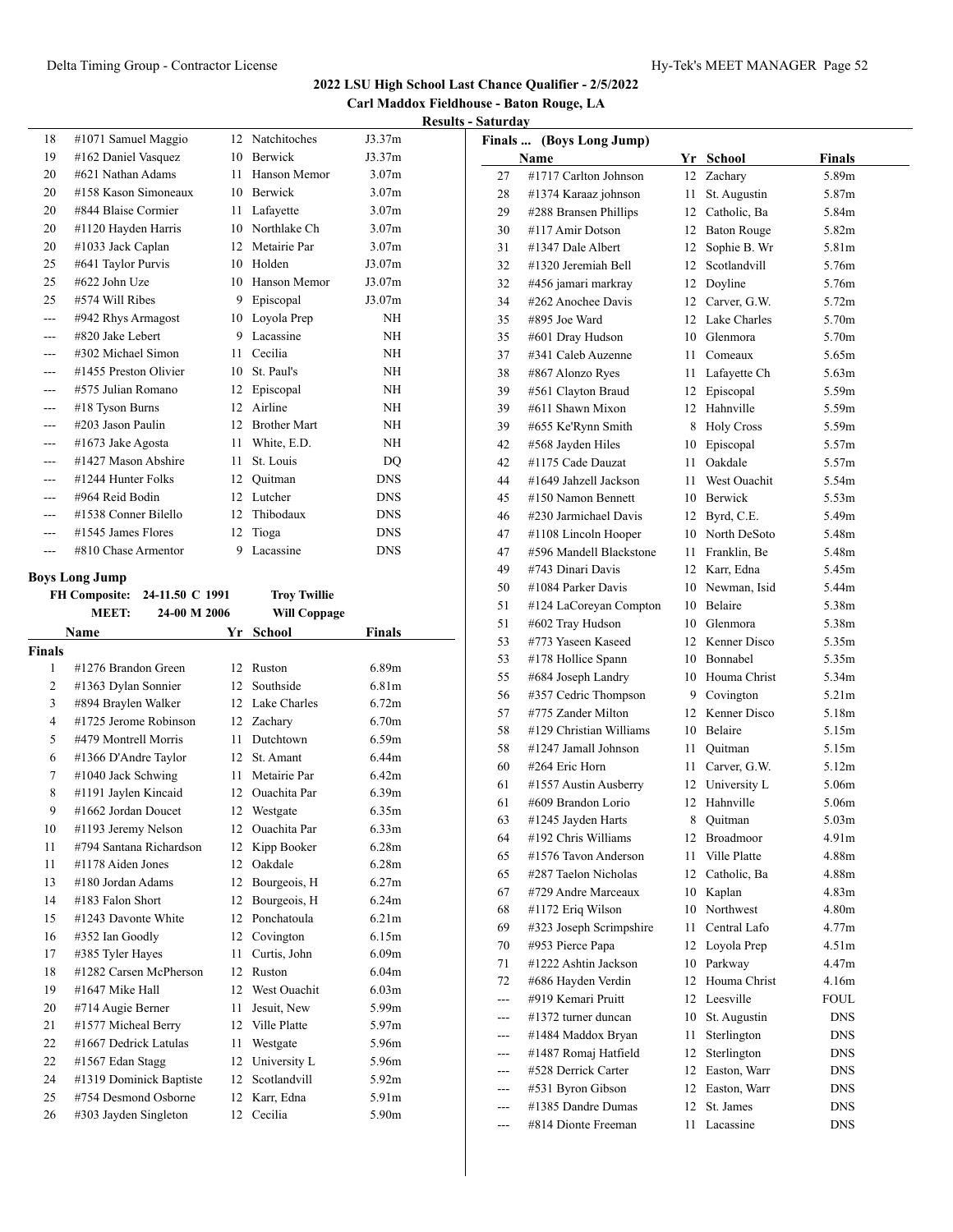**Carl Maddox Fieldhouse - Baton Rouge, LA Results - Saturday**

|         |                        |    |                    |            | Kesults |
|---------|------------------------|----|--------------------|------------|---------|
| ---     | #630 Jamyrie White     |    | 12 Higgins, L.W    | <b>DNS</b> |         |
| $- - -$ | $\#950$ Jacob Lafitte  |    | 12 Loyola Prep     | <b>DNS</b> |         |
| $---$   | #792 Demine Lee        |    | 10 Kipp Booker     | <b>DNS</b> |         |
| $- - -$ | #660 Koby Young        |    | 10 Holy Cross      | <b>DNS</b> |         |
| $---$   | #687 Aaron Gott        | 10 | Houston, Sam       | <b>DNS</b> |         |
| $- - -$ | #475 Alvin Lewis       |    | 12 Dutchtown       | <b>DNS</b> |         |
| $---$   | #1349 Dallas Hughes    |    | 10 Sophie B. Wr    | <b>DNS</b> |         |
| $- - -$ | #66 Kameron Washington |    | 11 Alexandria      | <b>DNS</b> |         |
| ---     | #856 Braelon Batiste   | 9  | Lafayette Ch       | <b>DNS</b> |         |
| $---$   | #979 David Jones       | 11 | Madison Prep       | <b>DNS</b> |         |
|         | #1633 Corbin Gann      | 11 | <b>West Monroe</b> | <b>DNS</b> |         |

#### **Boys Triple Jump**

|                | <b>FH Composite:</b>  | 50-01 C 1988             |                 | <b>Sidney Celestine</b> |               |
|----------------|-----------------------|--------------------------|-----------------|-------------------------|---------------|
|                | <b>MEET:</b>          | 49-03.50 M 2006          |                 | <b>Reggie Haslem</b>    |               |
|                | Name                  |                          |                 | Yr School               | <b>Finals</b> |
| <b>Finals</b>  |                       |                          |                 |                         |               |
| 1              | #1193 Jeremy Nelson   |                          | 12              | Quachita Par            | 15.14m        |
| $\overline{c}$ | #479 Montrell Morris  |                          | 11              | Dutchtown               | 13.90m        |
| 3              | #1322 Broderick Davis |                          |                 | 10 Scotlandvill         | 13.39m        |
| 4              | #1647 Mike Hall       |                          | 12              | West Ouachit            | 13.21m        |
| 5              | #1175 Cade Dauzat     |                          | 11              | Oakdale                 | 12.99m        |
| 6              | #1363 Dylan Sonnier   |                          | 12              | Southside               | 12.94m        |
| 7              | #1243 Davonte White   |                          |                 | 12 Ponchatoula          | 12.89m        |
| 8              | #1366 D'Andre Taylor  |                          | 12 <sup>2</sup> | St. Amant               | 12.87m        |
| 9              | #1667 Dedrick Latulas |                          | 11              | Westgate                | 12.67m        |
| 10             | #749 Kevin Jenkins    |                          | 11              | Karr, Edna              | 12.57m        |
| 11             | #297 Clayton Warner   |                          |                 | 12 Catholic, Ba         | 12.56m        |
| 12             | #1567 Edan Stagg      |                          |                 | 12 University L         | 12.54m        |
| 13             |                       | #481 Lemanuel Turnipseed |                 | 12 Dutchtown            | 12.49m        |
| 14             | #1732 Connor Wisham   |                          |                 | 12 Zachary              | 12.34m        |
| 15             | #561 Clayton Braud    |                          | 12              | Episcopal               | 12.33m        |
| 16             |                       | #1677 Benjamin Rodrigue  | 9               | White, E.D.             | 12.29m        |
| 17             | #1347 Dale Albert     |                          | 12              | Sophie B. Wr            | 12.27m        |
| 18             | #1191 Jaylen Kincaid  |                          | 12              | <b>Ouachita</b> Par     | 12.26m        |
| 19             | #528 Derrick Carter   |                          |                 | 12 Easton, Warr         | 12.25m        |
| 20             | #894 Braylen Walker   |                          |                 | 12 Lake Charles         | 12.23m        |
| 21             | #392 Kyron Sumler     |                          |                 | 10 Curtis, John         | 12.10m        |
| 21             | #117 Amir Dotson      |                          |                 | 12 Baton Rouge          | 12.10m        |
| 23             | #919 Kemari Pruitt    |                          |                 | 12 Leesville            | 11.94m        |
| 24             | #1235 Landon Grimes   |                          |                 | 9 Pineville             | 11.85m        |
| 25             | #568 Jayden Hiles     |                          |                 | 10 Episcopal            | 11.78m        |
| 26             | #1682 Amarion Parker  |                          | 11              | Woodlawn, Ba            | 11.70m        |
| 27             | #1108 Lincoln Hooper  |                          |                 | 10 North DeSoto         | 11.59m        |
| 28             | #607 Damian August    |                          |                 | 12 Hahnville            | 11.27m        |
| 29             | #353 Brandon Marek    |                          |                 | 10 Covington            | 11.12m        |
| 30             | #601 Dray Hudson      |                          |                 | 10 Glenmora             | 11.11m        |
| 31             | #773 Yaseen Kaseed    |                          | 12 <sup>1</sup> | Kenner Disco            | 11.09m        |
| 32             | #385 Tyler Hayes      |                          | 11              | Curtis, John            | 11.07m        |
| 33             | #155 Drake Macaluso   |                          |                 | 12 Berwick              | 10.90m        |
| 34             | #1084 Parker Davis    |                          |                 | 10 Newman, Isid         | 10.86m        |
| 35             |                       | #822 Brandon McMahon     |                 | 12 Lacassine            | 10.83m        |
| 36             | #729 Andre Marceaux   |                          |                 | 10 Kaplan               | 10.79m        |
| 37             | #352 Ian Goodly       |                          | 12              | Covington               | 10.62m        |
| $\sim$         | #1320 Jeremiah Bell   |                          | 12              | Scotlandvill            | <b>FOUL</b>   |
| ---            | #1279 Logan Malone    |                          | 10              | Ruston                  | <b>FOUL</b>   |

|     | Finals  (Boys Triple Jump) |    |              |             |
|-----|----------------------------|----|--------------|-------------|
|     | Name                       | Yr | School       | Finals      |
|     | #1119 Robert Butz          | 11 | Northlake Ch | <b>FOUL</b> |
|     | #953 Pierce Papa           | 12 | Loyola Prep  | <b>FOUL</b> |
| --- | #792 Demine Lee            | 10 | Kipp Booker  | <b>FOUL</b> |
| --- | #1349 Dallas Hughes        | 10 | Sophie B. Wr | <b>DNS</b>  |
|     | #1542 Keyon Abraham        | 12 | Tioga        | <b>DNS</b>  |
|     | #1564 Carsen Manuel        | 12 | University L | <b>DNS</b>  |
| --- | #1484 Maddox Bryan         | 11 | Sterlington  | <b>DNS</b>  |
|     | #532 Larrell Hadrick       | 12 | Easton, Warr | <b>DNS</b>  |
|     | #1662 Jordan Doucet        | 12 | Westgate     | <b>DNS</b>  |
|     | #183 Falon Short           | 12 | Bourgeois, H | <b>DNS</b>  |
| --- | #1648 Jaylin Holland       | 11 | West Ouachit | <b>DNS</b>  |
|     | #291 Bennett Saia          | 12 | Catholic, Ba | <b>DNS</b>  |
|     | #1372 turner duncan        | 10 | St. Augustin | <b>DNS</b>  |
| --- | #775 Zander Milton         | 12 | Kenner Disco | <b>DNS</b>  |
|     | #739 Tony Alexander        | 9  | Karr, Edna   | <b>DNS</b>  |
|     | #950 Jacob Lafitte         | 12 | Loyola Prep  | <b>DNS</b>  |
| --- | #456 jamari markray        | 12 | Doyline      | <b>DNS</b>  |
|     | #698 Damarion Carter       | 11 | Huntington   | <b>DNS</b>  |
|     | ות הם הם                   |    |              |             |

#### **Boys Shot Put**

**FH Composite: 68-06.50 C 1984 Arnold Campbell MEET: 58-06.75 M 2/2/2019 DeAndre Keller**

|                | Name                    |    | Yr School       | <b>Finals</b> |
|----------------|-------------------------|----|-----------------|---------------|
| <b>Finals</b>  |                         |    |                 |               |
| 1              | #281 Grant Griffin      | 12 | Catholic, Ba    | 16.66m        |
| $\overline{c}$ | #1723 Taishon Nelson    |    | 12 Zachary      | 15.64m        |
| 3              | #616 Derrick Williams   | 12 | Hamilton Chr    | 15.17m        |
| 4              | #866 Micah Miller       | 12 | Lafayette Ch    | 14.82m        |
| 5              | #1544 Hayden Christman  | 11 | Tioga           | 14.52m        |
| 6              | #279 Prince Edwards     | 12 | Catholic, Ba    | 14.15m        |
| 7              | #1631 Latour Jones      | 12 | West Jeffers    | 14.14m        |
| 8              | #1327 Makhi Smith       | 11 | Scotlandvill    | 14.07m        |
| 9              | #425 Porter Gibson      | 11 | Denham Sprin    | 13.93m        |
| 10             | #1224 Jake Morton       | 11 | Parkway         | 13.57m        |
| 11             | #300 Kendrick Alexander | 11 | Cecilia         | 13.35m        |
| 12             | $\#1122$ Kyron Ross     | 12 | Northlake Ch    | 13.19m        |
| 13             | #354 Logan Potter       | 12 | Covington       | 13.10m        |
| 14             | #1716 Kameron Hamilton  | 12 | Zachary         | 12.99m        |
| 15             | #1679 Amani Givens      | 12 | Woodlawn, Ba    | 12.97m        |
| 16             | #478 Cole Martin        | 12 | Dutchtown       | 12.94m        |
| 16             | #1488 Mitch Hodnett     | 10 | Sterlington     | 12.94m        |
| 18             | #1180 Seth Longino      |    | 12 Oakdale      | 12.91m        |
| 19             | #426 Tyler Kimble       | 11 | Denham Sprin    | 12.58m        |
| 20             | #26 Jae'lon Shumake     | 11 | Airline         | 12.57m        |
| 21             | #315 Kaden Adams        |    | 9 Central Lafo  | 12.56m        |
| 22             | #885 Reginald Burks     |    | 12 Lake Charles | 12.48m        |
| 23             | #62 J'Mari Monette      |    | 12 Alexandria   | 12.46m        |
| 24             | #498 Kelvin Gray        |    | 10 East Ascensi | 12.45m        |
| 25             | #501 Aiden Joseph       |    | 10 East Ascensi | 12.30m        |
| 26             | #563 Thomas D'Armond    | 12 | Episcopal       | 12.21m        |
| 27             | #304 Blake Stevens      | 11 | Cecilia         | 12.16m        |
| 28             | #1289 Devian Wilson     | 12 | Ruston          | 12.11m        |
| 29             | #334 Colby Williams     | 12 | Central, Bat    | 11.96m        |
| 30             | #389 Kaleb Saavedra     | 10 | Curtis, John    | 11.92m        |